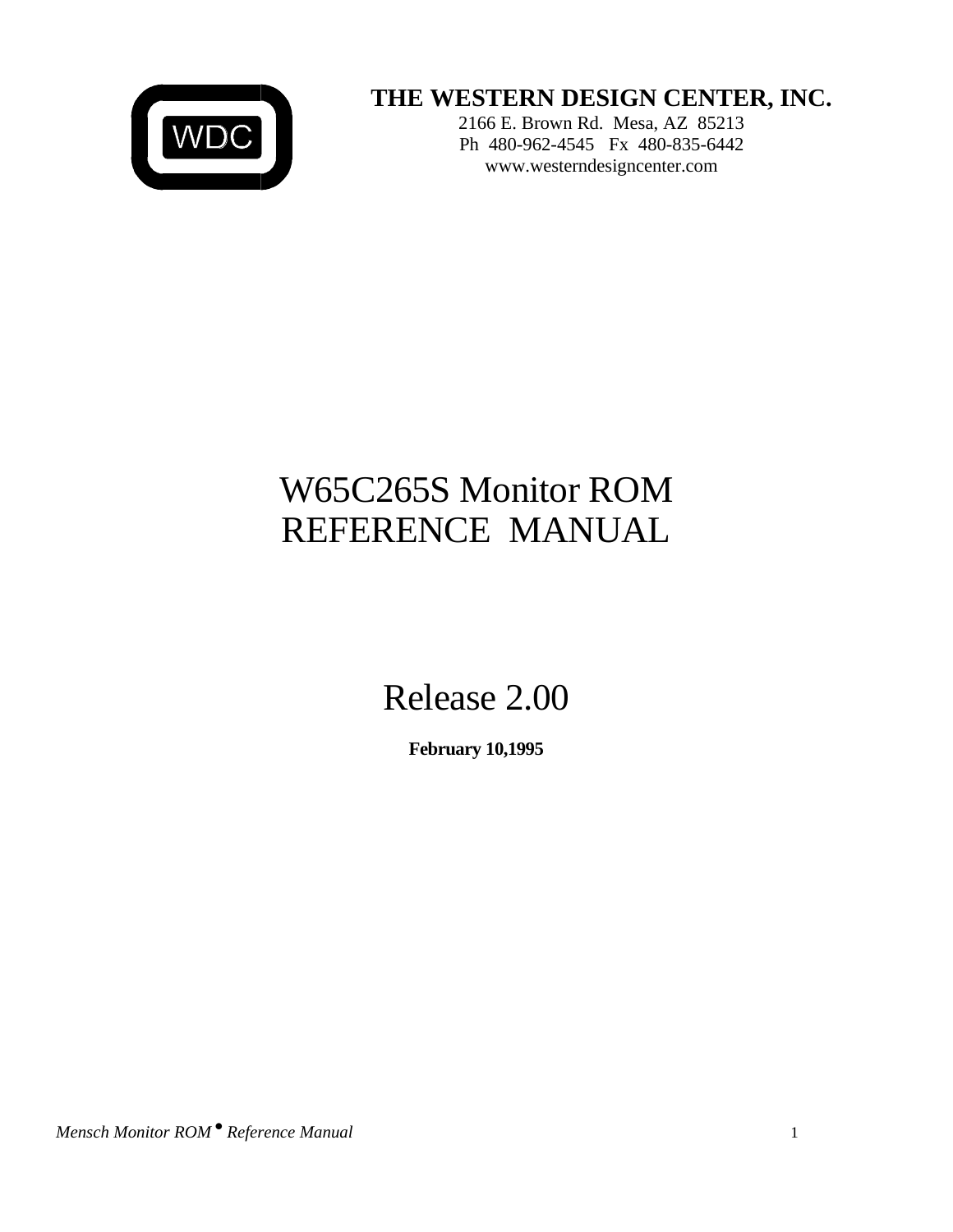*Mensch Monitor ROM* **•** *Reference Manual* 2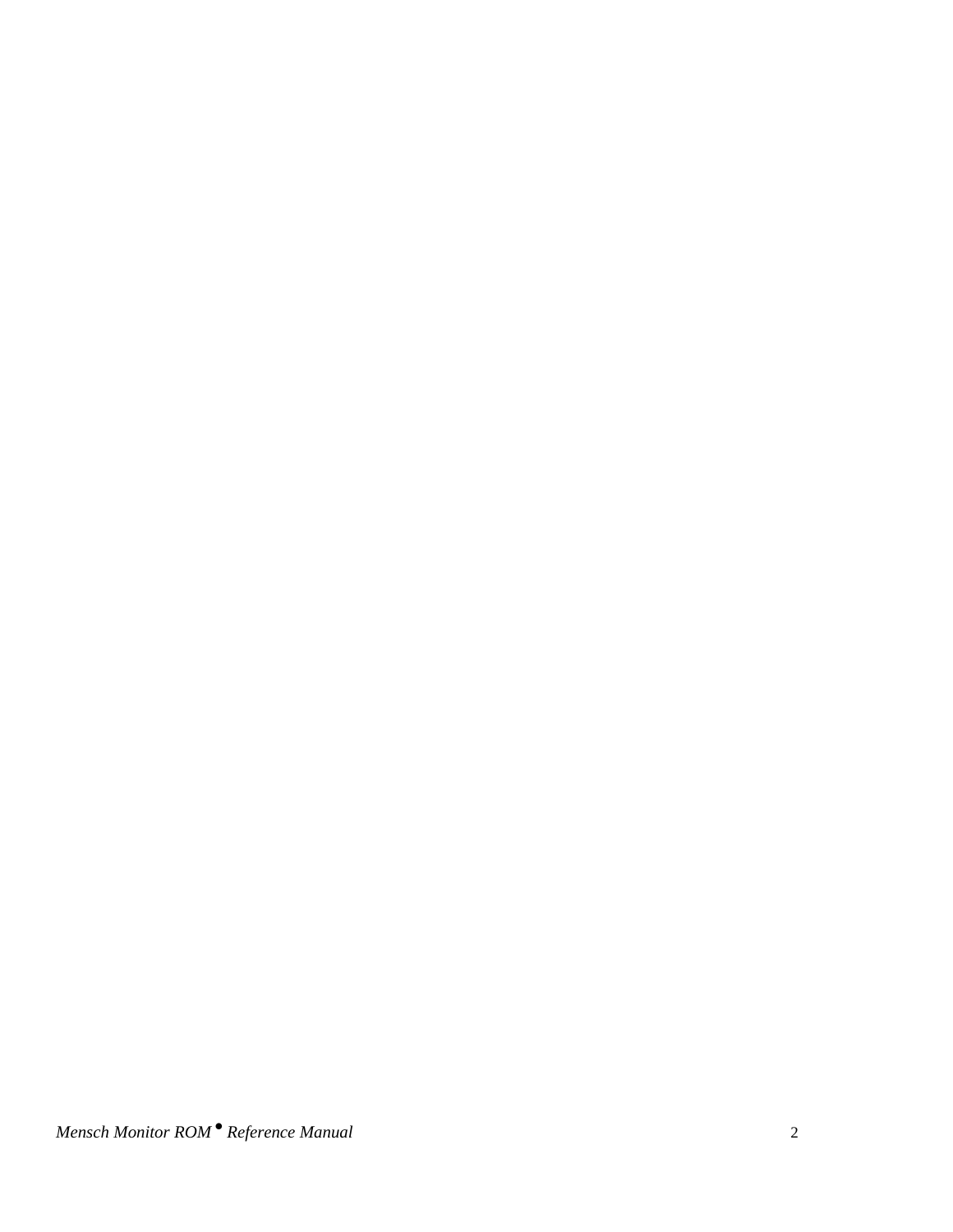© Copyright 2000 The Western Design Center, Inc. 2166 East Brown Road Mesa, Arizona 85213 U.S.A.

All rights reserved. Reproduction in any manner, in whole or in part, is strictly prohibited without the written permission of The Western Design Center, Inc.

W65C265S is a trademark of The Western Design Center, Inc.

Com Log is a trademark of Com Log Company, Inc.

Information in this document is subject to change without notice and does not represent a commitment on the part of The Com Log Company, Inc. or The Western Design Center, Inc.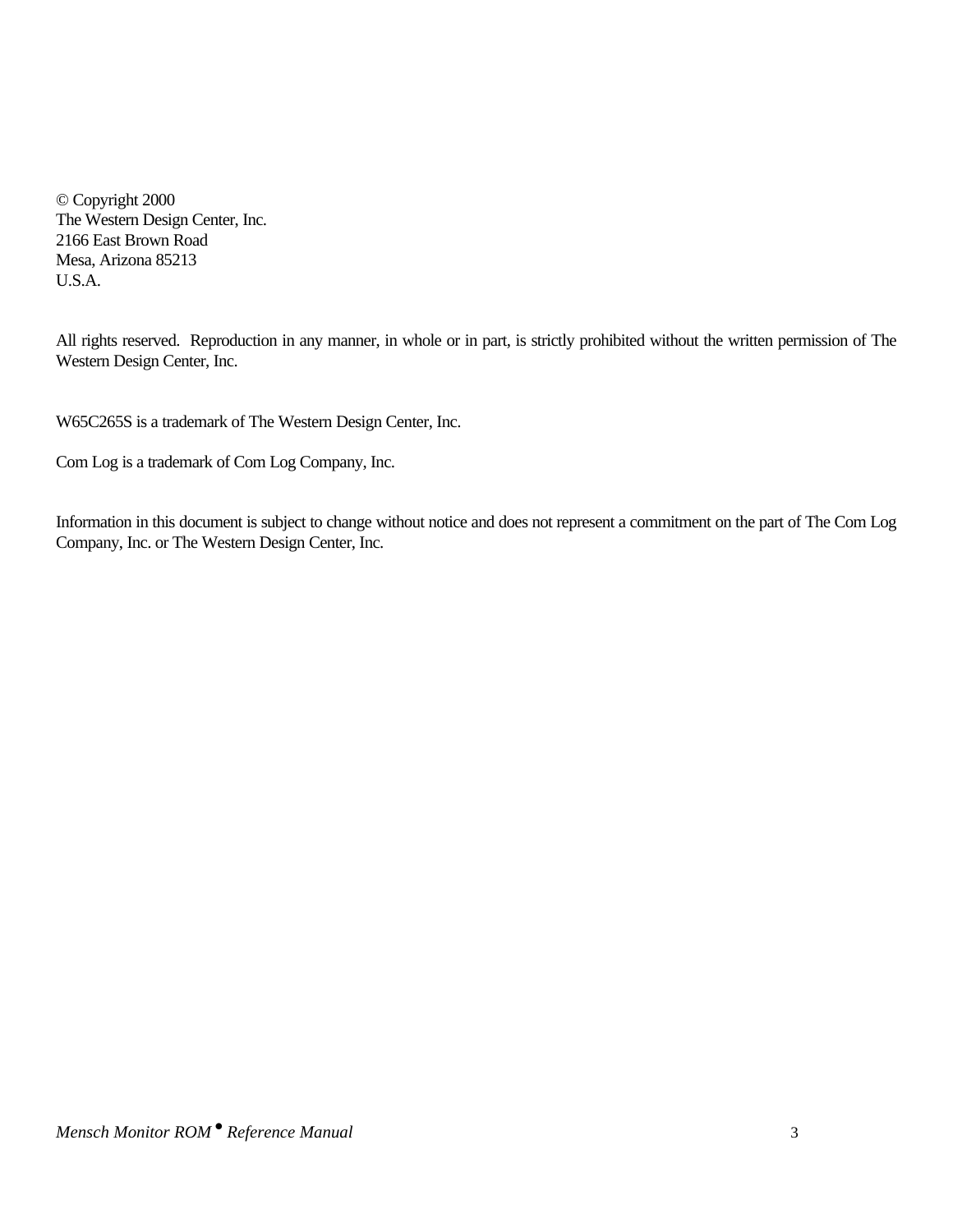## **Mensch Monitor ROM (\$F000) Reference Manual**

Thank you for choosing the state-of-the-art features of the W65C265S microprocessor from Western Design Center. This manual describes the internal ROM monitordeveloped by the Com Log Company, Inc. for the W65C265S microprocessor.

For best results, we recommend that you please carefully read this manual completely before you attempt to use the Mensch Monitor. This manual contains important information on the proper operation of the monitor and it's library of subroutines.

| <b>HARDWARE REQUIREMENTS</b>                                               |                                                                                                                                                  |  |
|----------------------------------------------------------------------------|--------------------------------------------------------------------------------------------------------------------------------------------------|--|
| 1. A W65C265S microprocessor from Western Design Center.<br>Configuration: |                                                                                                                                                  |  |
| $\circ$                                                                    | The default clock (CLK) for the W65C265S must operate at 32,768 Hz.                                                                              |  |
| $\cup$                                                                     | No external RAM or EPROM or I/O is necessary.                                                                                                    |  |
| follows:                                                                   | 2. This monitor allows a terminal (or computer emulator) to be connected<br>to serial UART port #3. The terminal/interface must be configured as |  |
| $\circ$                                                                    | All signals must be converted to TTL levels.                                                                                                     |  |
| $\Omega$                                                                   | Hardware handshaking.                                                                                                                            |  |
| $\Omega$                                                                   | 8 bit data.                                                                                                                                      |  |
|                                                                            | No parity.                                                                                                                                       |  |
| O                                                                          | 9600 Baud (Unless otherwise noted).                                                                                                              |  |
|                                                                            |                                                                                                                                                  |  |
|                                                                            |                                                                                                                                                  |  |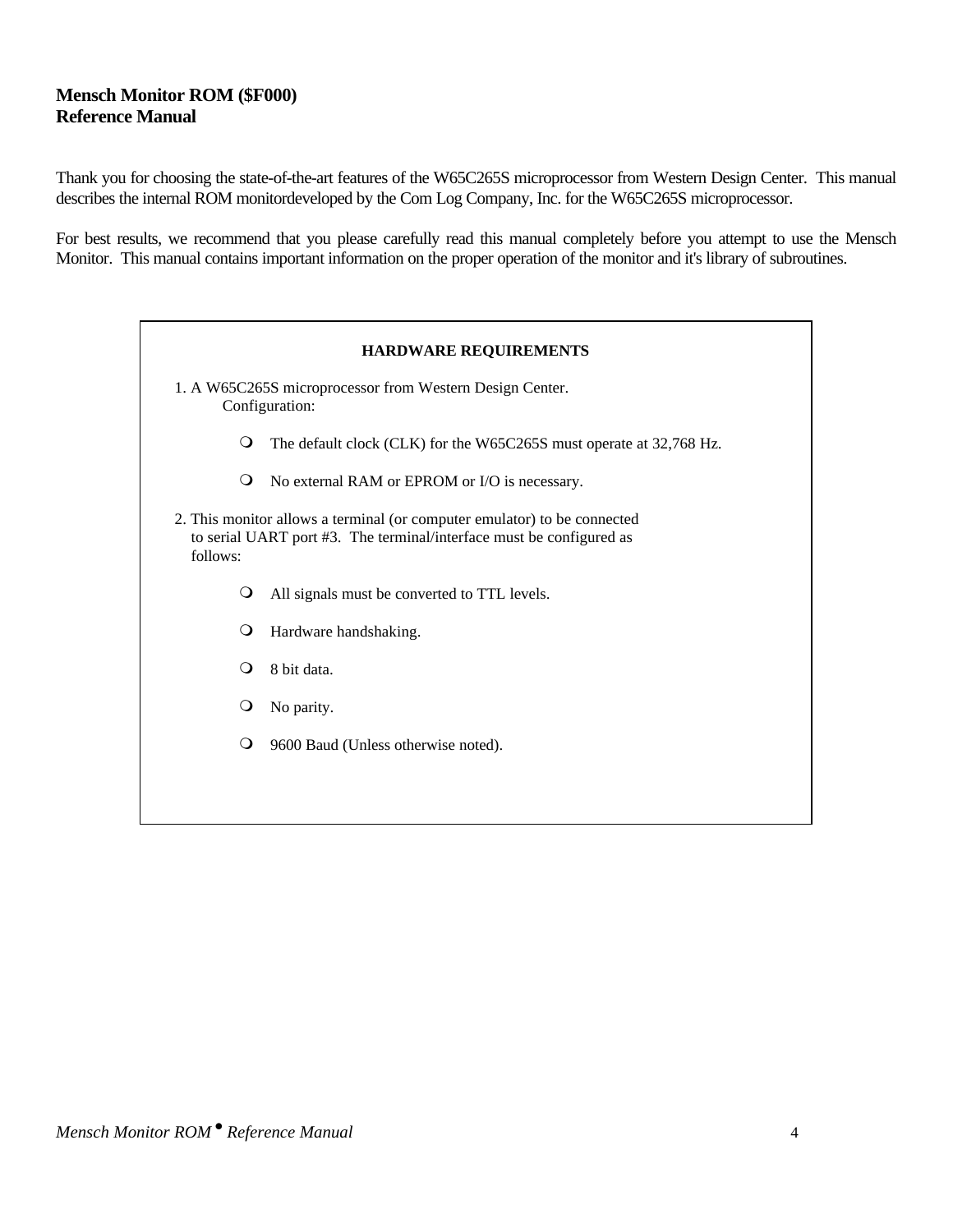## **NOTICE**

The Western Design Center, Inc. has made every attempt to ensure that the information in this manual is complete and accurate. However, WDC assumes no liability for errors, or for any damages that result from the use of this document or the W65C265S microprocessor.

Users of the Mensch Monitor firmware should note that it is both possible and relatively simple to connect *any* microcomputer equipment to external devices, and then to harm or destroy those devices (or anything that they may control). WDC assumes no liability for any connections or use of the W65C265S microprocessor and associated firmware.

Nothing herein shall be construed as a recommendation to use the W65C265S in violation of existing patents or other rights of third parties.

Information in this document is subject to change without notice and does not represent a commitment on the part of The Western Design Center, Inc. or The Com Log Company, Inc. for future products.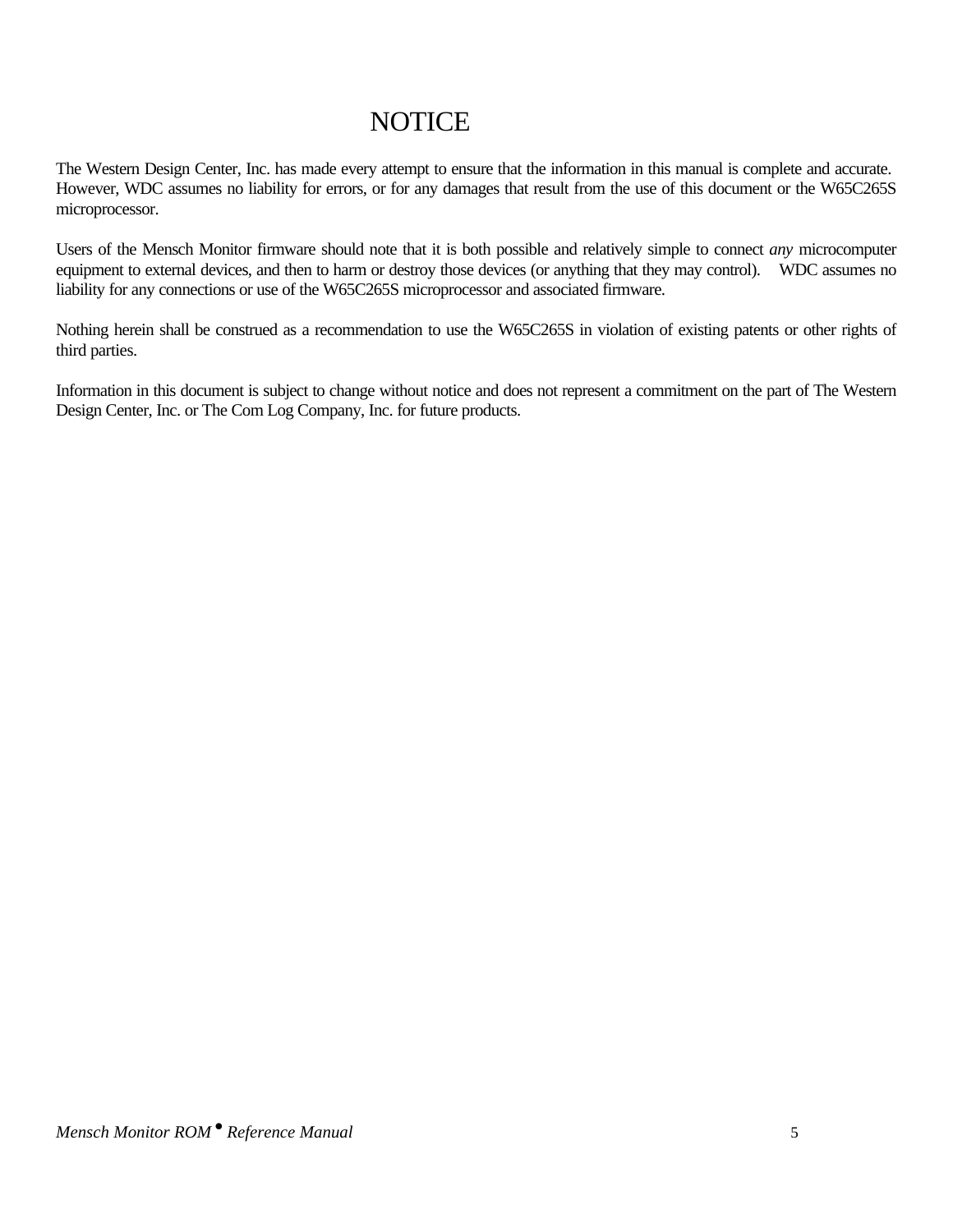*Mensch Monitor ROM* **•** *Reference Manual* 6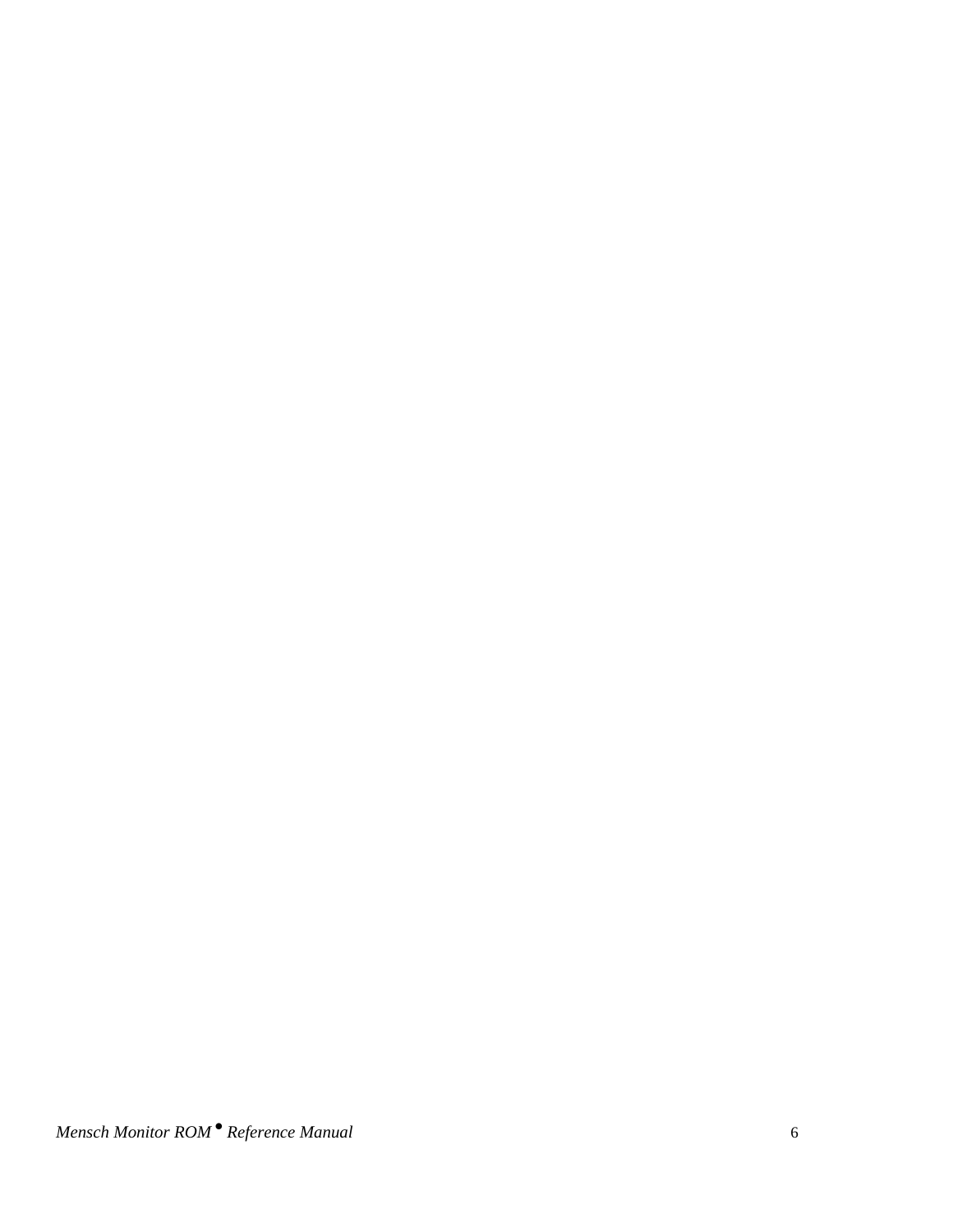## **Table Of Contents**

| <b>Introduction</b>                                                |  |
|--------------------------------------------------------------------|--|
|                                                                    |  |
|                                                                    |  |
|                                                                    |  |
|                                                                    |  |
|                                                                    |  |
|                                                                    |  |
|                                                                    |  |
| Serial Universal Asynchronous Receiver-Transmitter (UART) Ports 13 |  |
|                                                                    |  |
|                                                                    |  |
|                                                                    |  |
|                                                                    |  |
|                                                                    |  |
|                                                                    |  |
|                                                                    |  |
|                                                                    |  |
|                                                                    |  |
|                                                                    |  |
|                                                                    |  |
|                                                                    |  |
|                                                                    |  |
|                                                                    |  |
|                                                                    |  |
|                                                                    |  |
|                                                                    |  |
|                                                                    |  |
|                                                                    |  |
|                                                                    |  |
|                                                                    |  |
|                                                                    |  |
|                                                                    |  |
|                                                                    |  |
|                                                                    |  |
|                                                                    |  |
|                                                                    |  |
|                                                                    |  |
|                                                                    |  |
|                                                                    |  |
|                                                                    |  |
|                                                                    |  |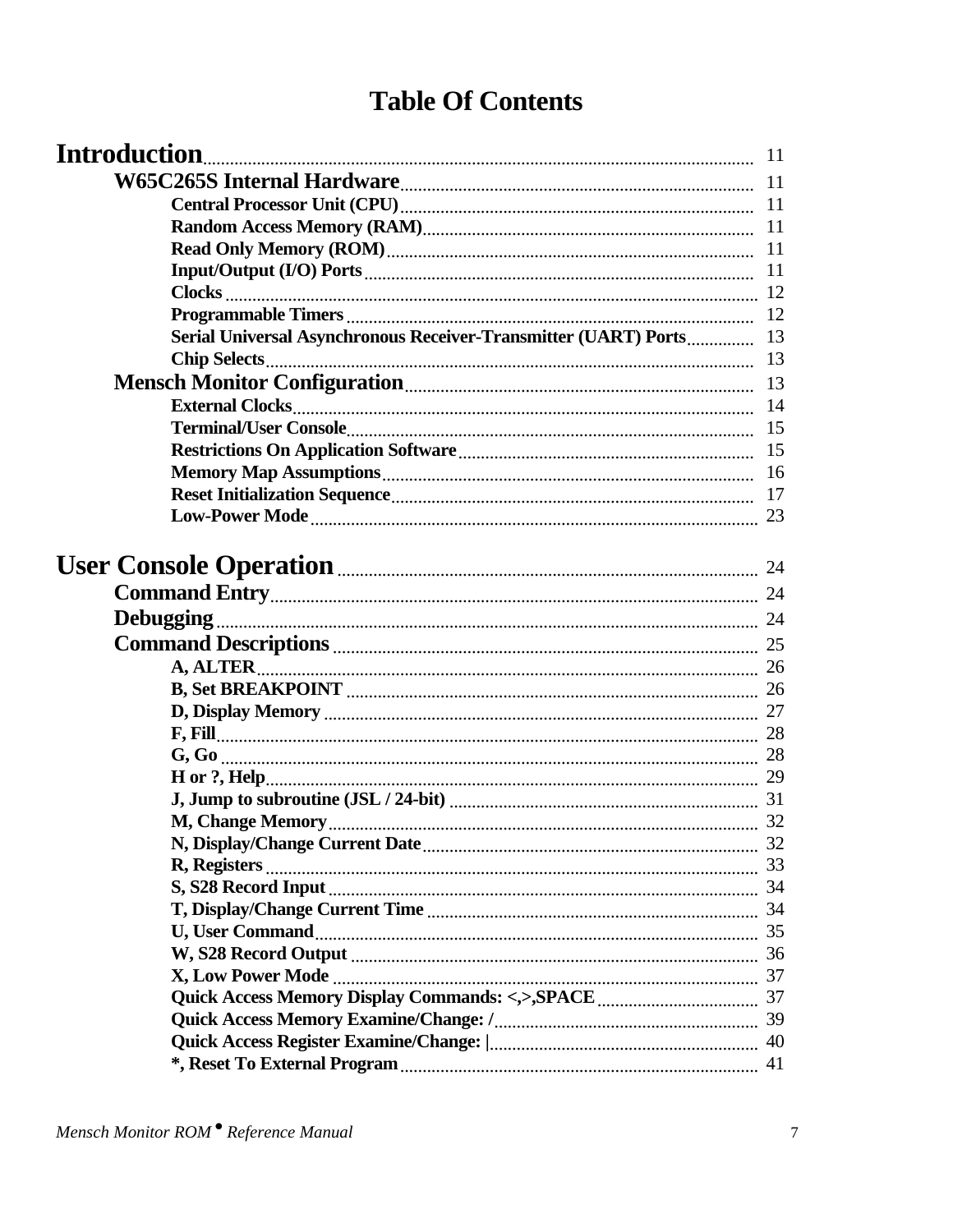|              | 65 |
|--------------|----|
|              |    |
|              | 65 |
|              |    |
|              |    |
|              | 67 |
|              | 67 |
|              |    |
|              |    |
| <b>ISHEX</b> |    |
|              | 71 |
|              | 71 |
|              |    |
|              | 72 |
|              | 73 |
|              |    |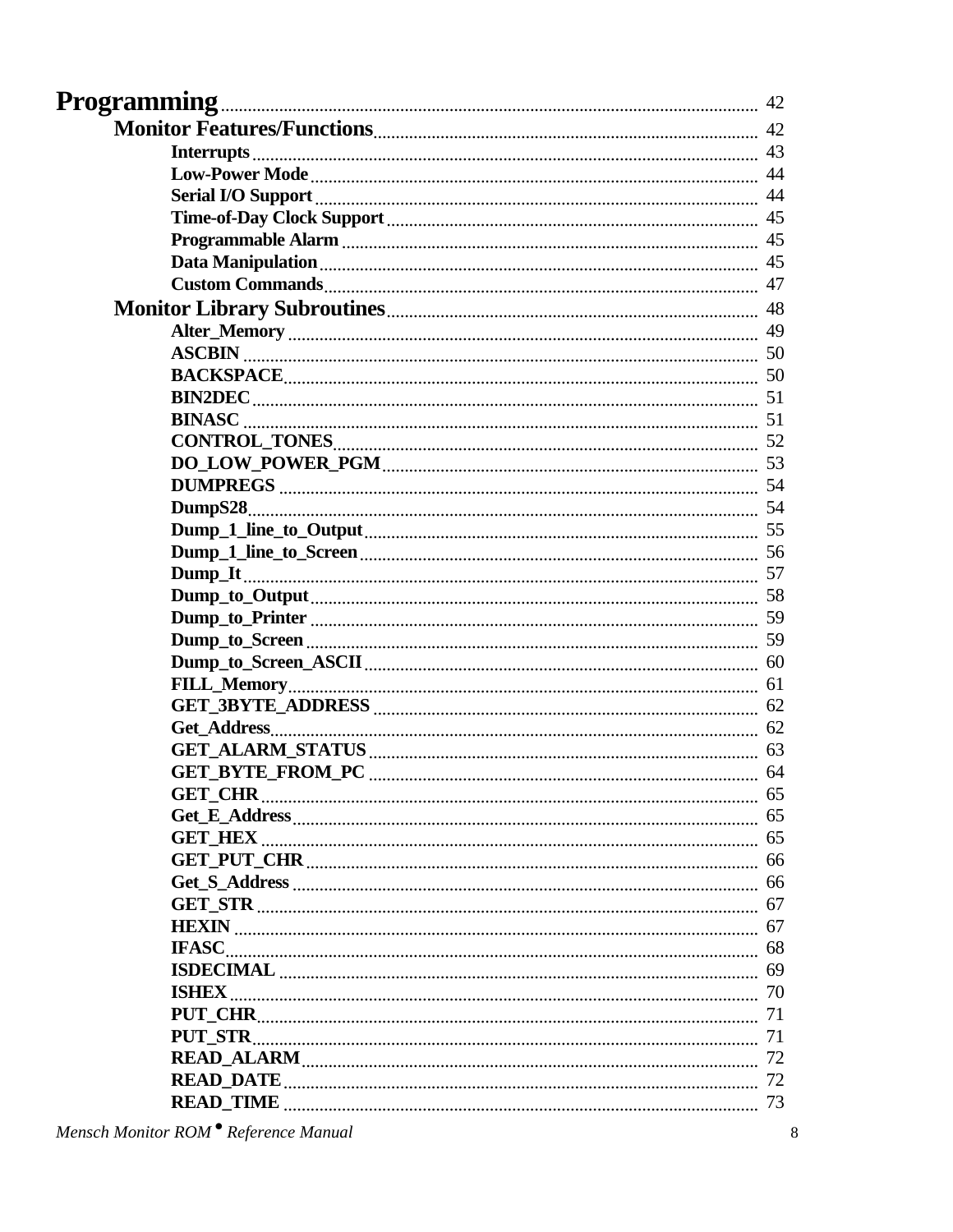| <b>SBREAK</b> |  |
|---------------|--|
|               |  |
|               |  |
|               |  |
|               |  |
|               |  |
|               |  |
|               |  |
|               |  |
|               |  |
|               |  |
|               |  |
|               |  |
|               |  |
|               |  |
|               |  |
|               |  |
|               |  |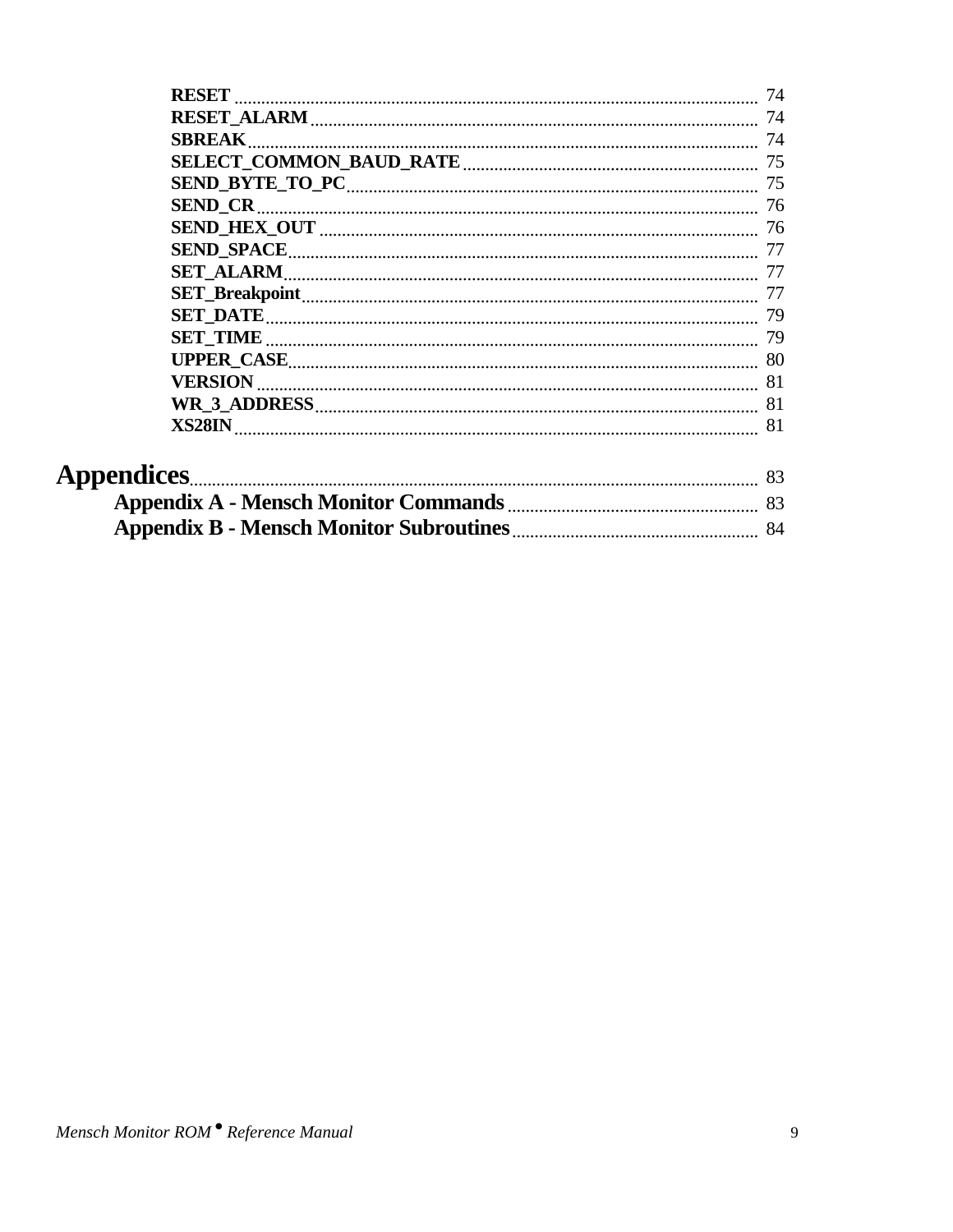*Mensch Monitor ROM* **•** *Reference Manual* 10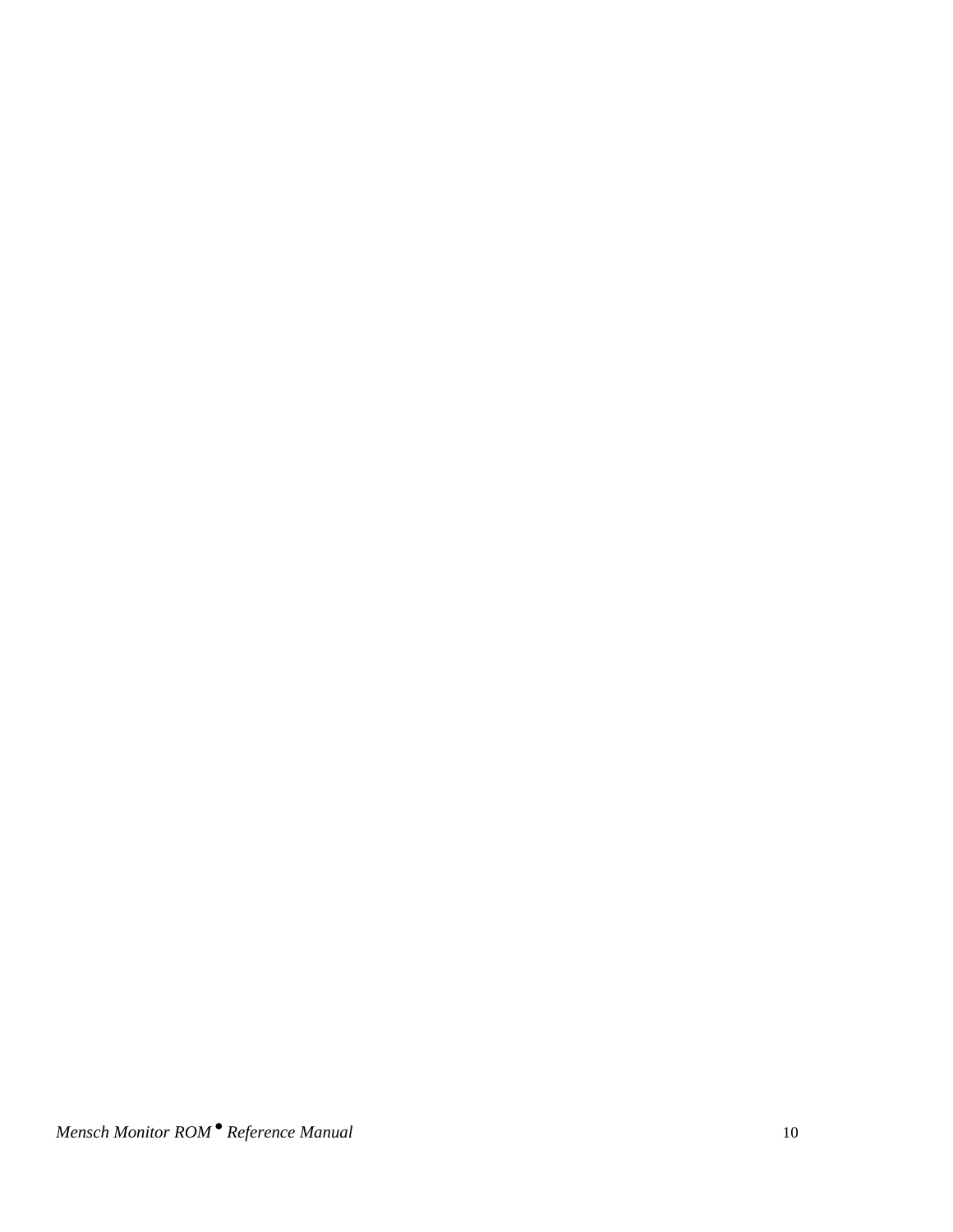## **Introduction**

The W65C265S chip has firmware to handle interrupts, serial buffering, the real time clock, and the power down mode. It also has a user interface program, called the *monitor*. The monitor acts as a simple operating system, allowing the user to examine registers and memory, load and save programs, and debug applications in RAM.

The monitor is screened into the mask ROM on the W65C265S microprocessor chip. It will run on the W65C265S alone, and needs no ROM or RAM outside the W65C265S chip. It may be used with a variety of different circuits that use the W65C265S but has been designed to be compatible with the development tools from Com Log.

## **W65C265S Internal Hardware**

The W65C265S microprocessor chip comprises a W65C816S CPU surrounded by RAM, ROM, several I/O ports, timers, tone generators,and serial UARTs. There are also built-in special controls for external elements such as chip selects and clocks. All hardware features of the W65C265S chip are described in detail by Western Design Center<sup>1</sup>. This section will merely review the main components.

## **Central Processor Unit (CPU)**

The CPU on the W65C265S chip is essentially the W65C816S microprocessor from Western Design Center<sup>2</sup>. It's instruction set is fully compatible with the W65C816S microprocessor. Several programming instruction books have been published on the W65C816S. Many software tools (i.e. compilers, assemblers, operating systems, etc.) are available to developers from third party sources.

## **Random Access Memory (RAM)**

The W65C265S has 576 bytes of internal RAM. This RAM appears in two places: \$00:0000-\$00:01FF and \$00:DF80- \$00:DFBF. The Mensch Monitor in the W65C265S ROM uses the area from \$00:01C0 to \$00:01FF as a stack, and the area from \$00:0000-\$00:00B2 as special page zero memory. (Page 0 memory can be used for short addressing and for indirect addressing modes.) IRQ RAM vectors reside in page one (\$00:0100-\$00:0138) Internal RAM locations at \$00:00B3-\$00:00FF and \$00:0140-\$00:01BF are available for user applications.

## **Read Only Memory (ROM)**

The W65C265S has a 8K byte mask ROM from \$00:E000 to \$00:FFFF. This may be enabled or disabled by hardware or software. The mask ROM is added to the chip as part of the manufacturing process. The user cannot change it. On power-up or reset, the internal mask ROM may be enabled by bringing up the BE/RDY line before the RESB line goes HIGH, and disabled by bringing up the BE/RDY line after RESB line goes HIGH.

## **Input/Output (I/O) Ports**

The W65C265S has a large number of bi-directional I/O ports. Each port has a data register and a data direction register. The data direction register allows the program to select any bit as an input or an output. The data register allows the program to read

 $\frac{1}{1}$ Refer to WDC literature: W65C265S INFORMATION, SPECIFICATION AND DATA SHEET for details.

<sup>2</sup> A detailed description may be found in: W65C816S INFORMATION, SPECIFICATION AND DATA SHEET from WDC.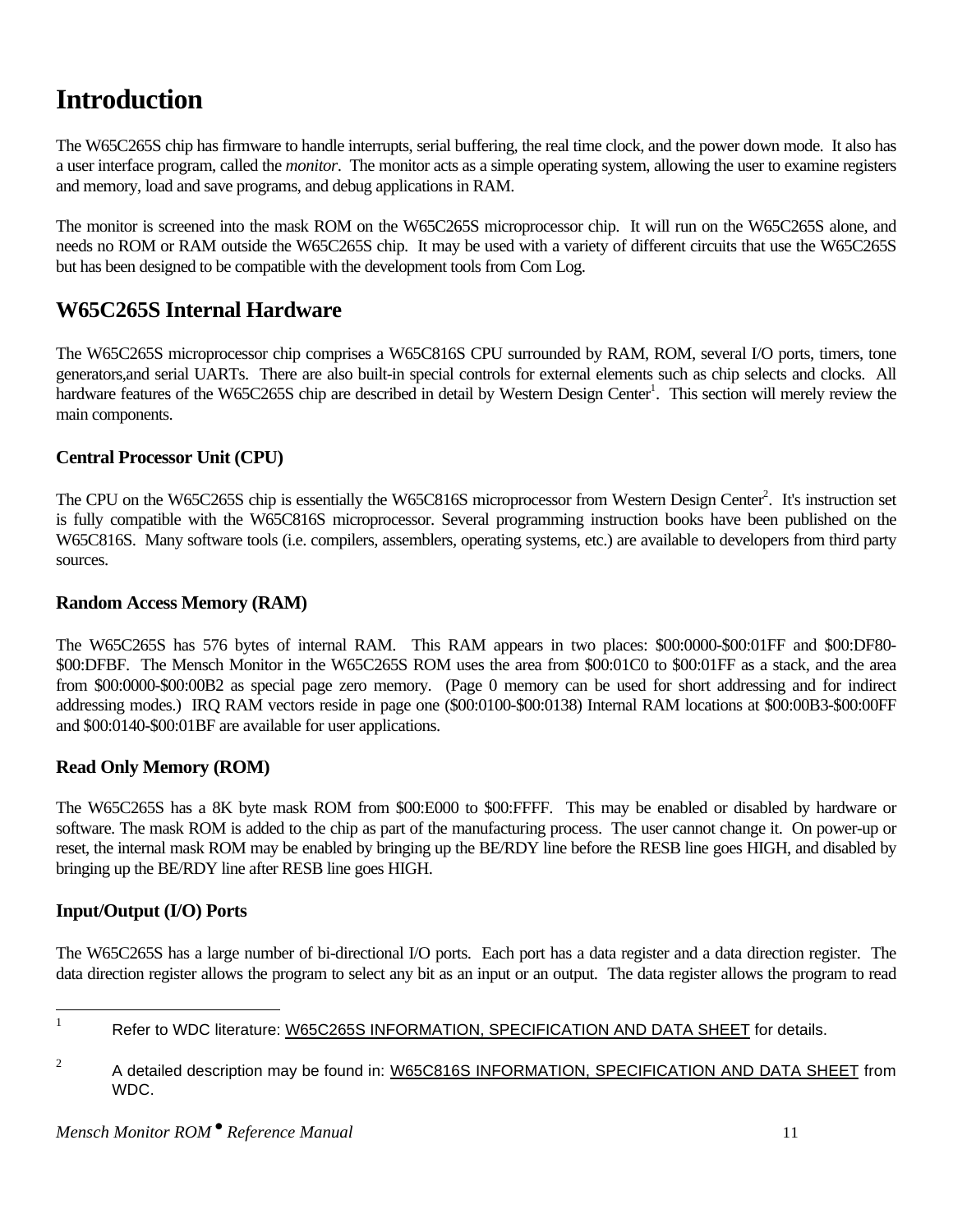inputs or to write outputs. Both the data direction register and the data register can be read or written; the data direction register will read back the last data written to it, and the data register will read the input lines or the data output, depending on the associated data direction register bits.

If an I/O port is selected as an input, the physical input will act as a light pull up or pull down latch. If the input is high, a 5 microamp pull-up is applied to the input. If the input is low, a 5 microamp pull-down is applied to the input. As the input changes from high to low or low to high, the pull up/down will abruptly change, thus 'pulling' the line quickly through the middle, undefined logic state. Having inputs at HI or LOW reduces standby current.

Another feature of these devices is that they latch input data. If a device connected to the inputs and set to some value is then tristated, the original value will stay on the inputs due to the pull up/down latching.

I/O ports 0, 1, 2 and 3 can be selected as either general I/O ports, or as the address and data bus for the W65C816S processor. Typical applications use these ports as the microprocessor bus. The only way they may be used as I/O ports is when a program is masked into the ROM, and no external EPROM or RAM is used.

## **Clocks**

The W65C265S has two clock inputs, called CLK (the default clock) and FCLK (a separate fast clock). On reset, the W65C265S uses the CLK oscillator to run the W65C816S core processor.

The second oscillator, FCLK, is under program control. Software has the option to turn it on or off, and to select it as the input clock for the W65C816S. On reset, this oscillator is turned off.

The ROM monitor assumes that the CLK oscillator is 32768 Hz, and uses it to identify one of the five acceptable frequencies of FCLK. The CLK oscillator is also used to maintain the time-of-day clock.

## **Programmable Timers**

The W65C265S chip has eight programmable timers. Timer T0 is the 'Watchdog' timer. If this timer is never started, it has no effect. Once started, it cannot be stopped by software. This timer counts down, and pulls the system reset line (RESB) when it hits zero. It may be reloaded under program control to prevent it from reaching zero. The purpose of Timer T0 is to provide a way to insure that execution won't get caught in an infinite loop or other error path. A macro or subroutine may be used to reload the timer from a variety of places in the normal program flow. If an error prevents the software from operating properly, then the timer will eventually reach 0. This will reset the W65C265S, hopefully allowing the application to regain control.

Timer T1 is general purpose and uses the CLK input as it's reference. This timer is usually used to provide a source of regular interrupts for the time-of-day clock.

Timer T2 uses a prescaled FCLK (÷16) for reference. The timer T2 also may be used to provide a source of regular interrupts.

The four UARTs rely upon timers T3 and T4 as baud rate generators. Each UART can select which timer (T3 or T4) will drive it. Timer T4 is more sophisticated than T3. First, it may select it's reference source as either FCLK or P60. When T4 is not used as a baud rate generator, it can count pulses on P60/TIN. The output of timer T4 may optionally be output on P61/TOUT to provide a square wave reference.

Timers T5 and T6 are the twin tone generators of the W65C265S. They each use FCLK as their reference and produce digitized sine waves on TG0 and TG1. These were designed with telephone applications in mind. The documentation from Western Design Center explains how the may be used to generate modem tones, DTMF tones, or various other commonly used telephone frequencies. There are numerous other applications for these outputs as well.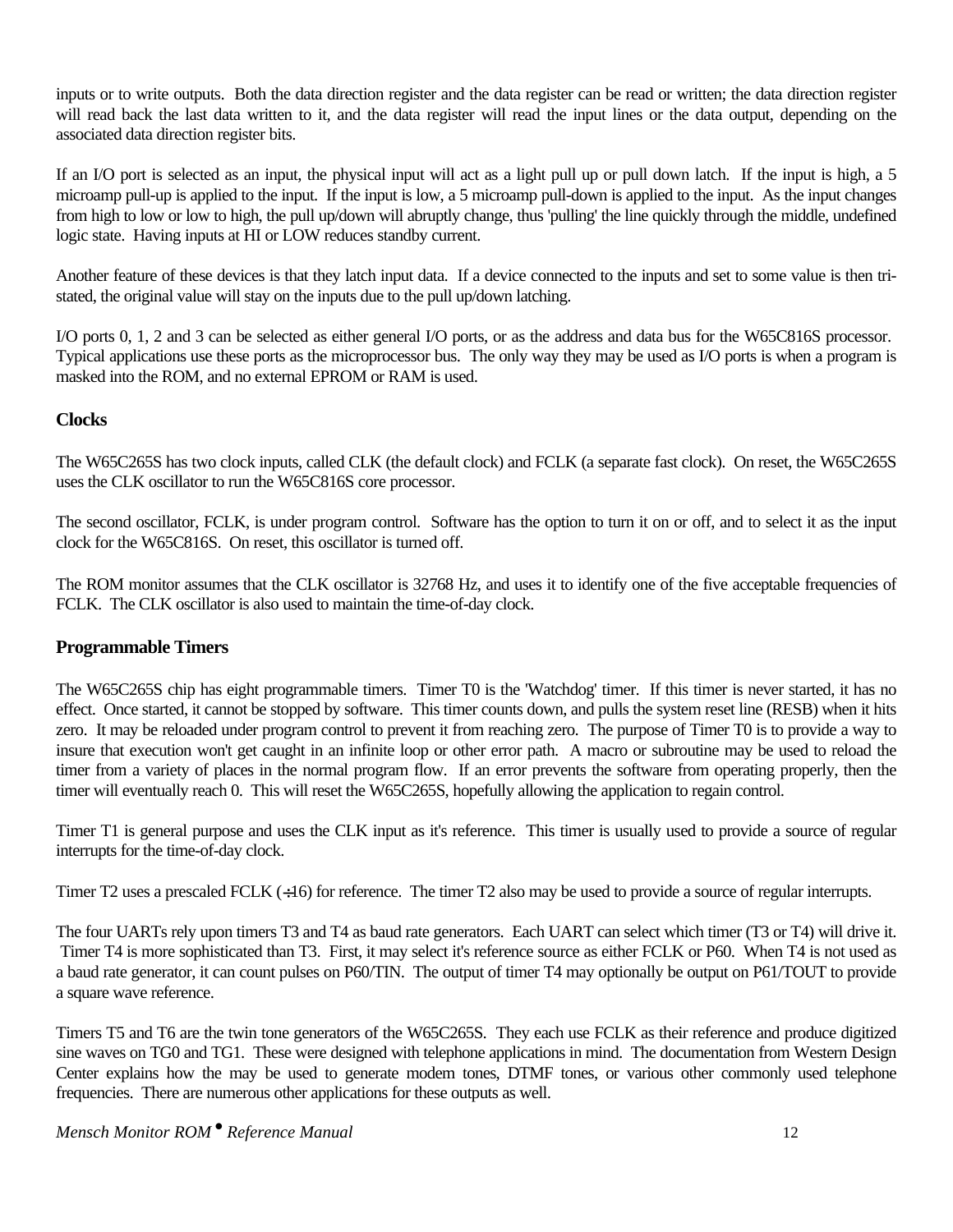The last timer, T7, uses FCLK as a reference and runs continuously when enabled. It can generate normal timer interrupts via the TIFR when so configured. T7 may also be used for pulse width measurement (PWM). An edge interrupt will be generated and the contents of timer T7 will be latched whenever the signal on the PWM input satisfies the selected criteria. This may be configured for positive or negative zero crossings or both.

## **Serial Universal Asynchronous Receiver-Transmitter (UART) Ports**

The W65C265S has four serial ports built into the chip. Enabling a serial port changes pins on the chip from general purpose I/O to receive and transmit data. Each UARTs may select timer T3 or T4 as a baud rate generator. The hardware provides one byte buffering in both directions, parity generation and checking, and interrupts on RX full and TX empty. The nature of the operation of the UART requires that the serial routines use an interrupt for service. The W65C265S's UARTs cannot easily be used in a 'Polled' mode of operation.

## **Chip Selects**

The W65C265S has eight programmable outputs which may be selected as simple outputs or as chip selects. The chip select outputs reduce outside logic and provide selects to external devices when particular address ranges are in use. Enabling particular chip selects may change the way internal RAM is accessed. The chip selects are discussed in detail in the W65C265S literature from Western Design Center.

## **Mensch Monitor Configuration**

The firmware installed from \$00:E000 to \$00:FFFF provides several functions and utilities consistent with the prior design goals.

| <b>Mensch Monitor ROM DESIGN GOALS</b>                                                                                                                                                         |
|------------------------------------------------------------------------------------------------------------------------------------------------------------------------------------------------|
| <b>O</b> The monitor must be able to be 'shut off'; that is it<br>must exit to another program immediately after<br>RESET, if necessary.                                                       |
| <b>O</b> The monitor must handle the interrupts for serial<br>ports on the W65C265S, and must provide routines<br>such that another program can easily use the serial<br>port via the monitor. |
| <b>O</b> The monitor must be able to load other programs<br>into RAM, and provide some debugging capabilities.<br>This uses serial port #3.                                                    |
| <b>O</b> The monitor must maintain a time of day clock, and<br>be capable of maintaining that clock on minimum<br>power.                                                                       |
| $\bigcirc$ The monitor must fit in the \$00:E000 to \$00:FFFF<br>memory space.                                                                                                                 |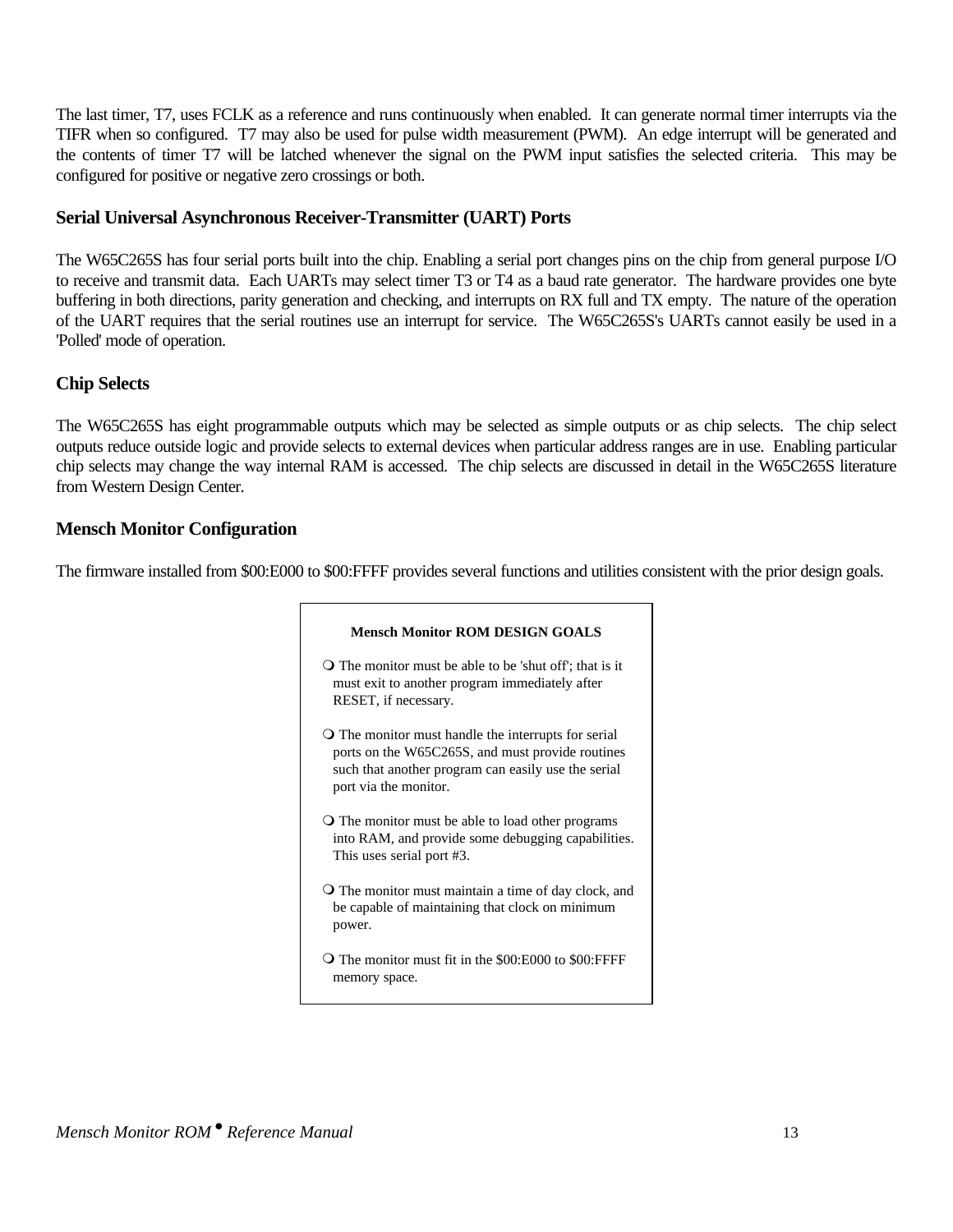These include:

- $\bigcirc$  Power-up & Reset Initialization
- O User Console Interface Logic
- O Real-time Clock Support
- **Q** Library of Utility Subroutines

The W65C265S is a very versatile chip, but this versatility comes at the price of a complex initialization. The monitor firmware will initialize the chip on reset to provide the proper memory mapping of internal and external RAM and registers. The initialization will also set up the interrupts used by the rest of the firmware. The power up sequence is shown in the software listings.

The Mensch Monitor allows the user/developer to access the hardware and applications software. It allows uploading and downloading of programs, memory and register inspection and modifications, and general debugging. Complete descriptions of monitor functions appear elsewhere in this manual.

The firmware interrupt routine on timer T1 provides a complete real-time clock (RTC) implementation in RAM. The real-time clock updates a set of memory locations which can be read or written by any software. The real-time clock implementation also includes a programmable alarm function. The RTC interrupt handler will set a flag if the alarm time matches the current time.

The W65C265S firmware also contains many useful subroutines. A vector table is used to provide easy access from application software. These library routines include buffered serial functions, real-time clock support, and I/O control. Each of these functions and its operation is discussed later in this manual.

## **External Clocks**

There are two clock inputs on the W65C265S chip. The default clock is called CLK. It must be connected to a 32,768 Hz watch crystal (or comparable oscillator) if the Mensch Monitor ROM is to be used. This frequency makes the CLK oscillator an excellent time base reference  $(32,768 \text{ is } 2^{15}$ , which easily divides to 1 second). The crystal is a very low power oscillator, generally consuming less than 20 microamps. Upon reset, the W65C265S defaults to this oscillator to run the W65C816S core processor.

The second oscillator, FCLK (fast clock), is under program control. This oscillator is turned off upon hardware reset of the W65C265S. The FCLK frequency may be selected by the application designer. The W65C265S firmware will check the FCLK speed against the CLK frequency (which is ALWAYS 32 KHz) during initialization. This test allows the firmware to select values for the baud rate and system tick timers.

Acceptable crystal values for FCLK include: 1.8432 MHz, 2.4576 MHz, 3.6864 MHz, 4.9152 MHz and 6.144 MHz. It should be noted that this processor does not have a clock divider built in. This means that the processor and memory cycle times are the same as a single clock time.

The Mensch Monitor firmware turns on the FCLK shortly after reset initialization. The monitor then waits for the FCLK oscillator to stabilize, before selecting the FCLK as the operating frequency for the core W65C816S. In most cases, this selection is not changed - the processor always runs from the FCLK. The one exception is power down mode. In this case, the FCLK is turned off and the W65C816S core is run from the low frequency, low power oscillator.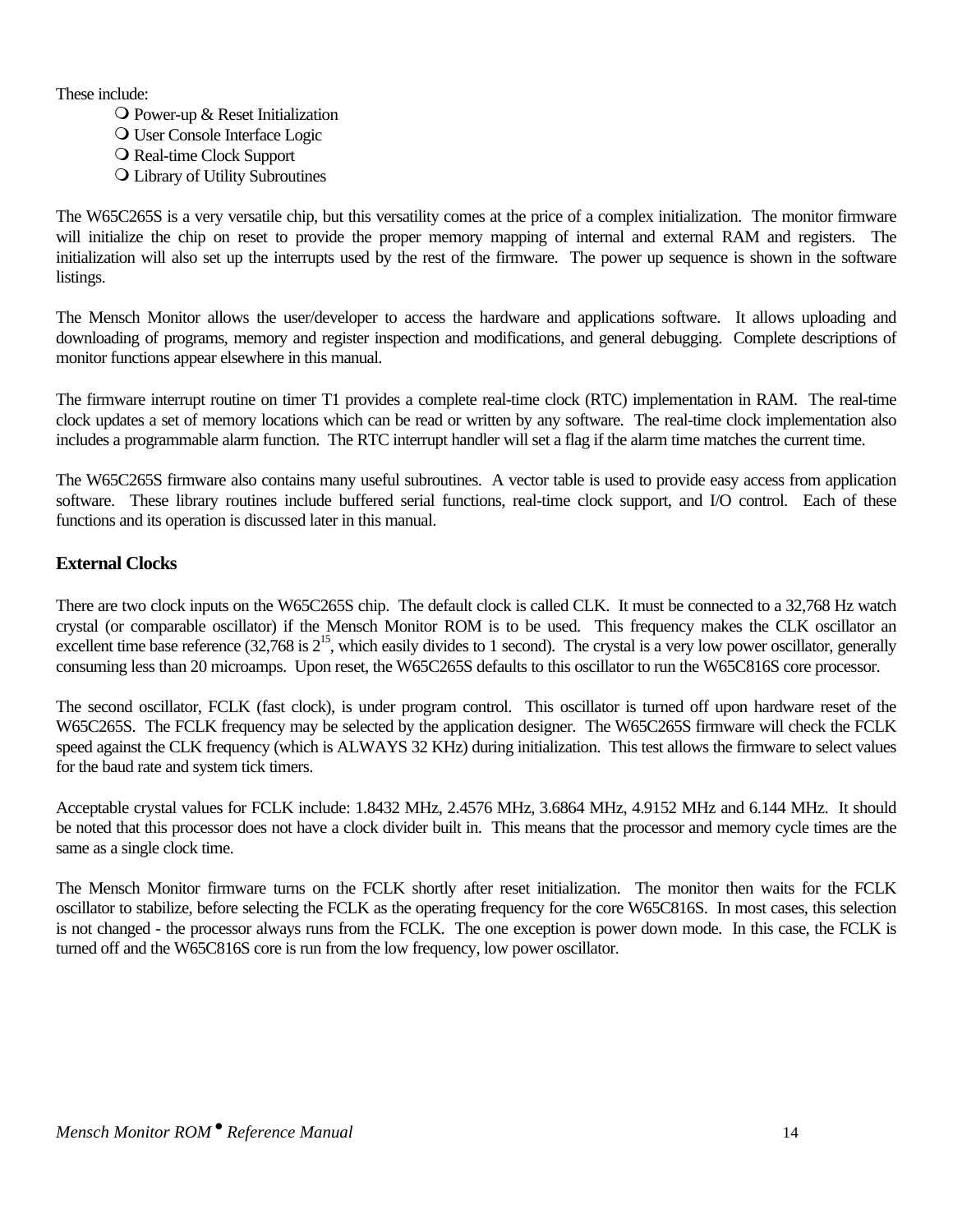## **Terminal/User Console**

This monitor checks for a terminal (or computer emulator) connected to serial port #3. If present, the terminal will be used as a console for entering commands to the monitor. The terminal must be configured as follows:

- **Q** Hardware handshaking.
- $\bigcirc$  8 bit data.
- **O** No parity.
- **Q** 9600 Baud (Unless otherwise noted).

Signal conditioning and conversion to/from TTL levels to/from RS-232 (or other links) must be performed by external circuitry.<sup>3</sup>

The W65C265S's firmware provides full interrupt control of the serial port, along with software buffering of transmit and receive data. The user can select the size and placement of the software serial buffers. The Mensch Monitor designates two more I/O pins for hardware handshaking of the serial port. These are pins PID0 and PID1. Pin PID0 is used as an output, indicating the serial receive buffer is ready to accept data. Pin PID1 is an interrupt input, and indicates to the monitor that the outside device can or cannot accept data.

## **Restrictions On Application Software**

The W65C265S has eight programmable timers. Timer 1 is used by the monitor for a 1 second time of day interrupt. Timer 2 provides a 1 millisecond interrupt which the monitor uses to maintain the software down counters. Timer 3 is used for the baud rate generator. It can't be used for other purposes when the serial console is present. Timer 0 is the 'Watchdog' timer. It is not used by the Mensch Monitor, and is never enabled. Application software may use this timer. (Be careful in power down modes it's not reset.) Timers 5 and 6 are used to drive the tone generators. Timers 3 and 7 are not used by the Mensch Monitor in the W65C265S ROM and are available to applications software.

The Mensch Monitor firmware assumes that I/O ports 0, 1, 2 and 3 will be used as the address and data bus for the W65C816S processor. They are used to access external EPROM, RAM and I/O.

<sup>&</sup>lt;sup>-</sup><br>3 A special cable with built-in converter circuitry, for RS-232 to TTL and TTL to RS-232 levels is available from: The Com Log Company, Inc. of Scottsdale, Arizona. Telephone: (602) 248-0769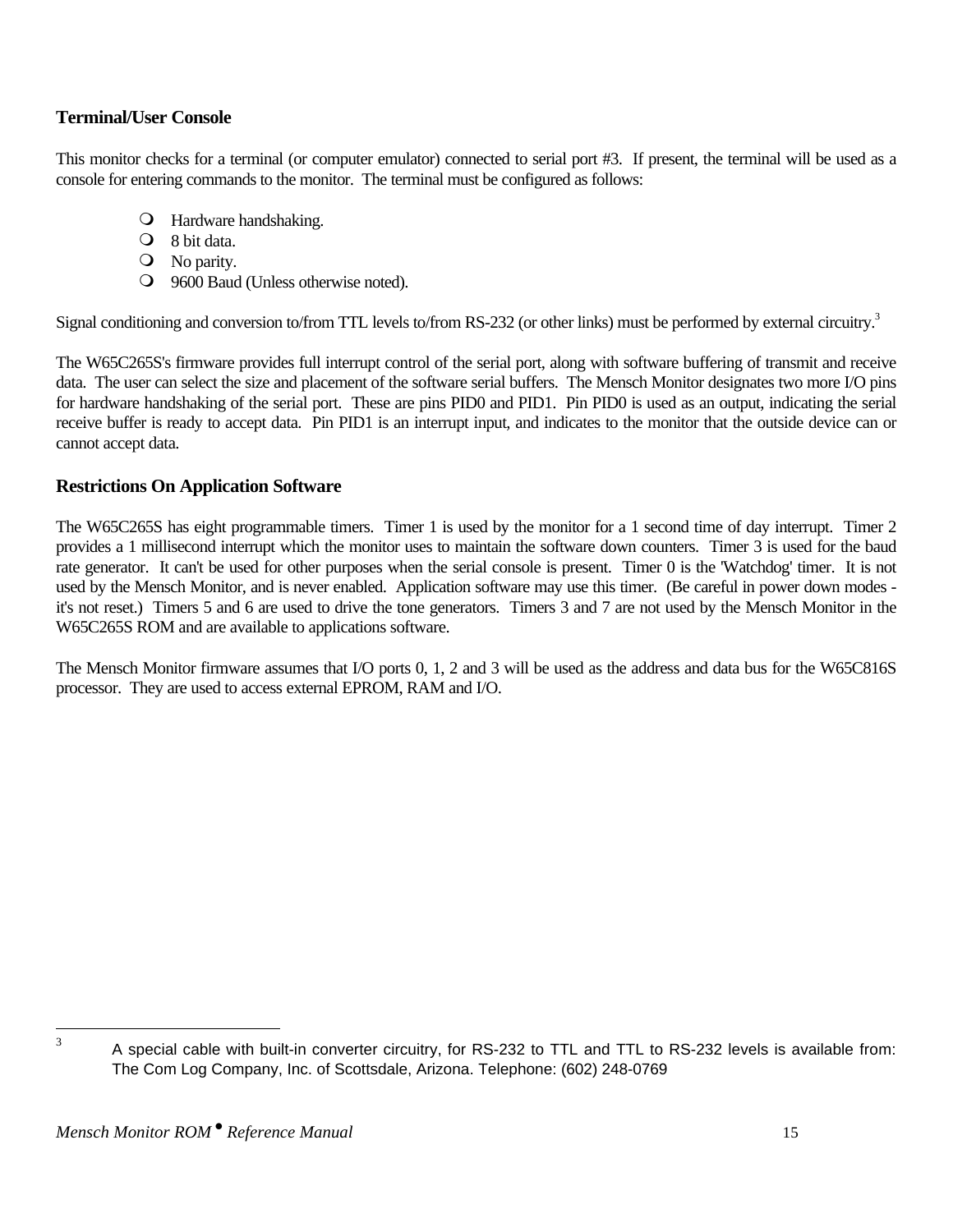## **Memory Map Assumptions**

| <b>Address Range Function</b> |                                                                                             |
|-------------------------------|---------------------------------------------------------------------------------------------|
|                               | \$00:0000-\$00:003FW65C265S critical pointers.                                              |
| \$00:0040-\$00:00BF           | Mensch Monitor RAM.<br>(Page #0)                                                            |
| \$00:00C0-\$00:00FF           | Available internal User RAM.<br>(Page #0)                                                   |
| \$00:0100-\$00:01BF           | Available internal User RAM.<br>(Page #1)                                                   |
| \$00:01C0-\$00:01FF           | Mensch Monitor Stack Space in<br>internal RAM.                                              |
| \$00:01C0                     | Optional ENTRY POINT for User Check<br>Program called as subroutine from<br>low power mode. |
| \$00:0200-\$00:07FF           | <b>External User Memory</b>                                                                 |
|                               | \$00:0800-\$00:0804 Optional semaphore & start-up ENTRY<br>POINT in external memory.        |
| \$00:0800-\$00:7FFF           | <b>External User Memory</b>                                                                 |
|                               | \$00:8000-\$00:8004 Optional semaphore & start-up ENTRY<br>POINT in external memory.        |
| \$00:8000-\$00:DEFB           | <b>External User Memory</b>                                                                 |
| \$00:DEFC-\$00:DEFF           | Sentinel for Low-Power Mode<br>and optional JMP to alternate<br>command parser in Bank #0.  |
| \$00:DF00-\$00:DF7F           | External User Memory.                                                                       |
| \$00:DF80-\$00:DFBF           | W65C265S<br>RAM.<br>internal<br>(Reserved by Monitor)                                       |
| \$00:DFC0-\$00:DFFF           | Monitor copies of W65C265<br>registers, saved by breakpoints.                               |
| \$00:E000-\$00:FFDF           | W65C265S<br>ROM,<br>Internal<br>Mensch Monitor firmware.                                    |
| \$00:FFE0-\$00:FFFF           | <b>Interrupt Vectors</b>                                                                    |
| \$01:0000-\$FF:FFFF           | <b>External User Memory</b>                                                                 |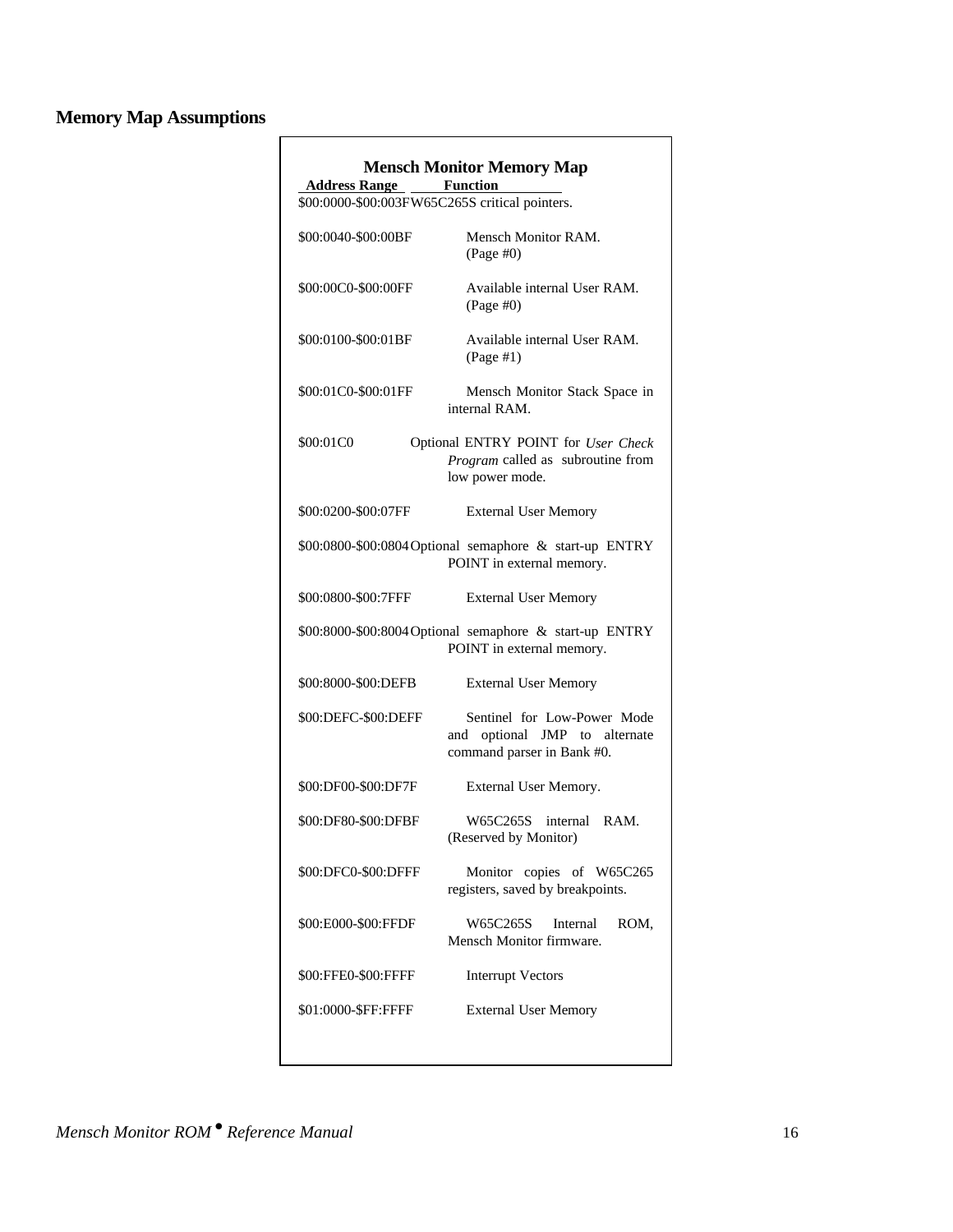The Mensch Monitor resides in the 8K byte mask ROM from \$00:E000 to \$00:FFFF. This may be disabled if desired. The monitor executes an initialization sequence after reset occurs. It turns on the external bus, checks locations \$00:8000-\$00:8002 and jumps to \$00:8004 if a 'WDC' is found. This test is performed first using **CS5** and then **CS4** for the \$00:800x selection. Using this signalling, a system can be designed to start on the internal ROM, then switch under software control to external ROM or RAM.

An identical set of semaphores ('WDC') may exist in memory at location \$00:0800 (with a JMP at \$00:0804). This is checked immediately *after* the semaphore at \$00:8000 is checked. These semaphore locations allow a variety of configurations for the system developer. These specific addresses chosen for semaphores, correspond to elements in the MENSCH COMPUTER configuration, but do not significantly restrict other designs.

The Mensch Monitor uses locations: \$00:01C0-\$00:01FF as a stack, and the area from \$00:0000-\$00:00FF as special page zero memory. This (Page #0) memory may be used for short (8-bit) addressing and for indirect addressing modes. Internal RAM locations \$00:00C0-\$00:01BF are available for user applications.

## **Reset Initialization Sequence**

The monitor was designed for the internal ROM of the W65C265S. It assumes that the RESET vector is entered from an internal ROM reset and therefore the code is started with the BCR=00.

Reset may be either a triggered reset or a power-up reset. There is no simple way for the firmware to differentiate which reset occurred. However, some semaphores (flags) in memory tell the monitor that certain aspects of the system have already been initialized. These should not be changed by the reset initialization sequence.

There is a checksum associated with the time-of-day clock and baud rate. If the checksum is correct, then the time-of-day clock has been running. If this is the case, the clock value will not be re-initialized.

The following pages describe the steps taken by the Mensch Monitor from power-up (or triggered RESET) to a command prompt. This is intended as an overview only; not a specific, line by line analysis of the code.

**STATE #0** - POWER OFF or Any previous powered state, including LOW-POWER MODE.

- RESET OCCURS! (This may result from POWER ON or a triggered RESET.)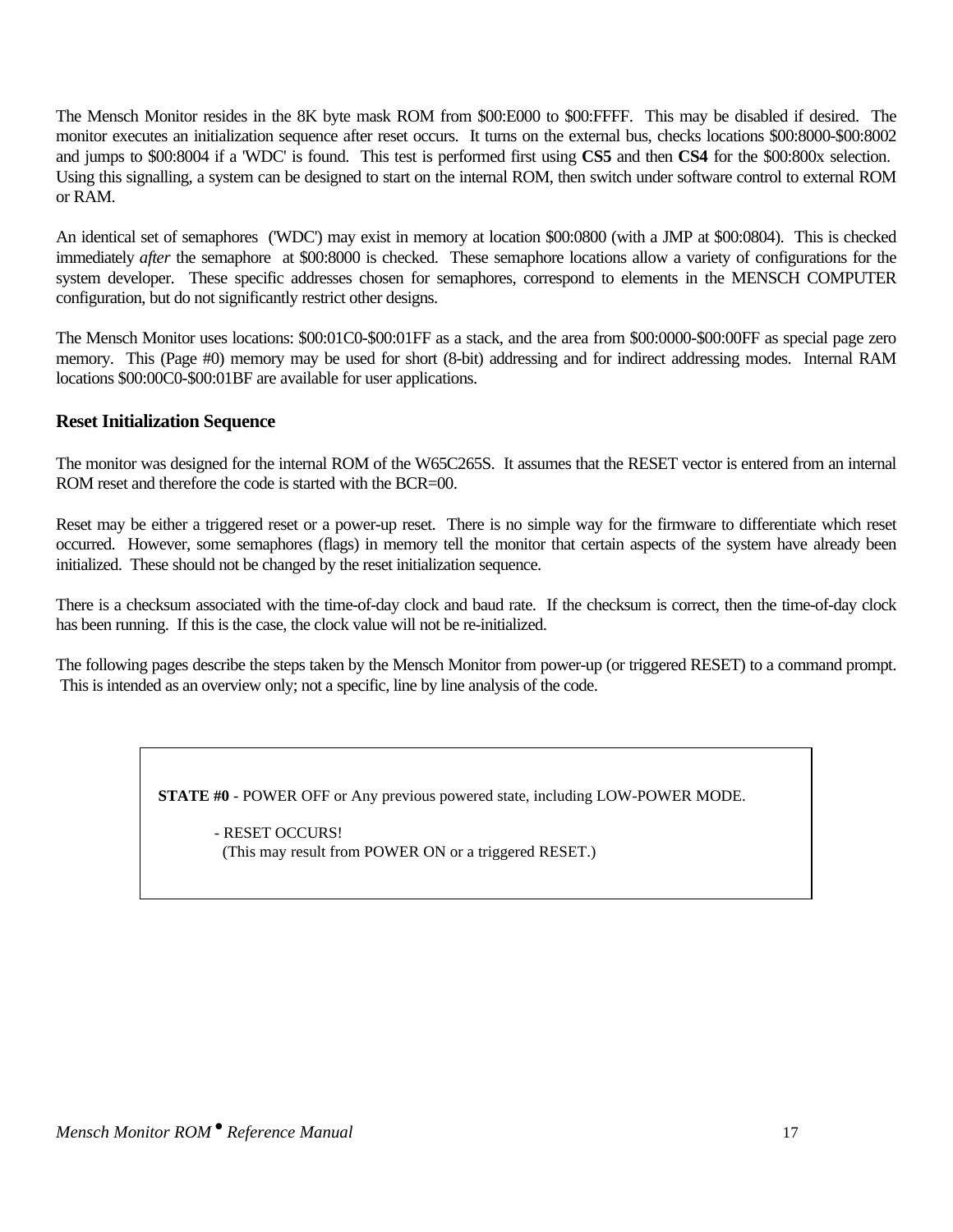**STATE #1** - "Essential initialization"

- Disable interrupts

- Reset stack

- "Enable External Memory"

- Set BCR to \$01 (This turns on external address and data lines.)

- Set PCS7 to \$20 (This turns on external chip select: CS5 from the W65C265S.)

- Check location \$00:8000-\$00:8002 for the string 'WDC', using CS5.

**If** the string is there, transfer control to USER program in EXTERNAL MEMORY. (JMP \$00:8004)

**STATE #2** - "Check External Memory" - "Enable External Memory" - Set PCS7 to \$30 (This turns on external chip selects: CS4 and CS5 from the W65C265S.) - Check location \$00:8000-\$00:8002 for the string 'WDC', using CS4. **If** the string is there, transfer control to USER program in EXTERNAL MEMORY. (JMP \$00:8004)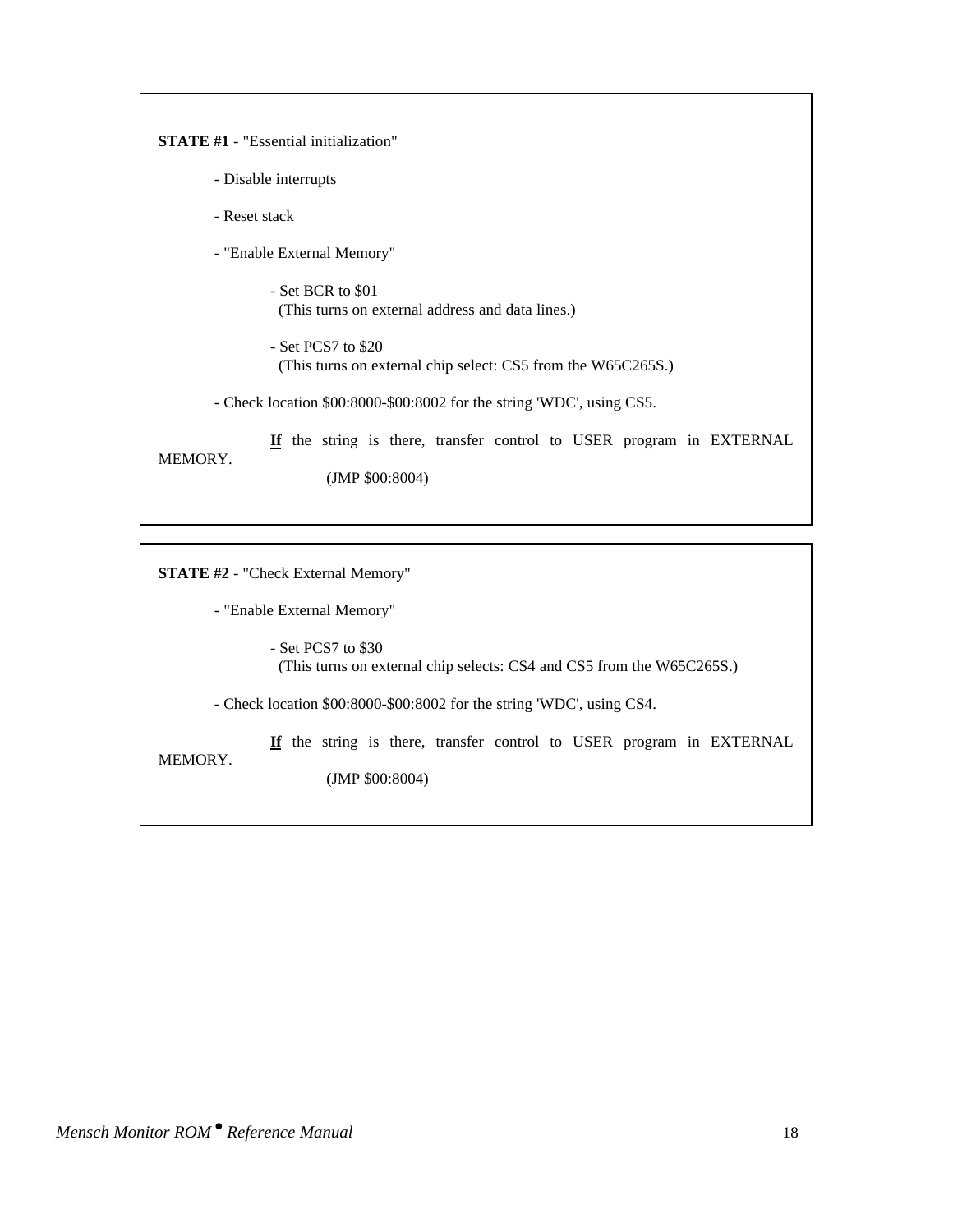**STATE #3** - "Check External Memory"

- "Enable External Memory"

- Set PCS7 to \$08 (This turns on external chip select: CS3 from the W65C265S.)

- Check locations \$00:0800-\$00:0802 for the string 'WDC', using CS3.

**If** the string is there, transfer control to USER program in EXTERNAL MEMORY. (JMP \$00:0804)

| <b>STATE #4 - "Miscellaneous Initialization"</b>                                       |
|----------------------------------------------------------------------------------------|
| - Set PCS7 to \$FB<br>(This turns on external chip selects: $CS0,1,3,4,5,6$ , and 7)   |
| - Start the fast clock. (Don't use it, just start it.)                                 |
| - Initialize the RAM interrupt vectors.                                                |
| - Delay while fast clock becomes stable.                                               |
| - Switch to fast clock.                                                                |
| - Set Timer 1 for a 1 second interrupt (ToD timer).                                    |
| - Enable T1 interrupt (but not the I bit yet).                                         |
| - Set up pointers to the serial buffers in internal RAM.                               |
| - Calculate the fast crystal frequency by comparing it to the 32 KHz clock<br>crystal. |
| - Finally, check the Time-of-Day clock checksum.                                       |
| If the clock checksum is valid, proceed to STATE #6.                                   |
| Else perform additional initialization in STATE #5.                                    |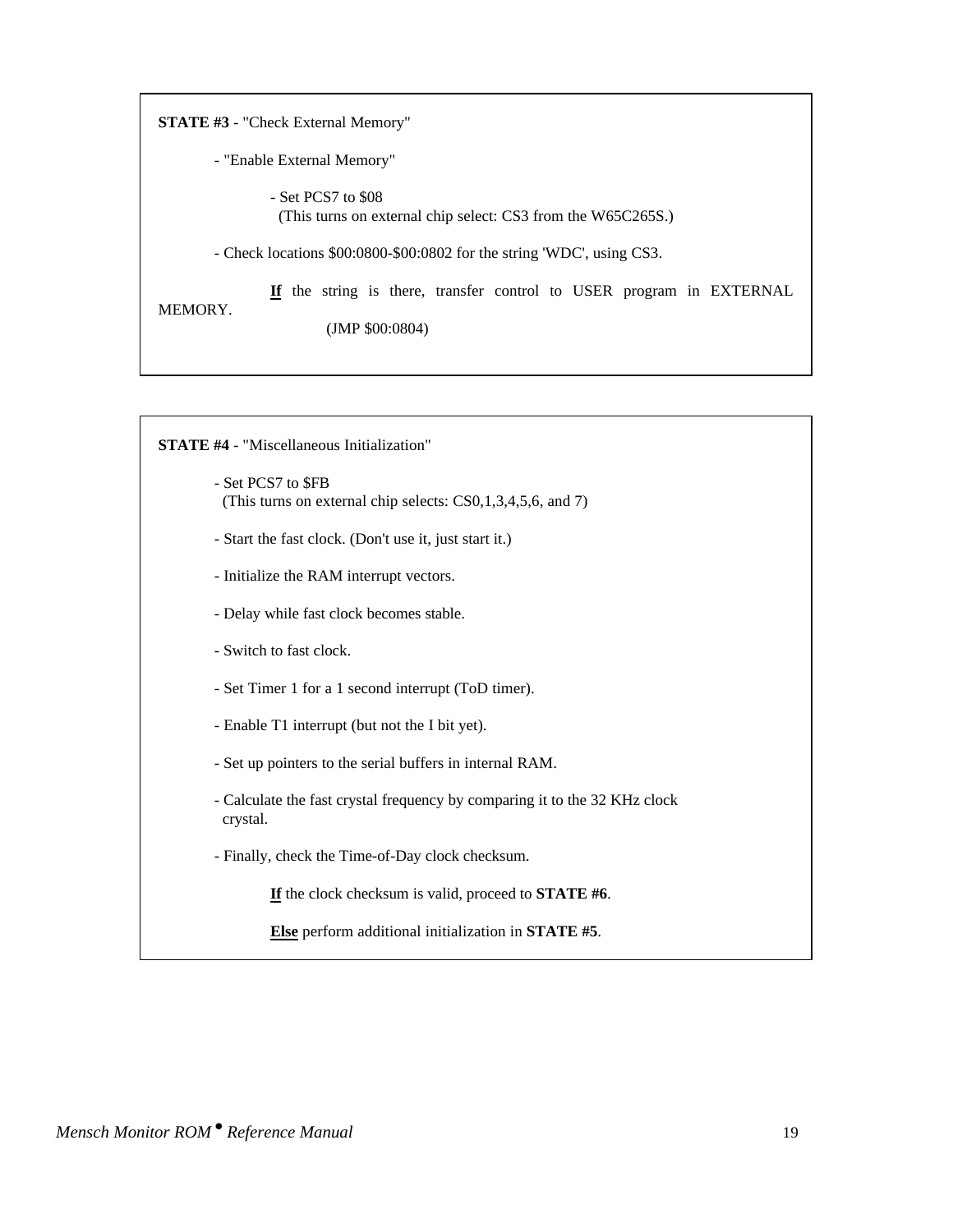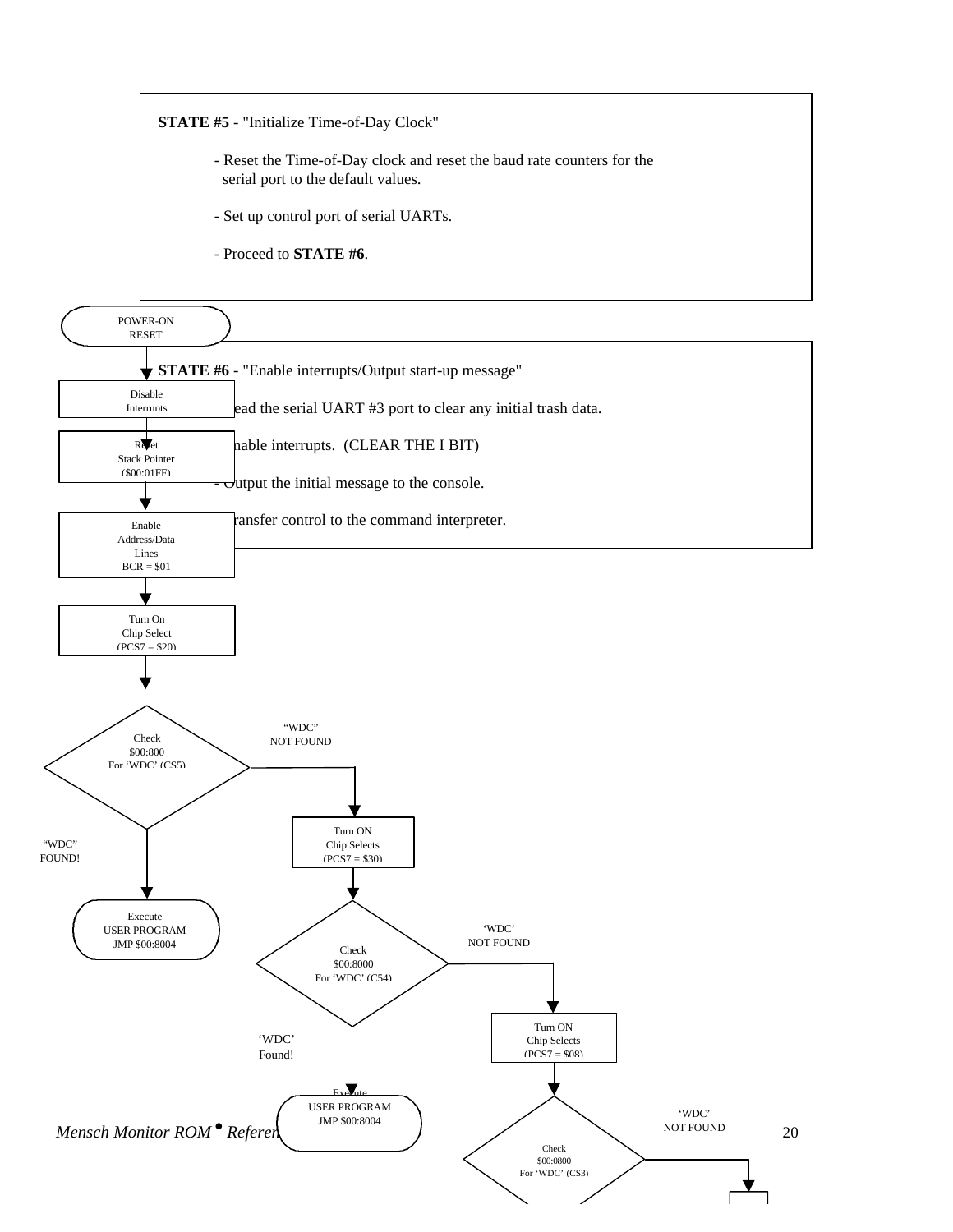MENSCH ROM Version 2.03<br>(C) Copyright 1994<br>Assembled Wed Dec 14 11:09:04 1994 PCntr Acc Xreg Vreg Stack<br>00:E344 01 00 E0 CC 00 E1 01 FB DirRg F DBk<br>00 00 22 00 Status Reg<br>N U M X D I Z C<br>0 0 1 0 0 0 1 0 > (Enter Any Command Here!) C:\TOOLS\XTALK\MCC1215A.CAP Doc 1 Pg 1 Ln 0.5" Pos 1"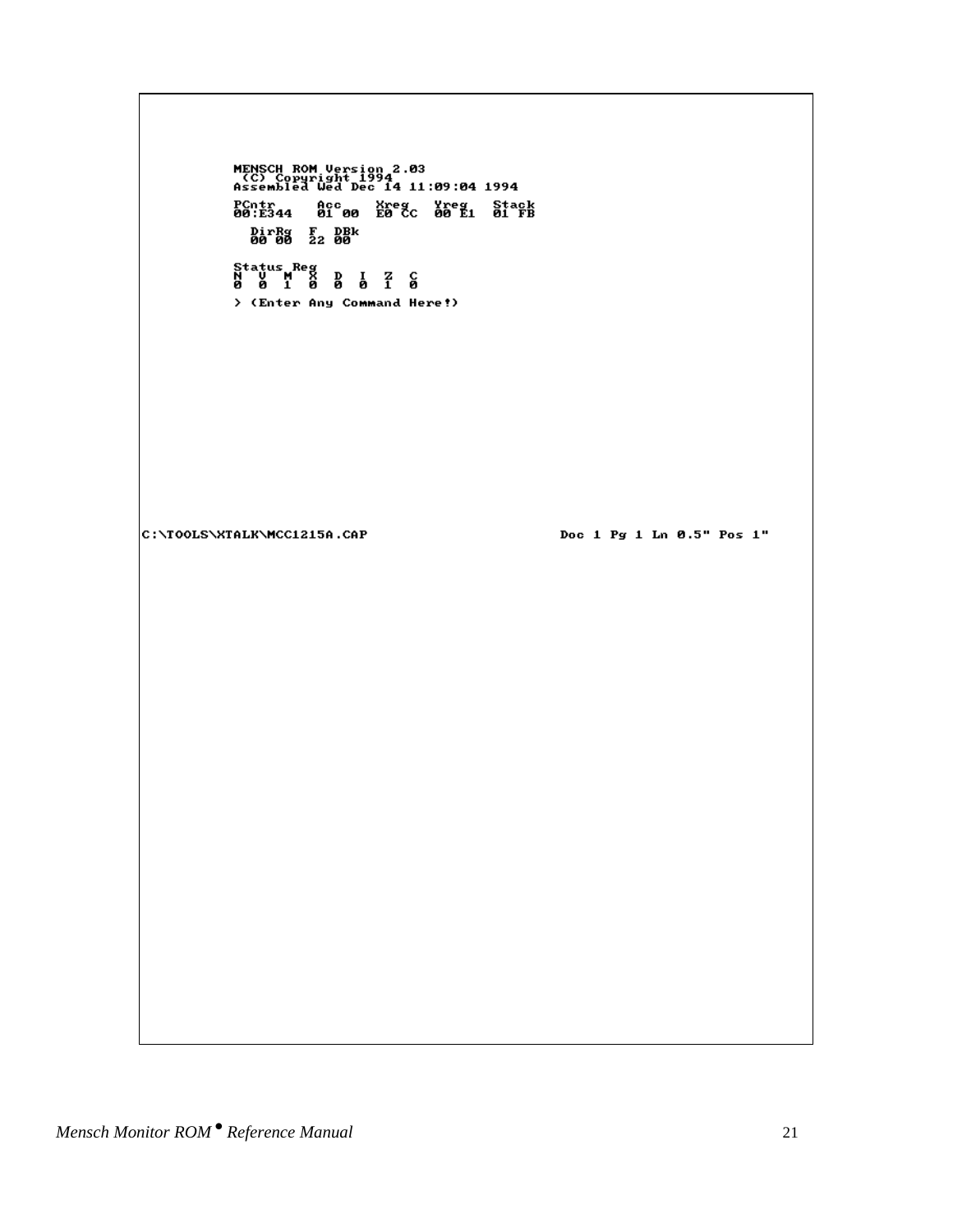## **Low-Power Mode**

The Mensch Monitor enters low-power mode when a "power-down" interrupt occurs. It accomplishes this by performing the following sequence:

- O Shut down all interrupts (except TOD clock).
- O Clear any pending interrupts.
- $\bigcirc$  Reset the stack to (\$00:)01FF.
- **O** Enable the power down routine.
- $\bigcirc$  Switch to the slow (default) clock and then shut off the fast clock.
- $\overline{O}$  Configure I/O ports: 0,1,2, and 3 to outputs.

The power down routine will service the time-of-day interrupt. It will then check RAM for a semaphore series at location: \$00:DFB3. If there is a valid power down routine in RAM, then locations: \$00:DFB3= \$55, and \$00:DFB4 = \$AA. If the semaphore indicates that a low power service routine exists in RAM, the monitor will transfer control via a JSR to location: \$00:01C0 once per second.

The RAM routine may do anything appropriate to the low-power mode. Bus operations are not allowed. RAM locations: \$00:0000 - \$00:01BF retain meaningful data during low-power mode, and RAM locations: \$00:01F8-\$00:01FF are used for the stack when servicing the time-of-day interrupt. The RAM service routine should not modify these memory locations. Finally, it must return to the monitor, when finished. It must execute an RTS instruction.

If the user's low power routine returns with the OVERFLOW-bit=1, the system will remain in low power mode. If OVERFLOWbit=0, the system will exit from low power mode via a vector at \$00:0130. The reset initialization logic will initialize this vector to contain: "JML RESET", but it may be changed by the user program.

If a physical reset occurs while the system is in low-power mode, the normal reset initialization sequence will be performed.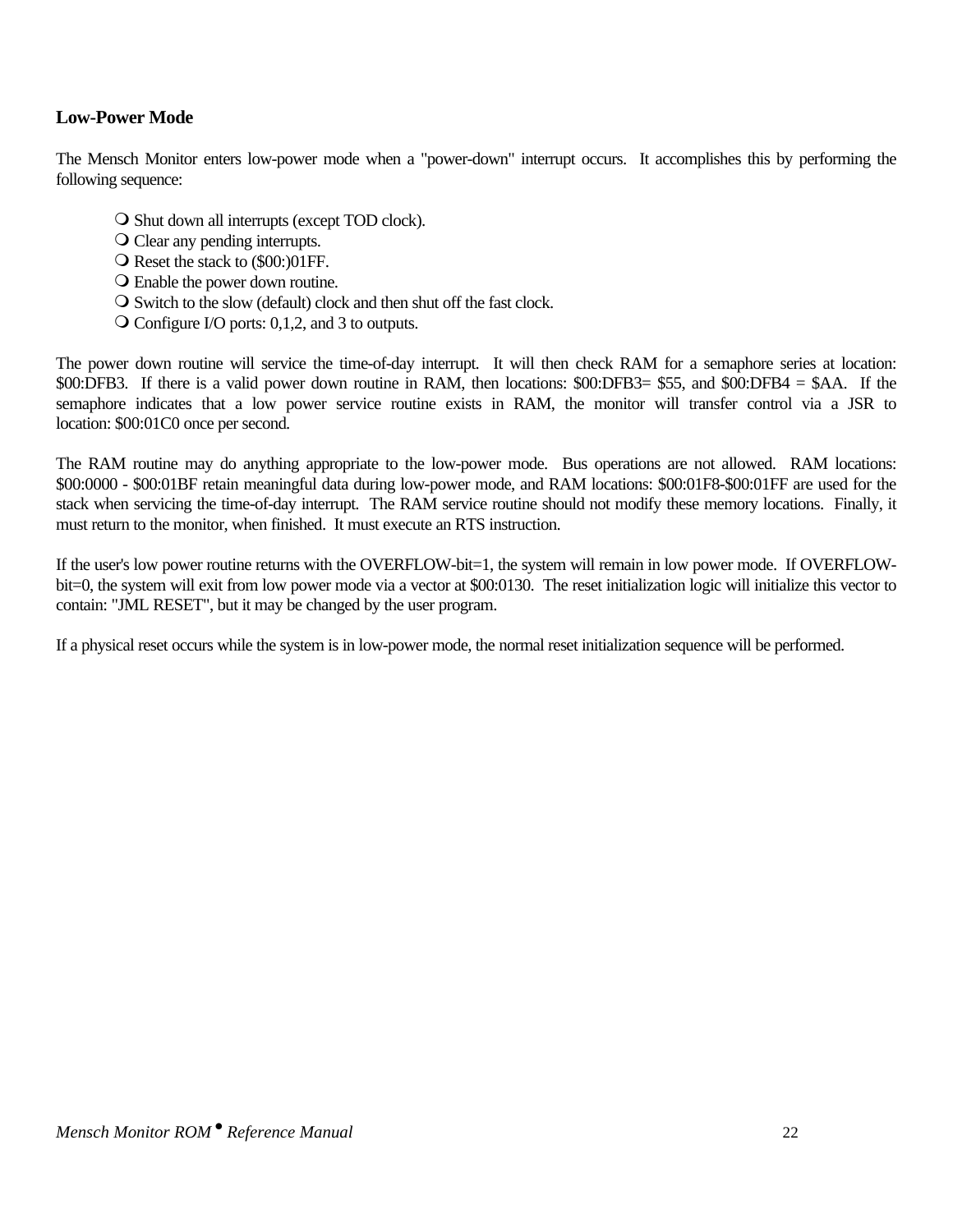## **User Console Operation**



The monitor is entered upon power-up, reset, and when a BRK instruction is encountered. When the monitor is ready for a command, a '>' (greater) will appear as a prompt. Upon reset, the monitor sends copyright and version notices, as well as a register display to the terminal. (There are semaphores in memory to enable/disable specific features.)

## **Command Entry**

Commands are entered after the prompt. The Mensch Monitor parses a command as it is entered. Spaces and other separators are automatically generated by the monitor as parsing dictates their appearance. Backspaces are usually allowed. Buffer limitations allow no provision for editing commands. If an error is made in entry, a carriage return (CR) or ENTER will usually cancel the command and return the monitor prompt. If a command has been started, a control-C character will usually cancel the command.

The first command to learn on the Mensch Monitor is the HELP command. Enter a 'H' at the command prompt (no carriage return is needed) and a help menu will be displayed. This menu simply lists all the monitor commands.

## **Debugging**

Code debugging may be accomplished by placing BRK (00) instructions in the code. When the BRK instruction is executed, the CPU registers will be displayed and the monitor prompt will appear. The user may examine or change memory and registers. BRK instructions should be used with care.

#### **WARNING!**

Generally, if code goes wild, execution will eventually encounter a BRK instruction (\$00) and return to the monitor. Interrupts may however, still be running. A bad interrupt can disable the monitor functions.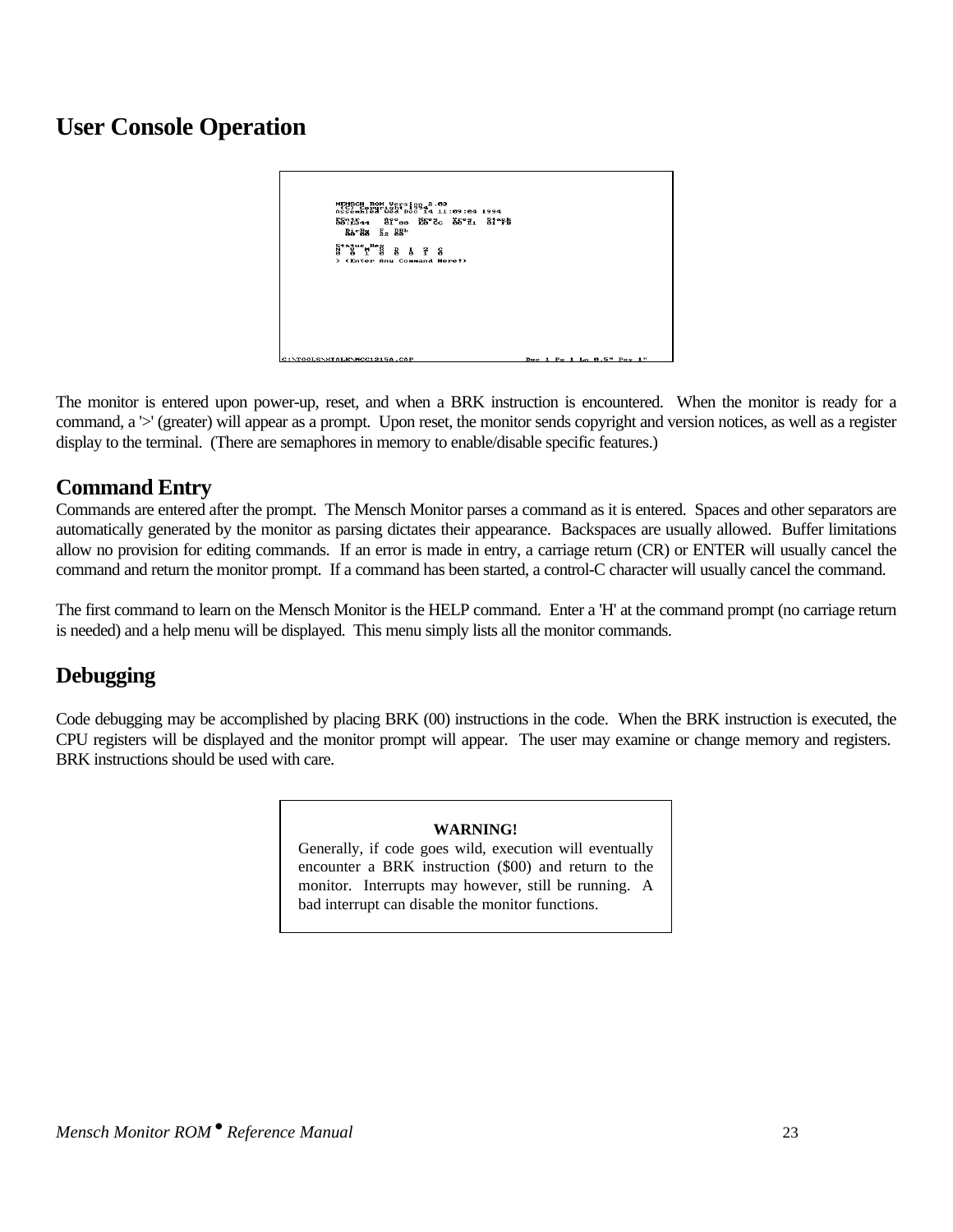## **Command Descriptions**

The following pages describe all of the monitor commands in detail. They are listed here, in summary, along with their functions.

(NOTE: The Mensch Monitor outputs are shown on the following pages in normal font, and user inputs are shown in *italics*.)

| <b>Command Summary</b> |                                                        |  |
|------------------------|--------------------------------------------------------|--|
| Command                | Usage                                                  |  |
| A                      | ALTER registers.                                       |  |
| <sub>B</sub>           | <b>Set BREAKPOINT</b>                                  |  |
| D                      | DISPLAY memory block in hexadecimal.                   |  |
| F                      | FILL memory block with constant.                       |  |
| G                      | GO to address (JML execution).                         |  |
| $H$ or ?               | Display HELP Menu.                                     |  |
| J                      | Jump to subroutine using 24-bit address.               |  |
|                        | (JSL execution)                                        |  |
| M                      | Examine/Change MEMORY location.                        |  |
| N                      | Display/Change current DATE.                           |  |
| R                      | Display REGISTERS.                                     |  |
| S                      | Read 'S28' record format.                              |  |
| T                      | Examine/Change current TIME.                           |  |
| U                      | USER command prefix.                                   |  |
| W                      | WRITE block of memory as 'S28' records.                |  |
|                        | Quick access: Examine/change registers.                |  |
|                        | Quick access: Examine/change memory.                   |  |
| >                      | Quick access: Display NEXT memory location.            |  |
| $\lt$                  | Quick access: Display PREVIOUS location.               |  |
|                        | (space) Quick access: Display current memory location. |  |
| $^{\wedge}$ C          | Cancel current operation.                              |  |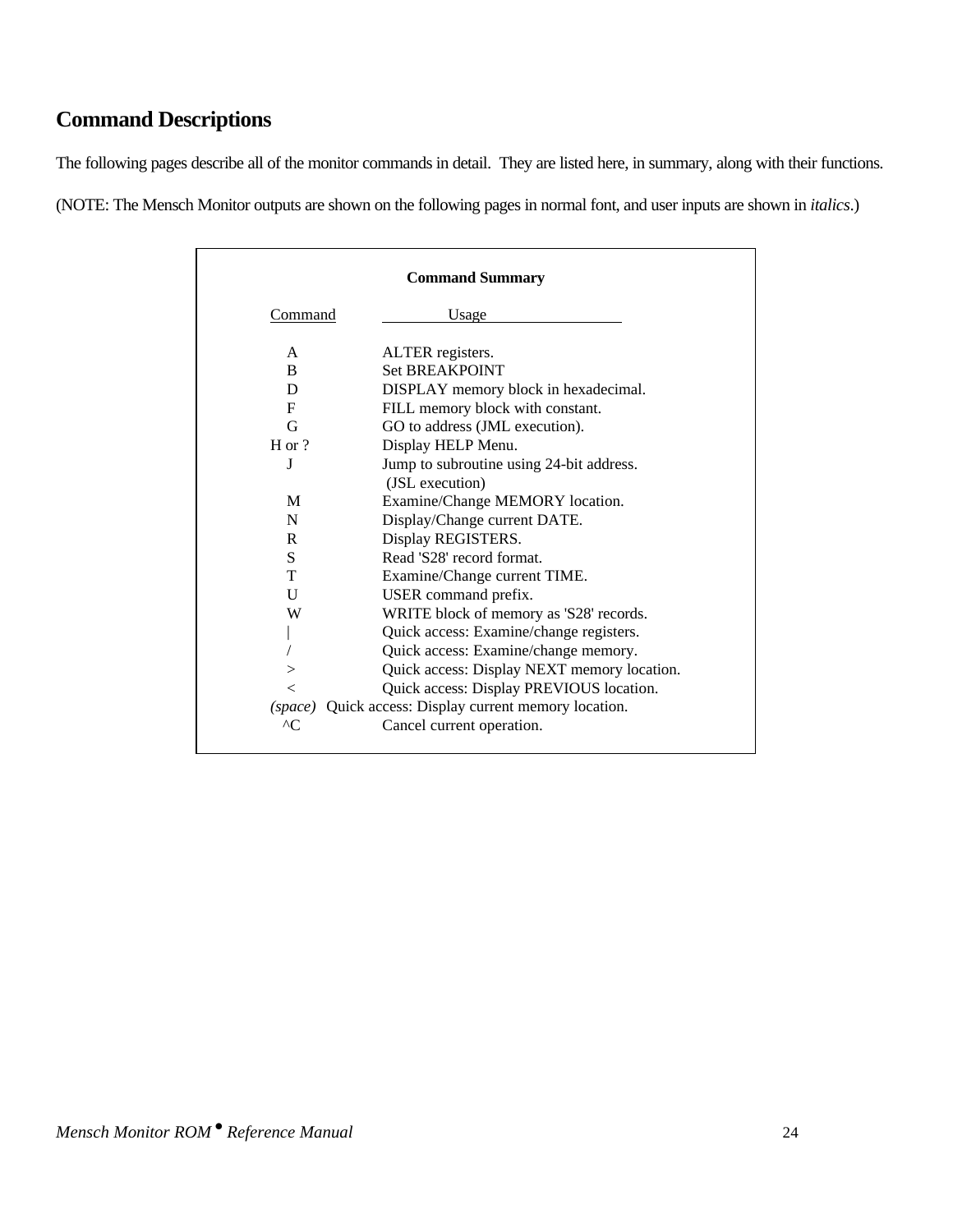## **A, ALTER**

This command will display the registers and allow the user to change them.

MENSCH ROM Version 2.03<br>(C) Copyright 1994<br>Assembled Wed Dec 14 11:09:04 1994 PCntr Acc Xreg Yreg Stack<br>00:E344 01 00 E0 CC 00 E1 01 FB DirBg F DBk<br>00 00 22 00 Status Reg  $N_q$   $N_q$   $N_q$   $D$   $I$   $Z$   $C$ Acc Xreg Yreg Stack<br>01 00 E0CC 00 E1 01 FB<br>00 01 02 03 04 05 01 fb 22 00<br>22 00 (Press Any Key Here!) Acco Xreg Yreg Stack<br>of all 0203 04 05 01 FB<br>ff fe fd fc fb fa 01 FB<br>22 00<br>22 00 (Press Any Key Again!)  $|c:\y$ TOOLS\XTALK\MCC1215A.CAP Doc 1 Pg 2 Ln 0.5" Pos 2"

An executing program will re-enter the Mensch Monitor when it encounters a BRK instruction. The monitor will copy all the registers inside the processor into RAM. These copies of the registers may be viewed using the 'A' or 'R' commands. The 'R' command only allows viewing. It is triggered automatically before the user prompt is displayed. The 'A' command permits the user to enter new values.

When a program is started via the 'J' or 'G' commands, the RAM versions of the registers are copied back into the microprocessor before control is transferred. Changing the registers via the 'A' command only changes the RAM copy. This will have no effect until a program resumes.

The Mensch Monitor will output the current values of the registers to the console: **PCntr**=Program Counter, **Acc**=Accumulator, **Xreg**=X register, **Yreg**=Y register, **Stack**=Stack Pointer, **DirRg**=Direct register, **F**=Flag register, and **DBk**=Data Bank register. The cursor must be placed under each entry, in order, for the user to change the contents. The monitor will insert spaces automatically between fields. A space entered from the console will cause the current field to be skipped, leaving it unchanged.

## **B, Set BREAKPOINT**

This monitor command allows the user to set a breakpoint at a specific location. Basically, this involves storing a **BRK** instruction (\$00) at the target location.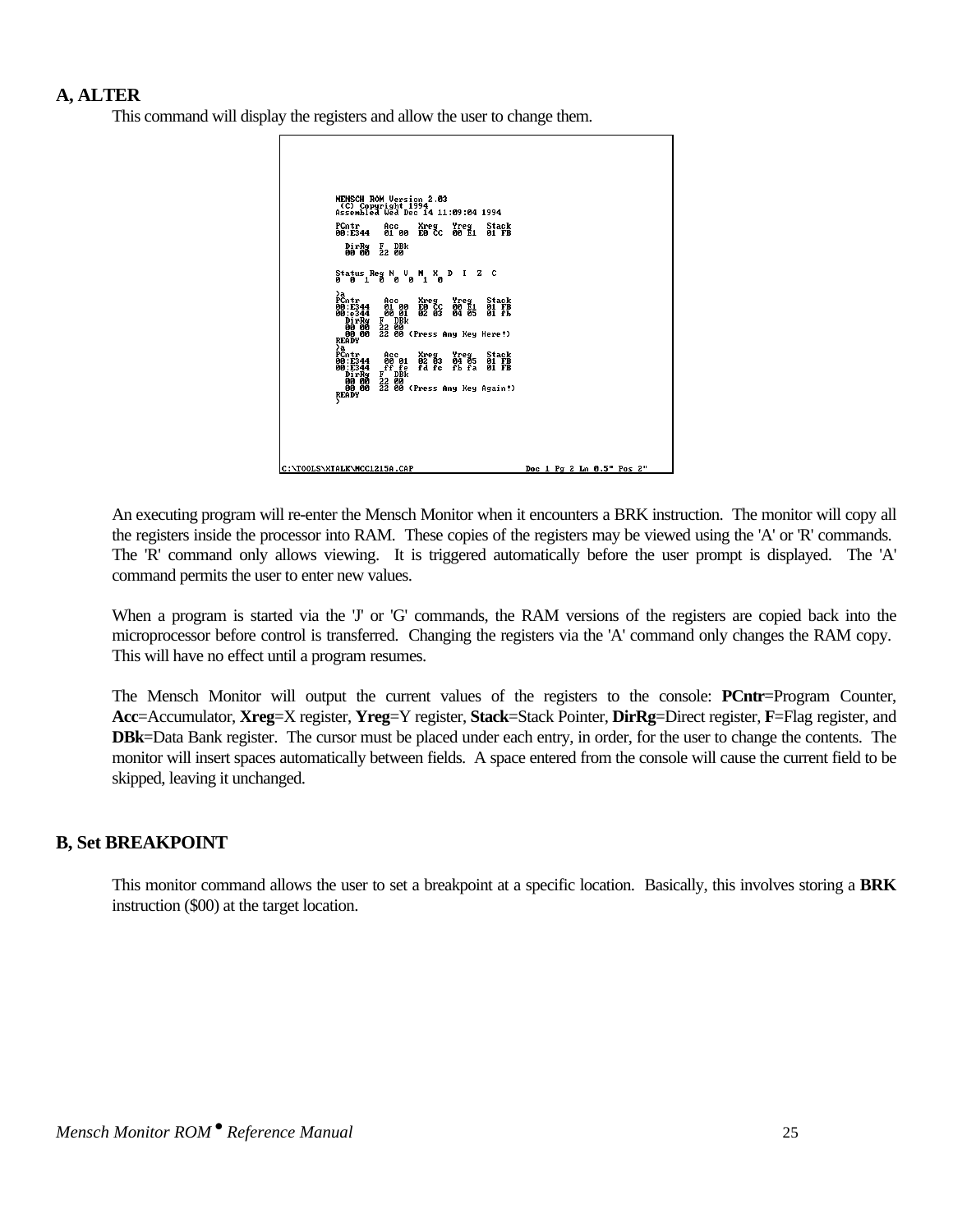```
READY
       )F<br>Enter Lowest Address – BB:AAAA 00:5000<br>Enter Highest Address – BB:AAAA 00:5fff<br>READY<br>READY
       Enter Lowest Address - BB:AAAA 00:5000<br>Enter Highest Address - BB:AAAA 00:501f<br>Address - Address - BB:AAAA 00:501f
                                                      BCDEF
       READY
       KENDY<br>Enter Address - BB:AAAA 00:5013<br>READY
       >d<br>Enter Lowest Address - BB:AAAA 00:5000<br>Address 0 - 1 2 3 4 5 6AAA 00:501 A B C D<br>Address 0 - 1 2 3 4 5 6AAA 00:501 A B C D
       READY
```
When execution resumes, the program may attempt to execute the target instruction. The **BRK** instruction will be executed instead, and control will return to the ROM monitor.

## **D, Display Memory**

This monitor command displays a range of memory, in hex and ASCII. Parsing is performed as the command is entered. The user enters a '*D*', followed by the starting (*Lowest)* address, followed by the ending (*Highest*) address. No spaces, colons, or ENTER keys are required. The monitor echoes these automatically.

| 43<br>00:0000<br>90<br>00<br>33<br>88<br>90<br>01<br>88<br>88<br>81<br>ØA<br>00<br>90<br>00<br>ØA<br>00<br>ŌŌ<br>ŌÄ<br>ŌŌ<br>Ō8<br>ŌŌ<br>57<br>Ōī<br>ŌŌ<br>ŌŌ<br>00:0010<br>ØA<br>00<br>889894488888<br>889894488998<br><b>88885FS9888</b><br>68888FS9988<br><b>16750E61</b><br>00<br>00<br>66<br><b>1999999</b><br><b>999985099999</b><br>199998599<br>00:0020<br>00<br>00<br>14<br>88<br>82<br>ØØ<br>61)<br>710<br>10<br>ØØ<br>ğī<br>01<br>8Â<br>0A<br>ØØ<br>ØA<br>ŌŌ<br>)<br>2000<br>2000<br>2000<br>00:0030<br>00<br>ØA<br>ŌŌ<br><b>0000HH000</b><br>000FH0000<br><b>00:0040</b><br>ŌŌ<br>ŌŌ<br>ğğ<br>AF<br>ŌŌ<br>00<br>$\frac{1}{2}$ $\frac{1}{2}$ $\frac{1}{2}$ $\frac{1}{2}$ $\frac{1}{2}$ $\frac{1}{2}$ $\frac{1}{2}$ $\frac{1}{2}$ $\frac{1}{2}$ $\frac{1}{2}$ $\frac{1}{2}$ $\frac{1}{2}$ $\frac{1}{2}$ $\frac{1}{2}$ $\frac{1}{2}$ $\frac{1}{2}$ $\frac{1}{2}$ $\frac{1}{2}$ $\frac{1}{2}$ $\frac{1}{2}$ $\frac{1}{2}$ $\frac{1}{2}$<br><b>00:0050</b><br>ŌŌ<br>09<br>0914<br>000<br>00<br>ğğ<br>01<br>ğī,<br>88<br>88<br>ŌŌ.<br>ØØ<br><b>00:0060</b><br>ŌŌ<br>ÖÕ<br>ŌŌ<br>ŌŌ<br>00:0070<br>FØ<br><b>DOODS</b><br>DOODS<br>DOODS<br>囍<br>FI<br>00<br>FĬ<br>00<br>7Ă<br>00<br>00<br>Fī<br>ВĒ<br>00 : 0090<br>00 : 0090<br>FĬ<br>00<br>ĝĝ<br>00<br>ŌÕ<br>ŌØ<br>ŏй<br>ŏй<br>ŏŏ<br>ŌŌ<br>ØØ<br>ğğ<br>00<br>ğğ<br>00:00A0<br>ğğ<br>00<br>ğğ<br>00<br>ğğ<br>00<br>ğğ<br>ēē<br>88<br>ğğ<br>ØØ<br>ØĀ<br>00 : 00B0<br>ŌŌ<br>ŌŌ<br>ØØ<br>ag ag<br>ag ag<br>ga ag<br>ğğ<br>ğğ<br>ğğ<br>00<br>ğğ<br>00<br>ŌŌ<br>ŌŌ<br>ŌŌ<br>ğğ<br>00<br>ŌŌ<br>00 : 00Č0<br>00 : 00D0<br>ØØ<br>88<br>ØØ<br>ŌŎ<br>ăă<br>ŏŏ<br>ăă<br>ōā āā<br>ōō : ōōēō<br>ŌŌ<br>ŌŌ<br>ŌŌ<br>ØØ<br>00<br>00<br>00<br>00<br>ØØ<br>ØØ<br>ØØ<br>00<br>00<br>00<br>00:00F0 00 00 00 00 00<br>00 00 00 00<br>ØØ<br>00 OO<br>00<br>00<br>00<br>00<br>(Press Any Rey Here!)<br>READY<br>Уd<br>00:0015<br>Enter Lowest Address<br>BB:AAAA<br>Enter Highest Address<br>Address 5 6 7d8<br>00:004b<br>BB:AAAA<br>в<br>c<br>з<br>2<br>А<br>D<br>E<br>F<br>ø<br>1<br>4<br>00:0015<br>01<br>00<br>08<br>88<br>90<br>ş7<br>6В<br>01<br>ØA<br>90<br>ØA<br>00<br>00<br>90<br>00<br>00<br>61<br>ŌŌ<br>ŌŌ<br>75<br>00:0025<br>ØÄ<br>ŌŌ<br>ŌŌ<br>ŌŌ<br>ŌŌ<br>ŌŌ<br>ŌŌ<br>ØĨ<br>01<br>ØÄ<br>00<br>00:0035<br>ØA<br>01 00<br>7F<br>ØØ<br>ØØ<br>ØØ<br>01<br>00<br>06<br>00<br>01<br>ØA<br>00<br>14<br>00<br>10<br>80<br>Ō8<br>00:0045 00<br>00<br>62<br><b>00 00</b><br>ØØ<br>øø<br>00<br>00<br>00<br>10<br>00<br>8 E<br><u>(Pres</u> s Any Key Here!)<br>ŔĒĀDY |
|-------------------------------------------------------------------------------------------------------------------------------------------------------------------------------------------------------------------------------------------------------------------------------------------------------------------------------------------------------------------------------------------------------------------------------------------------------------------------------------------------------------------------------------------------------------------------------------------------------------------------------------------------------------------------------------------------------------------------------------------------------------------------------------------------------------------------------------------------------------------------------------------------------------------------------------------------------------------------------------------------------------------------------------------------------------------------------------------------------------------------------------------------------------------------------------------------------------------------------------------------------------------------------------------------------------------------------------------------------------------------------------------------------------------------------------------------------------------------------------------------------------------------------------------------------------------------------------------------------------------------------------------------------------------------------------------------------------------------------------------------------------------------------------------------------------------------------------------------------------------------------------------------------------------------------------------------------------------------------------------------------------------------------------------------------------------------------------------------------------------------------------------------------------------------------------------------------------------------------------------------------------------------------------------------------------------------------------------------------------------------------------------------------------------------------------------------------------------------------------------------------|
|                                                                                                                                                                                                                                                                                                                                                                                                                                                                                                                                                                                                                                                                                                                                                                                                                                                                                                                                                                                                                                                                                                                                                                                                                                                                                                                                                                                                                                                                                                                                                                                                                                                                                                                                                                                                                                                                                                                                                                                                                                                                                                                                                                                                                                                                                                                                                                                                                                                                                                       |
|                                                                                                                                                                                                                                                                                                                                                                                                                                                                                                                                                                                                                                                                                                                                                                                                                                                                                                                                                                                                                                                                                                                                                                                                                                                                                                                                                                                                                                                                                                                                                                                                                                                                                                                                                                                                                                                                                                                                                                                                                                                                                                                                                                                                                                                                                                                                                                                                                                                                                                       |
|                                                                                                                                                                                                                                                                                                                                                                                                                                                                                                                                                                                                                                                                                                                                                                                                                                                                                                                                                                                                                                                                                                                                                                                                                                                                                                                                                                                                                                                                                                                                                                                                                                                                                                                                                                                                                                                                                                                                                                                                                                                                                                                                                                                                                                                                                                                                                                                                                                                                                                       |

Please note that whenever memory is displayed using the 'D' command, the display will stop without a command prompt. The user may/must press any key to return to the command processor.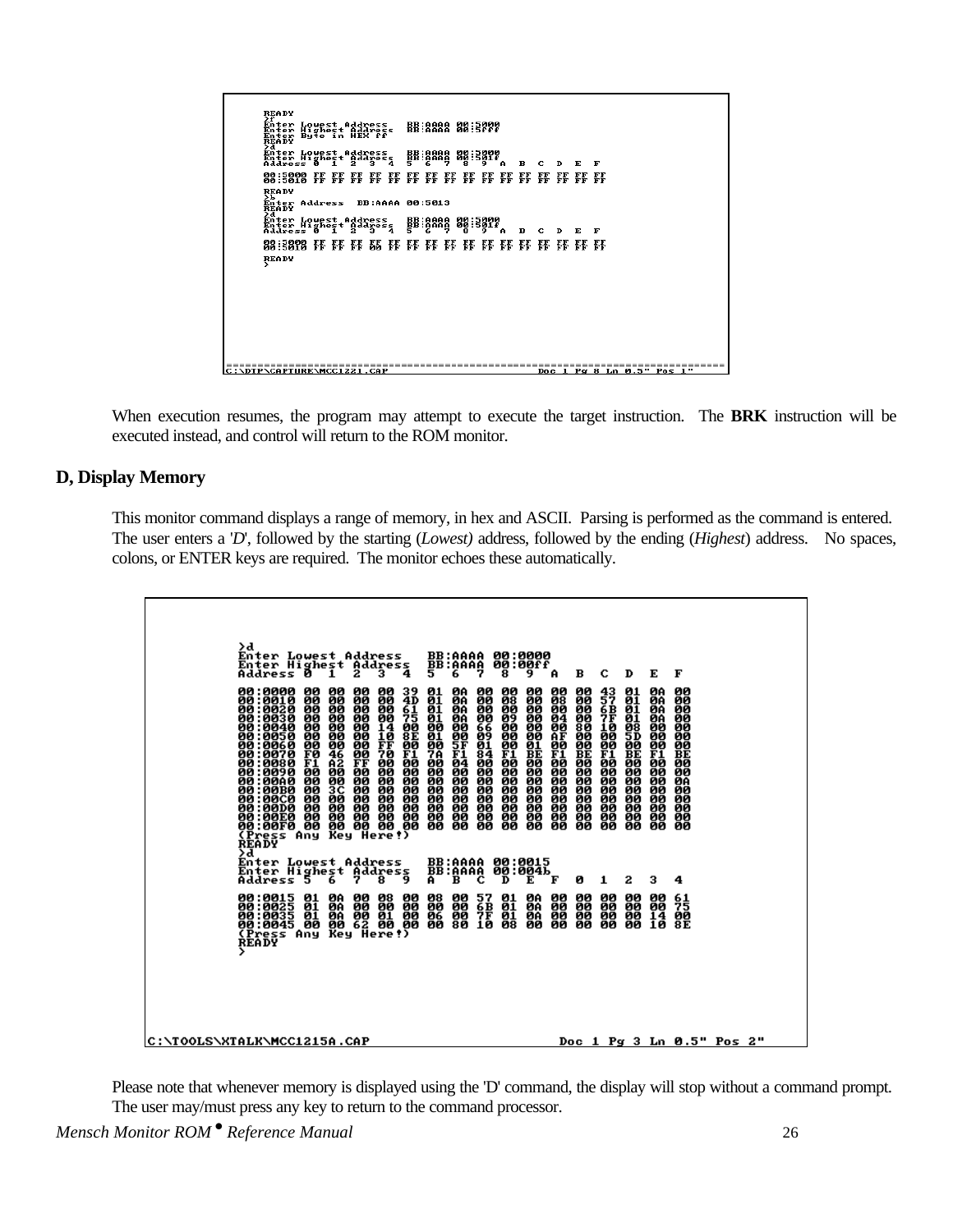## **F, Fill**

This command is used to fill a block of memory with a particular value. Parsing is performed as the command is entered. The user enters a '*F*', followed by the starting address, followed by the ending address, and finally, the fill value in hexadecimal. No spaces, colons, or ENTER keys are required. The monitor echoes these automatically.

 $\substack{BB:\{8009\}\\ B}:\{8009\}\\ \{8009\}\\ \{1009\}\\ \{10099\}\\ \{10099\}\\ \{10099\}\\ \{1009\}\\ \{1009\}\\ \{1009\}\\ \{1009\}\\ \{1009\}\\ \{1009\}\\ \{11009\}\\ \{1000\}\\ \{1000\}\\ \{11000\}\\ \{10000\}\\ \{11000\}\\ \{10000\}\\ \{12000\}\\ \{12000\}\\ \{12000\}\\ \{13000\}\\ \{14000\}\\$ 蕼 ĘĘ BB:AAAA 01:0010<br>BB:AAAA 01:001f Lowes<br>Highe<br>Byte BB:AAAA 01:0020<br>BB:AAAA 01:002f ddress<br>Address<br>2 Lowest<br>Highest<br>ss 0 1 ) FF<br>) 55<br>) FF<br>Any 55<br>AA<br>FF<br>!) 55<br>FF<br>Key ន្ត្រី<br>និងស្រី C:\TOOLS\XTALK\MCC1215A.CAP Doc 1 Pg 4 Ln 0.5" Pos

Please note that whenever memory is filled using the 'F' command, the display will stop without a command prompt. The user may/must press any key to return to the command processor.

## **G, Go**

This command executes a program in memory. It transfers execution control via a long jump ("JML") instruction. The user enters a 'G', followed by a starting address. No spaces, colons, or ENTER keys are typed by the operator if an address is specified. The monitor echoes these automatically. Pressing the **ENTER** key in response to the address prompt will cause execution to begin from the address specified by the monitor's copy of the program counter.

The registers used to restart the processor are the RAM copies made when the program was stopped. These can be modified before resuming execution. (See the **A, Alter** command for more details.)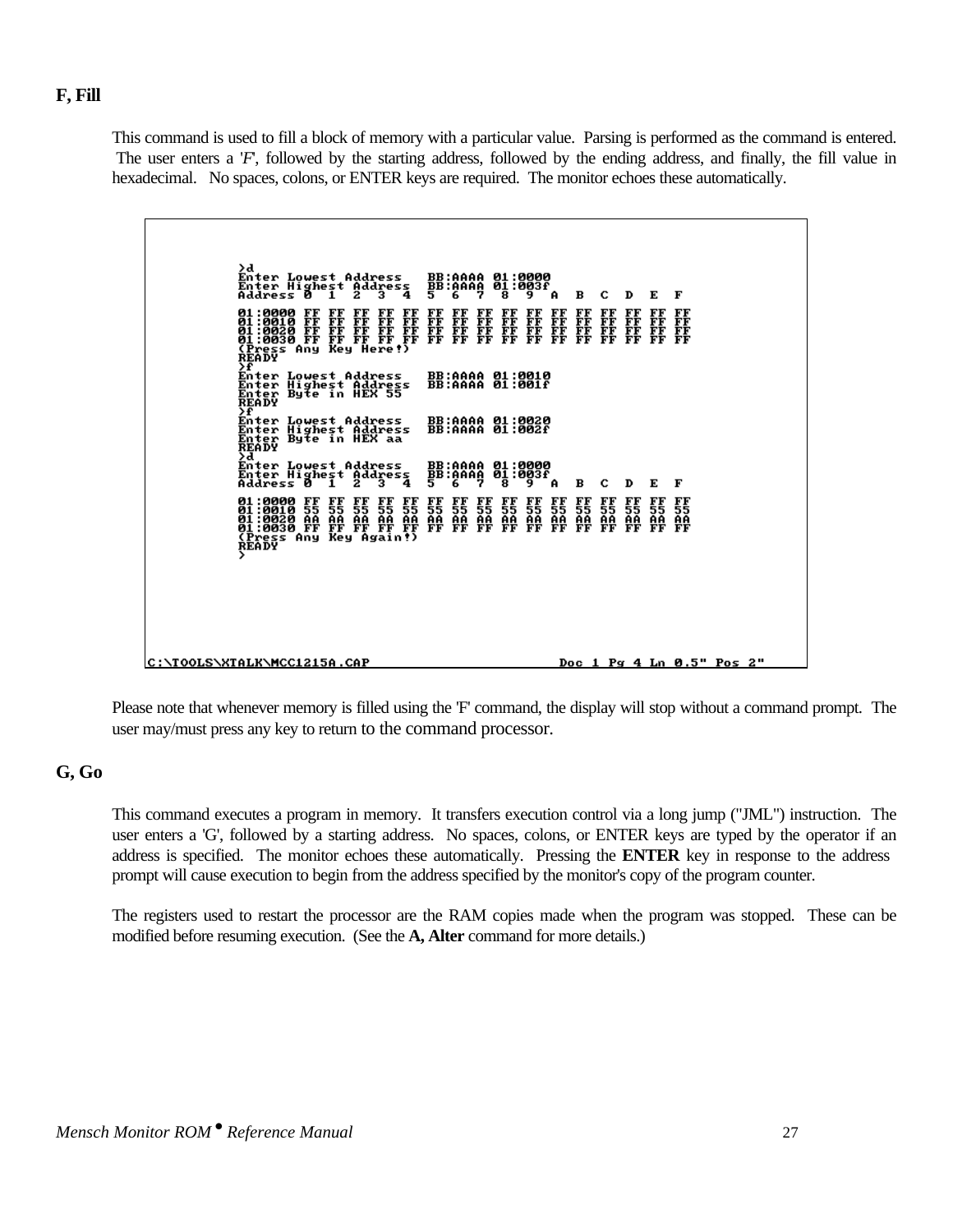)<br>Enter Lowest Address – BB:AAAA 00:5000<br>Address 0 = 1 2 3 4 5 :80AA 08:5910<br>Address 0 = 1 2 3 4 5 :80AA 08:5910 B C  $\mathbf{D}$  $E$  F 80:5000 f? f1 f7 fP fP fP f7 f7 f7 fP fP fP fP f7 f7 fP fP Acc Xreg Yreg Ff Stack<br>01 63 E0 BC 00 FF 01 FF PCntr<br>00:5010  $\begin{array}{cc} \texttt{DirRg} & \texttt{F} & \texttt{DBk} \\ \texttt{OO} & \texttt{OO} & \texttt{2O} & \texttt{OO} \end{array}$ Status Reg<br>N U M X D I Z C<br>0 0 1 0 0 0 0<br>{Press any key to continue.}<br>} C:\DTP\CAPTURE\MCC1221.CAP

#### **H or ?, Help**

The HELP command lists all the commands available via the monitor. It is a single character ('H','h', or '?') entered at the prompt. No <ENTER> or <space> is necessary.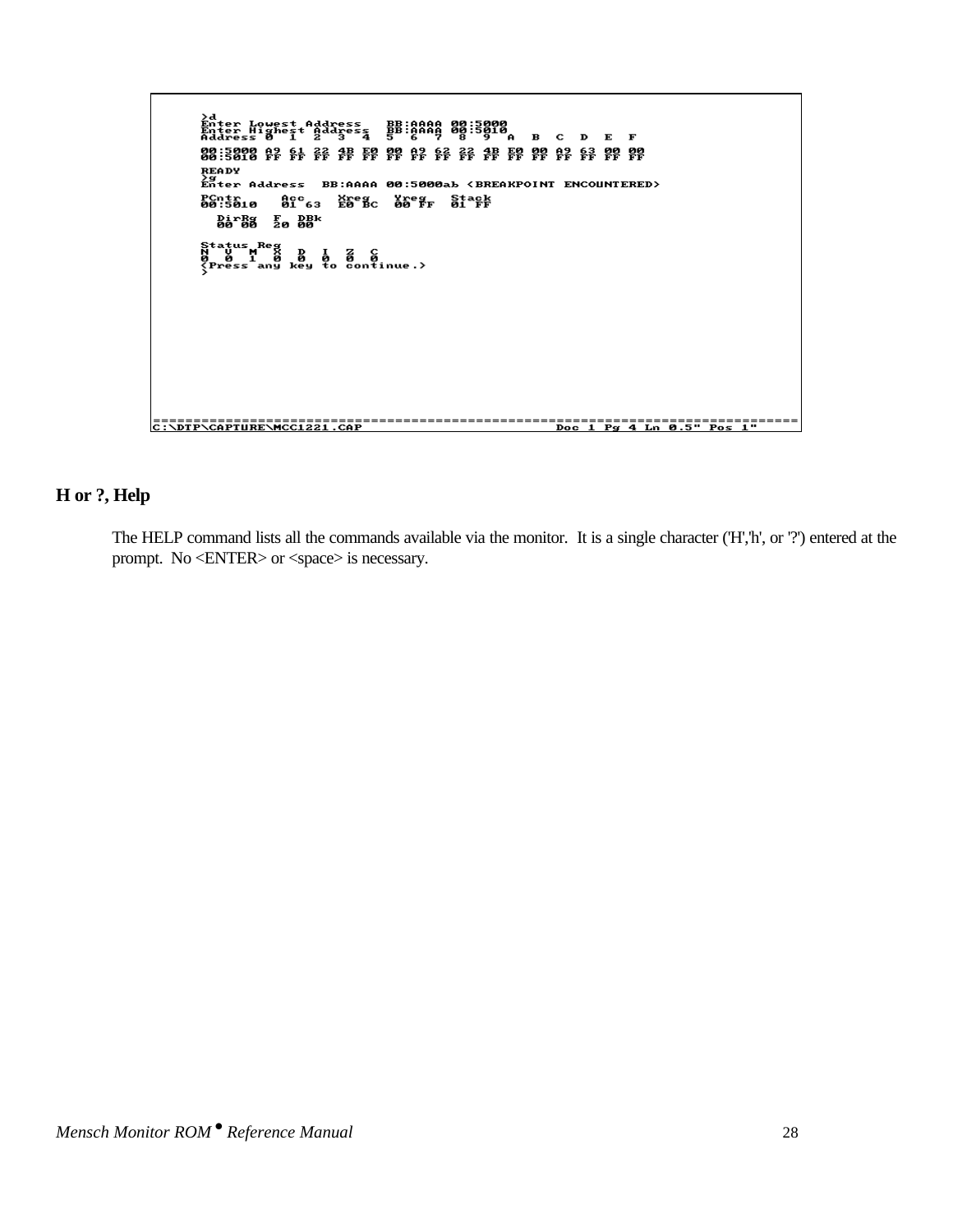メ<br>AHASPECIAL - SPACE<br>エコール・シアラム<br>エコール・シアコール Display & Alter memory<br>Display current memory address<br>Decrement, Increment memory address Decrement, Increment memory<br>Dump memory<br>Display registers<br>SET a Breakpoint<br>JML, JSL, to PC [location]<br>Block Fill<br>S28 Input, Output<br>Help,HELP<br>Display & Change Time<br>Display & Change Time<br>Display & Change Time<br>Display & Chang Host memory access<br>Host register access<br>USER command ú (Press Any Key Here!)<br>READY<br>)?<br>M Display & Alte<br>SPACE Display curren Display & Alter memory<br>Display current memory address<br>Decrement, Increment memory address<br>Dump memory<br>Display registers<br>SET a Breakpoint<br>JML, JSL, to PC [location]<br>Block Fill<br>S28 Input, Output<br>Display & Change Time<br>Display  $\sum_{\substack{D \ R}}^{\infty}$ ม - มี<br>ราง<br>ราง<br>ราง Ñ. Host memory access<br>Host register access<br>USER command ′ Ú (Press Any Key Again!)<br>READY Doc 1 Pg 5 Ln 0.5" Pos 2" |C:\TOOLS\XTALK\MCC1215A.CAP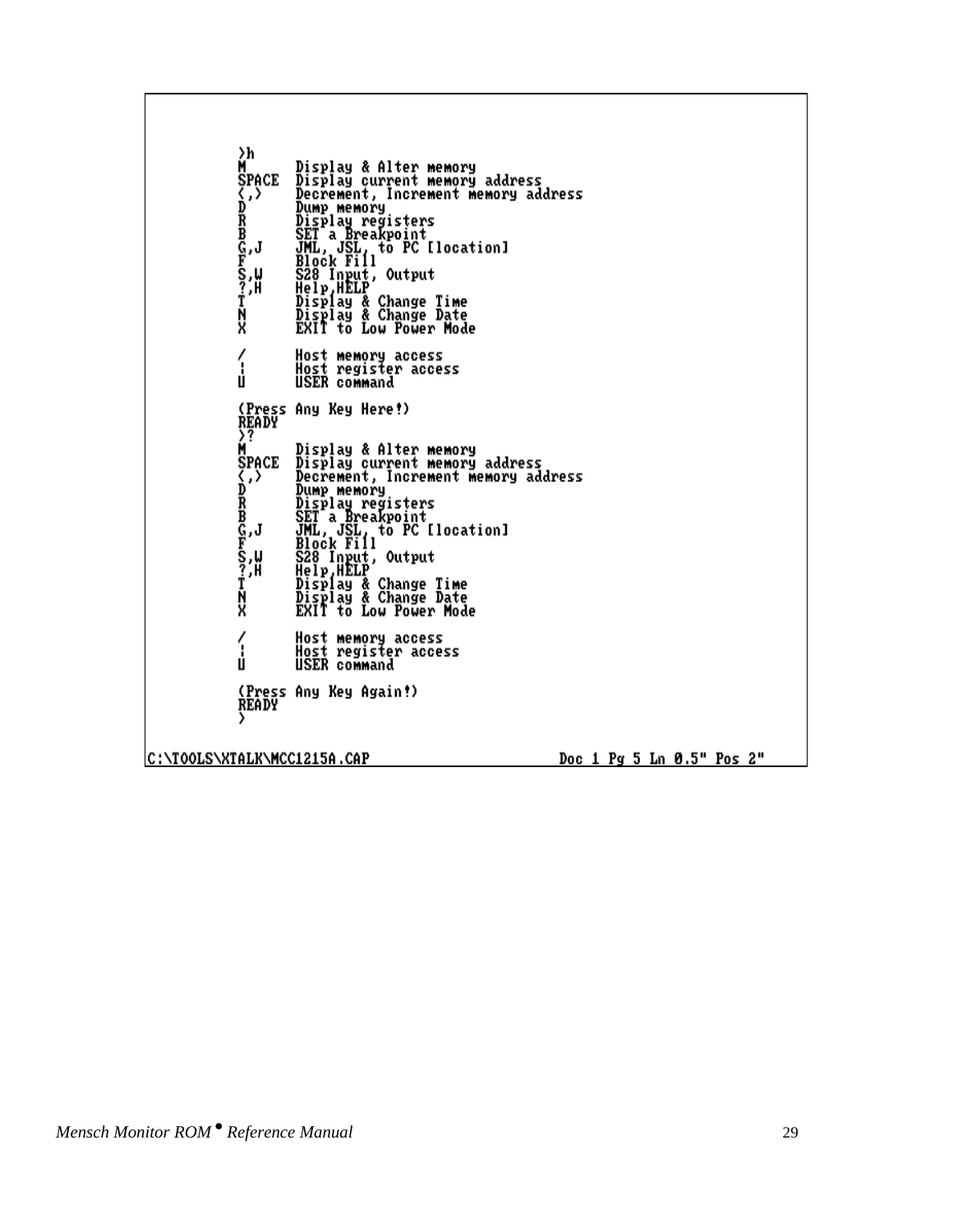### **J, Jump to subroutine (JSL / 24-bit)**

This command is similar to the '*G*' command, excepting that the full twenty-four bit address of the **BRK** handler is put on the stack before starting the program. If the program ends with an **RTL**, it will return cleanly to the monitor. Upon return, the program counter register will contain the address of the subroutine. Other register values may be changed because of action by the subroutine.

```
Example:
       MENSCH ROM Version 2.03
        (C) Copyright 1994
       Assembled Wed Dec 14 11:09:04 1994
       PCntr Acc Xreg Yreg Stack
       00:E3A7 01 0D 00 30 00 32 01 FF
         DirRg F DBk
         00 00 30 00
       Status Reg
       N V M X D I Z C
       0 0 1 1 0 0 0 0
       >J
       Enter Address BB:AAAA 01:0050 {This assumes a valid subroutine at $01:0050}
              {RTL Encountered in subroutine.}
       PCntr Acc Xreg Yreg Stack
       01:0050 00 00 00 00 00 00 01 FF
         DirRg F DBk
         00 00 00 00
       Status Reg
       N V M X D I Z C
       0 0 0 0 0 0 0 0
       >
```
The example assumes no arguments are passed in registers. If the target subroutine required such arguments, the registers would need to be initialized. Excepting the **SP** (which is bumped for the return address) and the **PC**, the registers are copied from the monitor's RAM into the processor before the jump takes place. (See *A, Alter* for more details.)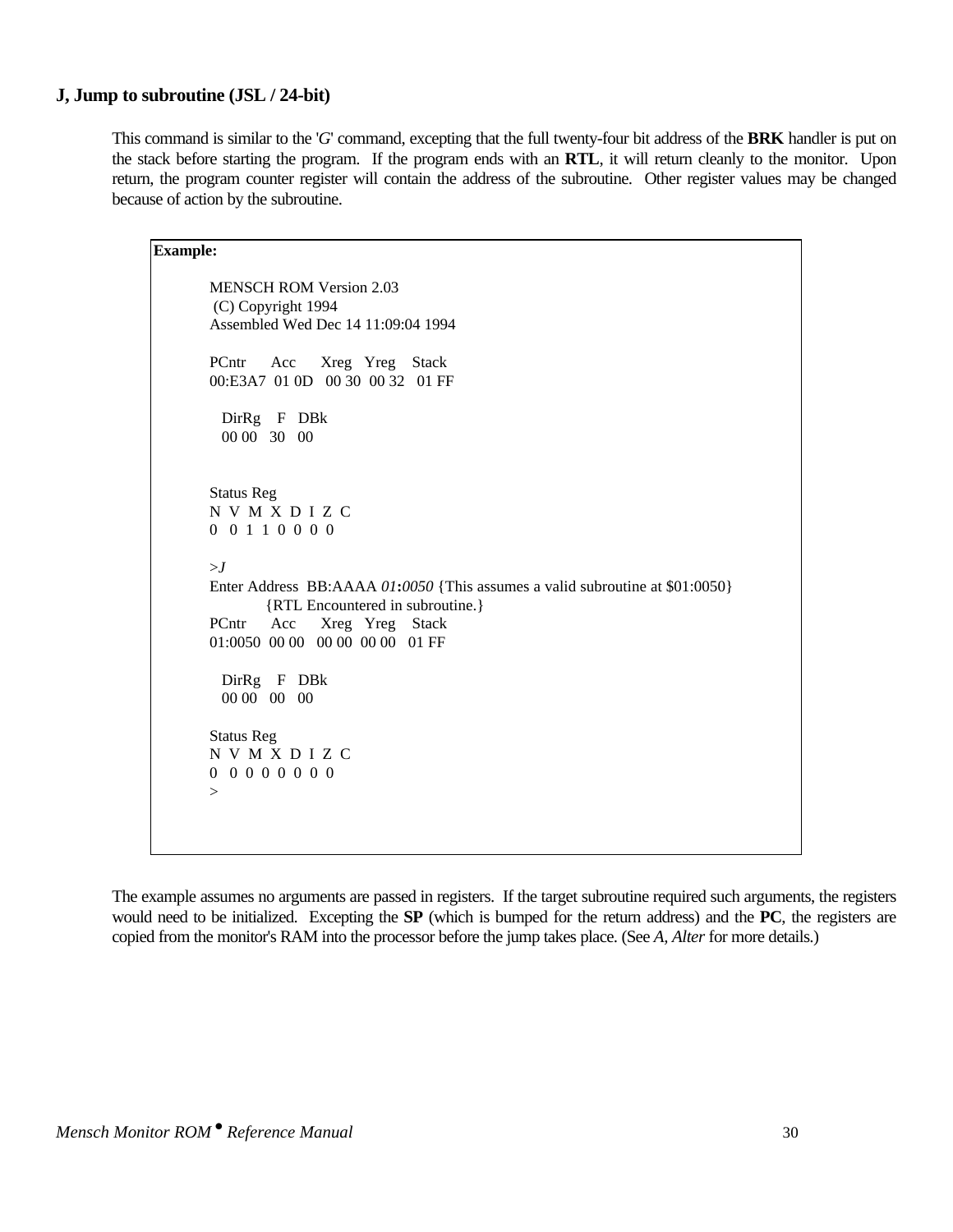## **M, Change Memory**

This command is used to change the contents of memory locations, beginning at the specified address.

:EADY >;;;;;;;;;<br>Enter\_Address\_BB;jAAA4 g0:5009<br>Address\_0 1 2 3 444 g0:5009 8 9  $\sim$  $\mathbf{R}$  $\epsilon$  $\mathbf{p}$ r<br>Sendy<br>Rendy<br>Riddress Oreis 2BBjoogo go:2009 on:<br>Filter Address 2BB Angn go: 5000 8 9 A B C D E F<br>Address dress 2BB Angn go: 5000 8 9 A B C D E F<br>20: 5000 A 3 61 22 48 E0 00 A 3 62 22 4B E0 00 A 9 63 00 00 **READY** C:\DIP\CAPTURE\MCC1221.CAP Doc  $\mathbf{1}$  $P_{\mathcal{H}}$ ø 5" Pos

The user must enter: '*M*' and an *address*. The monitor will respond by printing a legend and the current contents of the first 16 locations. The cursor is then positioned one line below the first memory location. The user may enter a new value for that location. If the user continues typing new values, and they modify consecutive locations. Parsing is performed as the command is typed. The monitor will automatically output spaces between fields. A space may be entered by the user to skip a location. That byte will be left at its original value. The user may terminate this command by pressing: **ENTER** (\$0D).

#### **N, Display/Change Current Date**

This command displays the current Date and allows the user to enter new values.

:EADY 20-01-93<br>Brier New Date<br>12-21-94 READY  $\frac{12}{\text{ENTER}}$   $\frac{21}{\text{NEU}}$  pate READY \DTP\CAPTURE\MCC1221 . CAI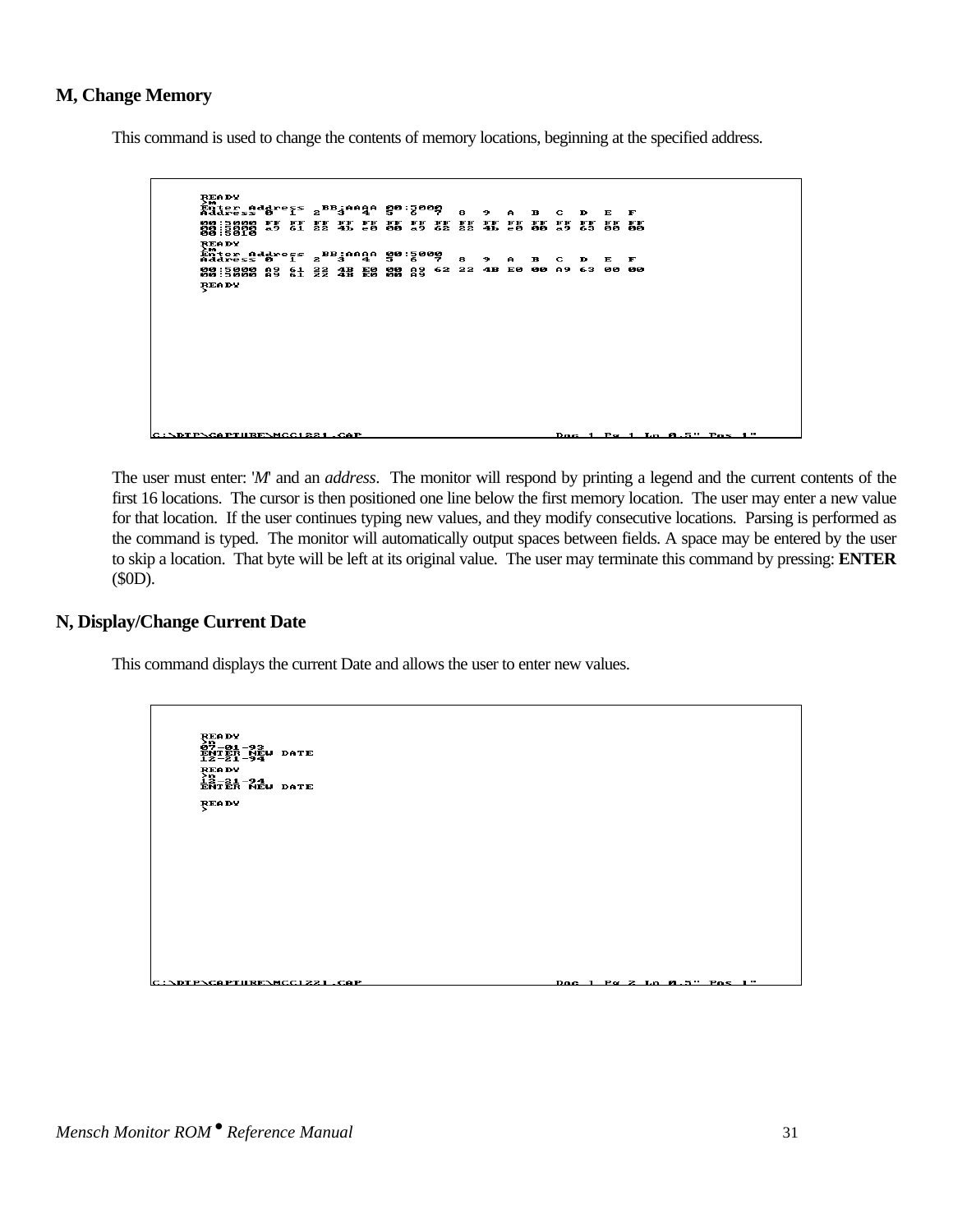## **R, Registers**

This command displays the current RAM copy of the microprocessor registers.

```
66 : 163 a e
                       61^{\circ}00
                                 ES Bc 88°Fr Siack
            BA*B8 系 BB*
         Status Reg
                          \mathbf{R}\frac{1}{6} \frac{2}{1} \frac{6}{1}READ
C:\DTP\CAPTURE\MCC1221.CAP
                                                                         Doc
```
An executing program will re-enter the Mensch Monitor when it encounters a BRK instruction. The monitor will copy all the registers inside the processor into RAM. These copies of the registers may be viewed using the 'A' or 'R' commands. The 'R' command only allows viewing. It is triggered automatically before the user prompt is displayed. The 'A' command permits the user to enter new values.

When a program is started via the 'J' or 'G' commands, the RAM versions of the registers are copied back into the microprocessor before control is transferred. Changing the registers via the 'A' command only changes the RAM copy. This will have no effect until a program resumes.

The Mensch Monitor will output the current values of the registers to the console: **PCntr**=Program Counter, **Acc**=Accumulator, **Xreg**=X register, **Yreg**=Y register, **Stack**=Stack Pointer, **DirRg**=Direct register, **F**=Flag register, and **DBk**=Data Bank register.

### **S, S28 Record Input**

The Mensch Monitor uses Motorola style "S28" records to upload or download programs. This format comprises lines starting with an "S2" or "S8" sequence. The "S2" records contain data to be loaded into memory.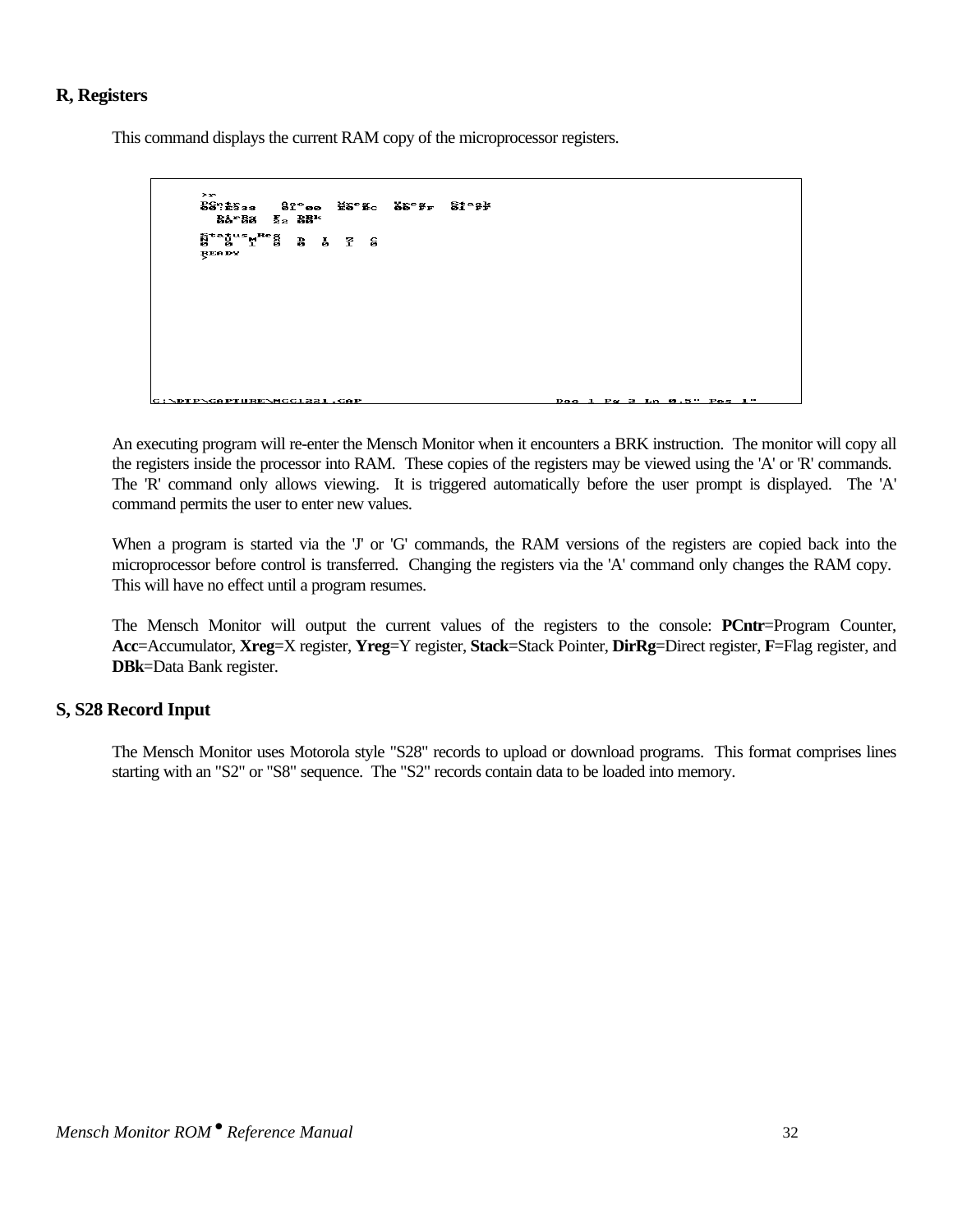| <b>S28 Format:</b>     |                                                                                     |
|------------------------|-------------------------------------------------------------------------------------|
|                        | S2LLHHMMLWDDDDDDDDCC                                                                |
| where:                 |                                                                                     |
|                        | S2 are literally the ASCII characters:"S2",                                         |
|                        | LL is the length of the data+4,                                                     |
|                        | HH is the high byte of the address,                                                 |
|                        | MM is the middle byte of the address,                                               |
|                        | LW is the low byte of the address,                                                  |
|                        | DD is one byte of data,                                                             |
|                        | DD is the next byte, etc.                                                           |
|                        | CC is the checksum (1's complement of the                                           |
|                        | sum of the length, address, and data bytes.)                                        |
|                        | <b>NOTE:</b> Convert the bytes from ASCII to hex before<br>performing the addition. |
| A valid S28 record is: |                                                                                     |
|                        | S2140090004C28BA4C629D0102031589E6F3D002E6AD                                        |

The "S8" record is always the last record in a load and does not contain data. It just terminates the load operation. The actual content of the "S8" record is: "S804000000FB".

The user typically will not type 'S' records directly as commands. The records will usually be from a file transfer on the host computer. When the monitor receives an 'S' as the first character of a command, it assumes that an "S28" load is beginning. It initializes it's record counter and checksum, and then proceeds to process the first record. Echo on port #3 will be turned: OFF during the load sequence. This means that the characters of the "S28" records will not be echoed back to the host computer. The user will only see a single period ('.') and 4-digit record number as each record processed. The load operation will continue processing records until one of the following conditions: (1) An ESCAPE character is received, (2) A format or checksum error is detected, (3) The "S8" sequence starts a record.

This "S28" loader performs only minimal error checking on the records. It should be used with caution. Data is written to the specified locations in memory as each "S2" record is processed. Validation of the checksum occurs only after a complete record has been received. The *perceived destination* memory will already have been loaded. Transmission errors during the *address* field of the record may cause loading at incorrect addresses before detection. If transmission errors occur during the *length* field, the system may appear to go into a *lockup* condition.

## **T, Display/Change Current Time**

The T command displays the current time and allows the user to enter new values.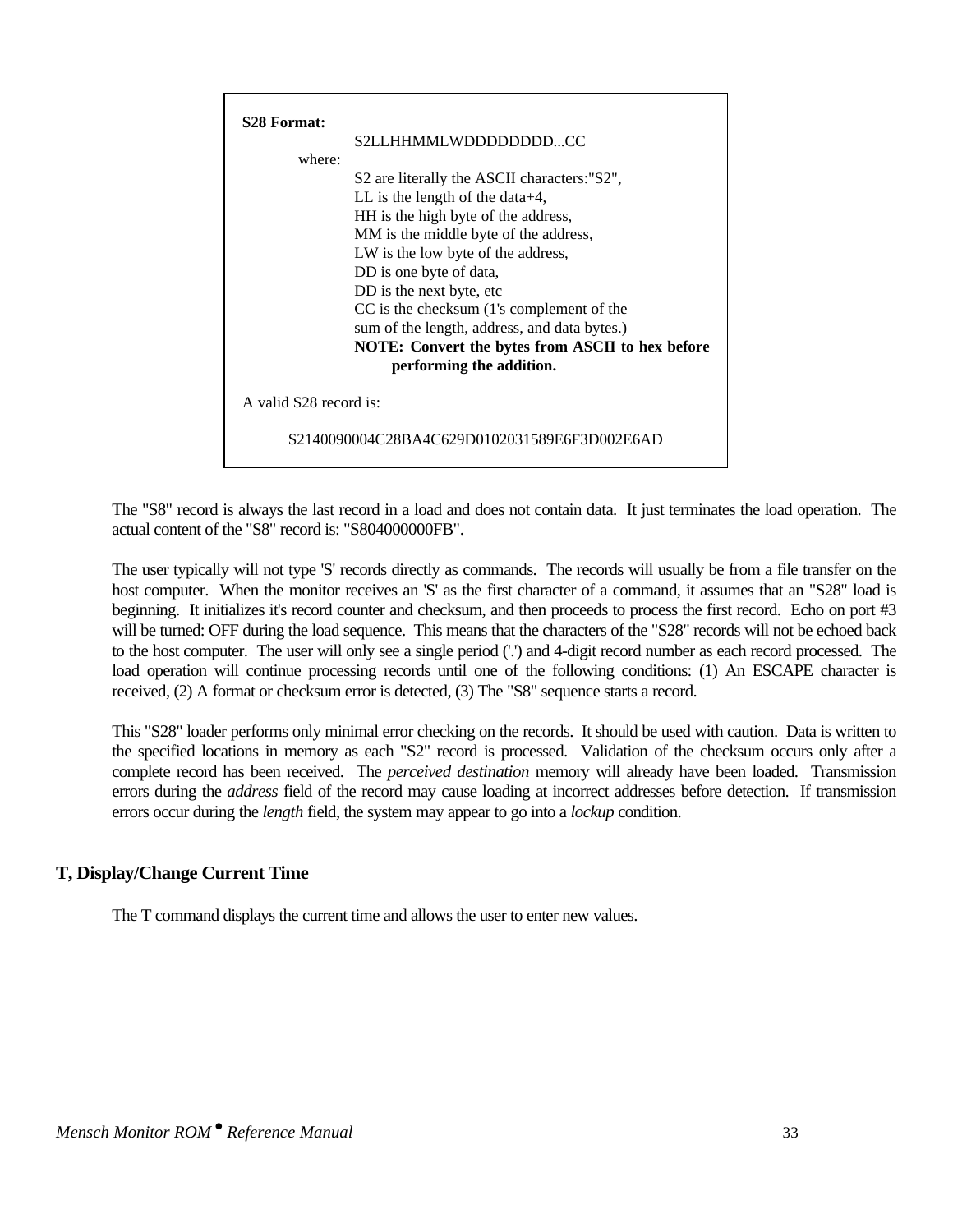```
READY<br>12:43:55<br>12:43:55<br>ENTER<br>14:43:00<br>READY
         EADY
      READY<br>14:43:02<br>ENTER NEW TIME
      READY
DIP\CAPTURE\MCC1221
```
### **U, User Command**

This is a mechanism by which the user can easily add his own commands. When the monitor prompt is present, characters are parsed by the Mensch Monitor as they are entered. If the first character of a command is a 'U' or 'u', the monitor will perform a **JSL USER\_CMD**. Additional characters entered after the 'U' must be handled by the user routine. When the user's routine is finished, an **RTL** instruction will return control to the monitor.

The user must supply a routine to handle the characters after the 'U', and then store a jump (**JMP** or **JML** to the user's handler routine at location: **USER\_CMD** (\$00:012C). The user's command processor should return to the monitor via an **RTL** instruction.

```
MENSCH ROM Version 2.03<br>(CC) Copyright 1994<br>Assembled Mon Dec 19 08:52:02 1994
        PCntr acc Xreg Yreg Stack<br>00:E338 01 00 E0 BC 00 80 01 FF
           \begin{array}{cc} \nDirRg & F & DBk \\ \n\theta\theta & \theta\theta & 22 & \theta\theta \n\end{array}Status Reg<br>Nu MRX DIZC<br>00100010
        >d<br>Enter Lowest Address - BB:AAAA 01:0400<br>Address 0 1 2 3 3 4 5 8 8 9 1 041 A B C D E F<br>Address 0 1 2 3 4 5 6 6 9 3 9 A B C D E F
        01:0400 33 55 E0 00 03 01 03 80 00 33 4E E0 00 33 56 E0
        READY
        88:812C 5c 80 84 81<br>88:812C 5c 80 84 81<br>RAGIESS C P E F 8 1 2 3 4 3 6 7 8 7 8 9 1 8
        READY<br>>u<br>Transfer of control to this routine successful, press any key to continue
        READY
M:\...\DOCS\W65C265\USERCMD.CAP
                                                                              Doc 1 Pg 1 Ln 0.5" Pos 1"
```
The subroutine source for the above example is shown later in the **User Commands** section of this manual.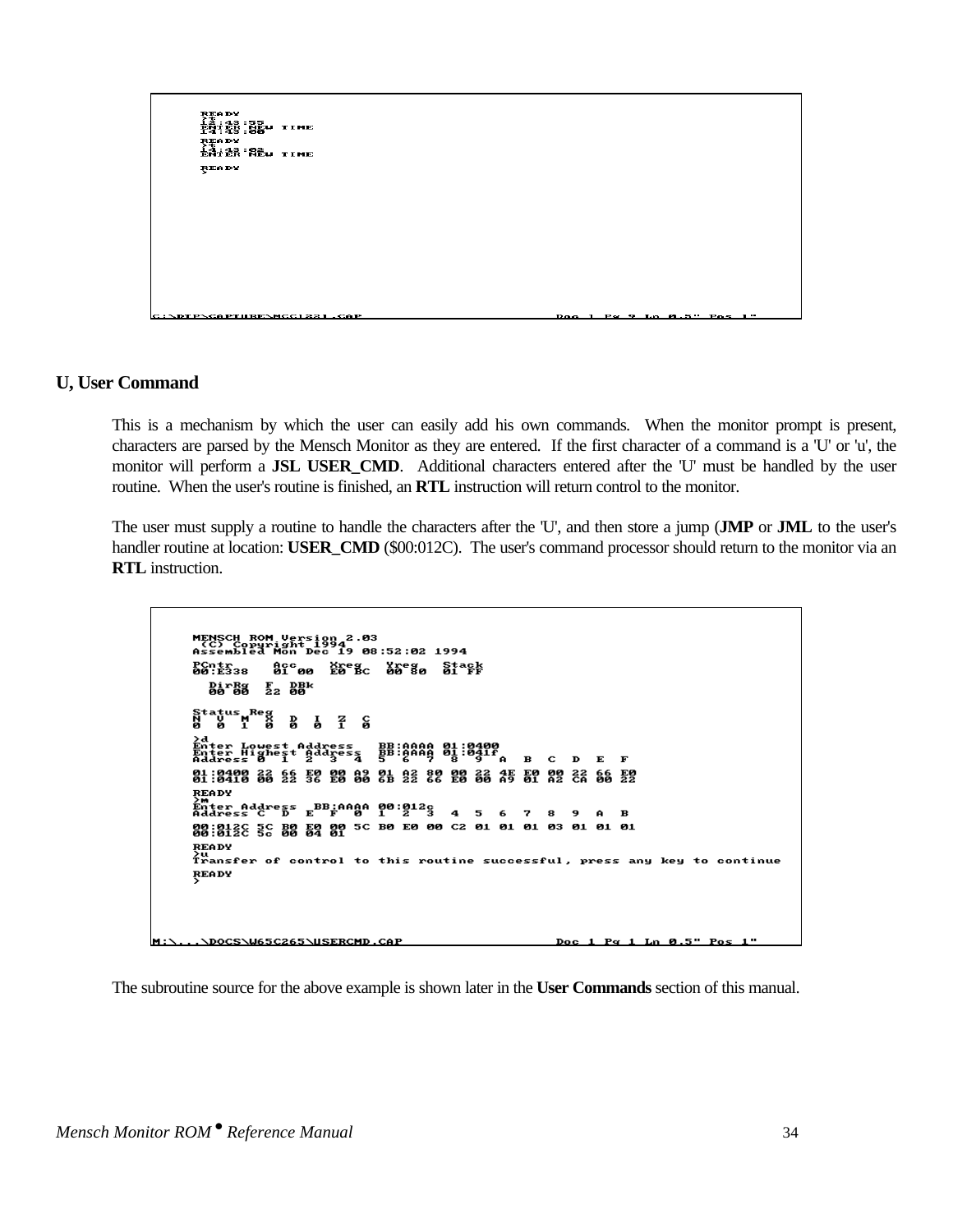### **W, S28 Record Output**

The Mensch Monitor uses Motorola style "S28" records to upload or download programs. This format comprises lines starting with an "S2" or "S8" sequence. The "S2" records contain data to be loaded into memory. This command is used to output S28 records via the serial port #3.

| <b>S28 Format:</b>     |                                                         |
|------------------------|---------------------------------------------------------|
|                        | S2LLHHMMLWDDDDDDDDCC                                    |
| where:                 |                                                         |
|                        | S2 are literally the ASCII characters: "S2",            |
|                        | LL is the length of the data+4,                         |
|                        | HH is the high byte of the address,                     |
|                        | MM is the middle byte of the address,                   |
|                        | LW is the low byte of the address,                      |
|                        | DD is one byte of data,                                 |
|                        | DD is the next byte, etc                                |
|                        | CC is the checksum (1's complement of the               |
|                        | sum of the length, address, and data bytes.)            |
|                        | <b>NOTE:</b> Convert the bytes from ASCII to hex before |
|                        | performing the addition.                                |
| A valid S28 record is: |                                                         |
|                        | S2140090004C28BA4C629D0102031589E6F3D002E6AD            |

The "S8" record is always the last record in a write and does not contain data. It will be used to terminate the load operation. The actual content of the "S8" record is: "S804000000FB".



The first address is the starting address, the second address is the address of the last byte to be sent. This command specifically requires a return, allowing the user to turn on a recording device to record the serial data.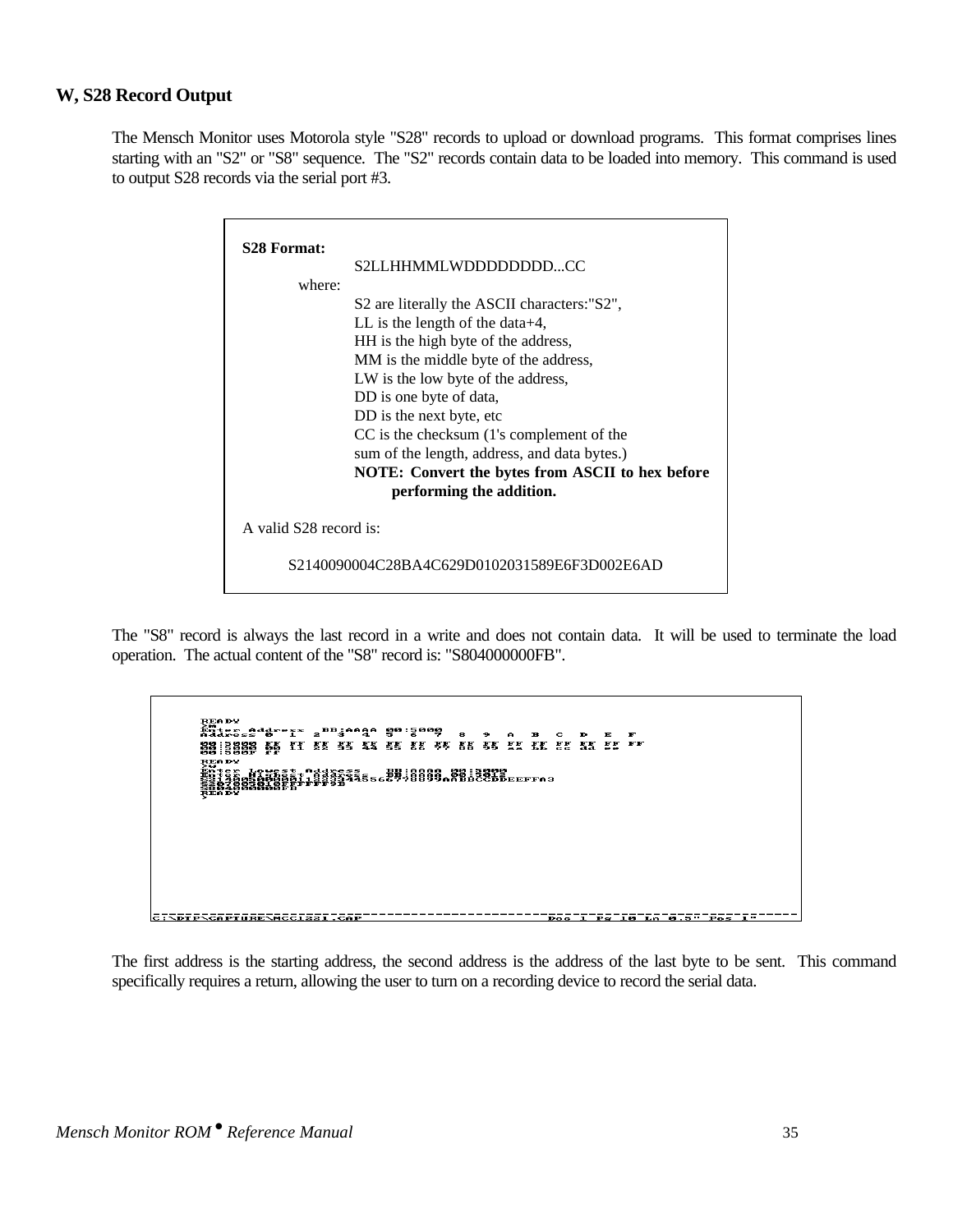### **X, Low Power Mode**

This command forces the system into low power mode. It will happen immediately. Depending upon context shutdown may occur before the 'X' character is echoed. The system will remain in low-power mode until a physical **Reset** occurs, or the alarm triggers, or until directed to do so by the user's low-power routine.

>*X* {CPU switches to low-power mode} {Serial console & external circuitry inactive.} MENSCH ROM Version 2.03 (C) Copyright 1994 Assembled Wed Dec 14 11:09:04 1994 PCntr Acc Xreg Yreg Stack 00:E3A7 01 0D 00 30 00 32 01 FF DirRg F DBk 00 00 30 00 Status Reg N V M X D I Z C 0 0 1 1 0 0 0 0 >

The above example shows how the normal exit from low-power mode will use the RESET initialization sequence. In this case however, the initialization code will not reset the serial ports or Time-of-Day clock. (Refer to the description of the **Reset Initialization Sequence** for more details.)

#### **Quick Access Memory Display Commands: <,>,SPACE**

Quick access commands allow "user friendly" software on the host computer to easily access W65C265 resources. All quick commands assume they are interacting with a program. Therefore, echo is turned: OFF until completion of the command, and then restored to it's previous setting. Requests from the host and responses to the host are formatted for minimum overhead, rather than readability. This assumes that the host program will handle all interactions with the user. The SPACE, <, and > commands, allow the user to view the current memory address, one lower, or one higher, respectively. The current address pointer may be initialized via the SLASH (/), M or D commands.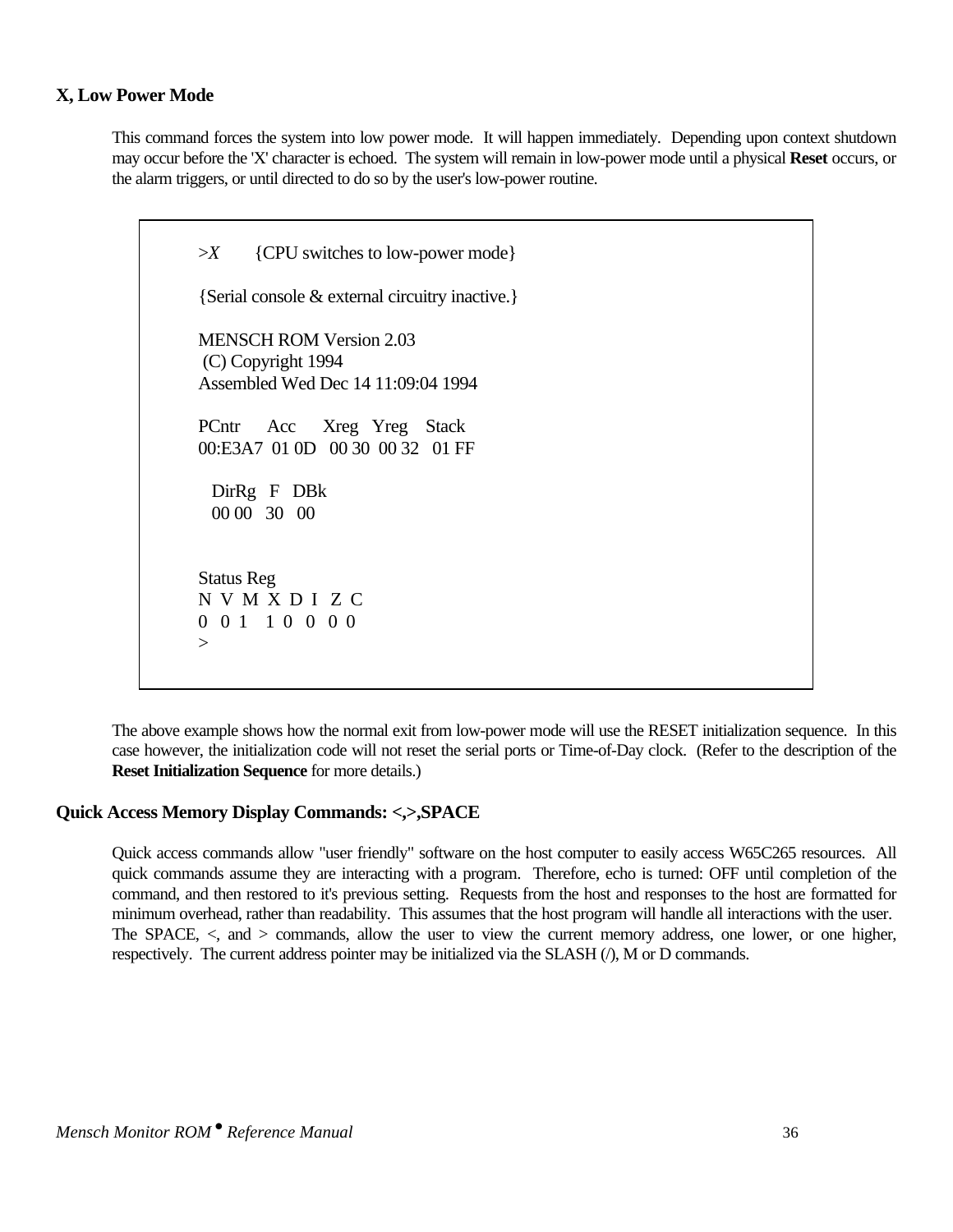```
Example:
>M 01:1000
  ADDR 00 01 02 03 04 05 06 07 08 09 0A 0B 0C 0D 0E 0F
01:1000 0A 4C 88 19 33 23 78 55 90 34 44 23 12 82 47 52
01:1000 31 32 33 34 35 36 37 38 39 <Enter>
>D 01:1000 <Space>
  ADDR 00 01 02 03 04 05 06 07 08 09 0A 0B 0C 0D 0E 0F
01:1000 31 32 33 34 35 36 37 38 39 34 44 23 12 82 47 52
><Space>01:1010 FF
><01:100F 52
><01:100E 47
><01:100D 82
><Space>01:100D 82
>>01:100E 47
>>01:100F 52
>
```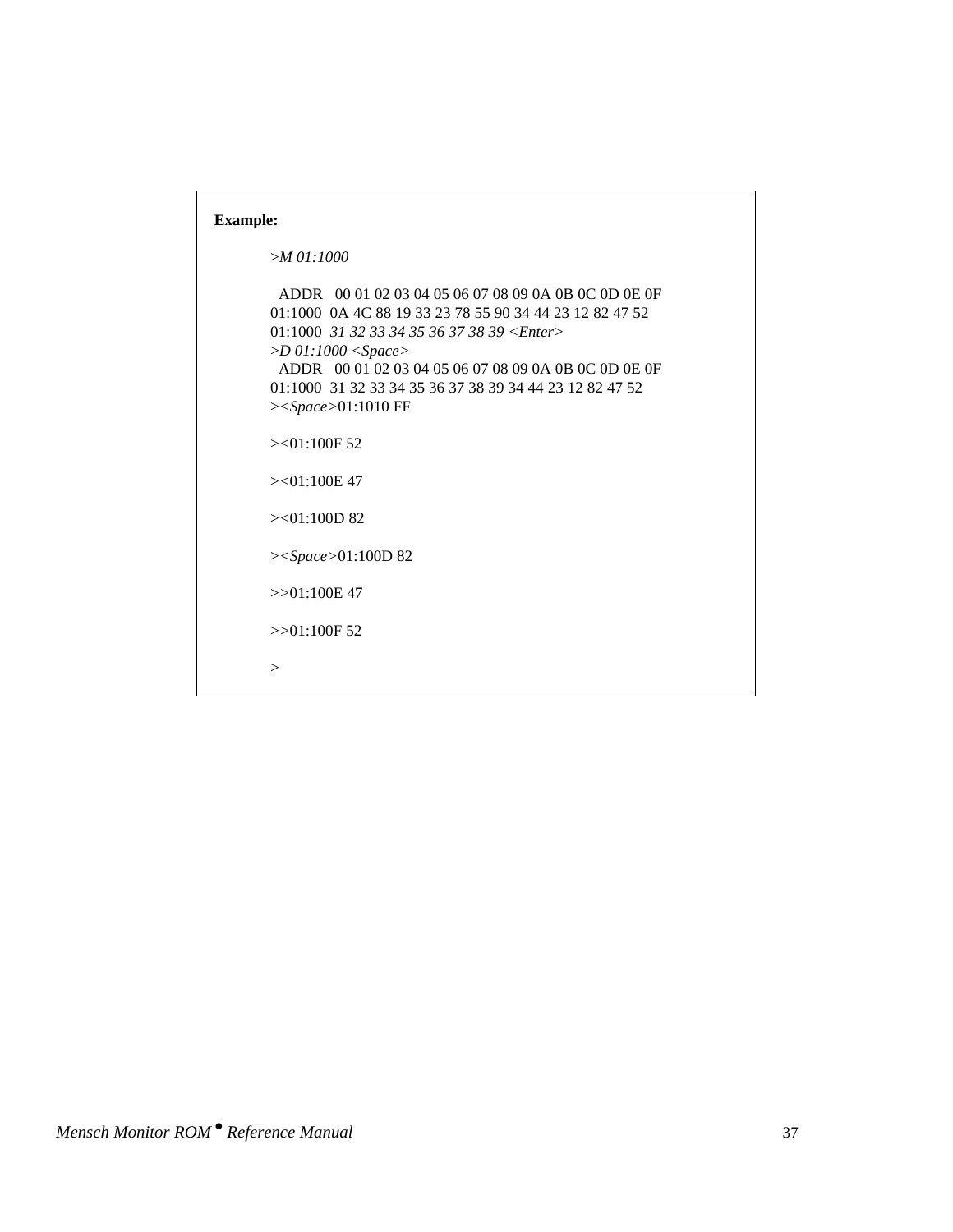# **Quick Access Memory Examine/Change: /**

The SLASH ( $\ell$ ) command allows host computers quick access to memory locations. It may be used by "user friendly" software on the host to examine and change specific locations in memory. The quick commands assume they are interacting with a program. Echo is turned: OFF until completion of the command, and then restored to it's previous setting. Requests from the host and responses to the host are formatted for minimum overhead, rather than readability. The host program should handle formatting, presentation, and interactions with the user. The SLASH (/) command has several forms:

| <b>Command</b>                                        | <b>Description</b>                                                                                                                                                                                                                                                                                                                                  |
|-------------------------------------------------------|-----------------------------------------------------------------------------------------------------------------------------------------------------------------------------------------------------------------------------------------------------------------------------------------------------------------------------------------------------|
| $\angle$ <i>ENTER</i>                                 | This returns the current <i>value</i> of the address pointer.                                                                                                                                                                                                                                                                                       |
| $\angle$ SPACE>                                       | This returns the <i>data</i> byte at the current memory location and<br>then increments the address pointer.                                                                                                                                                                                                                                        |
| $\angle$ dd> <space></space>                          | This writes the $\langle dd \rangle$ data byte to the memory location<br>specified by the address pointer. It then re-reads the location<br>and returns the contents, as a check for writable memory.<br>Finally, it increments the address pointer.                                                                                                |
| $\angle$ <aaaa<math>\angle<space></space></aaaa<math> | This changes the <i>value</i> of the address pointer to $00$ : < <i>aaaa</i> >.<br>It then reads the location and returns the contents. Finally, it<br>increments the address pointer.                                                                                                                                                              |
| / <bb>:<aaaa><space></space></aaaa></bb>              | This changes the <i>value</i> of the address pointer to<br>$  bb>$ : $  aaaa$ . It then reads the location and returns the<br>contents. Finally, it increments the address pointer.                                                                                                                                                                 |
| $\alpha$ aaaa $>\alpha$ dd $>$                        | This changes the <i>value</i> of the address pointer to $00$ : $\langle aaaa \rangle$ .<br>It then writes the $\langle dd \rangle$ data byte to the memory location<br>specified by the address pointer. Next, it re-reads the location<br>and returns the contents, as a check for writable memory.<br>Finally, it increments the address pointer. |
| $\langle >, : $                                       | This changes the <i>value</i> of the address pointer to<br>memory location. Next, it re-reads the location and returns<br>the contents, as a check for writable memory. Finally, it<br>increments the address pointer.                                                                                                                              |

Any error in input will result in a NAK (\$15) character response.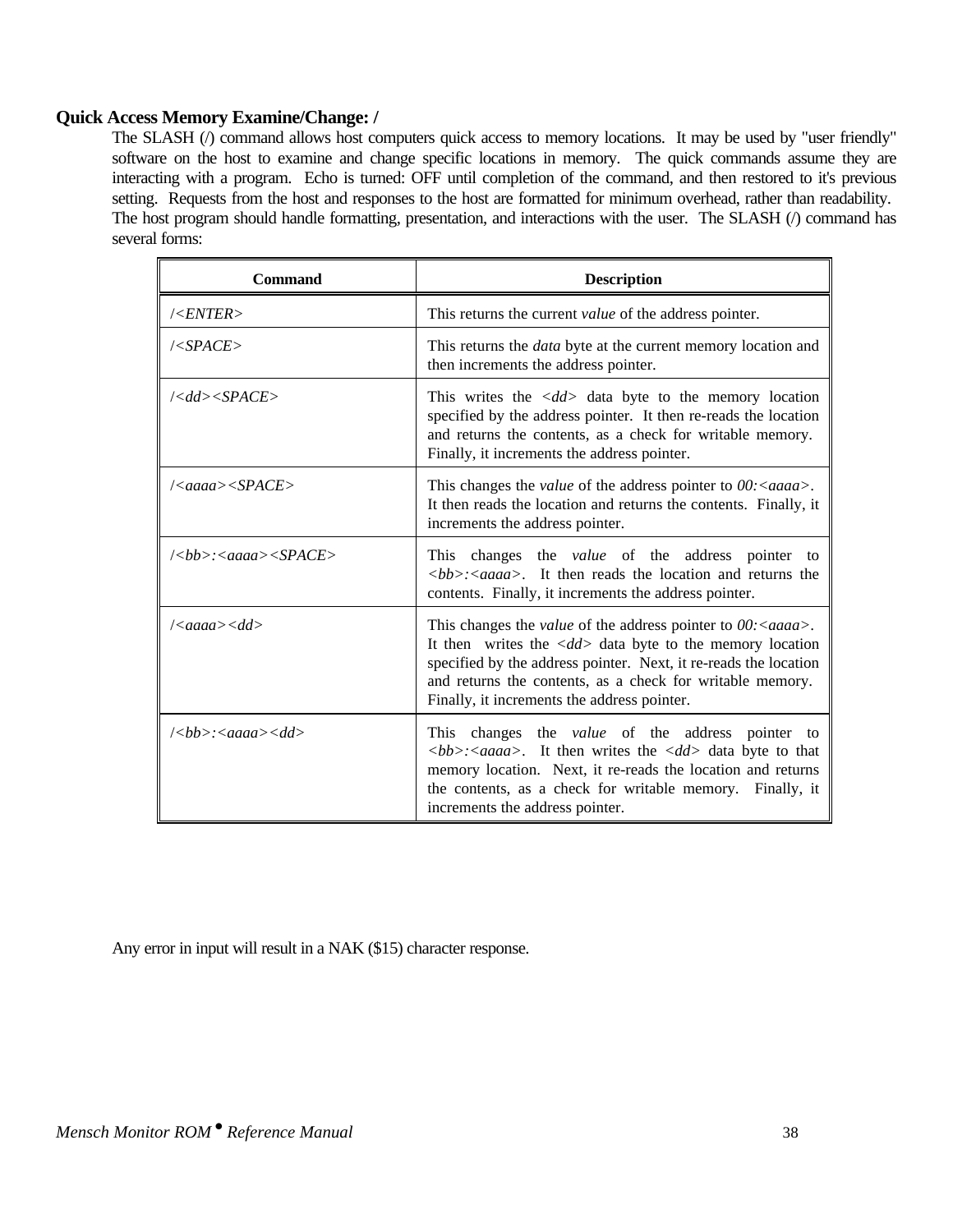# **Quick Access Register Examine/Change:**

The PIPE () command allows host computers quick access to W65C265 registers. It may be used by "user friendly" software on the host to examine and change specific registers. Any register changes will not take effect until execution is resumed via the G or J commands. This command assumes that it is interacting with a program. Echo is turned: OFF until completion of the command, and then restored to it's previous setting. Requests from the host and responses to the host are formatted for minimum overhead, rather than readability. The host program is responsible for formatting, presentation, and interactions with the user. The PIPE (|) command has several forms:

| <b>Command</b>                                                                                                               | <b>Description</b>                                                                                                                                                                                                                                                                                 |
|------------------------------------------------------------------------------------------------------------------------------|----------------------------------------------------------------------------------------------------------------------------------------------------------------------------------------------------------------------------------------------------------------------------------------------------|
| $ <$ SPACE>                                                                                                                  | This returns the current values of all the registers. The individual data<br>fields will be separated by spaces. The fields are returned in the following<br>order:                                                                                                                                |
|                                                                                                                              | $\langle PC \rangle$ <a-reg> <x-reg> <y-reg> <sp> <dp> <flags> <db></db></flags></dp></sp></y-reg></x-reg></a-reg>                                                                                                                                                                                 |
|                                                                                                                              | The program counter is 24 bits. All other registers are 16 bits, except the 8-<br>bit Data Bank and Flags/Status registers.                                                                                                                                                                        |
| $ P$ : <aaaa></aaaa>                                                                                                         | This replaces the contents of the <b>Program Counter</b><br>with $b$ $b$ $ caaaa$ $ caaaa$ $ caaaa$                                                                                                                                                                                                |
| A < d d d d>                                                                                                                 | This replaces the contents of the $A$ -Register with: < $d\ddot{\theta}$ .<br>(NOTE: This is always a 16-bit value, and all 16 bits will be changed. If the<br>A-Register mode was originally configured as 8-bits, then that mode will be<br>restored upon completion of this command.)           |
| $ X \lt dddd$                                                                                                                | This replaces the contents of the <b>X-Register</b> with: $\langle d \, dd \, d \rangle$ .<br>(NOTE: This is always a 16-bit value, but only 8 bits will be changed if the<br>X-Register mode was originally configured as 8-bits. That mode will be<br>restored upon completion of this command.) |
| $ Y <$ dddd>                                                                                                                 | This replaces the contents of the Y-Register with: $\langle d\text{d}d\text{d}\rangle$ .<br>(NOTE: This is always a 16-bit value, but only 8 bits will be changed if the<br>Y-Register mode was originally configured as 8-bits. That mode will be<br>restored upon completion of this command.)   |
| S <aaaa< td=""><td>This replaces the contents of the <b>Stack Pointer</b> with <math>00</math>: &lt; aaaa &gt;.</td></aaaa<> | This replaces the contents of the <b>Stack Pointer</b> with $00$ : < aaaa >.                                                                                                                                                                                                                       |
| $D$ <aaaa></aaaa>                                                                                                            | This replaces the contents of the <b>Direct Page</b> register<br>with: $\langle \text{aaaa}\rangle$ .                                                                                                                                                                                              |
| $ F \leq ff >$                                                                                                               | This replaces the contents of the <b>Flags/Status</b> register with: $\langle f \rangle$ .                                                                                                                                                                                                         |
| B <bb></bb>                                                                                                                  | This replaces the contents of the <b>Data Bank</b> register with $bb>$ .                                                                                                                                                                                                                           |

Normally, the PIPE (|) command will return data or an ACK (\$06) character. Any error in input will result in a NAK (\$15) character response.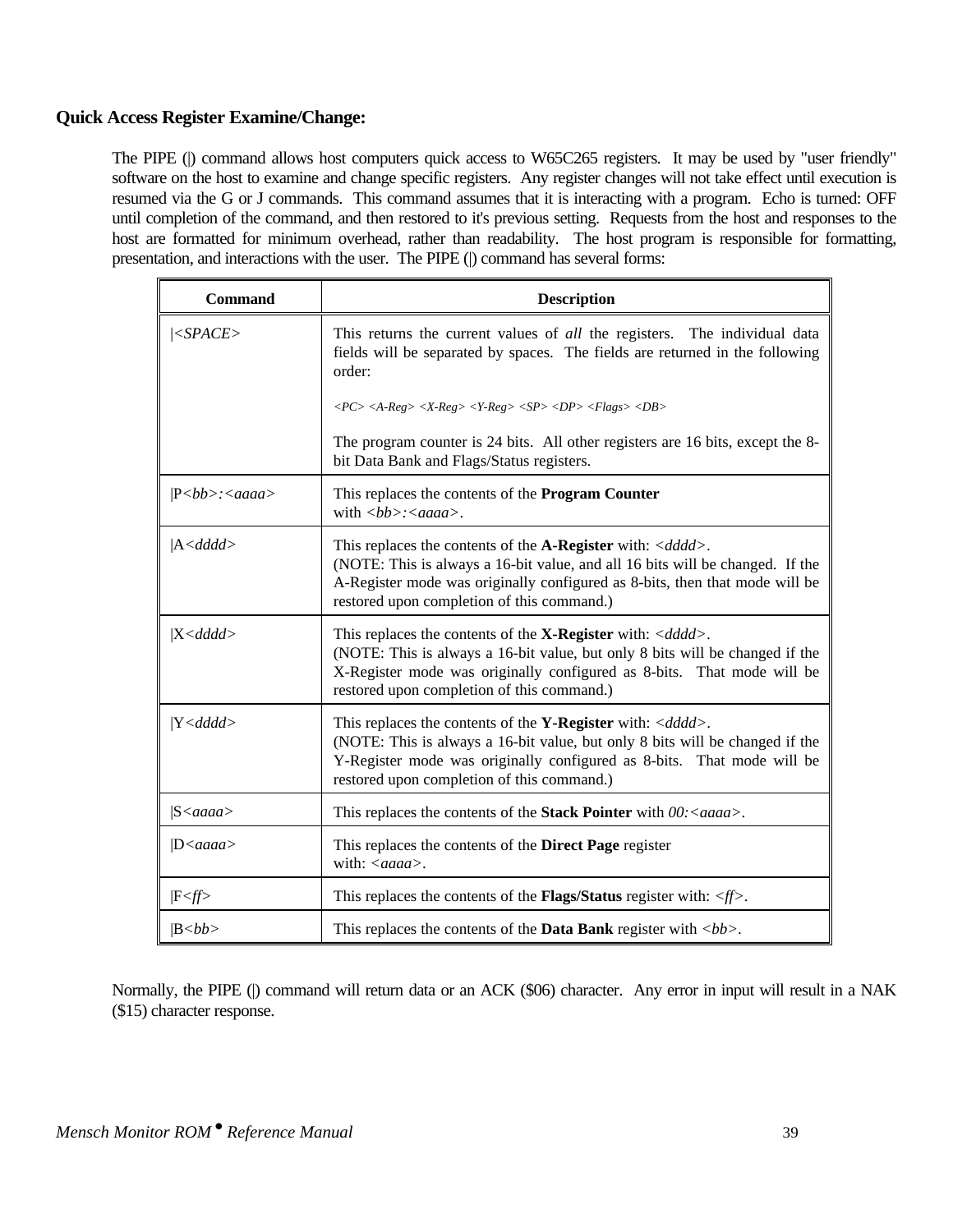# **\*, Reset To External Program**

This command allows developers using the Mensch Monitor in the W65C265S ROM to switch into another *external* program. It has been included in this command set to support the anticipated needs of the Mensch Consumer Computer. The Mensch will have an *extended* monitor or operating system in external EPROM memory. That program will interact with the Mensch Monitor in the W65C265S ROM. It will initialize a jump vector for the asterisk (\*) command. Whenever the asterisk (\*) command is invoked, control will be transferred to the Mensch Consumer Computer Operating System in external memory.

The Mensch Monitor in the W65C265S ROM will only initialize the jump vector to it's own command processor. Therefore, when the external operating system is not present, the asterisk (\*) command does nothing significant. Developers using the W65C265 in configurations other than the Mensch Consumer Computer may either ignore the asterisk (\*) command or adapt their own external programs to use it. Refer to **Appendix C - Mensch Monitor Assembly Listing** for specific details regarding the internal operation of this command.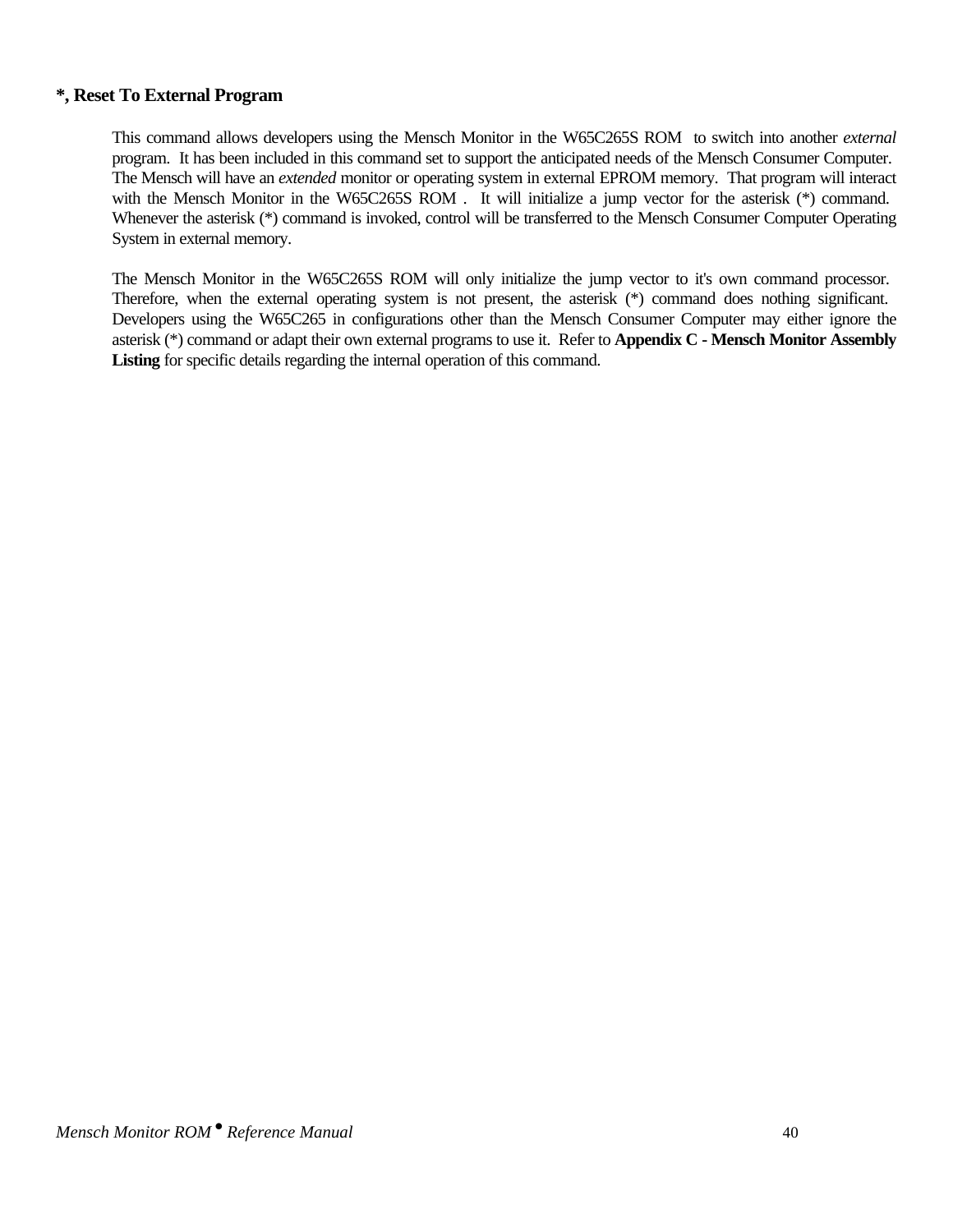# **Programming**

The monitor is masked into the W65C265S's internal ROM, and resides between \$00:E000 and \$00:FFFF. This portion of the monitor handles the serial ports and provides a simple command line interface. The command line functions include program upload and download, memory display, alter, and fill. There are additional functions for dealing with the W65C265S's internal registers, the real time clock, and the serial handshaking. The command line interface runs on serial port #3.

MENSCH ROM Version 2.03<br>(CC) Copyright 1994<br>Assembled Wed Dec 14 11:09:04 1994 Bentr<sub>44</sub> area Kreg area Stack  $Ba^rBb$   $\bar{z}_2$   $Bb^r$ Status Reg<br>8 8 8 8 7 8 (Enter Any Command Here!)

This firmware also handles all interrupts (since the vectors are in its screened memory). In most cases, interrupts are re-vectored through RAM to the user's routine. In some cases, the RAM vectors are initialized to point back into the core ROM. The internal ROM has routines for buffering the serial ports, for updating the time of day clock, and so forth. The user may handle these tasks with custom software. The only change necessary involves re-writing the vectors in RAM. All routines in the masked ROM are accessed via a JSL table at \$00:E000.

The monitor checks for semaphore sequences in external memory which indicate that the user wants complete control of the PCB and processor. These ares checked immediately after reset. If the 'WDC' pattern is present, the monitor transfers control to the appropriate address before setting any interrupt vectors or internal registers. The user's code can then turn off the internal ROM. All accesses, including accesses to interrupt vectors, may now be pulled from the external memory, typically EPROM. In this case, none of the monitor's routines are accessible to the user.

The semaphore sequence: 'WDC' may appear in three areas. The first area checked is: \$00:8000 through \$00:8002. If the 'WDC' pattern is found, the monitor will JMP to location \$00:8004. This test is actually performed twice. The first time CS4 is ON and CS5 is OFF. The second time, CS4 is OFF and CS5 is ON. The third semaphore series: \$00:0800 through \$00:0802 will initiate a JMP to location: \$00:0804.

# **Monitor Features/Functions**

The W65C265S's hardware and firmware can be used for a variety of applications. There are numerous routines in the firmware designed to handle the hardware and several common interrupt tasks. Most applications could use some of these routines<sup>4</sup>.

 4 The subroutines which are described in detail in this manual have ROM vectors at fixed addresses. These vectors will not move as new revisions of the monitor become available. Other subroutines may be found in **Appendix C - Mensch Monitor Assembly Listing**. They may be accessed directly. The user should be aware that such subroutines may be modified, relocated, or removed from later versions of the Mensch Monitor in the W65C265S ROM .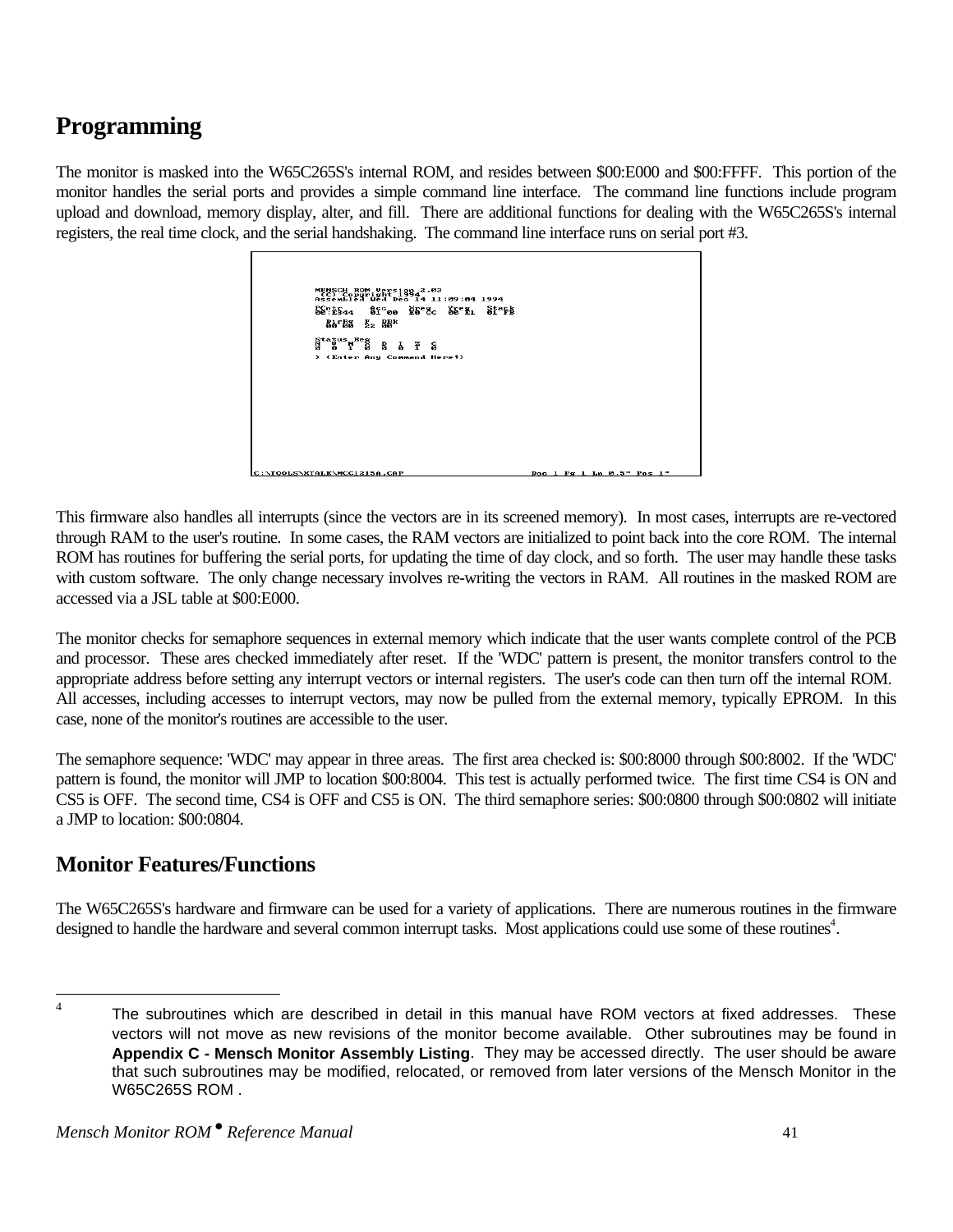The simplest way to explain how these routines work is by example<sup>5</sup>. The examples shown in this manual are intended to illustrate. They are not necessarily complete. (Error returns are often ignored.) This code was written for clarity rather than speed or size.

| <b>Example:</b>                                                          |                                                                     |
|--------------------------------------------------------------------------|---------------------------------------------------------------------|
| CHIP 65C816                                                              |                                                                     |
| LONGA OFF                                                                |                                                                     |
| LONGI ON                                                                 |                                                                     |
| <b>SPACES ON</b><br>:                                                    |                                                                     |
|                                                                          | ; This program sends the phrase 'Hello, world!' to the serial port. |
| ,                                                                        |                                                                     |
|                                                                          | INCLUDE FIRMWARE.H ; Firmware equates and JMPs                      |
| .ORG                                                                     | \$0800 :A good test location to start                               |
|                                                                          | JSL SEND_CR; get to the next line (send CRLF)                       |
| LDA#0                                                                    | ;Bank address to accumulator                                        |
| LDX #HSTRING :16-bit address to X                                        |                                                                     |
| JSL PUT STR :Print it                                                    |                                                                     |
| <b>BRK</b>                                                               | : return to monitor                                                 |
| HSTRING .BYTE 'Hello, world!' ;define the text<br>.BYTE \$0D :a 'return' |                                                                     |
| ESTRING .BYTE \$00 : define the end of text                              |                                                                     |

# 'Hello, world!'

This (right) is one of the most universal and simplest examples of how to start programming on a new system. The purpose of this example is to try to get the program edited, assembled, linked, into the W65C265S, and run. The exact operation of the program is secondary.

This example was written, assembled, and linked on an IBM AT using 2500AD's W65C816S cross assembler and linker. The result of the assembly and link is a file consisting of the absolute object code in Motorola S28 format.

# **Interrupts**

The W65C265S supports many interrupts, each with its own vector. Definitions of the interrupts are found in the Western Design Center W65C265S Data Specification.

The Mensch Monitor firmware uses some of the interrupts. All interrupts go indirectly through locations in ROM which contain vectors (16-bit addresses) to appropriate interrupt handlers. Many of the interrupt vectors point to routines in the monitor ROM. The UART interrupts are all processed by buffering routines in the ROM.

Several vectors point to ROM JMP(XXXX) instructions, wherein: 'XXXX' is a RAM address. This extra step allows a userdefined RAM vector for the interrupt. The Mensch Monitor start-up initialization sequence will configure all RAM vectors to

 5 The Mensch Monitor source code is included in this manual. There is a cross reference at the end of each portion of the source which can be used to find specific sections.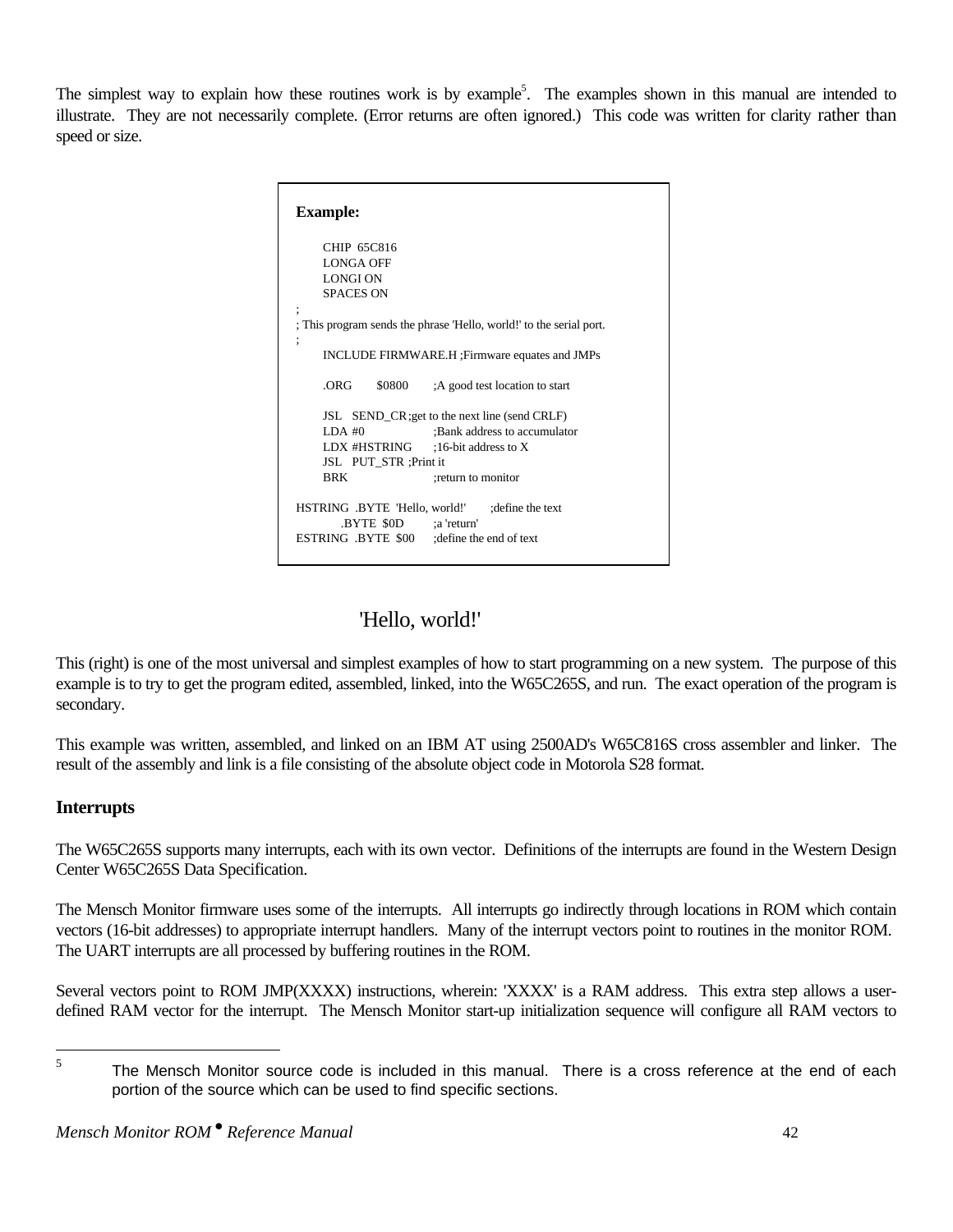point to appropriate code in the ROM. These initial settings may be changed by user applications as needed. (Refer to: **Appendix C - Mensch Monitor Assembly Listing** for details regarding specific interrupts.

Interrupts on the W65C265S must be enabled in either the interrupt enable registers, the serial control ports, or the timer control registers. Enabling, disabling, and resetting interrupts is covered in the WDC W65C265S data specification.

# **Low-Power Mode**

The W65C265S uses CMOS circuitry. Power consumption is therefore a function of how many devices are switching and how often they switch. Applications may reduce power consumption by switching to the slower default clock (32 KHz). Further power reductions may be achieved by using instructions such as STP (stop) and WAI (wait) which halt the processor until an interrupt occurs.

Dramatic reductions in power may involve shutting off all circuitry other than the microprocessor. This automatically occurs when incoming power is lost. All devices excepting the W65C265S chip lose power<sup>6</sup>. An interrupt will tell the monitor when main power is going down. This interrupt invokes a routine in the internal ROM of the microprocessor which shuts off the fast clock, the address and data bus, and sets all external lines low. The only external sign of operation will be that the slow clock is still running. All interrupts will be disabled, excepting the time-of-day interrupt. When the time-of-day interrupt occurs, the clock will be updated. The time-of-day clock includes an alarm function which sets a flag when the current time equals the alarm time previously set. The alarm condition will signal monitor to exit from low-power mode. Next, internal RAM will be checked for a flag which indicates that a user's program has been loaded into the on-board RAM. If present, the user's program is run after every time-of-day interrupt (once per second). The on-board RAM limits the user's low-power program size to approximately 100 bytes.

Low-power mode essentially allows the user to write a small program which runs when main power is off. This program could check the I/O ports, looking for special conditions. This user's routine could then decide it is time to re-power the entire system, doing so by raising an I/O bit to turn on external power.

Low-power mode will only work if the W65C265S is running an *internal* program. During low-power mode, the monitor shuts off the external bus and therefore does not have access to the external EPROM or the external RAM. The monitor and it's lowpower support routines reside in the internal mask ROM of the W65C265S chip.

Refer to **Appendix C - Mensch Monitor Assembly Listing** for details of the monitor's support code for low-power mode.

# **Serial I/O Support**

The Mensch Monitor provides a user console via the serial UART as a fundamental feature. This allows the user to examine and change memory or registers, load, debug and save programs, and even interact with the Time-of-Day clock. The firmware involved in the implementation of these functions includes many useful subroutines.

There are several serial I/O support subroutines which allow developers to take advantage of the console features in an application program. The developer may use some of these features merely for debugging. Others could become a significant part of the target system.

Complete, detailed descriptions of the vectored serial I/O support subroutines are provided elsewhere in this manual. Refer to: **Monitor Library Subroutines** for more information.

6

This assumes that in the application, the W65C265S chip has some form of battery backup. Otherwise, this section on low-power mode is irrelevant.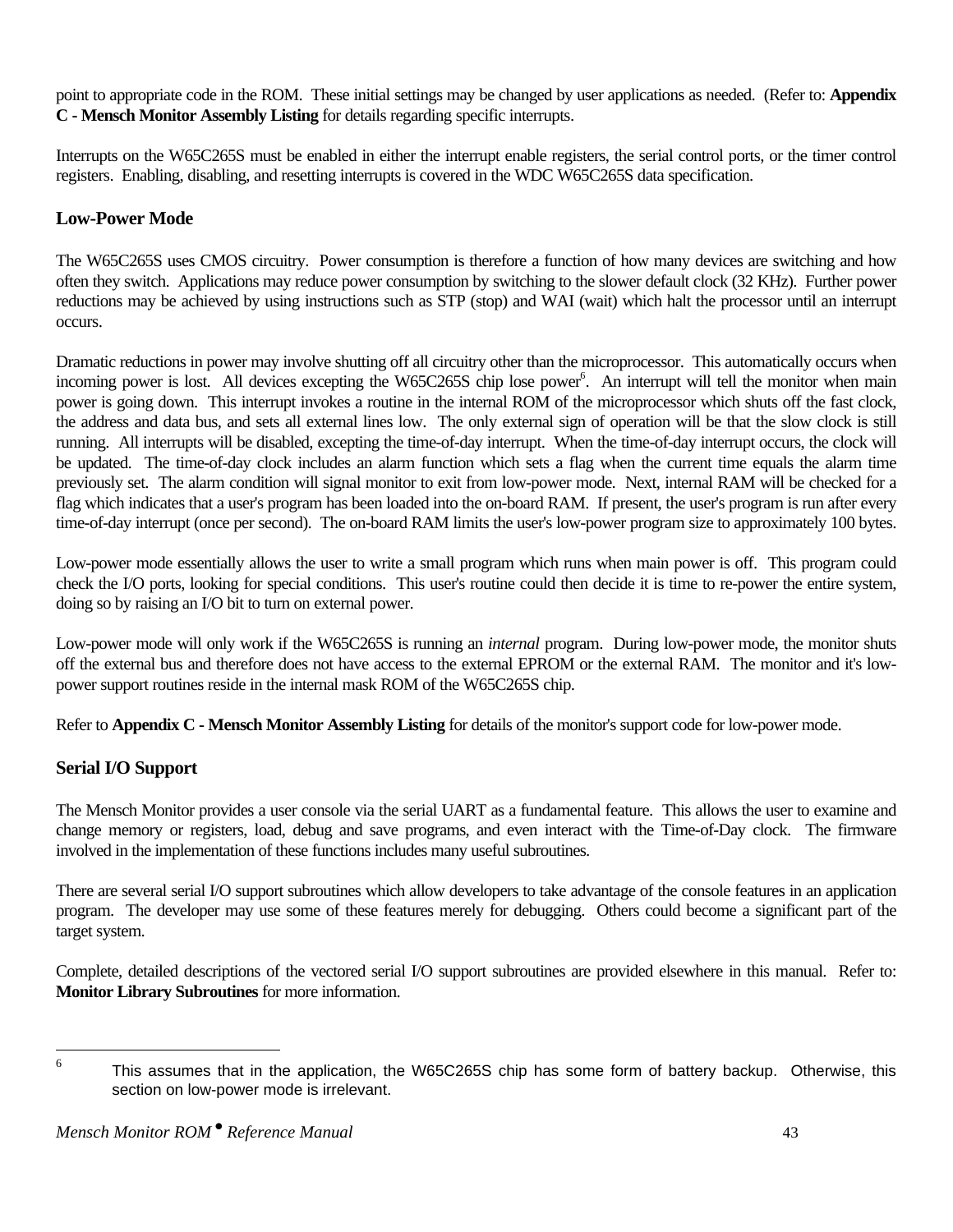# **Time-of-Day Clock Support**

The Time-of-Day clock is probably the most versatile and useful feature of the Mensch Monitor. It provides a "real-world" reference to programs, allows the programmable alarm function to operate, and continues to run even in "low-power" mode.

Several monitor subroutines support the Time-of-Day clock and alarm access by user programs. Most of these subroutines expect or return day, date and time data as a strings.

Descriptions of the specific support subroutines for the Time-of-Day clock are provided in: **Monitor Library Subroutines**. Refer to that section of this manual for more information.

# **Programmable Alarm**

The Time-of-Day clock functions include a programmable alarm feature. The alarm is initialized with day, date and time values. These settings are compared each second to the current value of the Time-of-Day clock. The monitor will set a flag when an acceptable match occurs. This alarm flag will be cleared to zero by the reset initialization sequence. It may set, reset, or checked by user application software<sup>7</sup>.

The application software should use the SET\_ALARM subroutine to initialize the alarm.

# **Data Manipulation**

Several common data checking and manipulation functions are used by the Mensch Monitor internally. All are available to the application software. Some of these functions convert data from one format to another. Others merely check data using predefined criteria. Those routines listed in the table (right) are described in detail elsewhere. These routines all have vectors at the base of the W65C265S internal ROM.

 7 The Mensch Monitor in the W65C265S ROM does not use the programmable alarm feature. This is entirely available to the user application software.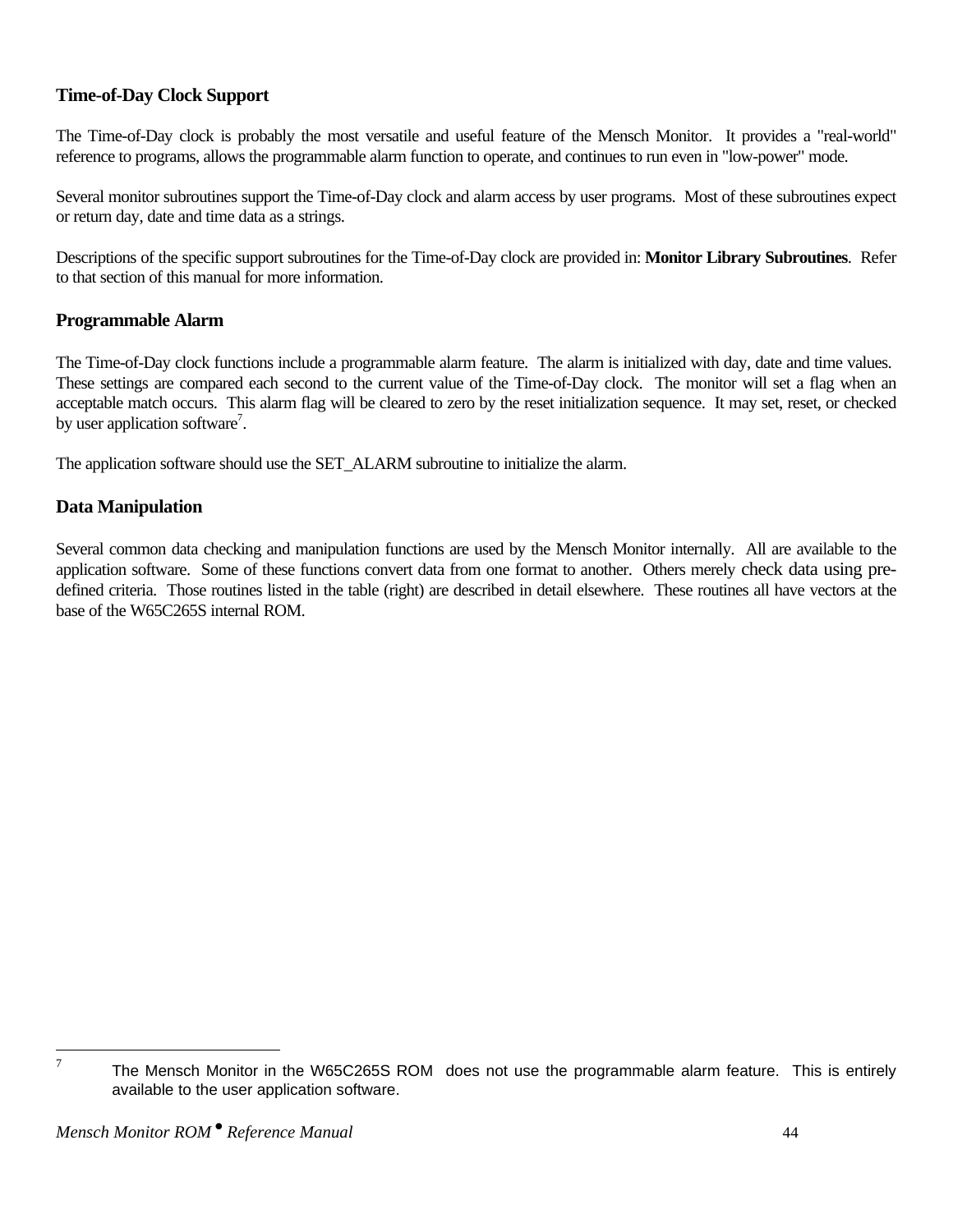# **Data Checking/Manipulation Functions**

| Routine<br><b>ASCBIN</b>   | Vector<br>\$00:E087 | <b>Description</b><br><b>ASCII</b> to Binary<br>conversion $(2:1)$ |
|----------------------------|---------------------|--------------------------------------------------------------------|
| <b>BINASC</b>              | \$00:E08F           | <b>Binary to ASCII</b><br>conversion                               |
| <b>BIN2DEC</b>             | \$00:E08B           | <b>Binary to Decimal</b><br>conversion                             |
| <b>HEXIN</b><br><b>HEX</b> | \$00:E093           | Converts<br><b>ASCII</b>                                           |
|                            |                     | to binary $(1:1)$                                                  |
| <b>IFASC</b>               | \$00:E097           | Check for ASCII                                                    |
| ISDECIMAL                  | \$00:E09B           | Check for ASCII<br>decimal digit.                                  |
| <b>ISHEX</b>               | \$00:E09F           | Check for ASCII<br>hexadecimal digit.                              |
| <b>UPPER CASE</b>          | \$00:EOA3           | Convert character to<br><b>Upper-Case ASCII</b>                    |
|                            |                     |                                                                    |

There are additional subroutines which may be useful to the applications developer, but do not have vectors. These subroutines may be found in **Appendix C - Mensch Monitor Assembly Listing**. They may be accessed directly, but the user should take special care. Some are used by the other functions listed, and could possibly cause conflicts.

Non-vectored subroutines may be modified, relocated, or even deleted in later versions of the Mensch Monitor ROM<sup>8</sup>.

 $\frac{1}{8}$ 

The Mensch Monitor ROM is an evolving product. Future changes are expected to maintain the integrity of the vectored functions. Simple, useful internal routines may be relocated as a result of additions or deletions but will probably not be removed. Application software, which uses direct access to these routines, may require reassembly.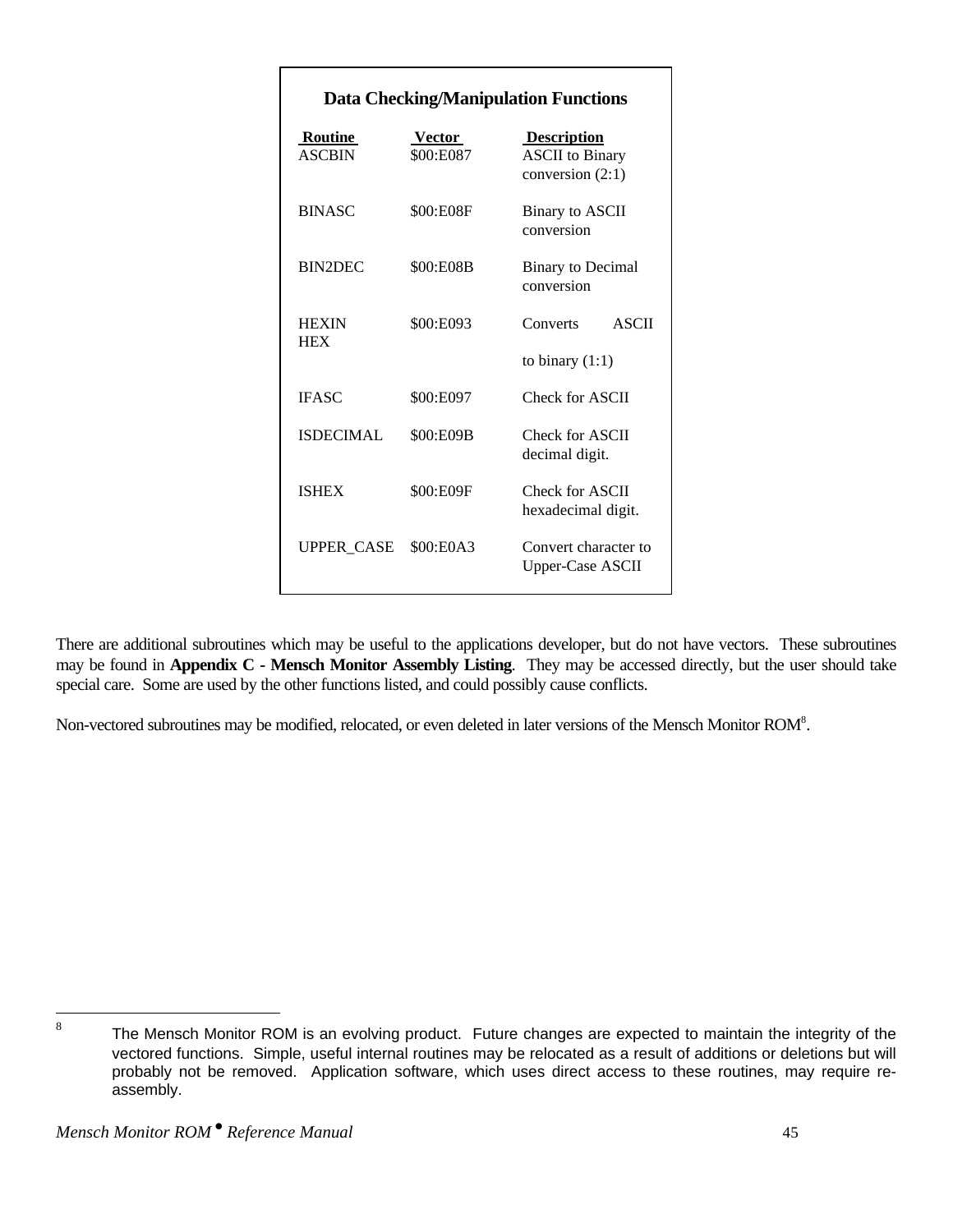# **Custom Commands**

The system developer may choose to add or replace monitor commands. Commands may be added via the '*U*' command or through an alternate parser.

When the user enters: 'U' from the console, the Mensch Monitor will JSL to a JML indirect through a pointer. The "user command pointer", **USER\_CMD** (located @ \$00:012C)must be initialized by the application program. Typically, the four locations will contain a long jump (**JML**) to the user's custom command processor or parser logic. The custom command processor/parser should return to the monitor via an RTL instruction upon completion. The monitor will start again and prompt for the next command input.

|               | .ORG                | \$01:0080                                                                           |
|---------------|---------------------|-------------------------------------------------------------------------------------|
| <b>HELLO</b>  | DB<br>DB            | "Transfer of control to this routine successful,"<br>" press any key to continue",0 |
|               | .ORG                | \$01:0400                                                                           |
| USER_CMD_TEST |                     |                                                                                     |
|               |                     | ; Displays message, gets a key and returns                                          |
|               | <b>JSL</b>          | SEND_CR                                                                             |
|               | LDA.<br>LDX.<br>JSL | #1<br>#HELLO<br>PUT_STR                                                             |
|               | <b>JSL</b>          | SEND_CR                                                                             |
|               | <b>JSL</b>          | <b>GET_CHR</b>                                                                      |
|               | <b>RTL</b>          |                                                                                     |

The subroutine source shown above was used to generate the code in the '*U* command example. It demonstrates the essential linkage and I/O necessary to implement a custom command processor for use with the ROM monitor.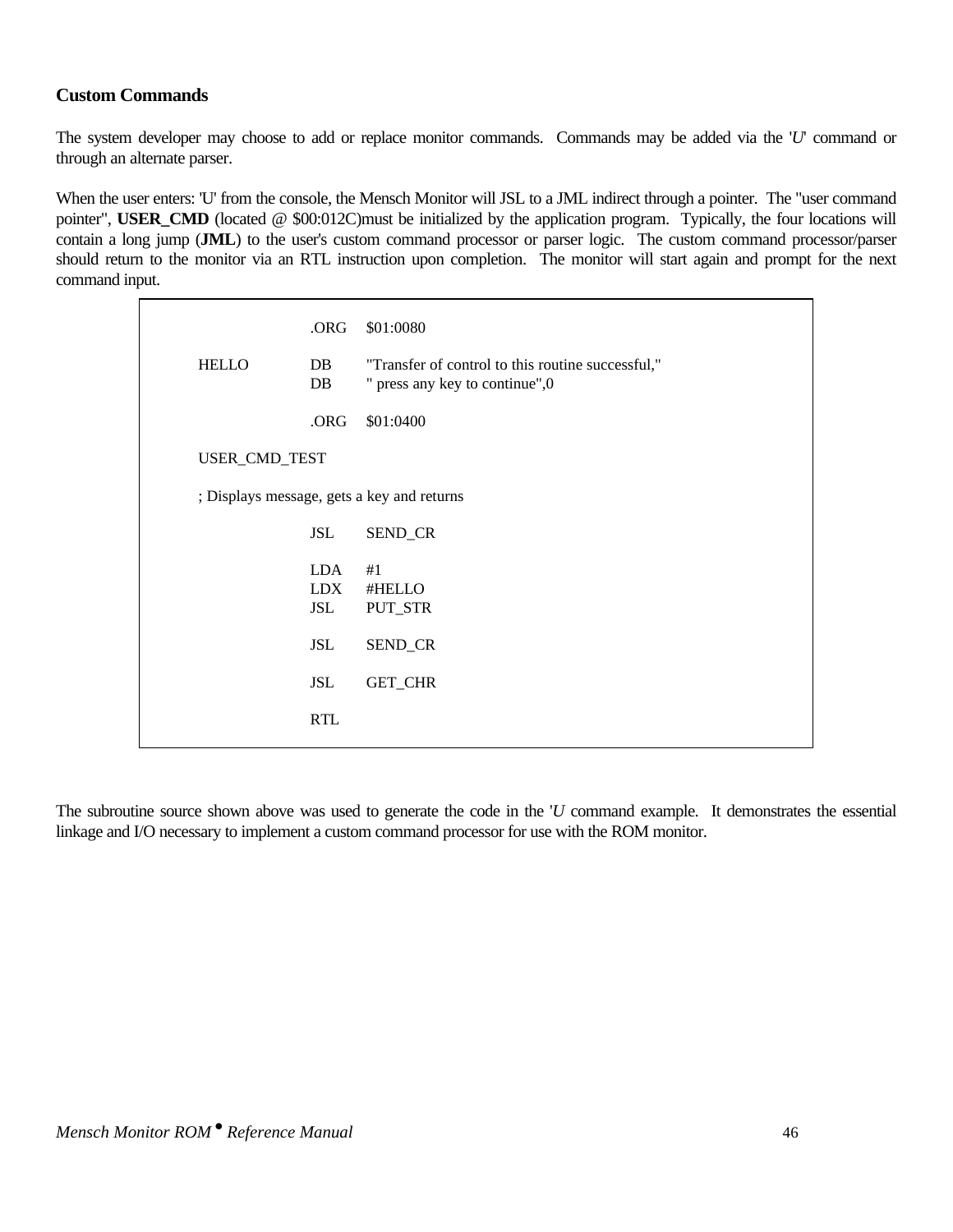# **Monitor Library Subroutines**

The W65C265S has a large number of standard subroutines, with fixed JSL vectors, available to the user. The JSL table is in the mask ROM, and starts at address: \$00:E000.

| <b>Name</b>             | <b>Vector</b> |
|-------------------------|---------------|
| Alter_Memory            | \$00:E000     |
| <b>BACKSPACE</b>        | \$00:E003     |
| Reserved For Expansion. | \$00:E006     |
| CONTROL_TONES           | \$00:E009     |
| DO_LOW_POWER_PGM        | \$00:E00C     |
| <b>DUMPREGS</b>         | \$00:E00F     |
| DumpS28                 | \$00:E012     |
| Dump_1_line_to_Output   | \$00:E015     |
| Dump_1_line_to_Screen   | \$00:E018     |
| Dump_to_Output          | \$00:E01B     |
| Dump_to_Printer         | \$00:E01E     |
| Dump_to_Screen          | \$00:E021     |
| Dump_to_Screen_ASCII    | \$00:E024     |
| Dump_It                 | \$00:E027     |
| FILL_Memory             | \$00:E02A     |
| GET_3BYTE_ADDR          | \$00:E02D     |
| GET_ALARM_STATUS        | \$00:E030     |
| GET_BYTE_FROM_PC        | \$00:E033     |
| <b>GET_CHR</b>          | \$00:E036     |
| <b>GET_HEX</b>          | \$00:E039     |
| <b>GET PUT CHR</b>      | \$00:E03C     |
| <b>GET_STR</b>          | \$00:E03F     |
| Get_Address             | \$00:E042     |
| Get_E_Address           | \$00:E045     |
| Get S Address           | \$00:E048     |
| PUT CHR                 | \$00:E04B     |
| PUT_STR                 | \$00:E04E     |

| <b>Name</b>             | <b>Vector</b> |
|-------------------------|---------------|
| <b>READ_ALARM</b>       | \$00:E051     |
| <b>READ_DATE</b>        | \$00:E054     |
| <b>READ_TIME</b>        | \$00:E057     |
| <b>RESET_ALARM</b>      | \$00:E05A     |
| <b>SBREAK</b>           | \$00:E05D     |
| SELECT_COMMON_BAUD_RATE | \$00:E060     |
| SEND_BYTE_TO_PC         | \$00:E063     |
| SEND_CR                 | \$00:E066     |
| SEND_SPACE              | \$00:E069     |
| SEND_HEX_OUT            | \$00:E06C     |
| <b>SET_ALARM</b>        | \$00:E06F     |
| SET_Breakpoint          | \$00:E072     |
| <b>SET_DATE</b>         | \$00:E075     |
| <b>SET_TIME</b>         | \$00:E078     |
| <b>VERSION</b>          | \$00:E07B     |
| WR_3_ADDRESS            | \$00:E07E     |
| XS28IN                  | \$00:E081     |
| <b>RESET</b>            | \$00:E084     |
| <b>ASCBIN</b>           | \$00:E087     |
| <b>BIN2DEC</b>          | \$00:E08B     |
| <b>BINASC</b>           | \$00:E08F     |
| <b>HEXIN</b>            | \$00:E093     |
| <b>IFASC</b>            | \$00:E097     |
| <b>ISDECIMAL</b>        | \$00:E09B     |
| <b>ISHEX</b>            | \$00:E09F     |
| <b>UPPER_CASE</b>       | \$00:E0A3     |
| Reserved For Expansion. | \$00:E0A7     |

*Mensch Monitor ROM* **•** *Reference Manual* 47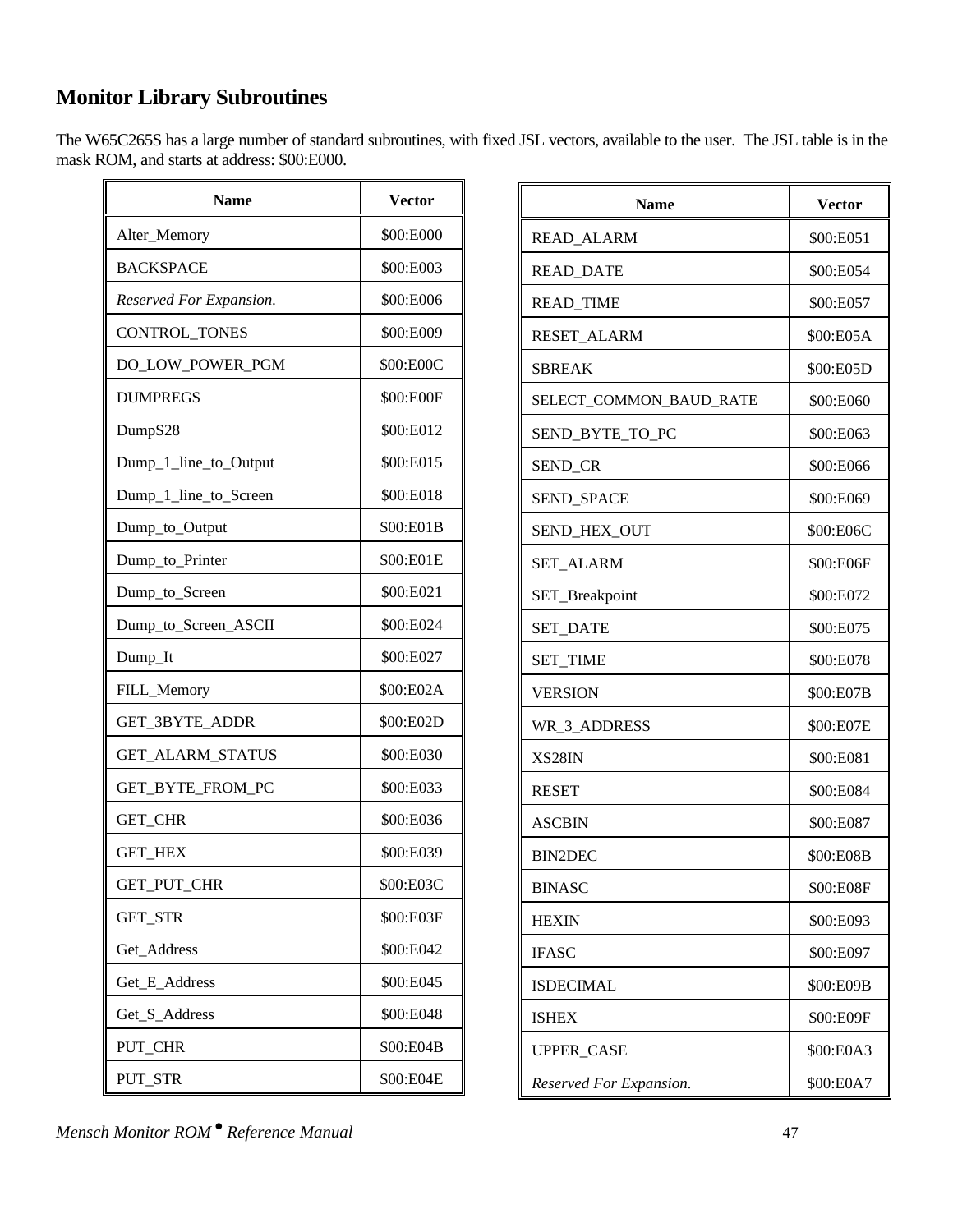The easiest way to use these subroutines is to set up an equate table, as described in **Appendix B - Mensch Monitor Subroutines**, to define their names. The application may then simply JSL to the appropriate subroutine name as needed. Upon completion, the subroutine will RTL back to the caller. These firmware subroutines reduce the overhead of user applications, and also standardize the way common operations are performed.

# **Alter\_ Memory (\$00:E000)**

# DESCRIPTION:

- This is the subroutine invoked by typing the '**M**' command at the monitor prompt. Basically, Alter Memory will request an address and accept input via the console port #3.
- The user must enter six ASCII-Hex digits to form a 24-bit address. The input format is: BB:AAAA
- Wherein: "BB" is the bank address. This subroutine will echo a ':' after the 2-digit bank address. "AAAA" is the offset address within the bank.
- After a valid address has been entered, **Alter\_Memory** prints a single line memory dump starting at the specified address. It then prints a second line repeating the address and positioning under the contents of the first location. The user may input new hexadecimal character data, one byte at a time. This subroutine will automatically position under the next location as values are entered.
- Entering a **SPACE** (\$20) character skips the current location, without changing it, and positions on the next. The user may terminate this operation at anytime by typing **ENTER** (\$0D).
	- NOTE: This subroutine would not normally be used by application software on the W65C265. It has been included in this vector table to support anticipated needs of the extended Mensch Computer Operating System in that specific configuration. Developers should consult **Appendix C - Mensch Monitor Assembly Listing** for specific details regarding internal operation of this subroutine in order to determine suitability for other applications and configurations.

#### EXPECTS:

No input arguments. This is an interactive subroutine which requests parameters from the user as needed.

# RETURNS:

The carry-bit will be *clear* if the operation was successfully performed.

# ERRORS:

The carry-bit will be *set* if any errors were detected.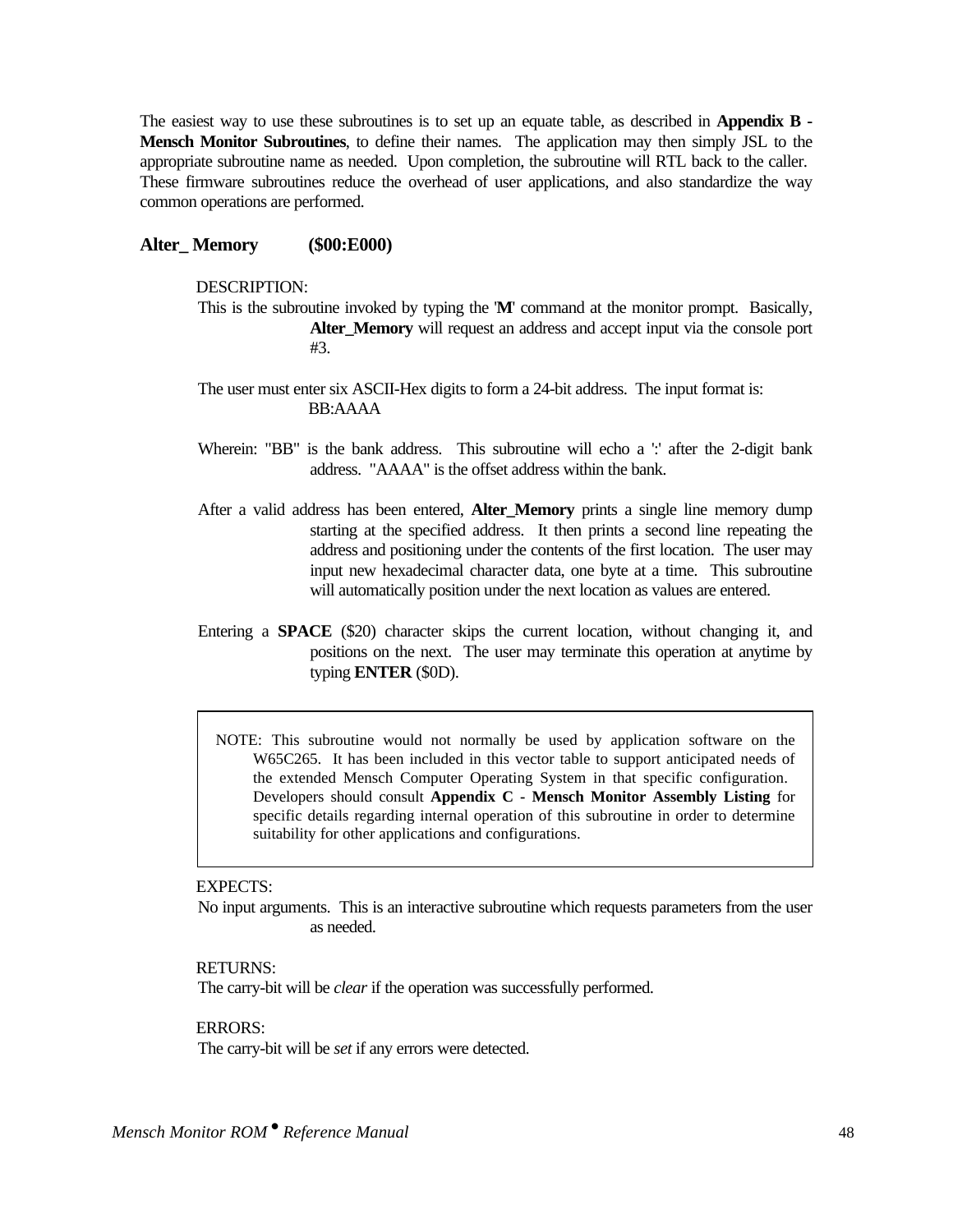# **ASCBIN (\$00:E087)**

# DESCRIPTION:

This subroutine will convert two ASCII  $\text{HEX}^9$  characters into a single binary byte. The ASCII hexadecimal character in register-A corresponds to the least significant nibble of the result. The most significant nibble is defined by the ASCII hexadecimal character in **TEMP**. The resulting binary value will be returned in register-A. The carry-bit will be *clear* upon a normal return from this subroutine. Refer to **Appendix C - Mensch Monitor Assembly Listing** for specific details regarding the internal operation of the **ASCBIN** subroutine.

### EXPECTS:

- The ASCII hexadecimal character in register-A corresponds to the least significant nibble of the result.
- The most significant nibble is defined by the ASCII hexadecimal character in the global variable: **TEMP** (\$00:0070).

### RETURNS:

The resulting binary value will be returned in register-A.

The carry-bit will be *clear* if the operation was successfully performed.

# ERRORS:

The carry-bit will be *set* if either parameter was not an ASCII HEX digit.

# **BACKSPACE (\$00:E003)**

# DESCRIPTION:

This subroutine will output a **BS** (Backspace  $=$  \$08) character to console port #3. Refer to **Appendix C - Mensch Monitor Assembly Listing** for specific details regarding the internal operation of the **BACKSPACE** subroutine.

# EXPECTS:

No input arguments.

# RETURNS:

The carry-bit will always be *clear* upon completion.

## ERRORS:

No errors reported.

<sup>-&</sup>lt;br>9

A valid ASCII hexadecimal digit is a numeric character: "0123456789" (\$2F < char < \$3A) or one of the first six letters: "ABCDEF" (\$40 < char < \$47) in uppercase or lowercase: "abcdef"  $(\$61 < char < $7A$ ).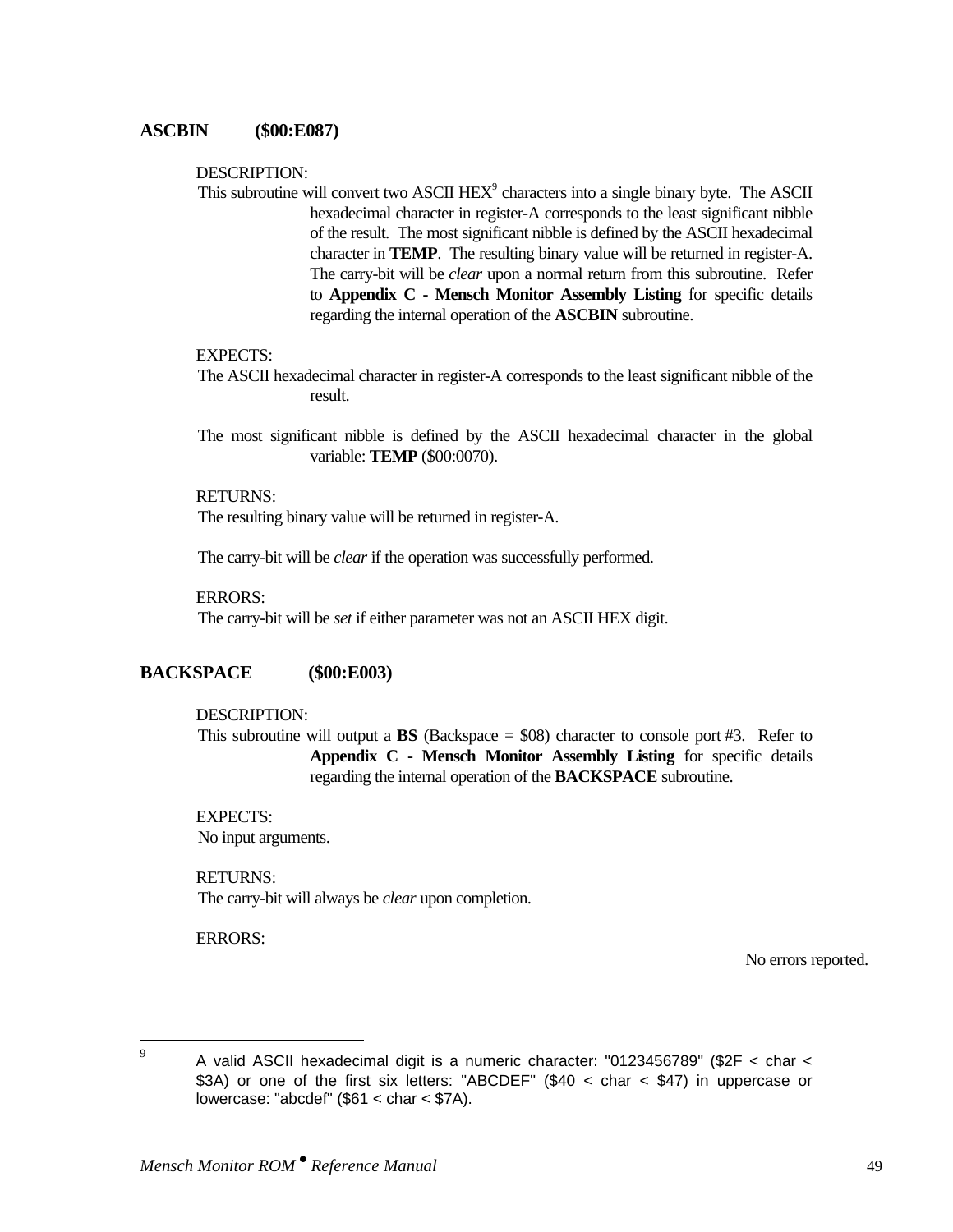# **BIN2DEC (\$00:E08B)**

#### DESCRIPTION:

This subroutine will take a binary value (\$00-\$63) in register-A and convert it to packed decimal format (\$00-\$99) also in register-A. Values larger than 99 (\$63) will not be properly converted. Refer to **Appendix C - Mensch Monitor Assembly Listing** for specific details regarding the internal operation of the **BIN2DEC** subroutine.

## **Example:**

LDA HOURS ;current HOURS (00-\$17) JSL BIN2DEC ;make it decimal (00-\$23) JSL SEND\_HEX\_OUT ...

EXPECTS: Binary value (\$00-\$63) in register-A.

RETURNS: Equivalent value in packed decimal format (\$00-\$99) in register-A.

Values larger than \$63 will not be properly converted.

The carry-bit will always be *clear* upon completion.

# ERRORS:

No errors reported. The **BIN2DEC** subroutine does not detect any errors or return error codes. If the calling program passes a binary value larger than \$63 to this subroutine, the resulting conversion value will be meaningless.

# **BINASC (\$00:E08F)**

# DESCRIPTION:

This subroutine will convert an 8-bit binary value in register-A into two ASCII HEX characters. Register-A returns the least significant character in ASCII. **TEMP+1** returns the most significant character. Refer to **Appendix C - Mensch Monitor Assembly Listing** for specific details regarding the internal operation of the **BINASC** subroutine.

# EXPECTS:

Binary value in 8-bit register-A.

RETURNS: Least significant character in ASCII in Register-A.

Most significant character in ASCII in the global variable: **TEMP+1** (\$00:0071).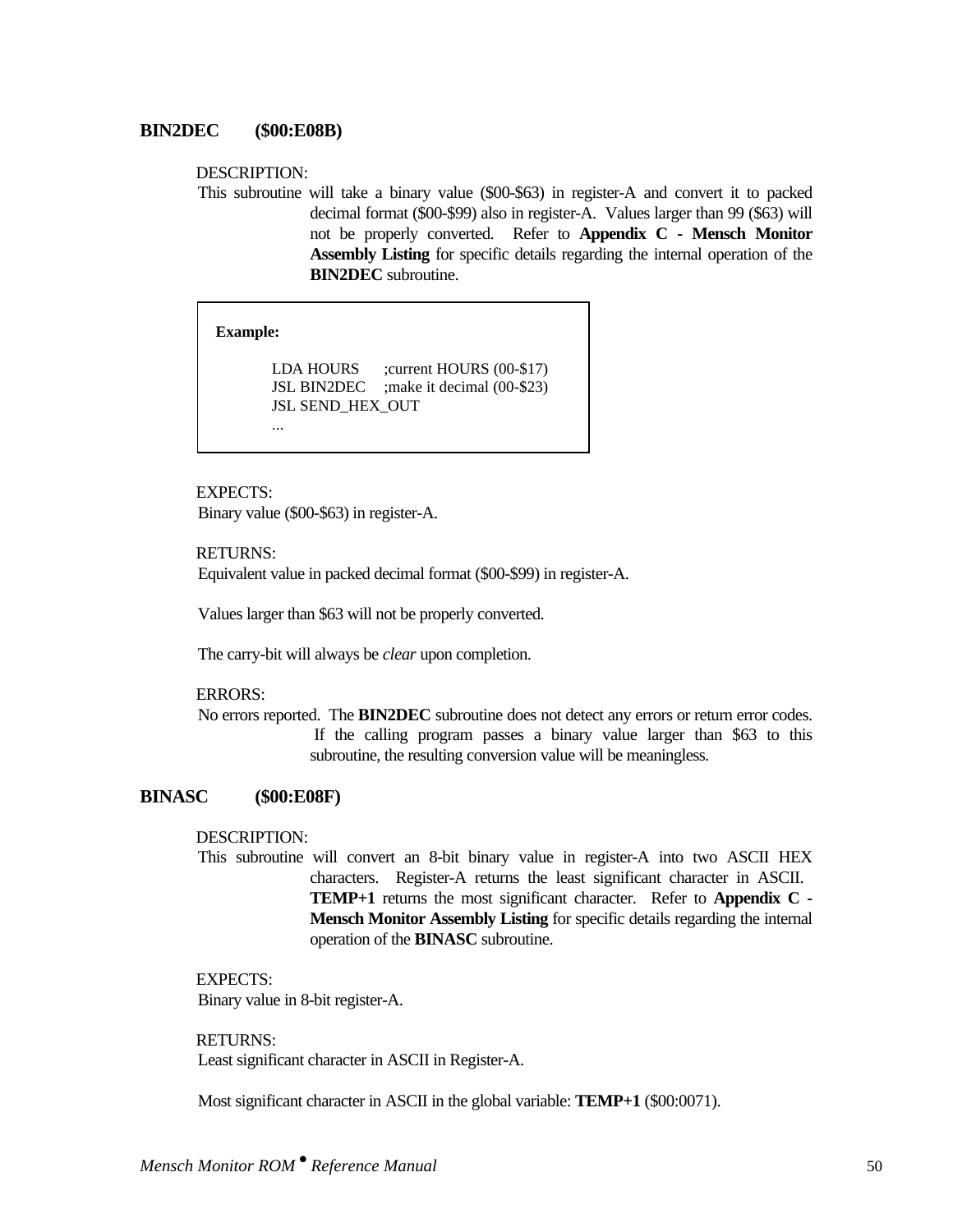ERRORS: No errors reported.

# **CONTROL\_TONES (\$00:E009)**

### DESCRIPTION:

This subroutine will configure timers: **T5** and **T6**, and gate either or both tone generators to the audio outputs: **TG0** and **TG1**. Configuration values for the timers may need to be calculated for each implementation. The values necessary to produce specific tones are dependent upon the frequency of the fast clock  $(FCLK)^{10}$ . Refer to **Appendix C - Mensch Monitor Assembly Listing** for specific details regarding the internal operation of the **CONTROL\_TONES** subroutine.

#### EXPECTS:

Control code in 8-bit register-A:

 $0 =$  Both tone generators disabled.

 $1 =$ Tone generator TG0 is enabled.

 $2 =$ Tone generator TG1 is enabled.

 $3 =$ Both tone generators enabled.

 $Other = Invalid$ 

Configuration value for timer: **T5** in 16-bit register-X.

Configuration value for timer: **T6** in 16-bit register-Y.

#### RETURNS:

No arguments returned.

### ERRORS:

The carry-bit normally will return *clear*, but will be *set* if the control code in 8-bit register-A was invalid.

 $\frac{1}{10}$  A thorough description of the algorithm is provided in: W65C265S INFORMATION SPECIFICATION AND DATA SHEET. It also includes precalculated tables of values for typical FCLK frequencies and commonly needed tones: DTMF, modems, etc. This document and related literature is available from WDC.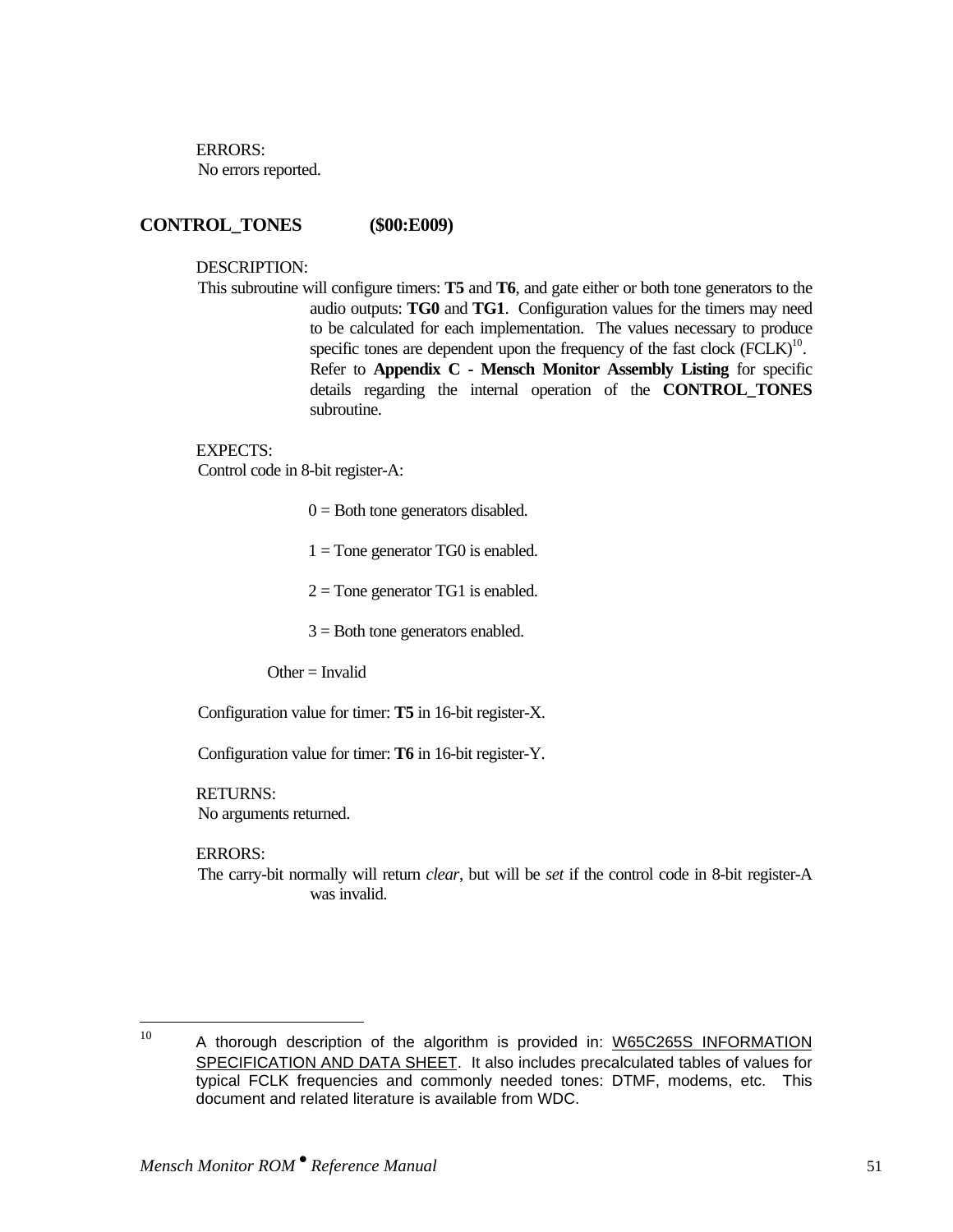# **DO\_LOW\_POWER\_PGM (\$00:E00C)**

DESCRIPTION:

This vector will force the system into low-power mode. Basically, this involves:

1. Reset the *stack pointer* to \$00:01FF.

2. Turn OFF all I/O.

3. Shut down all chip selects.

4. Perform *low power mode* maintenance loop.

 $\bigcirc$  Service interrupts from timer #1, 1/second. Update time-of-day clock/calendar and alarm.

m Execute *User Check Program* subroutine located at: \$00:01C0.

Step #4 will repeat, keeping the W65C265 in *low power mode*. This will continue until one of the following events:

**O** System **RESET** occurs.

**O** The **Alarm** function times out.

m The *User Check Program* subroutine initiates exit from *low power mode* to begin normal operation again.

Refer to **Appendix C - Mensch Monitor Assembly Listing** for specific details regarding the internal operation of *low power mode*.

EXPECTS: No input arguments.

RETURNS: This vector does not return.

ERRORS: No meaningful errors.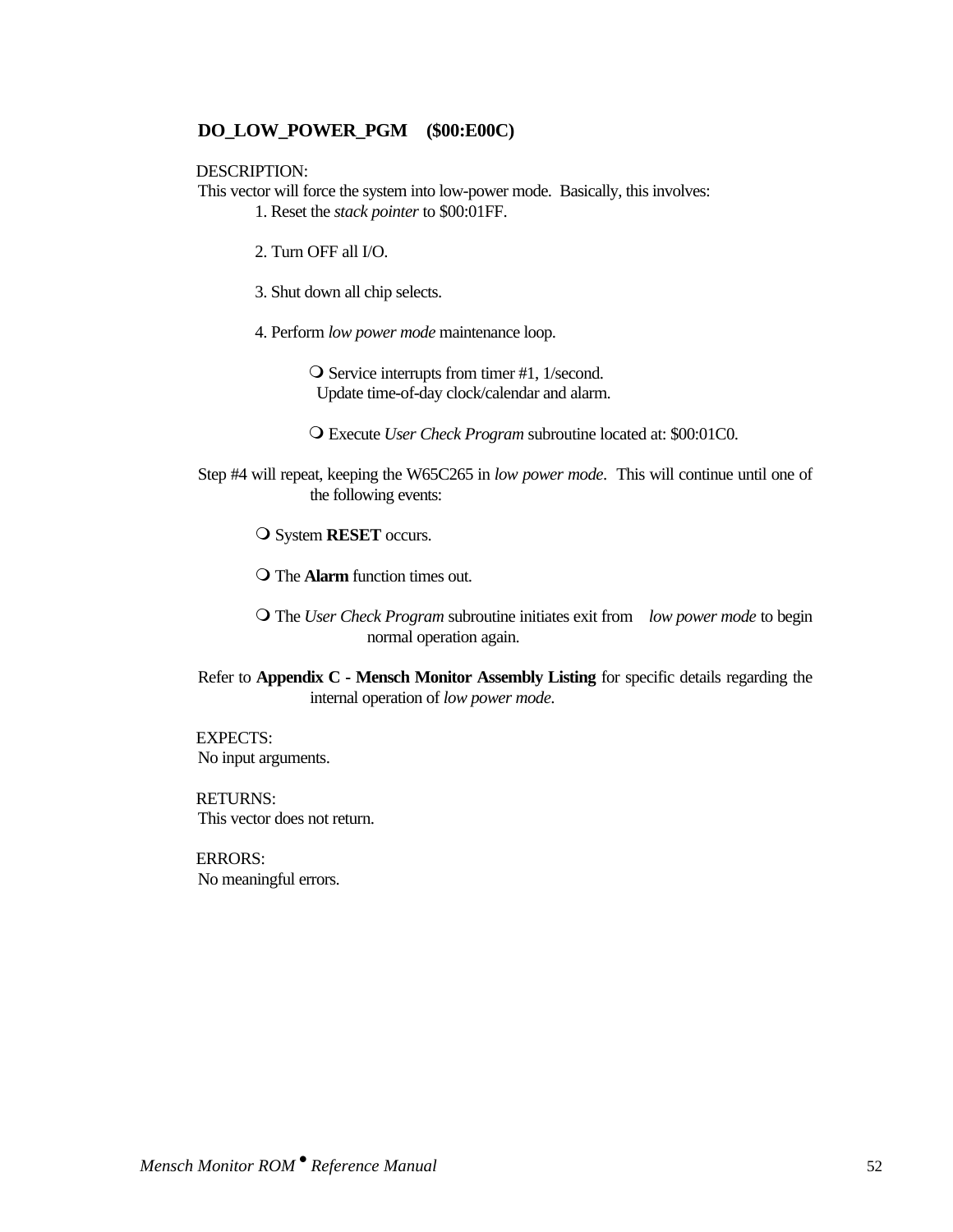# **DUMPREGS (\$00:E00F)**

#### DESCRIPTION:

This is the subroutine invoked by typing the '**R**' command at the monitor prompt. Basically, **DUMPREGS** will write a formatted display of the register values as they were saved at the most recent monitor prompt. These values were used to initialize the registers prior to the monitor releasing control. This output will be sent to console port #3.

NOTE: This subroutine would not normally be used by application software on the W65C265. It has been included in this vector table to support anticipated needs of the extended Mensch Computer Operating System in that specific configuration. Developers should consult **Appendix C - Mensch Monitor Assembly Listing** for specific details regarding internal operation of this subroutine in order to determine suitability for other applications and configurations.

## EXPECTS:

No input arguments. This is an interactive subroutine which requests parameters from the user as needed.

# RETURNS:

The carry-bit will always be *clear* upon completion.

# ERRORS:

No errors reported.

# **DumpS28 (\$00:E012)**

# DESCRIPTION:

This is the subroutine invoked by typing the '**W**' command at the monitor prompt. Basically, **DumpS28** will request *lowest and highest addresses* via the console output port #3. It will accept responses via the console input port #3. Then, it will dump the specified memory block in S28 loader format to console output port #3. The last record written will begin with "S8", indicating that none follow.

| <b>S28 Format:</b> | S2LLHHMMLWDDDDDDDDCC                                      |
|--------------------|-----------------------------------------------------------|
|                    | where: $S2 =$ literally the ASCII characters: "S2",       |
|                    | $LL =$ length of the data+4,                              |
|                    | $HH = high byte of the address,$                          |
|                    | $MM = middle byte of the address,$                        |
|                    | $LW = low$ byte of the address,                           |
|                    | $DD =$ one byte of data, next byte, etc                   |
|                    | $CC =$ checksum (1's complement of the sum of the length, |
|                    | address, and data bytes.)                                 |
|                    |                                                           |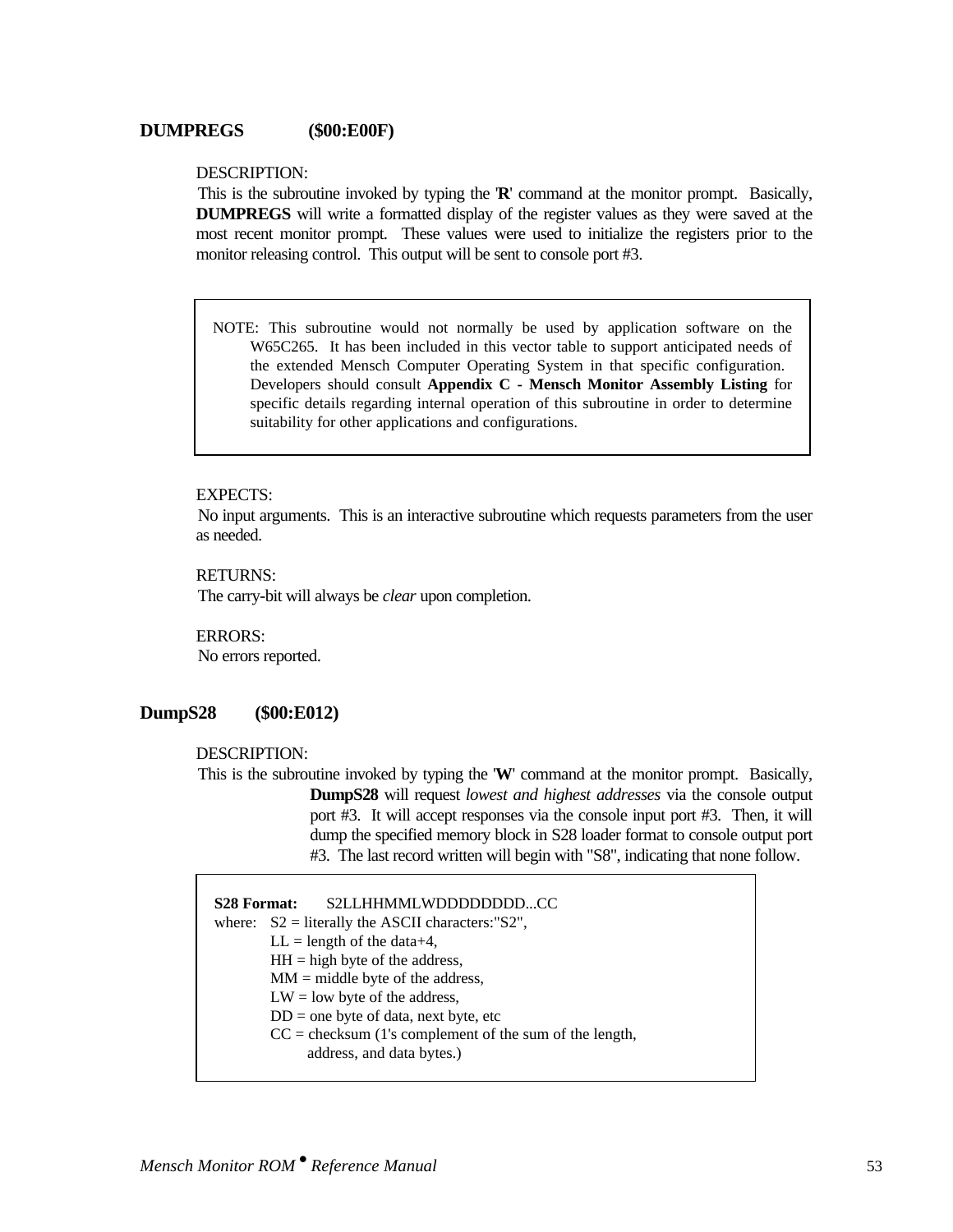- The user must enter six ASCII-Hex digits to form each 24-bit address. The input format is: BB:AAAA
- Wherein: "BB" is the bank address. This subroutine will echo a ':' after the 2-digit bank address. "AAAA" is the offset address within the bank.

After valid addresses have been entered, **DumpS28** will write S28 records for the entire memory block. If the *lowest address* is greater than the *highest address*, then only one sixteen byte record will be dumped. It will begin with the specified

NOTE: This subroutine would not normally be used by application software on the W65C265. It has been included in this vector table to support anticipated needs of the extended Mensch Computer Operating System in that specific configuration. Developers should consult **Appendix C - Mensch Monitor Assembly Listing** for specific details regarding internal operation of this subroutine in order to determine suitability for other applications and configurations.

*lowest address*.

#### EXPECTS:

No input arguments. This is an interactive subroutine which requests parameters from the user as needed.

# RETURNS:

The carry-bit will be *clear* if the operation was successfully performed.

#### ERRORS:

The carry-bit will be *set* if invalid address data was entered.

# **Dump\_1\_line\_to\_Output (\$00:E015)**

#### DESCRIPTION:

This subroutine will request the *starting address* and accept input via the console port #3.

The user must enter six ASCII-Hex digits to form the 24-bit address. The input format is: BB:AAAA

Wherein: "BB" is the bank address. This subroutine will echo a ':' after the 2-digit bank address. "AAAA" is the offset address within the bank.

After a valid address has been entered, **Dump\_1\_line\_to\_Output** will write a formatted header and one line, sixteen bytes, of memory dump data to console port #3.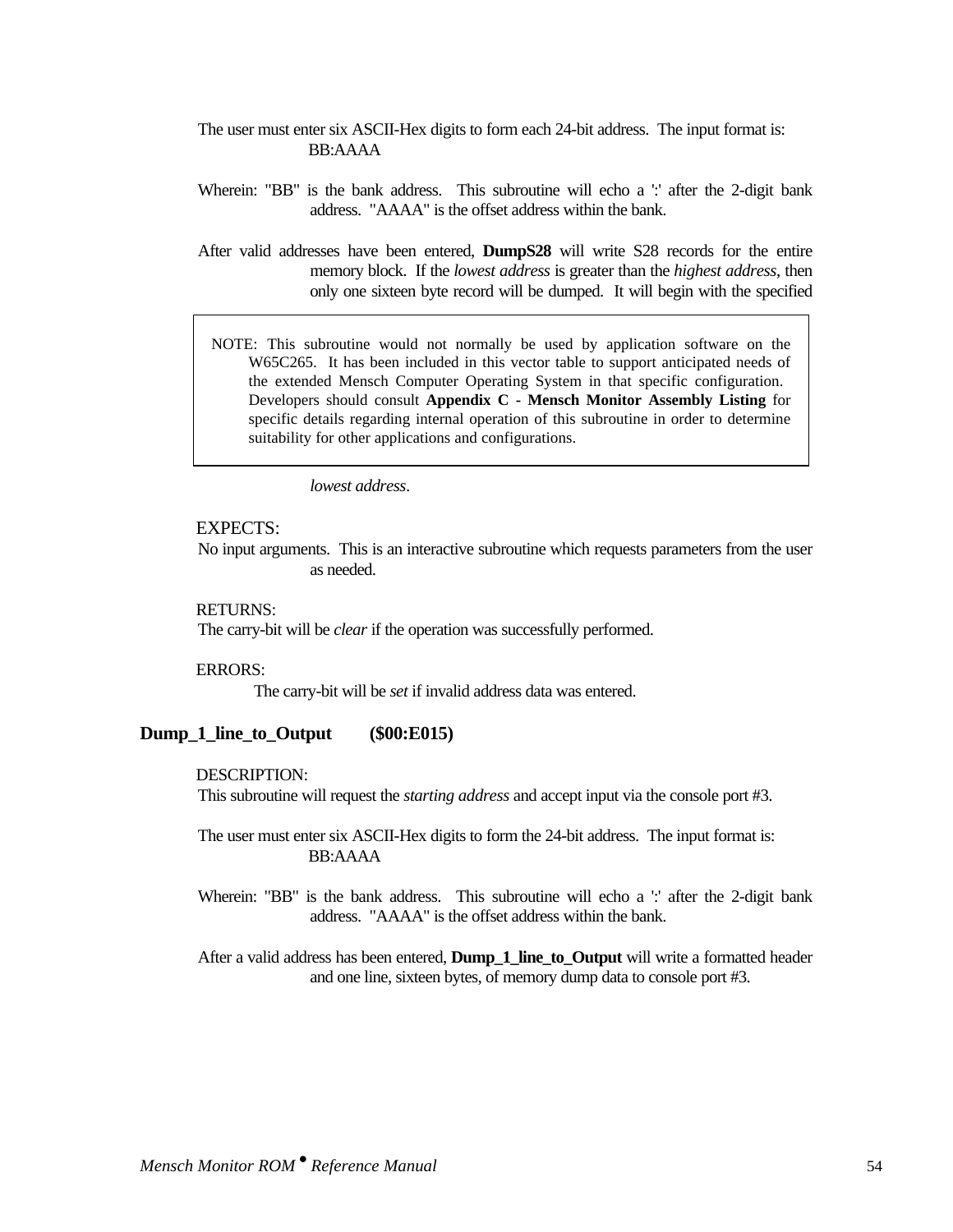NOTE: This subroutine would not normally be used by application software on the W65C265. It has been included in this vector table to support anticipated needs of the extended Mensch Computer Operating System in that specific configuration. Developers should consult **Appendix C - Mensch Monitor Assembly Listing** for specific details regarding internal operation of this subroutine in order to determine suitability for other applications and configurations.

#### EXPECTS:

No input arguments. This is an interactive subroutine which requests parameters from the user as needed.

# RETURNS:

The carry-bit will be *clear* if the operation was successfully performed.

#### ERRORS:

The carry-bit will be *set* if invalid address data was entered.

# **Dump\_1\_line\_to\_Screen (\$00:E018)**

# DESCRIPTION:

This subroutine will request the *starting address* and accept input via the console port #3.

- The user must enter six ASCII-Hex digits to form the 24-bit address. The input format is: BB:AAAA
- Wherein: "BB" is the bank address. This subroutine will echo a ':' after the 2-digit bank address. "AAAA" is the offset address within the bank.
- After a valid address has been entered, **Dump\_1\_line\_to\_Screen** will write a formatted header and two lines of eight bytes of memory dump data to console port #3.

NOTE: This subroutine would not normally be used by application software on the W65C265. It has been included in this vector table to support anticipated needs of the extended Mensch Computer Operating System in that specific configuration. Developers should consult **Appendix C - Mensch Monitor Assembly Listing** for specific details regarding internal operation of this subroutine in order to determine suitability for other applications and configurations.

#### EXPECTS:

No input arguments. This is an interactive subroutine which requests parameters from the user as needed.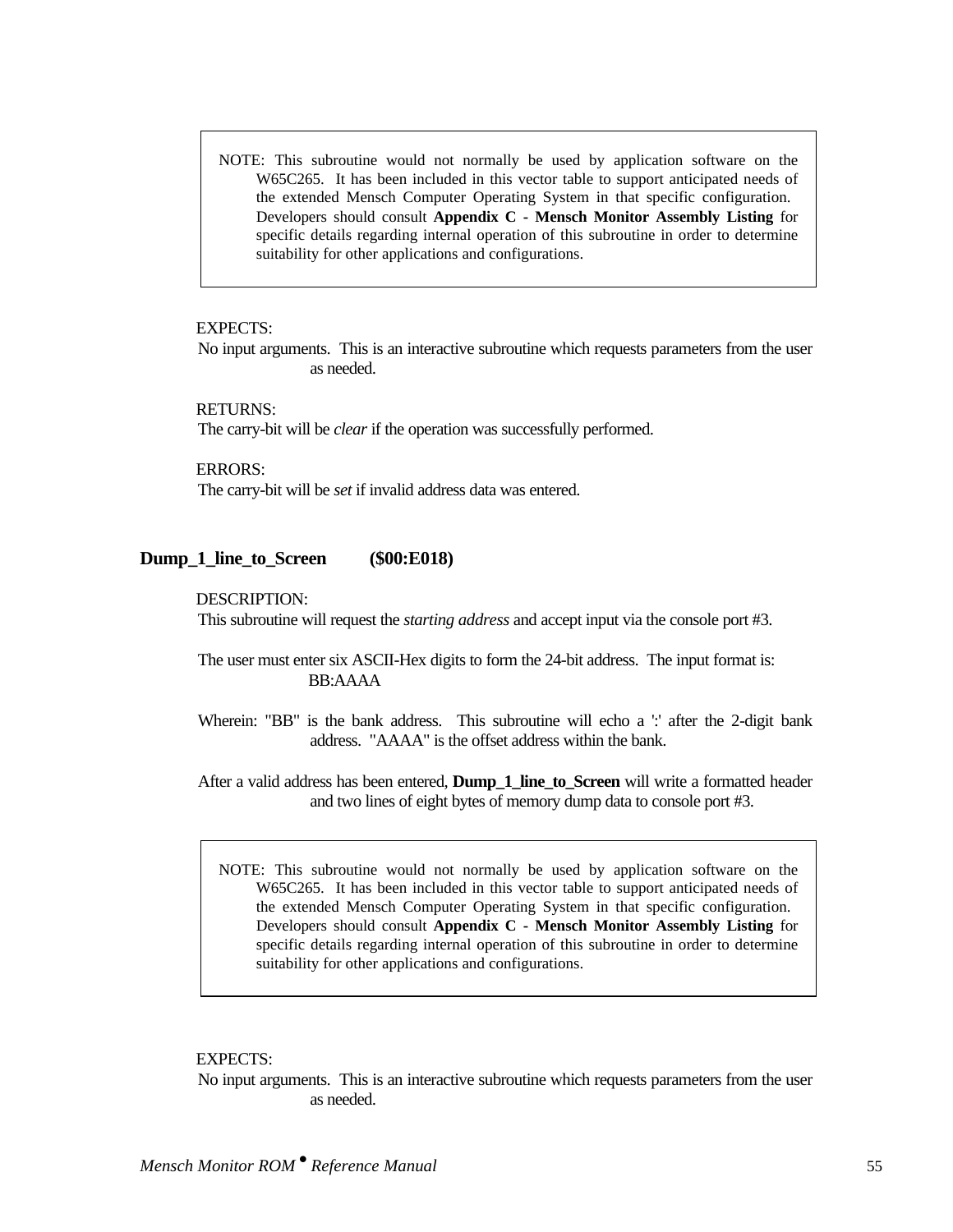#### RETURNS:

The carry-bit will be *clear* if the operation was successfully performed.

# ERRORS:

The carry-bit will be *set* if invalid address data was entered.

# **Dump\_It (\$00:E027)**

## DESCRIPTION:

This subroutine will perform a memory dump operation to serial port #3. The memory range and dump configuration must be provided by the caller. It performs no error checking, as it assumes validation will be performed before parameters are passed. Refer to **Appendix C - Mensch Monitor Assembly Listing** for specific details regarding the internal operation of the **Dump** It subroutine.

NOTE: This subroutine would not normally be used by application software on the W65C265. It has been included in this vector table to support anticipated needs of the extended Mensch Computer Operating System in that specific configuration. Developers should consult **Appendix C - Mensch Monitor Assembly Listing** for specific details regarding internal operation of this subroutine in order to determine suitability for other applications and configurations.

# EXPECTS:

Dump configuration parameter in 8-bit register-A.

| Least significant bit:     | #0 =<br>$1 =$ | Output S28+byte-count.<br>Format for LCD (40 char/line). |
|----------------------------|---------------|----------------------------------------------------------|
| <b>Note: Some possible</b> | $2 =$         | Add spaces between data bytes & HEADER.                  |
| combinations               | $3 =$         | Add checksum.                                            |
| are invalid or             | $4 =$         | 8 bytes not 16 bytes per line.                           |
| unpredictable!             | $5 =$         | ONE LINE ONLY. (Not Used by: Dump_It)                    |
|                            | $6 =$         | ASCII not Hex data.                                      |
| Most significant bit:      | $#7 =$        | (Not Used.)                                              |
|                            |               |                                                          |

Non-zero number of dump data lines per page in 16-bit register-X. (Note: A header may also be printed.)

The 3-byte starting address must be loaded into the global variable: **TMP0**(\$00:005D), **TMP0+1**, and **TMP0+2**. The least significant byte (LSB) of the 3-byte address must reside in **TMP0** and the MSB must be in **TMP0+2**.

The 3-byte ending address must be loaded into the global variable: **TMP2**(\$00:0063),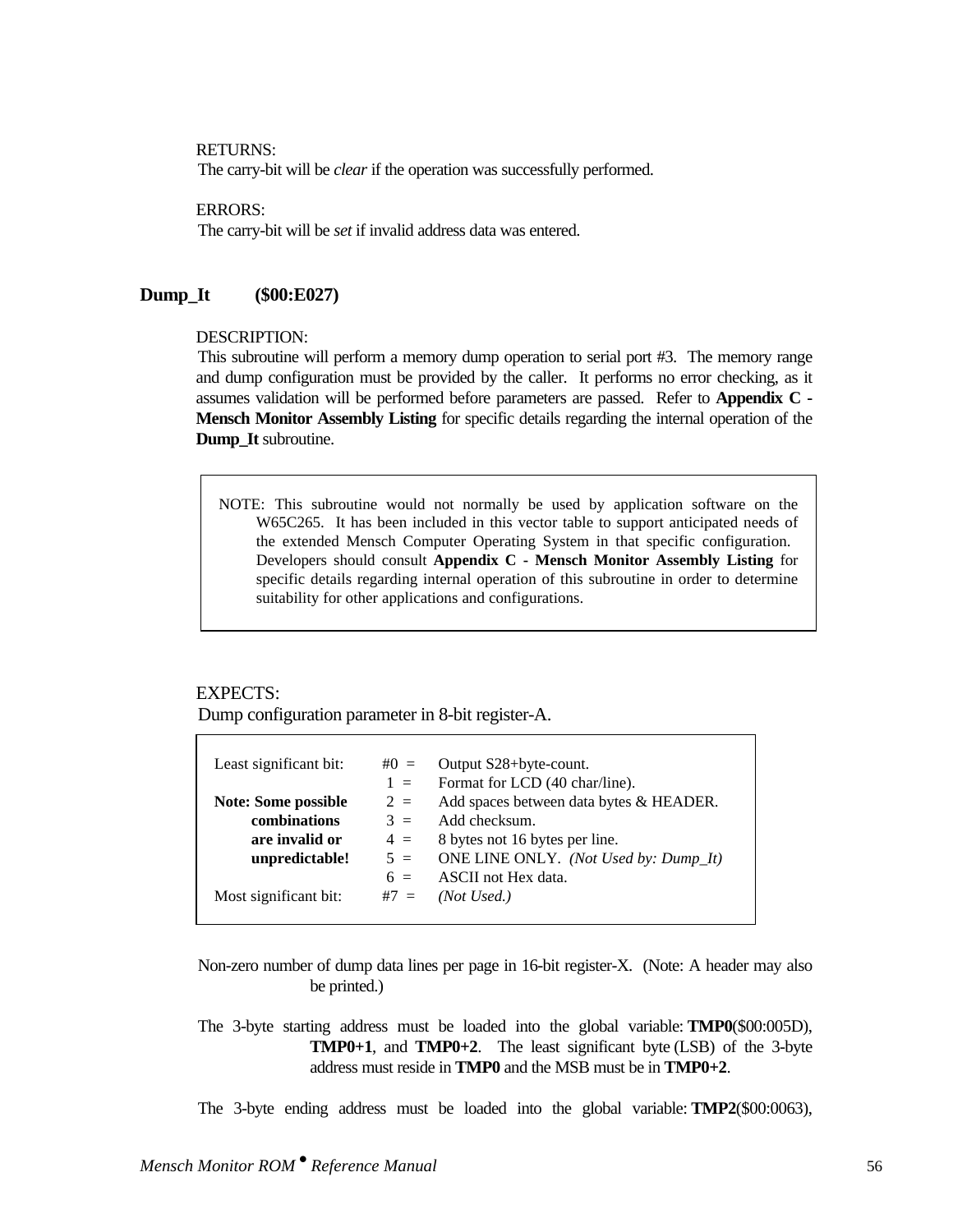**TMP2+1**, and **TMP2+2**. The least significant byte (LSB) of the 3-byte address must reside in **TMP2** and the MSB must be in **TMP2+2**.

# RETURNS:

No arguments returned.

#### ERRORS:

No meaningful errors are detected or reported.

# **Dump\_to\_Output (\$00:E01B)**

### DESCRIPTION:

- This subroutine will request the *starting and ending addresses* and accept input via the console port #3.
- The user must enter six ASCII-Hex digits to form each 24-bit address. The input format is: BB:AAAA
- Wherein: "BB" is the bank address. This subroutine will echo a ':' after the 2-digit bank address. "AAAA" is the offset address within the bank.
- After valid addresses have been entered, **Dump\_to\_Output** will write a **Form-Feed** (\$0C) and formatted header line to console port #3. This will be followed by up to sixty lines, of sixteen bytes each, of memory dump data. If the range of memory requires more than sixty lines of dump data, then another form-feed/header will be generated before more dump data is sent. This cycle will repeat until the entire specified block of memory has been dumped.
	- NOTE: This subroutine would not normally be used by application software on the W65C265. It has been included in this vector table to support anticipated needs of the extended Mensch Computer Operating System in that specific configuration. Developers should consult **Appendix C - Mensch Monitor Assembly Listing** for specific details regarding internal operation of this subroutine in order to determine suitability for other applications and configurations.

# EXPECTS:

No input arguments. This is an interactive subroutine which requests parameters from the user as needed.

# RETURNS:

The carry-bit will be *clear* if the operation was successfully performed.

#### ERRORS:

The carry-bit will be *set* if invalid address data was entered.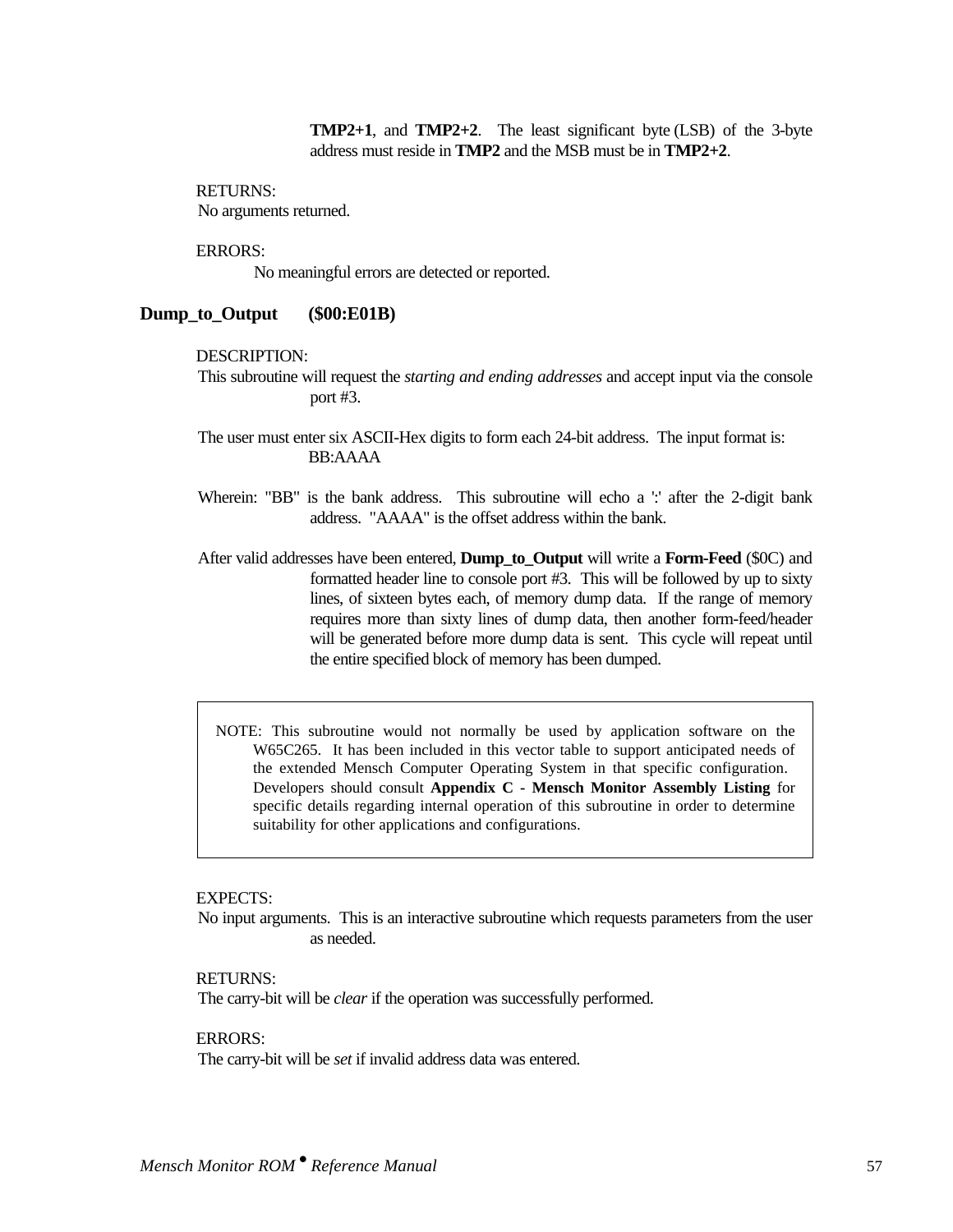# **Dump\_to\_Printer (\$00:E01E)**

#### DESCRIPTION:

- This subroutine will request the *starting and ending addresses* and accept input via the console port #3.
- The user must enter six ASCII-Hex digits to form each 24-bit address. The input format is: BB:AAAA
- Wherein: "BB" is the bank address. This subroutine will echo a ':' after the 2-digit bank address. "AAAA" is the offset address within the bank.

After valid addresses have been entered, **Dump\_to\_Printer** will write a **Form-Feed** (\$0C) and formatted header line to console port #3. This will be followed by up to sixty lines, of sixteen bytes each, of memory dump data. If the range of memory requires more than sixty lines of dump data, then another form-feed/header will be generated before more dump data is sent. This cycle will repeat until the entire specified block of memory has been dumped.

NOTE: This subroutine would not normally be used by application software on the W65C265. It has been included in this vector table to support anticipated needs of the extended Mensch Computer Operating System in that specific configuration. Developers should consult **Appendix C - Mensch Monitor Assembly Listing** for specific details regarding internal operation of this subroutine in order to determine suitability for other applications and configurations.

#### EXPECTS:

No input arguments. This is an interactive subroutine which requests parameters from the user as needed.

#### RETURNS:

The carry-bit will be *clear* if the operation was successfully performed.

#### ERRORS:

The carry-bit will be *set* if invalid address data was entered.

# **Dump\_to\_Screen (\$00:E021)**

## DESCRIPTION:

- This subroutine will request the *starting and ending addresses* and accept input via the console port #3.
- The user must enter six ASCII-Hex digits to form each 24-bit address. The input format is: BB:AAAA
- Wherein: "BB" is the bank address. This subroutine will echo a ':' after the 2-digit bank address. "AAAA" is the offset address within the bank.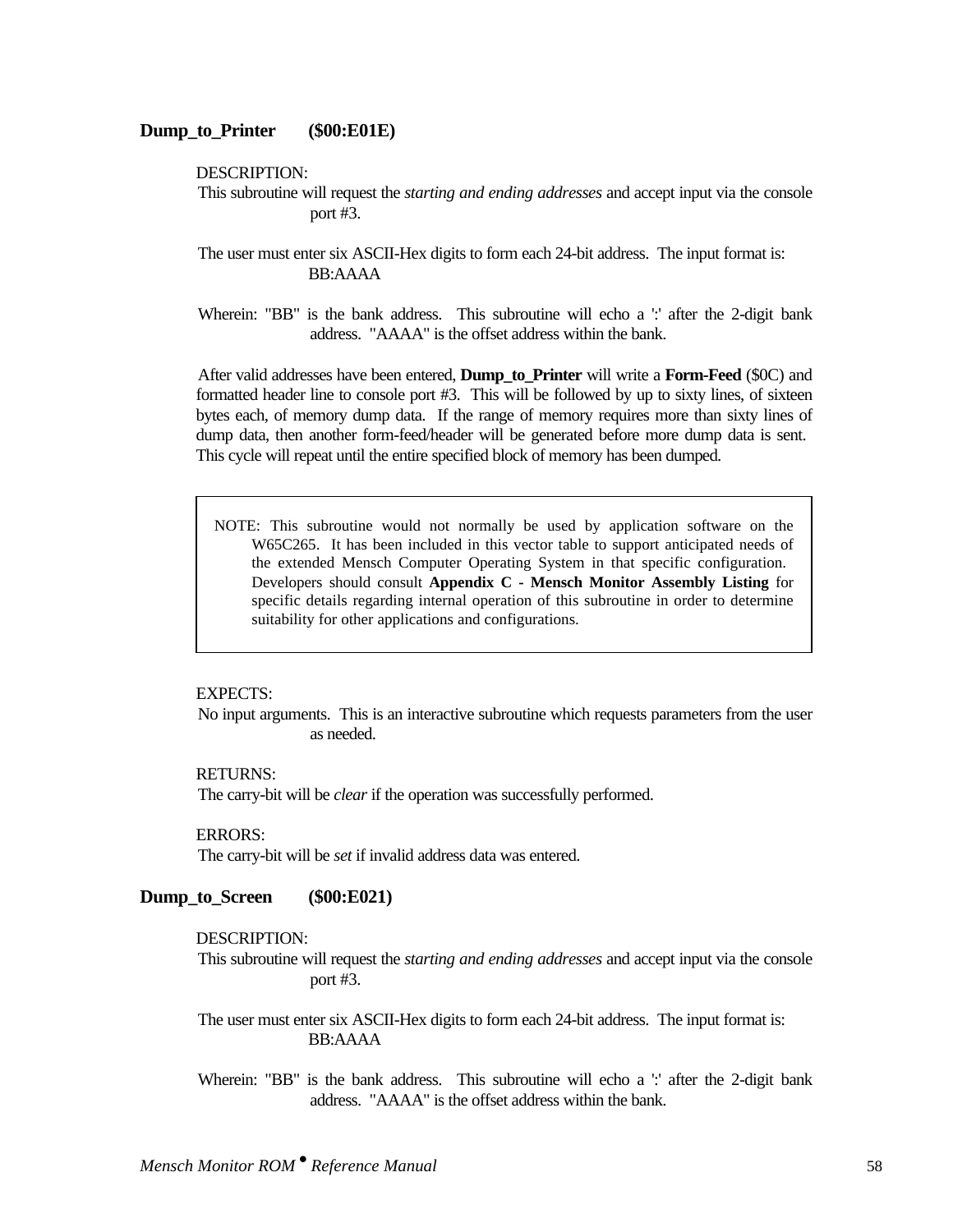After valid addresses have been entered, **Dump\_to\_Screen** will write a formatted header line to console port #3. This will be followed by up to twelve lines, of eight bytes each, of memory dump data. If the range of memory requires more than twelve lines of dump data, then the **Dump\_to\_Screen** subroutine will pause for input from console port #3. The user may enter any character to acknowledge this pause. Another header will be generated before more dump

NOTE: This subroutine would not normally be used by application software on the W65C265. It has been included in this vector table to support anticipated needs of the extended Mensch Computer Operating System in that specific configuration. Developers should consult **Appendix C - Mensch Monitor Assembly Listing** for specific details regarding internal operation of this subroutine in order to determine suitability for other applications and configurations.

data is sent. This cycle will repeat until the entire specified block of memory has been dumped.

#### EXPECTS:

No input arguments. This is an interactive subroutine which requests parameters from the user as needed.

# RETURNS:

The carry-bit will be *clear* if the operation was successfully performed.

ERRORS:

The carry-bit will be *set* if invalid address data was entered.

## **Dump\_to\_Screen\_ASCII (\$00:E024)**

#### DESCRIPTION:

This subroutine will request the *starting and ending addresses* and accept input via the console port #3.

The user must enter six ASCII-Hex digits to form each 24-bit address. The input format is: BB:AAAA

Wherein: "BB" is the bank address. This subroutine will echo a ':' after the 2-digit bank address. "AAAA" is the offset address within the bank.

After valid addresses have been entered, **Dump\_to\_Screen\_ASCII** will write up to twelve lines, of sixteen bytes each, of ASCII dump data. Values which do not translate to printable ASCII characters will appear as an apostrophe ('). If the range of memory requires more than twelve lines of dump data, then the **Dump\_to\_Screen\_ASCII** subroutine will pause for input from console port #3. The user may enter any character to acknowledge this pause. Up to twelve more lines of dump data will be sent. This cycle will repeat until the entire specified block of memory has been dumped.

The final dump will be followed by a pause. Again, the user may enter any character to acknowledge this pause.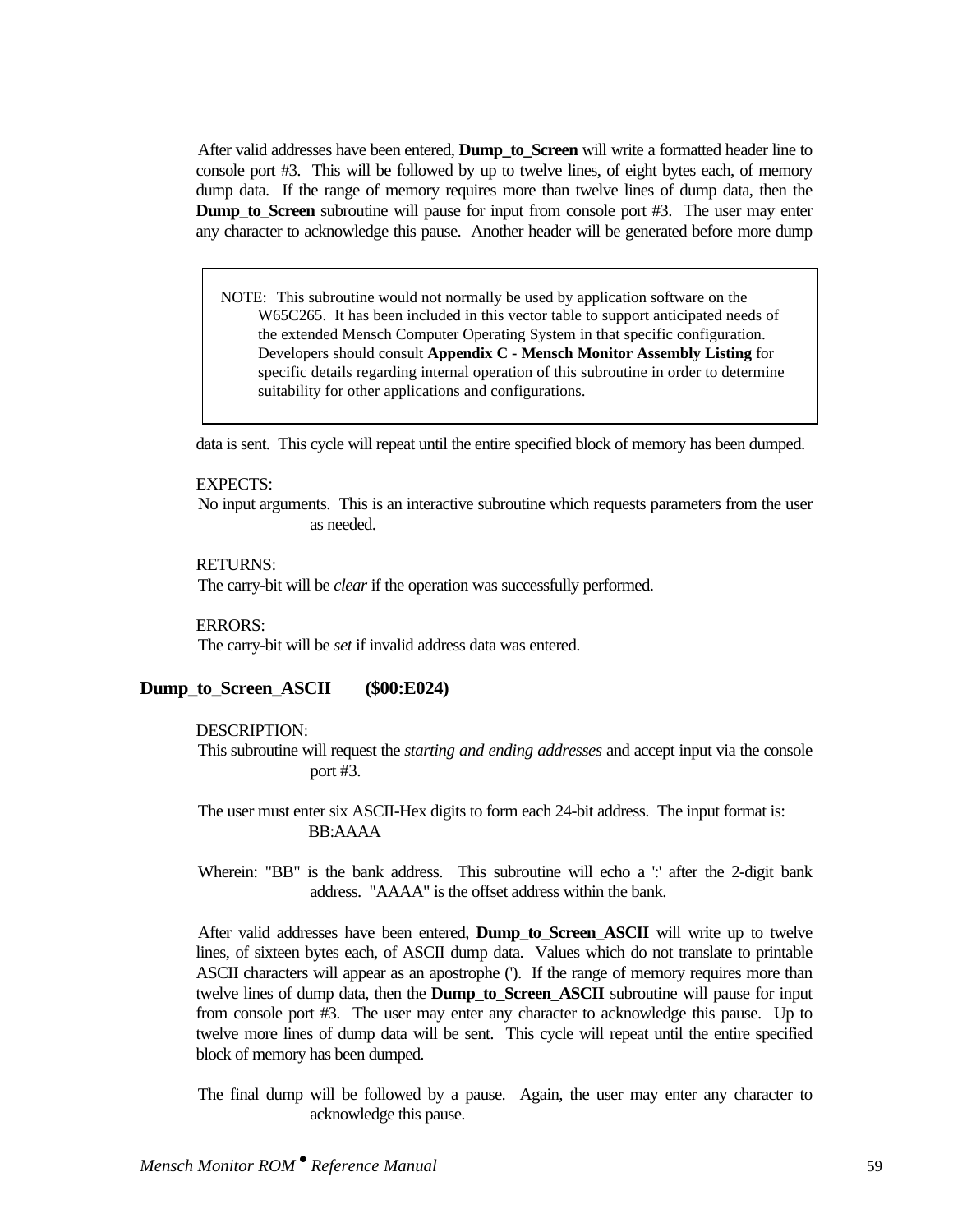NOTE: This subroutine would not normally be used by application software on the W65C265. It has been included in this vector table to support anticipated needs of the extended Mensch Computer Operating System in that specific configuration. Developers should consult **Appendix C - Mensch Monitor Assembly Listing** for specific details regarding internal operation of this subroutine in order to determine suitability for other applications and configurations.

### EXPECTS:

No input arguments. This is an interactive subroutine which requests parameters from the user as needed.

#### RETURNS:

The carry-bit will be *clear* if the operation was successfully performed.

ERRORS:

The carry-bit will be *set* if invalid address data was entered.

# **FILL\_Memory (\$00:E02A)**

DESCRIPTION:

This is the subroutine invoked by typing the '**F**' command at the monitor prompt. Basically, **FILL\_Memory** will request *starting and ending addresses*, a fill constant via the console output port #3. It will accept responses via the console input port #3.

- The user must enter six ASCII-Hex digits to form each 24-bit address. The input format is: BB:AAAA
- Wherein: "BB" is the bank address. This subroutine will echo a ':' after the 2-digit bank address. "AAAA" is the offset address within the bank.
- After a valid addresses have been entered, **FILL\_Memory** will expect a *fill constant* as two hexadecimal characters. It will then write the *fill constant* value to every location in the specified memory block.

NOTE: This subroutine would not normally be used by application software on the W65C265. It has been included in this vector table to support anticipated needs of the extended Mensch Computer Operating System in that specific configuration. Developers should consult **Appendix C - Mensch Monitor Assembly Listing** for specific details regarding internal operation of this subroutine in order to determine suitability for other applications and configurations.

### EXPECTS:

No input arguments. This is an interactive subroutine which requests parameters from the user as needed.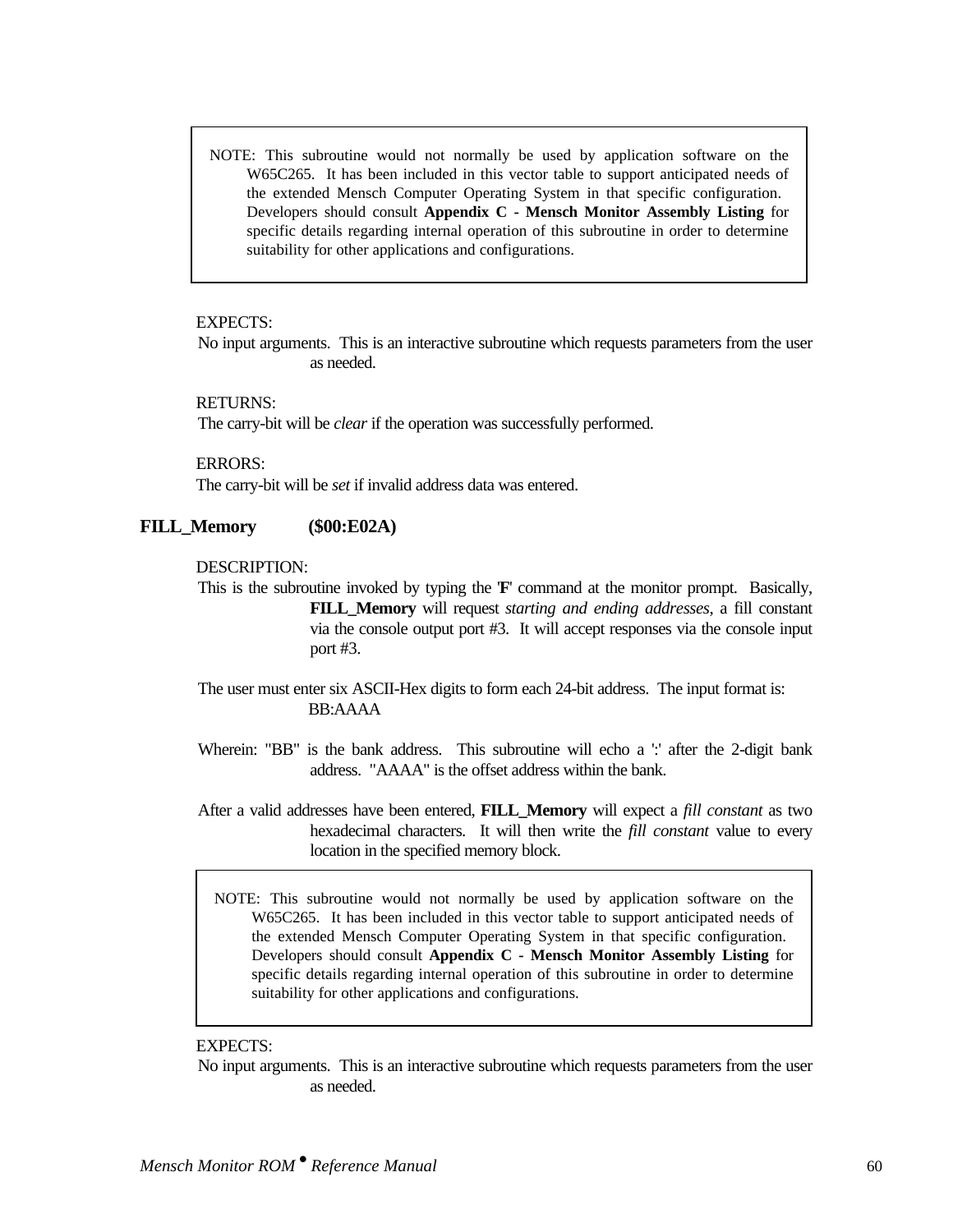RETURNS: The carry-bit will be *clear* if the operation was successfully performed.

ERRORS:

The carry-bit will be *set* if any errors were detected.

# **GET\_3BYTE\_ADDRESS (\$00:E02D)**

#### DESCRIPTION:

This subroutine accepts six ASCII-Hex digits, from console port #3, to form a 24-bit address. The input format is:

# BB:AAAA

Wherein: "BB" is the bank address. This subroutine will echo a ':' after the 2-digit bank address, to console port #3. "AAAA" is the offset address within the bank.

Refer to **Appendix C - Mensch Monitor Assembly Listing** for specific details regarding the internal operation of the **GET\_3BYTE\_ADDRESS** subroutine.

EXPECTS: No input arguments.

# RETURNS: No output arguments.

# The 3-byte result is returned in the global variables: **TMP2**(\$00:0063), **TMP2+1**, and **TMP2+2**. The bytes are ordered such that: **TMP2**=LSB and **TMP2+2**=MSB.

The subroutine will return with the carry-bit=*clear* if a proper 6-digit address has been received.

# ERRORS:

The carry-bit will be returned *set* if any non-digit character is detected before all six ASCII-Hex digits have been received.

**Get\_Address 00:E042)**

# DESCRIPTION:

This subroutine writes the following prompt string to console output port #3:

"Enter Address: BB:AAAA"

It then performs: **GET\_3BYTE\_ADDRESS** which accepts six ASCII-Hex digits, from console port #3, to form a 24-bit address. The input format is: BB:AAAA

Wherein: "BB" is the bank address. This subroutine will echo a ':' after the 2-digit bank address, to console port #3. "AAAA" is the offset address within the bank.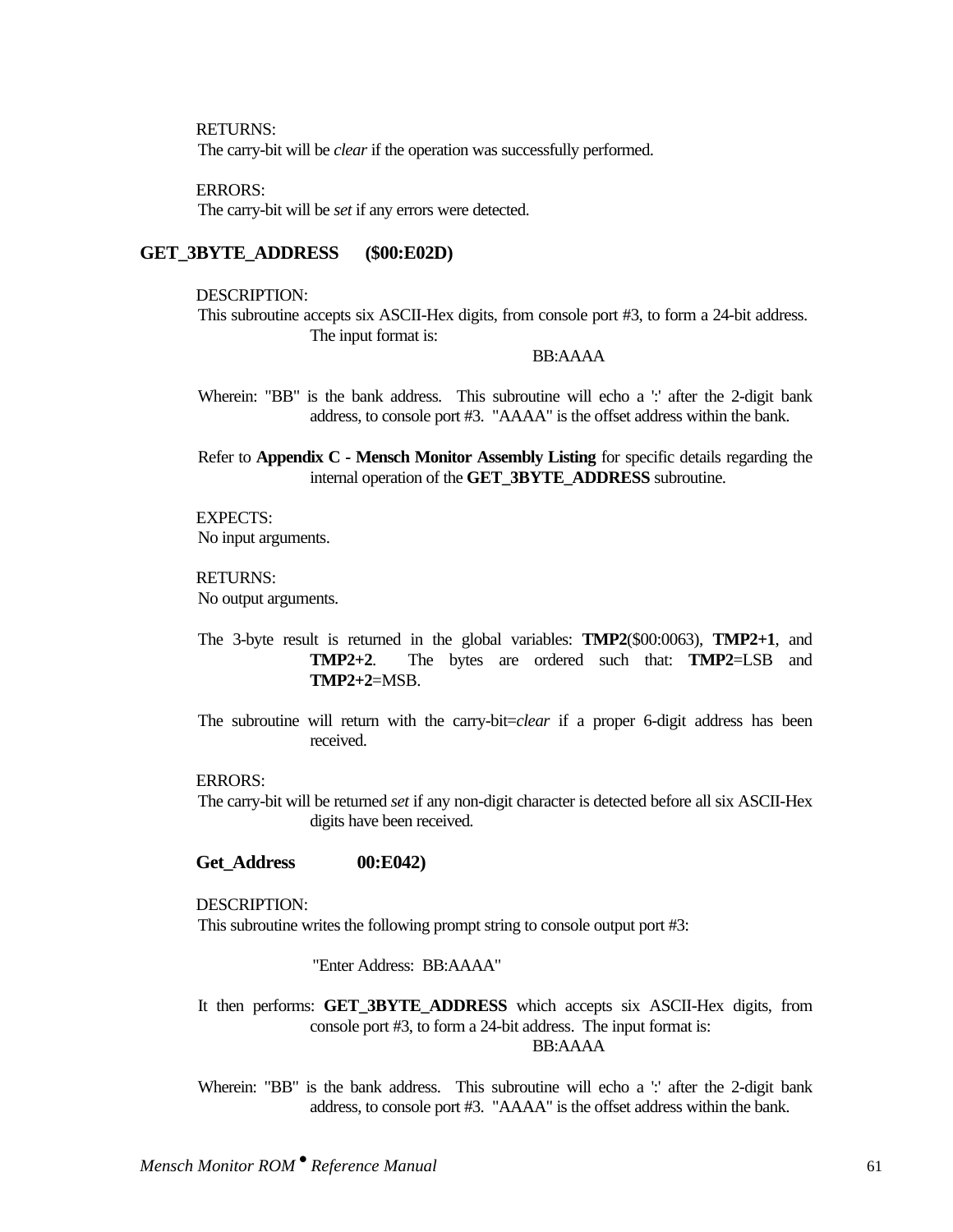Refer to **Appendix C - Mensch Monitor Assembly Listing** for specific details regarding the internal operation of the **Get\_Address** subroutine.

EXPECTS: No input arguments.

RETURNS: No output arguments.

The 3-byte result is returned in the global variables: **TMP2**(\$00:0063), **TMP2+1**, and **TMP2+2**. The bytes are ordered such that: **TMP2**=LSB and **TMP2+2**=MSB.

The subroutine will return with the carry-bit=*clear* if a proper 6-digit address has been received.

## ERRORS:

The carry-bit will be returned *set* if any non-digit character is detected before all six ASCII-Hex digits have been received.

# **GET\_ALARM\_STATUS (\$00:E030)**

## DESCRIPTION:

This subroutine will retrieve the current status of the system alarm. Refer to **Appendix C - Mensch Monitor Assembly Listing** for specific details regarding the internal operation of the

**GET\_ALARM\_STATUS** subroutine.

Note: Calling this subroutine will also automatically reset the alarm, if it has been triggered. Non-destructive testing may be accomplished by accessing the alarm flag directly from page #0. (Refer to the source code listing for specific details.)

EXPECTS: No input arguments.

RETURNS:

Alarm status returned in 8-bit register-A:

Zero  $=$  Alarm has not been set.

 Any  $Non-Zero$  = Alarm has been set.

The carry-bit will be set if the alarm has been triggered, otherwise it will be clear upon return.

ERRORS: No meaningful errors.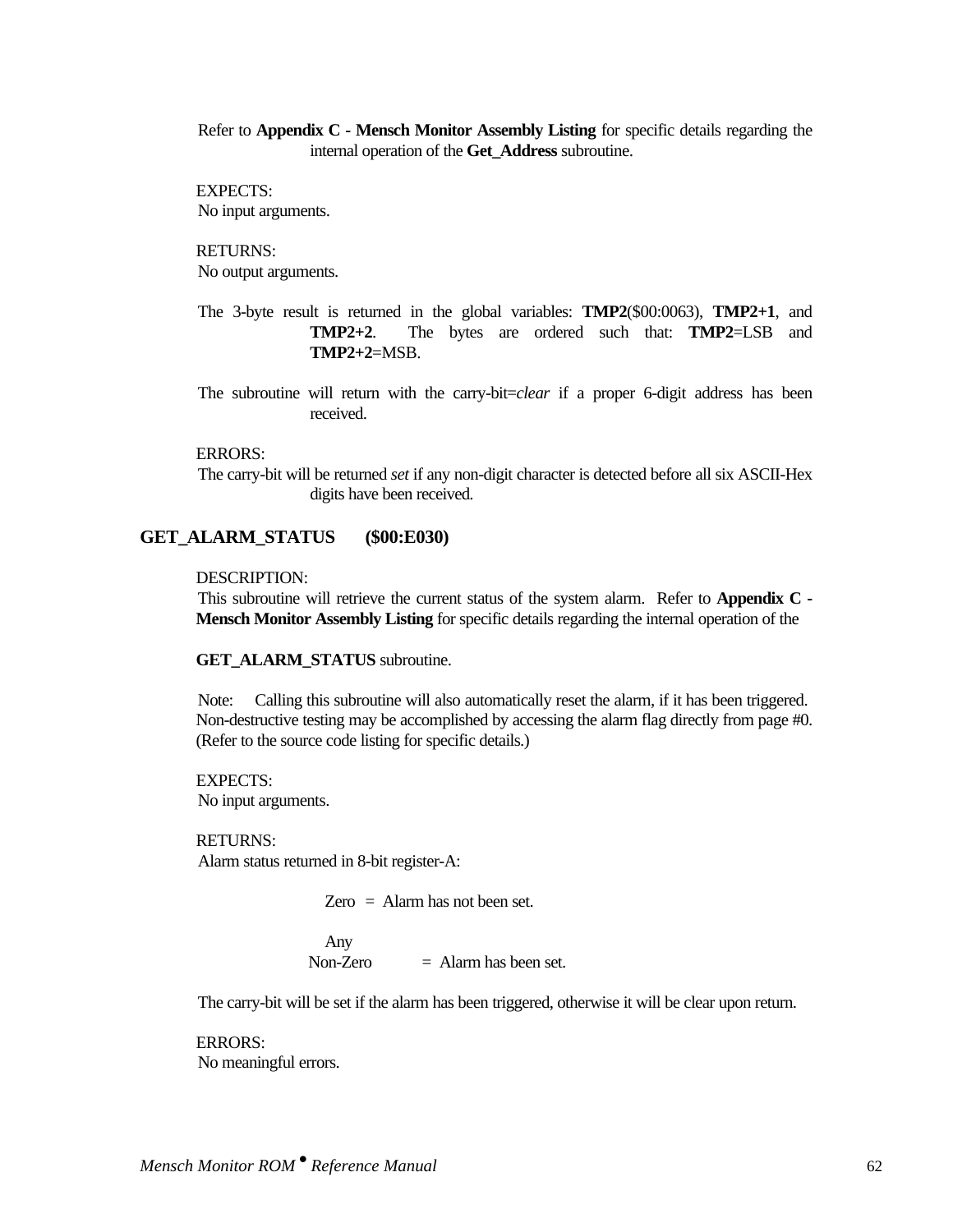# **GET\_BYTE\_FROM\_PC (\$00:E033)**

# DESCRIPTION:

This subroutine will read the next available byte from the PC link serial port #3 input buffer. If the buffer is empty, then the subroutine will return with the carry-bit set. Refer to **Appendix C - Mensch Monitor Assembly Listing** for specific details regarding the internal operation of the **GET BYTE FROM PC** subroutine.

# EXPECTS:

No input arguments.

#### RETURNS:

Received byte from PC link serial port in 8-bit register-A.

#### ERRORS:

The carry-bit will return *clear* if a received data byte is available in 8-bit register-A. It will be *set* if no received data was available.

# **GET\_CHR (\$00:E036)**

# DESCRIPTION:

This subroutine will get a single character from the console input port #3. Refer to **Appendix C - Mensch Monitor Assembly Listing** for specific details regarding the internal operation of the **GET\_CHR** subroutine.

#### EXPECTS:

No input arguments.

# RETURNS:

Always returns with carry-bit *clear*, and received character in 8-bit register-A. All other registers are saved upon entry and restored before returning.

#### ERRORS:

No meaningful errors.

# **Get\_E\_ Address (\$00:E045)**

#### DESCRIPTION:

This subroutine writes the following prompt string to console output port #3:

# "Enter Highest Address: BB:AAAA"

It then performs: **GET\_3BYTE\_ADDRESS** which accepts six ASCII-Hex digits, from console port #3, to form a 24-bit address. The input format is: BB:AAAA

Wherein: "BB" is the bank address. This subroutine will echo a ':' after the 2-digit bank address, to console port #3. "AAAA" is the offset address within the bank.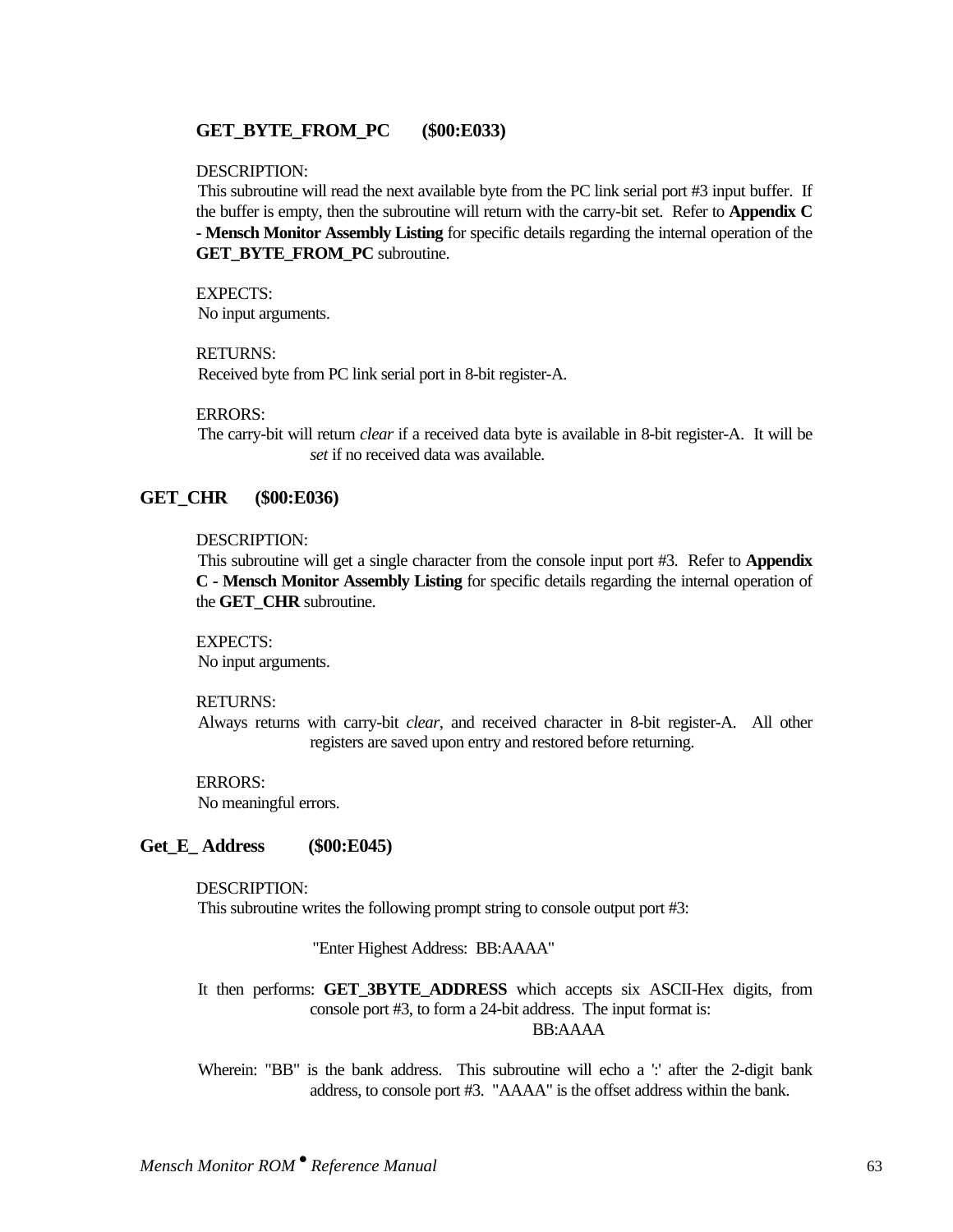Refer to **Appendix C - Mensch Monitor Assembly Listing** for specific details regarding the internal operation of the **Get\_E\_Address** subroutine.

EXPECTS: No input arguments.

RETURNS: No output arguments.

The 3-byte result is returned in the global variables: **TMP2**(\$00:0063), **TMP2+1**, and **TMP2+2**. The bytes are ordered such that: **TMP2**=LSB and **TMP2+2**=MSB.

The subroutine will return with the carry-bit=*clear* if a proper 6-digit address has been received.

# ERRORS:

The carry-bit will be returned *set* if any non-digit character is detected before all six ASCII-Hex digits have been received.

# **GET\_HEX (\$00:E039)**

#### DESCRIPTION:

This subroutine will get the next character from the console input port #3 into register-A. If it is a **SPACE** (\$20) character, then **GET\_HEX** will return with the carry-bit=*set*. Otherwise, the subroutine will accept another character.

If either byte is not an ASCII Hex character, then this subroutine will also return with the carry-bit=*set*, but register-A will be cleared to: \$00.

If both bytes were ASCII Hex characters, the pair will be evaluated to produce a single binary byte of the value represented by the two hexadecimal digits. The **GET\_HEX** subroutine will return with the value in register-A and the carry-bit=*set*.

Refer to **Appendix C - Mensch Monitor Assembly Listing** for specific details regarding the internal operation of the **GET\_HEX** subroutine.

# EXPECTS:

No input arguments.

# RETURNS:

The carry-bit will be *set*, and 8-bit register-A=\$20 if the first character was a **SPACE**.

or

The carry-bit will be *set*, and 8-bit register-A=\$00 if either input byte was not an ASCII HEX digit.

or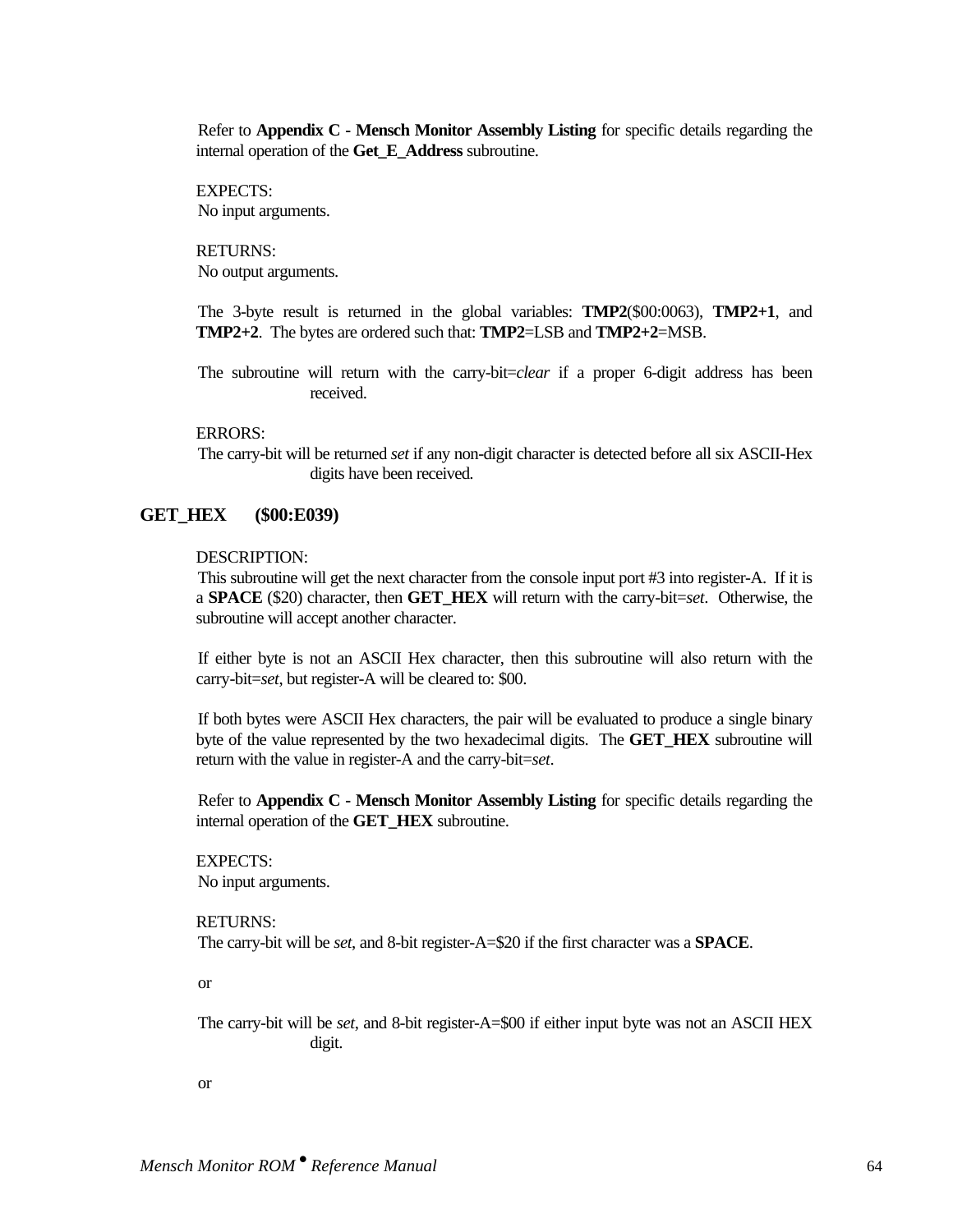The carry-bit will be *clear* and 8-bit register-A will contain the binary value represented by the two hexadecimal digits input.

ERRORS: No errors reported.

# **GET\_PUT\_CHR (\$00:E03C)**

### DESCRIPTION:

This subroutine inputs and echoes as outputs a character via the console port #3. Refer to **Appendix C - Mensch Monitor Assembly Listing** for specific details regarding the internal operation of the **GET\_PUT\_CHR** subroutine.

EXPECTS:

No input arguments.

#### RETURNS:

Always returns normally with carry-bit *clear* and the received character in 8-bit register-A. All other registers are saved upon entry and restored before returning.

### ERRORS:

No meaningful errors.

# **Get\_S\_ Address (\$00:E048)**

DESCRIPTION: This subroutine writes the following prompt string to console output port #3:

### "Enter Lowest Address: BB:AAAA "

It then performs: **GET\_3BYTE\_ADDRESS** which accepts six ASCII-Hex digits, from console port #3, to form a 24-bit address. The input format is:

# BB:AAAA

Wherein: "BB" is the bank address. This subroutine will echo a ':' after the 2-digit bank address, to console port #3. "AAAA" is the offset address within the bank.

Refer to **Appendix C - Mensch Monitor Assembly Listing** for specific details regarding the internal operation of the **Get\_S\_Address** subroutine.

EXPECTS: No input arguments.

RETURNS: No output arguments.

The 3-byte result is returned in the global variables: **TMP2**(\$00:0063), **TMP2+1**, and **TMP2+2**. The bytes are ordered such that: **TMP2**=LSB and **TMP2+2**=MSB.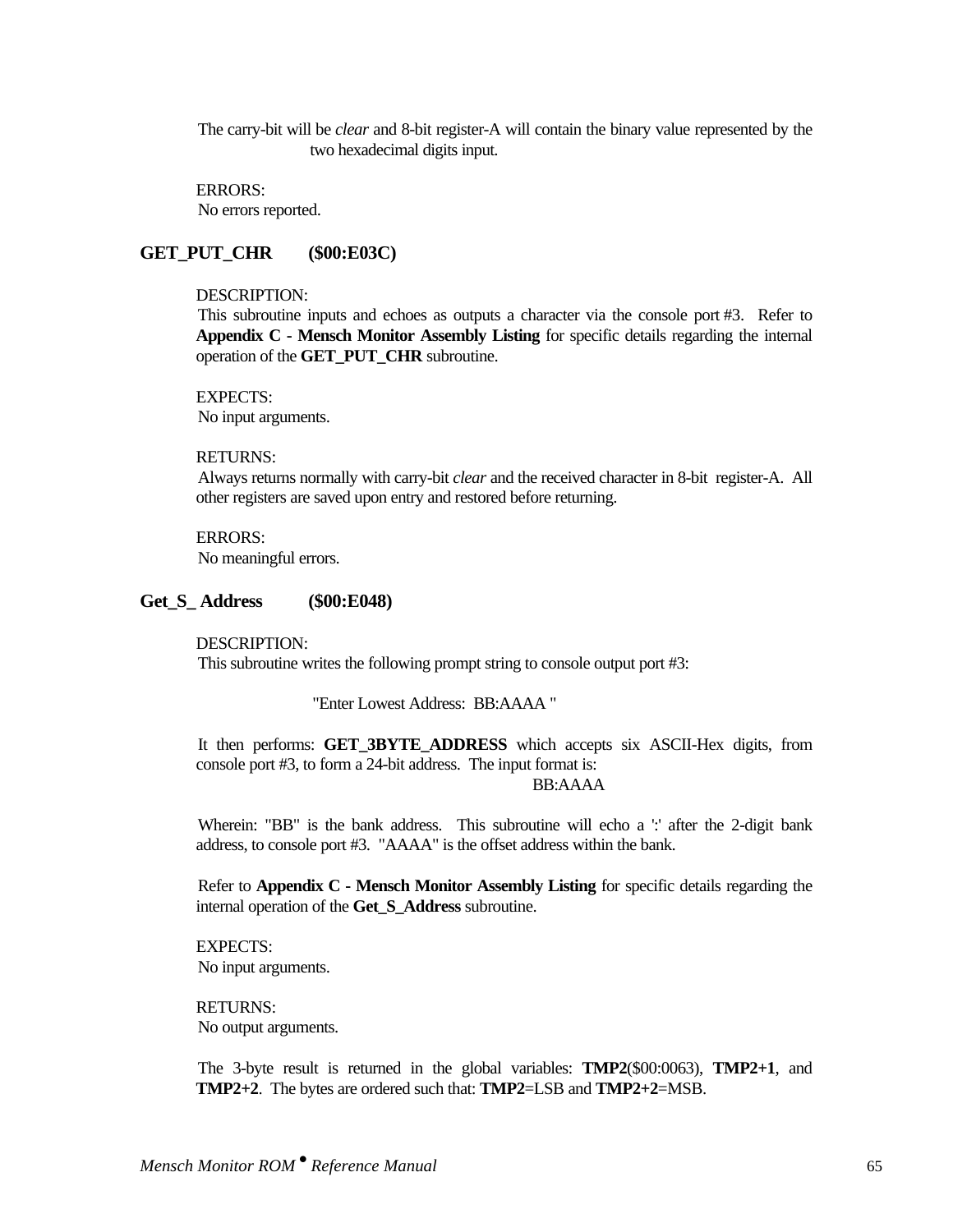The subroutine will return with the carry-bit=*clear* if a proper 6-digit address has been received.

# ERRORS:

The carry-bit will be returned *set* if any non-digit character is detected before all six ASCII-Hex digits have been received.

# **GET\_STR (\$00:E03F)**

#### DESCRIPTION:

This subroutine uses GET\_PUT\_CHR to receive characters and store them into a specified string buffer. The input string is terminated when an **ENTER** or **ESC** (Escape) character is detected. The completed string is terminated with a **NUL** (\$00) character. Refer to **Appendix C - Mensch Monitor Assembly Listing** for specific details regarding the internal operation of the **GET\_STR** subroutine.

#### EXPECTS:

Long pointer to string buffer as follows:

Bank address of string in 8-bit register-A.

Pointer to string in 16-bit register-X.

# RETURNS:

No arguments returned.

The received data string, will be in specified string buffer, terminated with a **NULL** (\$00) character.

Normally, the **GET\_STR** subroutine returns with the carry-bit *clear* when the string entry was ended by the **ENTER** character.

# ERRORS:

Exception returns with the carry-bit *set* if an **ESC** (Escape) character was detected. No other errors are detected or reported.

# **HEXIN (\$00:E093)**

#### DESCRIPTION:

This subroutine will convert an ASCII  $\text{HEX}^{11}$  character in register-A into its equivalent binary value. The binary value is returned in the lower nibble of register-A. The carry-bit will be *clear* upon a normal return from this subroutine. Refer to **Appendix C - Mensch Monitor Assembly Listing** for specific details regarding the internal operation of the **HEXIN** subroutine.

<sup>|&</sup>lt;br>|<br>| 1 A valid ASCII hexadecimal digit is a numeric character: "0123456789" (\$2F < char < \$3A) or one of the first six letters: "ABCDEF" (\$40 < char < \$47) in uppercase or lowercase: "abcdef" (\$61 < char < \$7A).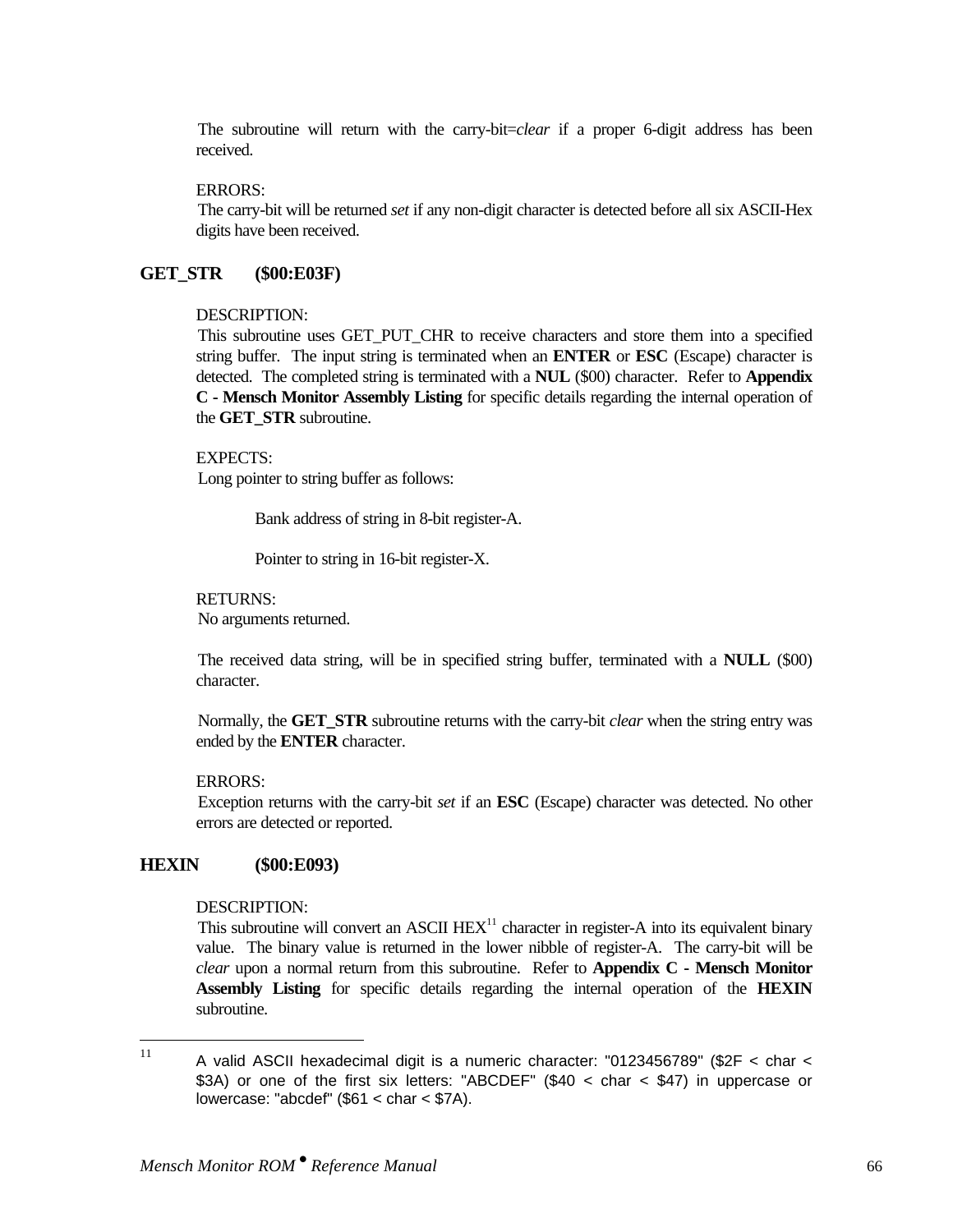## **Example:**

LDA #'d' JSL HEXIN BCS NOTHEX3 ;Should never branch CMP #\$0D BNE FAILED ;Should never branch ... LDA #'q' JSL HEXIN BCS NOTHEX3 ;Should always branch ...

# EXPECTS:

The ASCII hexadecimal character in register-A corresponds to the least significant nibble of the result.

# RETURNS:

The resulting binary value will be returned in register-A.

The carry-bit will be *clear* if the operation was successfully performed.

# ERRORS:

The carry-bit will be *set* if the parameter was not an ASCII HEX digit. (Note: The contents of register-A may be modified even if the conversion is not performed.)

# **IFASC (\$00:E097)**

# DESCRIPTION:

This subroutine will check the parameter byte in register-A. If the byte is a valid ASCII character<sup>12</sup> it will return with the carry-bit *clear*. The carry-bit will be *set* upon return if the character was not ASCII. Refer to **Appendix C - Mensch Monitor Assembly Listing** for specific details regarding the internal operation of the **IFASC** subroutine.

 $\frac{1}{12}$  This manual uses the term: "ASCII" when referring to *visible* characters (\$1F < char < \$7F) within the American Standard Code for Information Interchange. Special characters and control characters are of course also part of the ASCII character set.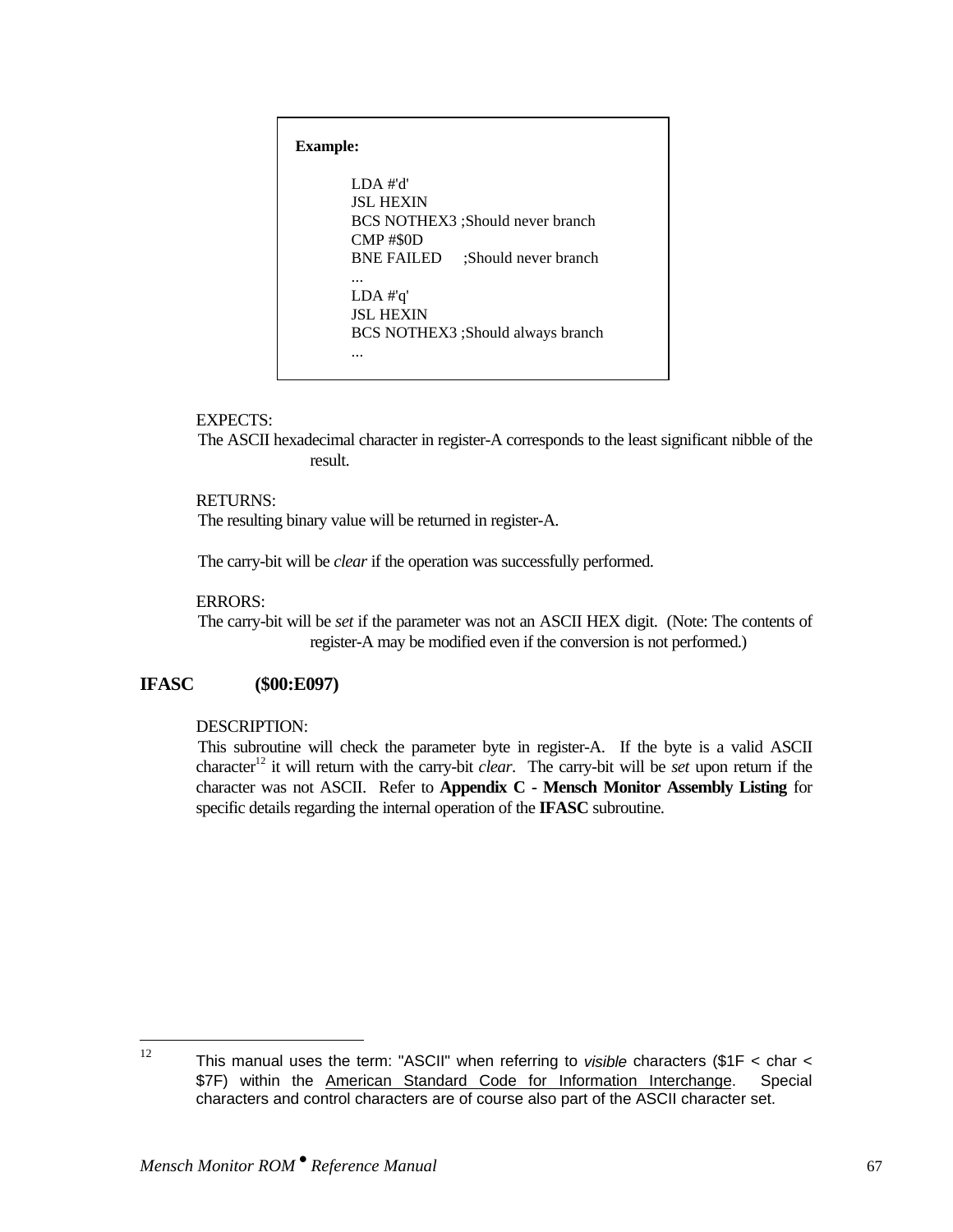| <b>Example:</b> |                                     |  |
|-----------------|-------------------------------------|--|
|                 | $LDA$ # $$F1$                       |  |
|                 | <b>JSL IFASC</b>                    |  |
|                 | BCC ASCII YES : Should never branch |  |
|                 |                                     |  |
|                 | LDA #\$41                           |  |
|                 | <b>JSL IFASC</b>                    |  |
|                 | BCS NOT ASCII :Should never branch  |  |
|                 | .                                   |  |

EXPECTS: Input parameter byte in 8-bit register-A.

# RETURNS:

The carry-bit will be *clear* if the data byte in register-A corresponds to a visible ASCII character.

If the parameter byte passed in register-A is not a valid ASCII character, the **IFASC** subroutine will return with the carry-bit *set* in the status register.

# ERRORS:

No errors reported.

# **ISDECIMAL (\$00:E09B)**

# DESCRIPTION:

This subroutine will check the parameter byte in register-A. If the byte is a valid ASCII decimal digit (\$30-\$39), it will return with the carry-bit *clear* in the status register. If the carrybit is *set* upon return, the character was not an ASCII decimal digit. Refer to **Appendix C - Mensch Monitor Assembly Listing** for specific details regarding the internal operation of the **ISDECIMAL** subroutine.

| <b>Example:</b> |                                  |  |
|-----------------|----------------------------------|--|
|                 | LDA #\$FA                        |  |
|                 | ISL ISDECIMAL.                   |  |
|                 | BCC DEC_YES ;Should never branch |  |
|                 |                                  |  |
|                 | LDA #7'                          |  |
|                 | <b>JSL ISDECIMAL</b>             |  |
|                 | BCS NOT DEC :Should never branch |  |
|                 |                                  |  |

# EXPECTS: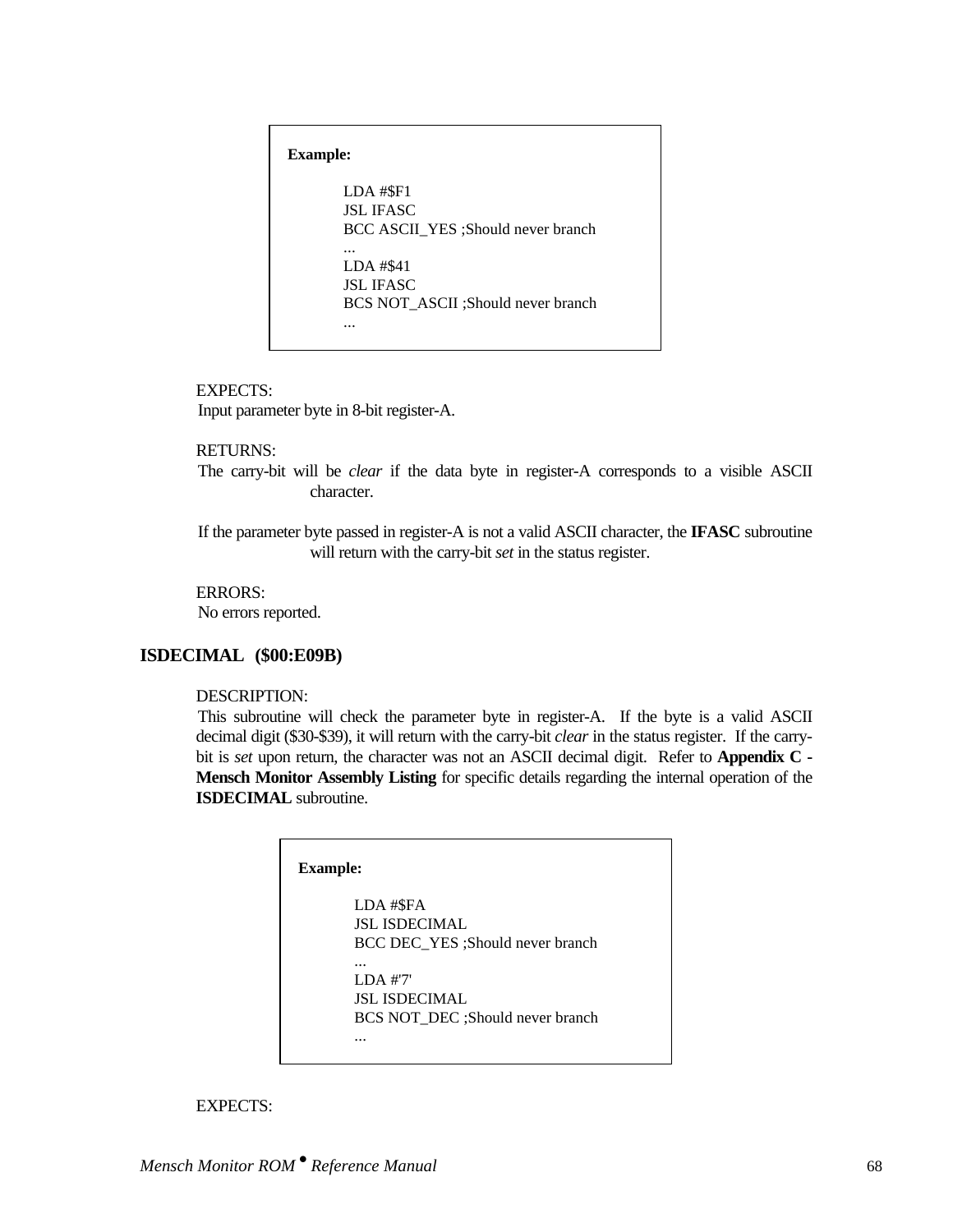Input parameter byte in 8-bit register-A.

## RETURNS:

The carry-bit will be *clear* if the data byte in register-A corresponds to an ASCII decimal character.

If the parameter byte passed in register-A is not a valid ASCII decimal character, the **ISDECIMAL** subroutine will return with the carry-bit *set* in the status register.

### ERRORS:

No errors reported.

# **ISHEX \$00:E09F)**

# DESCRIPTION:

This subroutine will check the parameter byte in register-A. If the byte is a valid ASCII Hexadecimal digit (\$30-\$39,\$41-\$46, and \$61-\$66), it will return with the carry-bit *clear* in the status register. If the carry-bit is *set* upon return, the character was not an ASCII Hexadecimal digit. Refer to **Appendix C - Mensch Monitor Assembly Listing** for specific details regarding the internal operation of the **ISHEX** subroutine.

| Example:                          |
|-----------------------------------|
| LDA #\$FA                         |
| <b>ISL ISHEX</b>                  |
| BCC HEX YES ; Should never branch |
| <br>$LDA$ #' $C$ '                |
|                                   |
| <b>JSL ISHEX</b>                  |
| BCS NOT HEX ; Should never branch |
|                                   |

# EXPECTS:

Input parameter byte in 8-bit register-A.

# RETURNS:

The carry-bit will be *clear* if the data byte in register-A corresponds to an ASCII Hexadecimal character. ASCII Hexadecimal characters in the range: \$61-\$66 will be converted to upper case. Therefore, an input parameter of: \$63 will be returned as: \$43 in register-A.

If the parameter byte passed in register-A is not a valid ASCII Hexadecimal character, the **ISHEX** subroutine will return with the carry-bit *set* in the status register.

# ERRORS: No errors reported.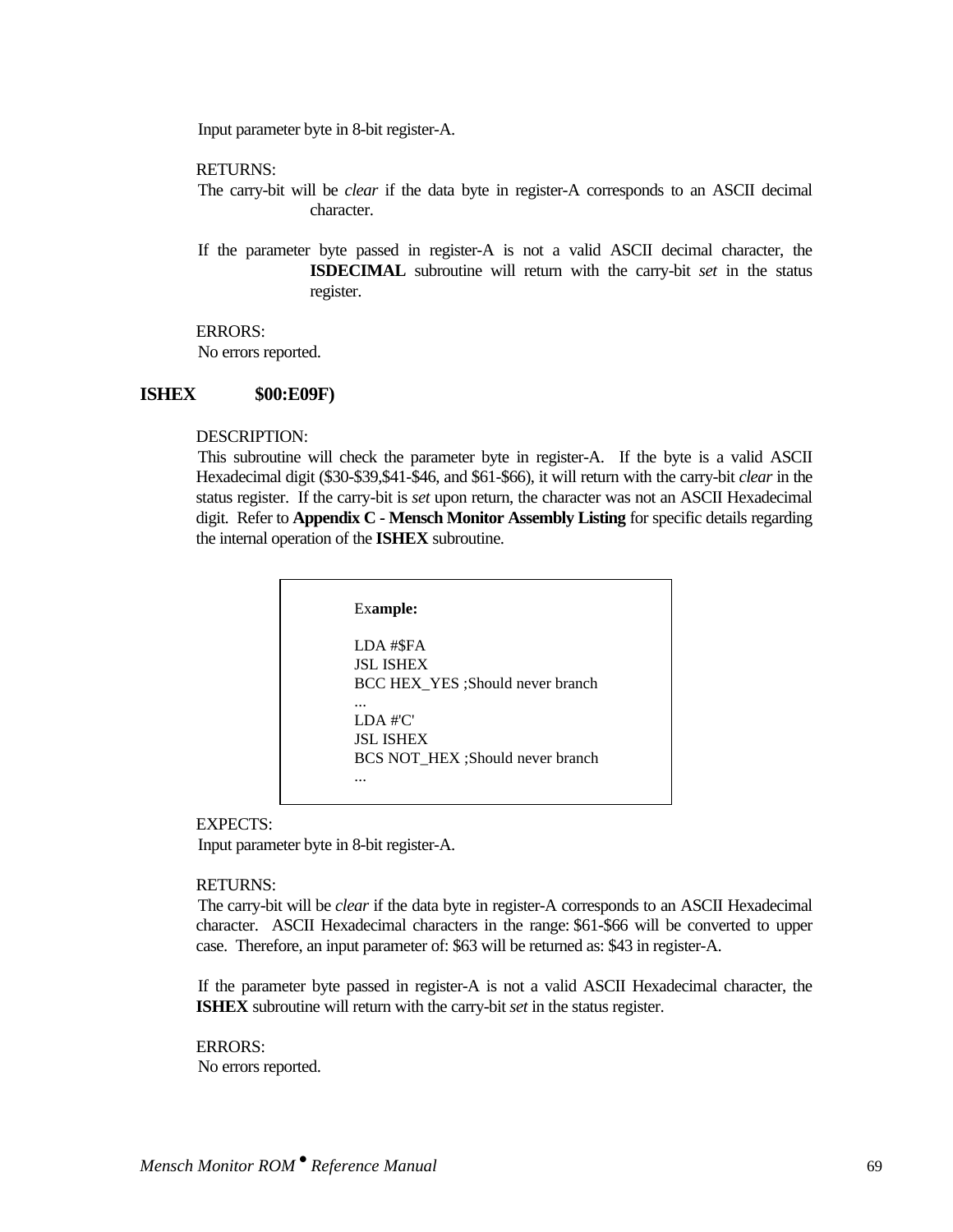# **PUT\_CHR (\$00:E04B)**

# DESCRIPTION:

This subroutine will output a character from register-A to the serial console output port #3. Refer to **Appendix C - Mensch Monitor Assembly Listing** for specific details regarding the internal operation of the **PUT\_CHR** subroutine.

### EXPECTS:

Character to be output in 8-bit register-A.

### RETURNS:

All registers are saved upon entry and restored before returning.

## ERRORS:

No errors reported.

# **PUT\_STR (\$00:E04E)**

# DESCRIPTION:

This subroutine will output a string to the serial console output port #3. Refer to **Appendix C - Mensch Monitor Assembly Listing** for specific details regarding the internal operation of the **PUT\_STR** subroutine.

EXPECTS: Long pointer to the string as follows:

Bank address of string in 8-bit register-A.

Offset address of string in 16-bit register-X.

The string must be terminated with either (1) a null character, or (2) the most significant bit of the last character set.

The maximum string input size is limited to 640 characters.

# RETURNS:

No arguments returned. All registers are saved upon entry and restored before returning.

# ERRORS: No errors reported.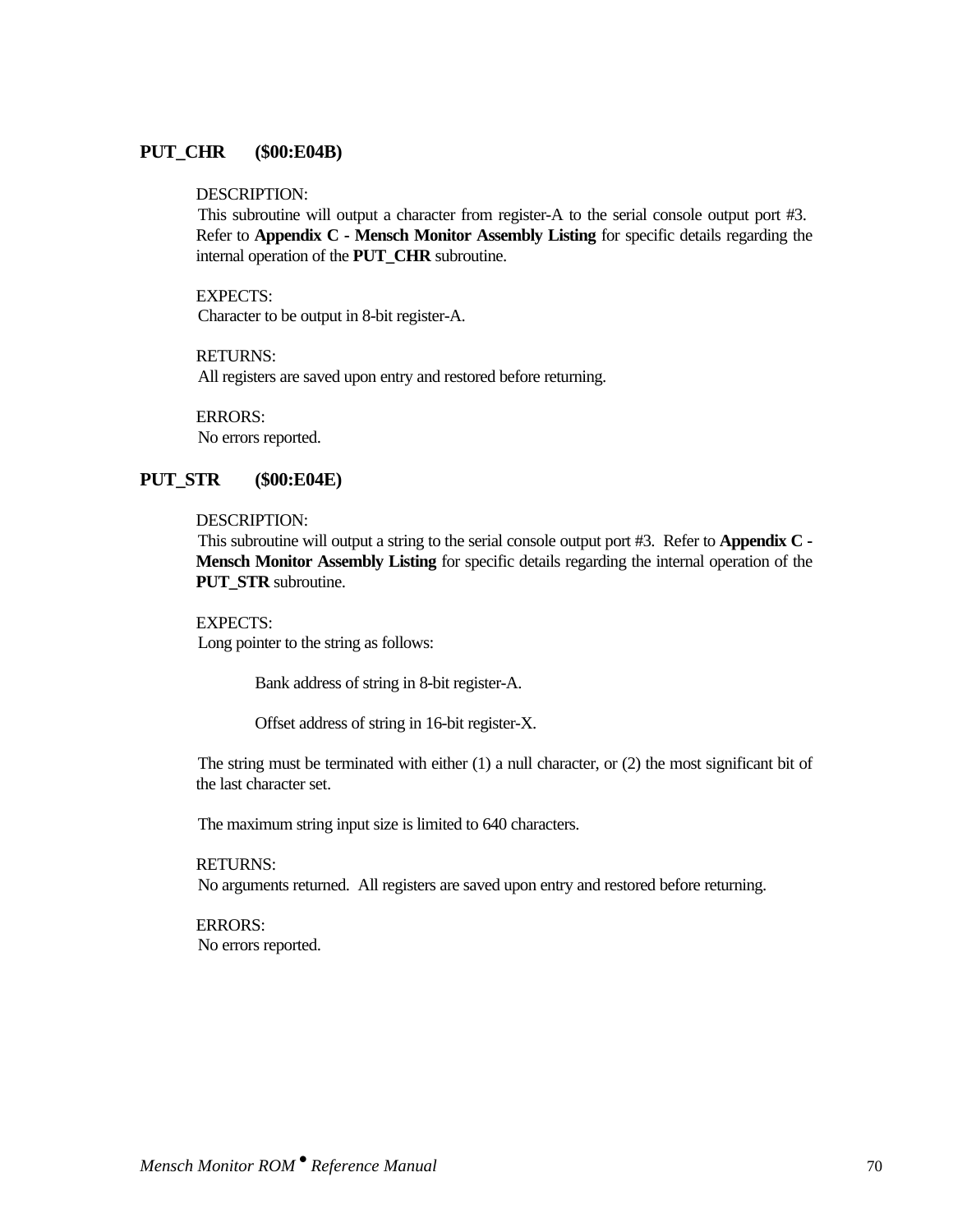# **READ\_ALARM (\$00:E051)**

# DESCRIPTION:

This subroutine will read the current system alarm setting as a null-terminated text string into a user-specified buffer. Refer to **Appendix C - Mensch Monitor Assembly Listing** for specific details regarding the internal operation of the **READ\_ALARM** subroutine.

# EXPECTS:

A pointer in 16-bit register-X to a nine (9) character buffer, located in memory bank #0.

### RETURNS:

Null terminated time string in specified buffer.

The string format is: HH:MM:SS*<null>* wherein:  $HH =$  Hours code (0-23 possible) in ASCII digits.

> $"00" = Midnight$ "12" = Noon "23" = 11 PM

 $MM =$  Minutes code (0-59 possible) in ASCII digits.

 $SS =$  Seconds code (0-59 possible) in ASCII digits.

ERRORS: No meaningful errors.

# **READ\_DATE (\$00:E054)**

#### DESCRIPTION:

This subroutine will read the current system date as a null-terminated text string into a userspecified buffer. Refer to **Appendix C - Mensch Monitor Assembly Listing** for specific details regarding the internal operation of the **READ\_DATE** subroutine.

# EXPECTS:

A pointer in 16-bit register-X to a nine (9) character buffer, located in memory bank #0.

#### RETURNS:

Null terminated date string in specified buffer.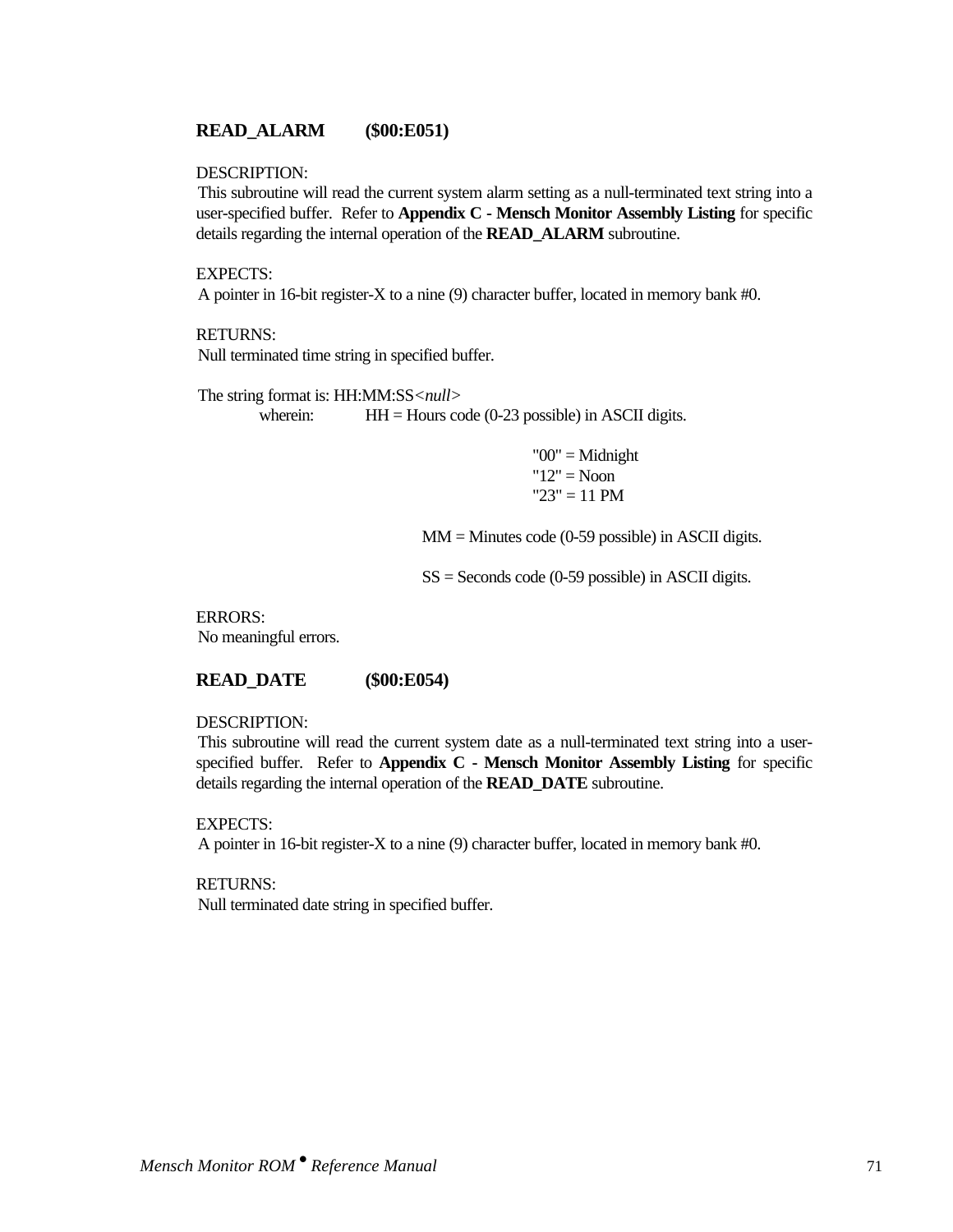The string format is: MM-DD-YY*<null>* wherein:  $MM = Month code (1-12 possible) in ASCII digits.$ 

> $"01" = January$ "02" = February "03" = March  $"04" = April$ "05" = May "06" = June "07" = July  $"08" = August$ "09" = September "10" = October  $"11" = November$ "12" = December

 $DD = Day$  of month code (1-31 possible) in ASCII digits.

 $YY = Year code$  (last two digits: "94"=1994) in ASCII.

# ERRORS:

No meaningful errors.

### **READ\_TIME (\$00:E057)**

# DESCRIPTION:

This subroutine will read the current system time as a null-terminated text string into a userspecified buffer. Refer to **Appendix C - Mensch Monitor Assembly Listing** for specific details regarding the internal operation of the **READ\_TIME** subroutine.

#### EXPECTS:

A pointer in 16-bit register-X to a nine (9) character buffer, located in memory bank #0.

RETURNS: Null terminated time string in specified buffer.

The string format is: HH:MM:SS*<null>* wherein:  $HH =$  Hours code (0-23 possible) in ASCII digits.

```
"00" = Midnight"12" = Noon"23" = 11 PM
```
 $MM =$  Minutes code (0-59 possible) in ASCII digits.

 $SS =$  Seconds code (0-59 possible) in ASCII digits.

ERRORS: No meaningful errors.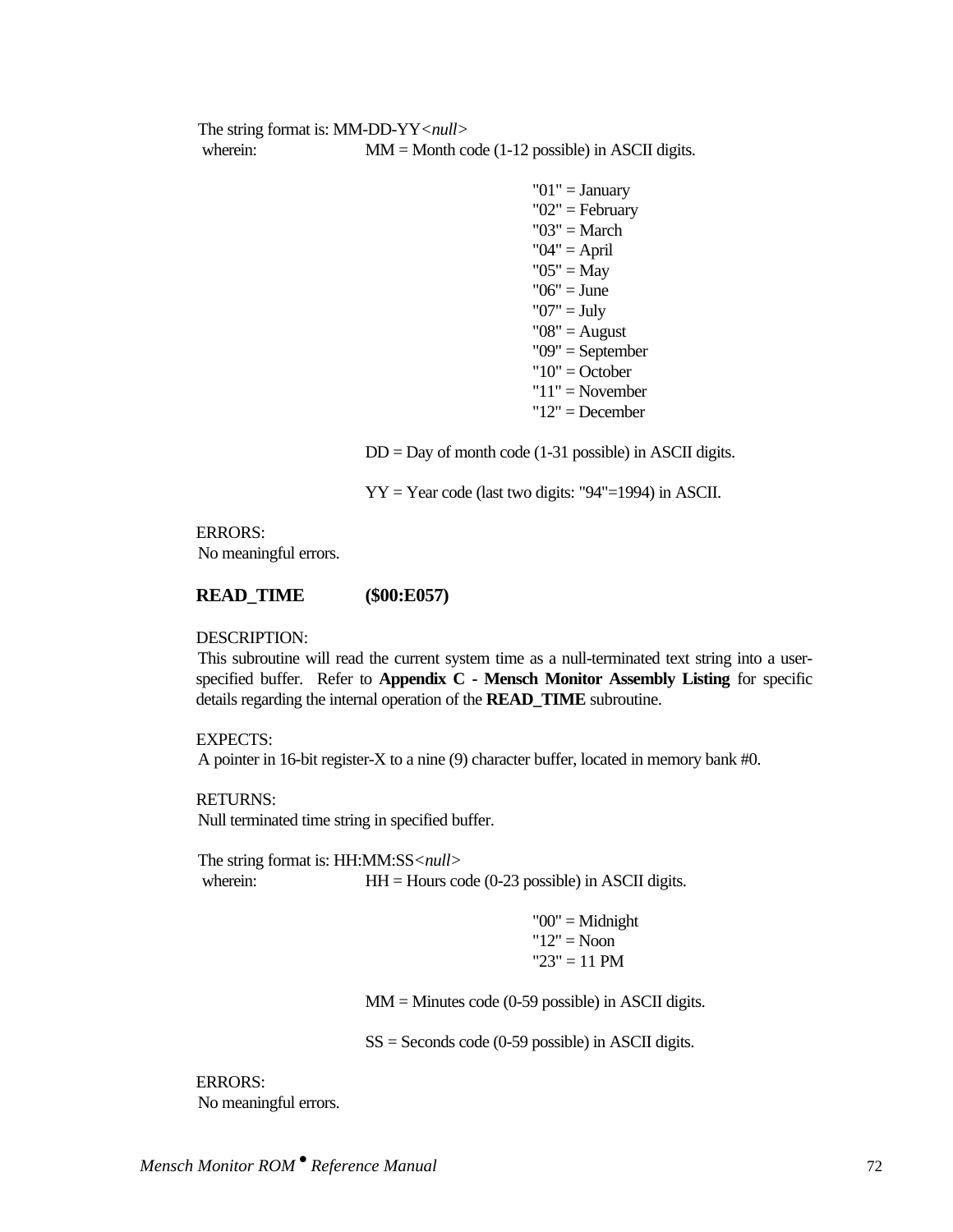### **RESET (\$00:E084)**

#### DESCRIPTION:

This subroutine will invoke the master start-up vector in ROM, effectively resetting the entire W65C265 system. Refer to **Appendix C - Mensch Monitor Assembly Listing** for specific details regarding the processing and internal operations associated with the **RESET** library vector.

EXPECTS: No input arguments.

RETURNS: This vector does not return.

ERRORS: No errors reported.

### **RESET\_ALARM (\$00:E05A)**

#### DESCRIPTION:

This subroutine will reset all alarm flags to a "don't care" condition, effectively canceling any alarm setup or active alarm. Refer to **Appendix C - Mensch Monitor Assembly Listing** for specific details regarding the internal operation of the **RESET\_ALARM** subroutine.

EXPECTS: No input arguments.

RETURNS: No arguments returned.

ERRORS: No meaningful errors are detected.

### **SBREAK (\$00:E05D)**

#### DESCRIPTION:

This subroutine will call the "software break" routine in ROM. It will save and print the processor's registers, and transfer control to the ROM monitor's command processor. Refer to **Appendix C - Mensch Monitor Assembly Listing** for specific details regarding the processing and internal operations of the **SBREAK** subroutine.

EXPECTS: No input arguments.

RETURNS: This vector does not return.

ERRORS: No errors reported.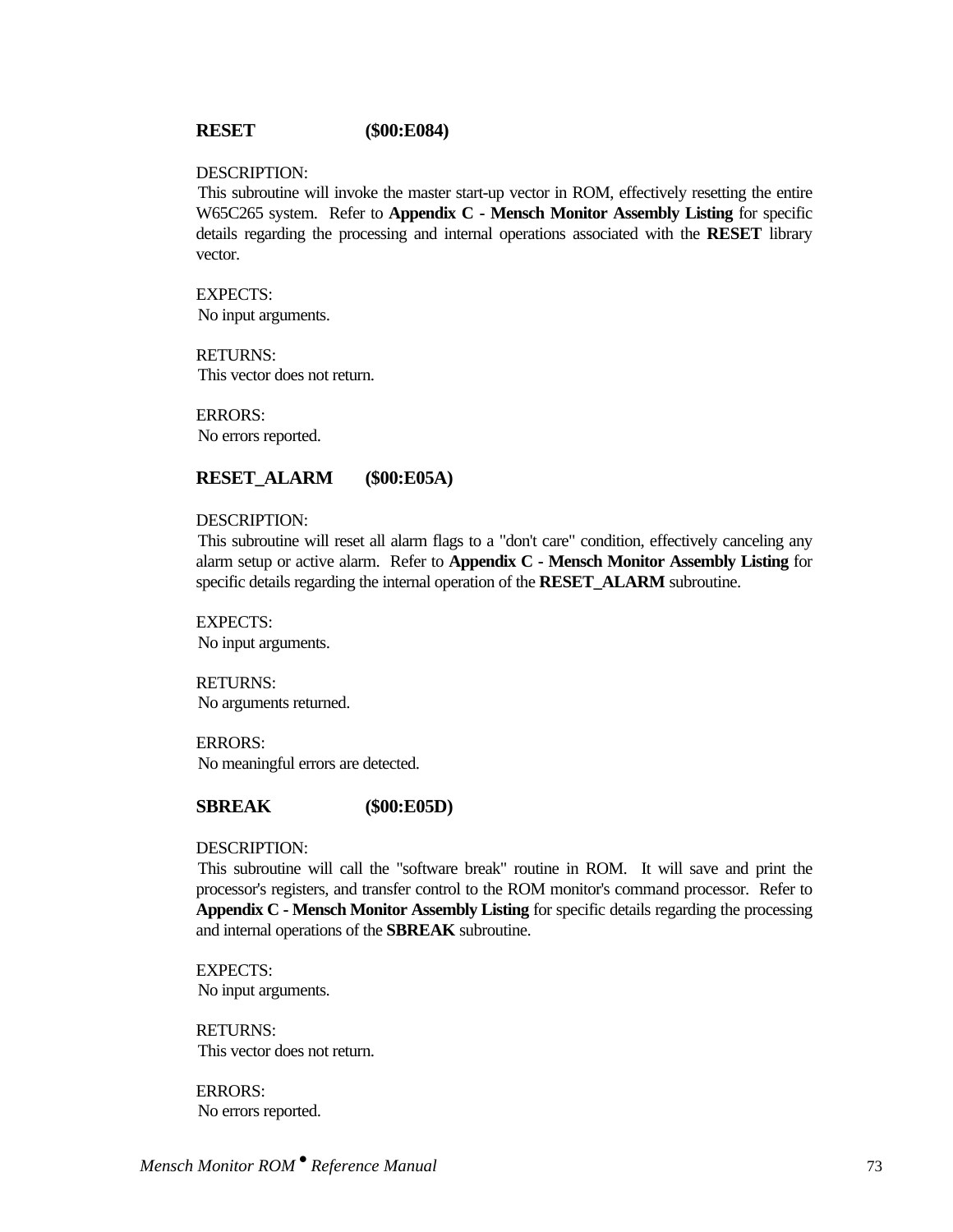#### **SELECT\_COMMON\_BAUD\_RATE (\$00:E060)**

#### DESCRIPTION:

This subroutine allows the program to reconfigure and enable the common baud rate generator (T4) which drives the serial ports reserved for the keyboard, printer, and PC link. Changing this baud rate will affect all three ports. If used incorrectly, it can disable communication with the serial console on port #3. Refer to **Appendix C - Mensch Monitor Assembly Listing** for specific details regarding the internal operation of the **SELECT\_COMMON\_BAUD\_RATE** subroutine.

#### EXPECTS:

Baud rate selection code in 8-bit register-A:

| 110 Baud         |
|------------------|
| 150 Baud         |
| 300 Baud         |
| 600 Baud         |
| 1200 Baud        |
| 1800 Baud        |
| 2400 Baud        |
| <b>4800 Baud</b> |
| 9600 Baud        |
| 14400 Baud       |
| 19200 Baud       |
| 38400 Baud       |
| 57600 Baud       |
| 115000 Baud      |
|                  |

#### RETURNS:

No arguments returned.

#### ERRORS:

Carry-bit (Clear=OK / Set=Unacceptable selection code.)

### **SEND\_BYTE\_TO\_PC (\$00:E063)**

#### DESCRIPTION:

This subroutine will queue one byte from 8-bit register-A to be sent to the serial PC link port #3. The carry-bit will be set if the serial PC link port #3 cannot accept data, otherwise it will be clear upon return. Refer to **Appendix C - Mensch Monitor Assembly Listing** for specific details regarding the internal operation of the **SEND\_BYTE\_TO\_PC** subroutine.

EXPECTS: Output byte in 8-bit register-A.

RETURNS: No arguments returned. ERRORS: Carry-bit (*Clear*=OK / *Set*=Serial PC link port cannot accept data.)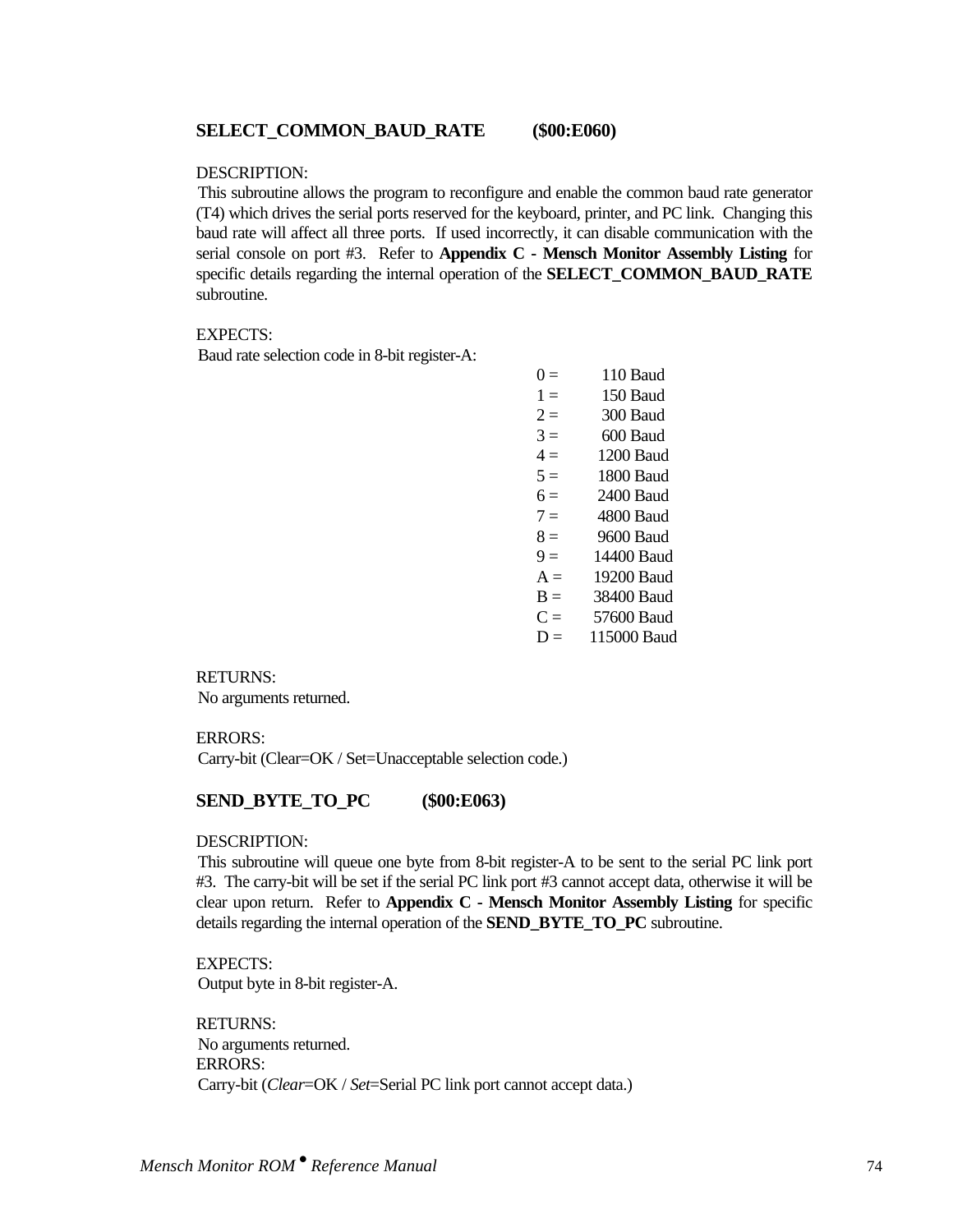### **SEND\_CR (\$00:E066)**

#### DESCRIPTION:

This subroutine will output a **CR** (Carriage-Return/Enter = \$0D) character to the serial console output port #3. Refer to **Appendix C - Mensch Monitor Assembly Listing** for specific details regarding the internal operation of the **SEND\_CR** subroutine.

EXPECTS: No input arguments.

RETURNS: The carry-bit will always be *clear* upon completion.

ERRORS: No errors reported.

### **SEND\_HEX\_OUT (\$00:E06C)**

#### DESCRIPTION:

This subroutine will output an 8-bit value as two ASCII HEX digits to the serial console output port #3. Refer to **Appendix C - Mensch Monitor Assembly Listing** for specific details regarding the internal operation of the **SEND\_HEX\_OUT** subroutine.

EXPECTS: Value to be output in 8-bit register-A.

RETURNS: The carry-bit will always be *clear* upon completion.

ERRORS: No errors reported.

#### **SEND\_SPACE (\$00:E069)**

#### DESCRIPTION:

This subroutine will output a **SPACE** (\$20) character to serial console output port #3. Refer to **Appendix C - Mensch Monitor Assembly Listing** for specific details regarding the internal operation of the **SEND\_SPACE** subroutine.

EXPECTS: No input arguments.

RETURNS: The carry-bit will always be *clear* upon completion.

ERRORS: No errors reported.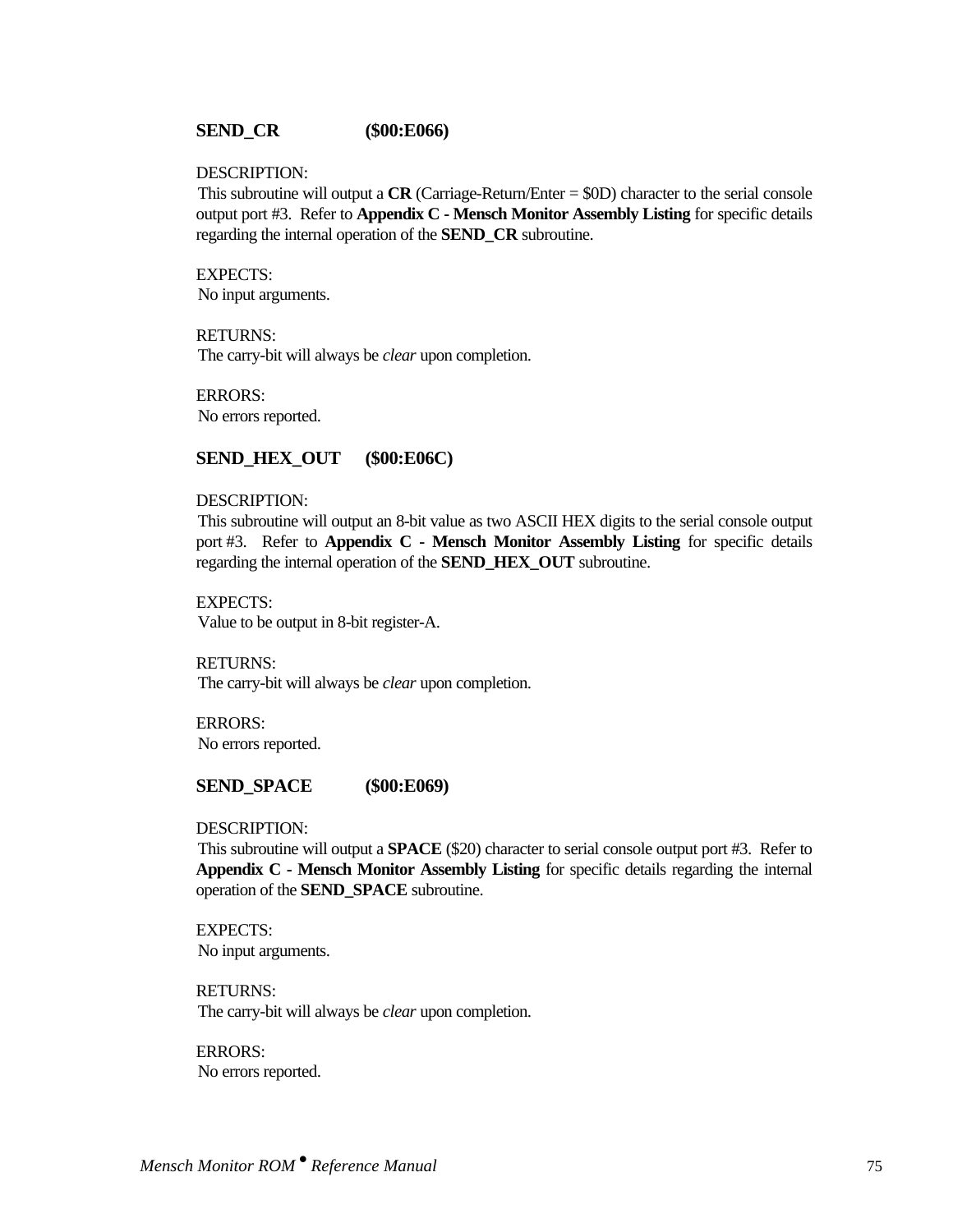#### **SET\_ALARM (\$00:E06F)**

#### DESCRIPTION:

This subroutine will set the system alarm time from a null-terminated text string in a userspecified buffer. Refer to **Appendix C - Mensch Monitor Assembly Listing** for specific details regarding the internal operation of the **SET\_ALARM** subroutine.

#### EXPECTS:

A pointer in 16-bit register-X to a nine (9) character buffer, located in memory bank #0.

The string format is: HH:MM:SS*<null>* wherein:  $HH =$  Hours code (0-23 possible) in ASCII digits.

> $"00" = Midnight$  $"12" = Noon$ "23" = 11 PM

 $MM =$  Minutes code (0-59 possible) in ASCII digits.

 $SS =$  Seconds code (0-59 possible) in ASCII digits.

Note: This subroutine requires a fixed-size, fixed-format input string. Therefore, the *<null>* terminator character is acceptable, but not really necessary.

RETURNS: No arguments returned.

### ERRORS:

Carry-bit (Clear=OK / Set=Error detected)

### RELATED:

The "User Alarm Wakeup Subroutine Vector" (UALRMIRQ=\$00:0134) allows application programs to associate a subroutine with the alarm timeout condition. This vector should be initialized prior to setting the alarm. When the alarm times out, all essential overhead will be handled by the ROM monitor before transferring control to the vector. Refer to **Appendix C - Mensch Monitor Assembly Listing** for specific details regarding the operation of this feature.

#### **SET\_Breakpoint (\$00:E072)**

#### DESCRIPTION:

This is the subroutine invoked by typing the '**B**' command at the monitor prompt. The '**B**' monitor command allows the user to set a breakpoint at a specific location. **SET\_Breakpoint** will request an address and accept input via the console port #3.

The user must enter six ASCII-Hex digits to form a 24-bit address. The input format is: BB:AAAA

Wherein: "BB" is the bank address. This subroutine will echo a ':' after the 2-digit bank address. "AAAA" is the offset address within the bank.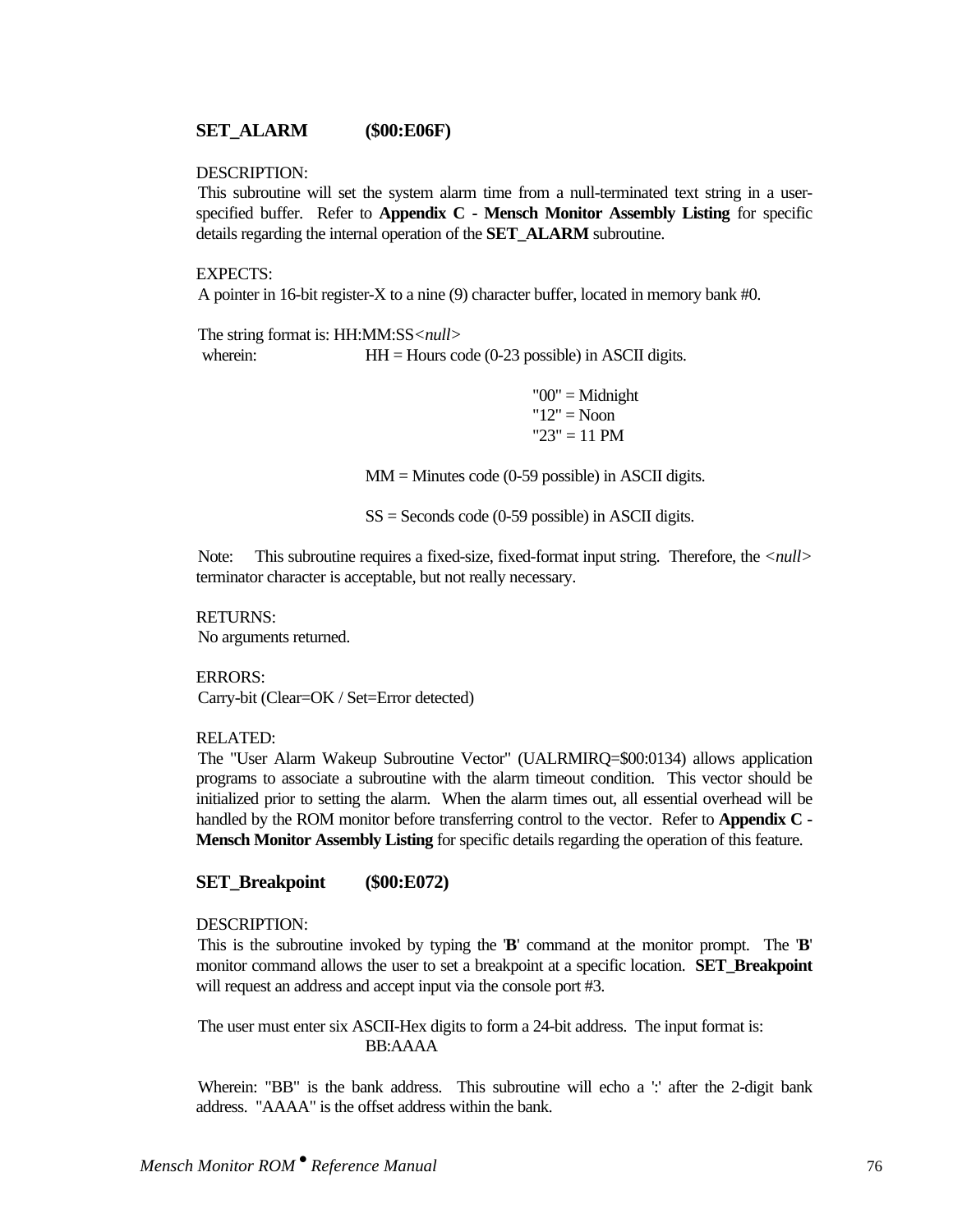After a valid address has been entered, **SET\_Breakpoint** will store a **BRK** instruction (\$00) at the target location. When program execution reaches that address, the **BRK** instruction will

NOTE: This subroutine would not normally be used by application software on the W65C265. It has been included in this vector table to support anticipated needs of the extended Mensch Computer Operating System in that specific configuration. Developers should consult **Appendix C - Mensch Monitor Assembly Listing** for specific details regarding internal operation of this subroutine in order to determine suitability for other applications and configurations.

transfer control to the ROM monitor.

#### EXPECTS:

No input arguments. This is an interactive subroutine which requests `parameters from the user as needed.

#### RETURNS:

The carry-bit will be *clear* if the operation was successfully performed.

#### ERRORS:

The carry-bit will be *set* if invalid address data was entered.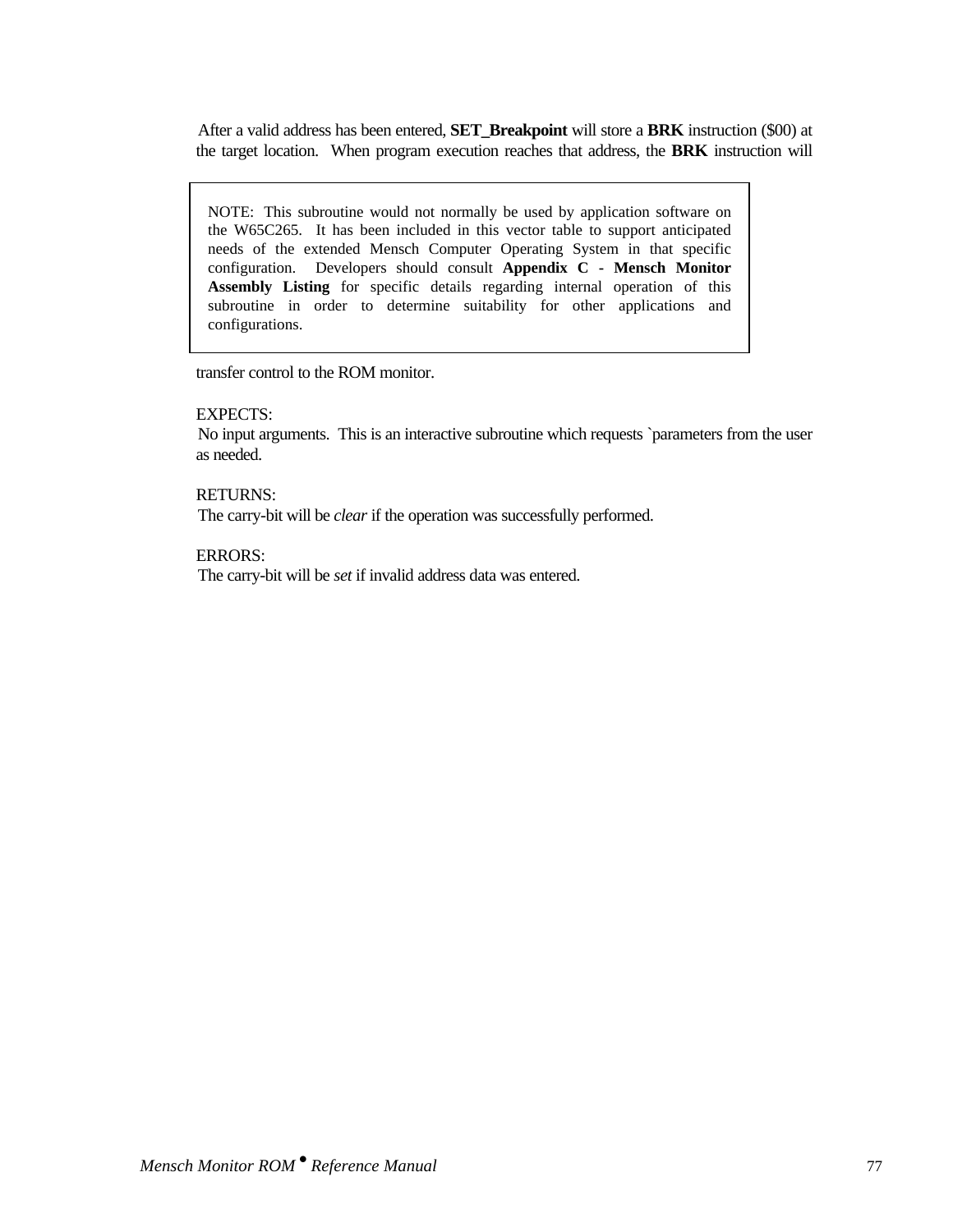### **SET\_DATE (\$00:E075)**

#### DESCRIPTION:

This subroutine will set the current system date from a null-terminated text string provided in a user-specified buffer. Refer to **Appendix C - Mensch Monitor Assembly Listing** for specific details regarding the internal operation of the **SET\_DATE** subroutine.

#### EXPECTS:

A pointer in 16-bit register-X to a nine (9) character buffer, located in memory bank #0.

| The string format must be:                                  | $MM-DD-YY < null>$ or |
|-------------------------------------------------------------|-----------------------|
|                                                             | MM/DD/YY < null>      |
| wherein: $MM = Month code (1-12 possible)$ in ASCII digits. |                       |

 $"01" = January$ "02" = February  $"03" = March$  $"04" = April$ "05" = May "06" = June "07" = July  $"08" = August$ "09" = September  $"10" = October$  $"11" = November$ "12" = December

 $DD = Day$  of month code (1-31 possible) in ASCII digits.

 $YY = Year code$  (last two digits: "94"=1994) in ASCII.

Note: This subroutine requires a fixed-size, fixed-format input string. Therefore, the *<null>* terminator character is acceptable, but not really necessary.

RETURNS: No arguments returned.

ERRORS: Carry-bit (*Clear*=OK / *Set*=Error detected)

#### **SET TIME (\$00:E078)**

#### DESCRIPTION:

This subroutine will set the system time from a null-terminated text string in a user-specified buffer. Refer to **Appendix C - Mensch Monitor Assembly Listing** for specific details regarding the internal operation of the **SET\_TIME** subroutine.

#### EXPECTS:

A pointer in 16-bit register-X to a nine (9) character buffer, located in memory bank #0.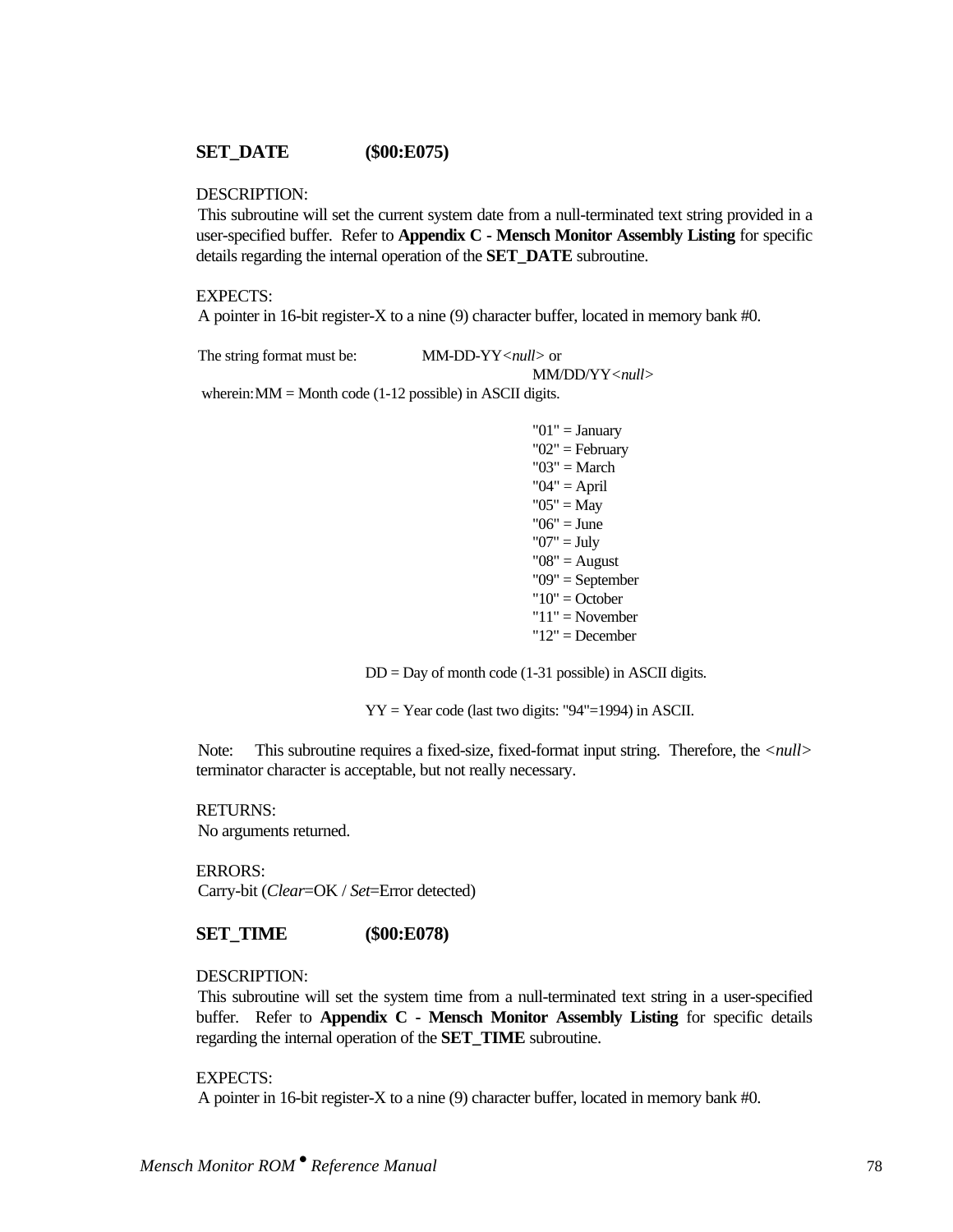The string format is: HH:MM:SS*<null>* wherein:  $HH =$  Hours code (0-23 possible) in ASCII digits.

> $"00" = Midnight$ "12" = Noon "23" = 11 PM

 $MM =$  Minutes code (0-59 possible) in ASCII digits.

 $SS =$  Seconds code (0-59 possible) in ASCII digits.

Note: This subroutine requires a fixed-size, fixed-format input string. Therefore, the *<null>* terminator character is acceptable, but not really necessary.

RETURNS: No arguments returned.

ERRORS: Carry-bit (*Clear*=OK / *Set*=Error detected)

### **UPPER\_CASE (\$00:E0A3)**

### DESCRIPTION:

This subroutine will convert a lower-case ASCII (a-z) character into an upper-case ASCII (A-- Z) character. The character to be converted must be passed in register-A. The converted result will be returned in register-A. If the byte is not a lower case ASCII character, it will return unchanged. Refer to **Appendix C - Mensch Monitor Assembly Listing** for specific details regarding the internal operation of the **UPPER\_CASE** subroutine.

| <b>Example:</b> |                       |         |       |  |
|-----------------|-----------------------|---------|-------|--|
|                 | $LDA$ #'b'            |         |       |  |
|                 | <b>JSL UPPER CASE</b> |         |       |  |
|                 | $\text{CMP} \# 'B'$   |         |       |  |
|                 | <b>BNE FAILED</b>     | :Should | never |  |
| branch          |                       |         |       |  |
|                 |                       |         |       |  |
|                 |                       |         |       |  |

#### EXPECTS:

Character to be converted in register-A.

### RETURNS:

Converted upper-case character is returned in register-A. If the byte was not a lower case ASCII character, it will be returned unchanged.

ERRORS: No errors reported.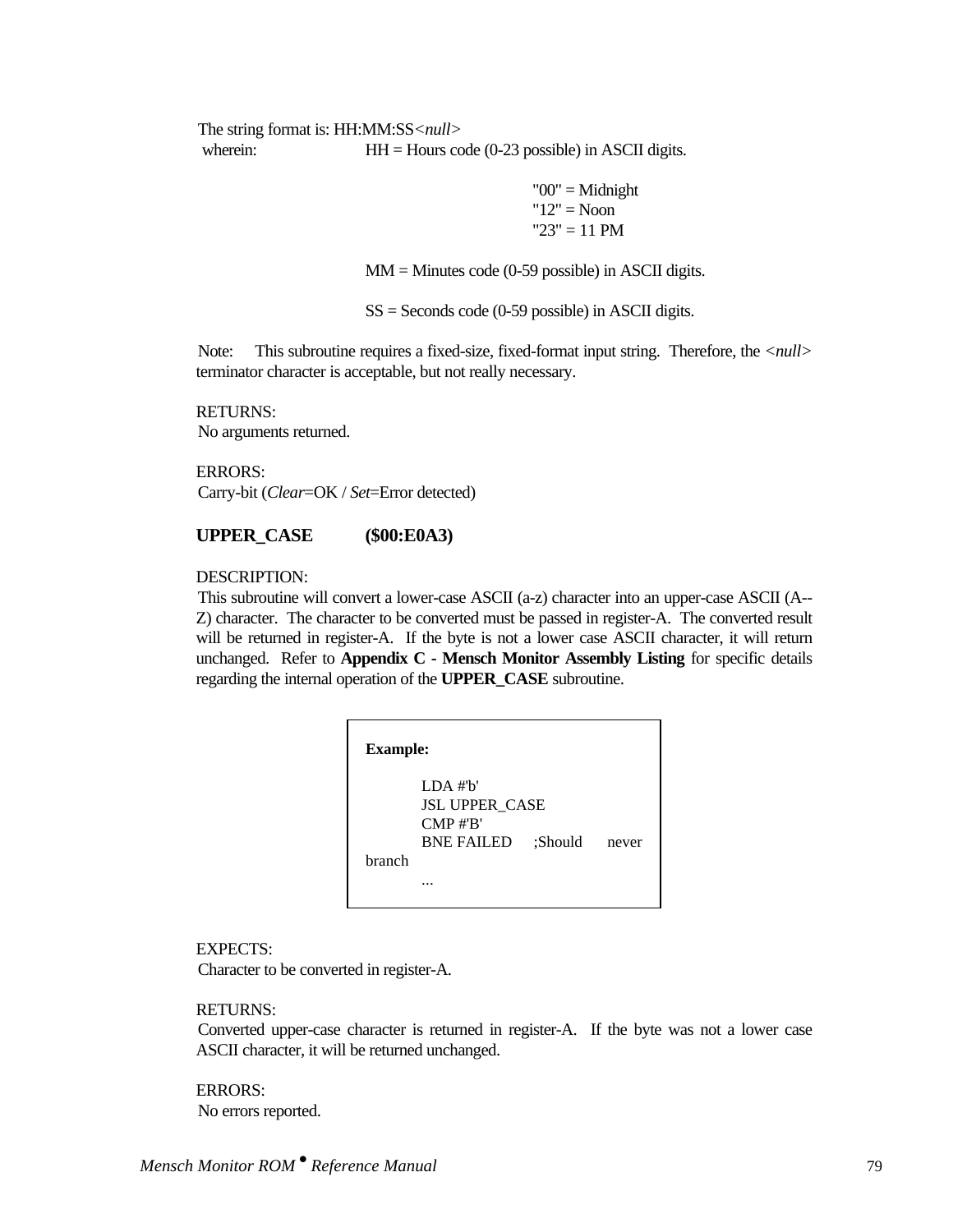### **VERSION (\$00:E07B)**

#### DESCRIPTION:

This subroutine will return info on the current ROM version. Refer to **Appendix C - Mensch Monitor Assembly Listing** for specific details regarding the internal operation of the **VERSION** subroutine.

EXPECTS: No input arguments.

RETURNS: ROM version information: Register- $X =$  Pointer to 4-character string representing the version. (Example: "2.01")

> $Register-Y = Pointer to formatted ASCII string representing the last$ assembly date. (Example: "SAT DEC 3 12:16:05 1994")

Register- $A = 0$  (No particular significance.) ERRORS: No errors reported.

#### **WR\_3\_ADDRESS (\$00:E07E)**

#### DESCRIPTION:

This subroutine will write a 3-byte address to the serial console output port #3. The 3-byte address to be sent must be loaded into global variable: **TMP0**(\$00:005D). Refer to **Appendix C - Mensch Monitor Assembly Listing** for specific details regarding the internal operation of the **WR\_3\_ADDRESS** subroutine.

#### EXPECTS:

No input arguments in registers. The 3-byte address to be sent must be loaded into global variable: **TMP0**(\$00:005D), **TMP0+1** and **TMP0+2**. The least significant byte (LSB) of the 3-byte address must reside in **TMP0** and the MSB must be in **TMP0+2**.

RETURNS: No arguments returned.

ERRORS: No errors detected or reported.

#### **XS28IN (\$00:E081)**

#### DESCRIPTION:

This subroutine will read S28 records from the serial console input port #3, and place them into memory. It will wait (i.e. *not return*) until input is provided.

An **ESC** (Escape) character from serial console input port #3 will cancel the load operation and cause the subroutine to return with the carry-bit=*set*. Other characters from multiple inputs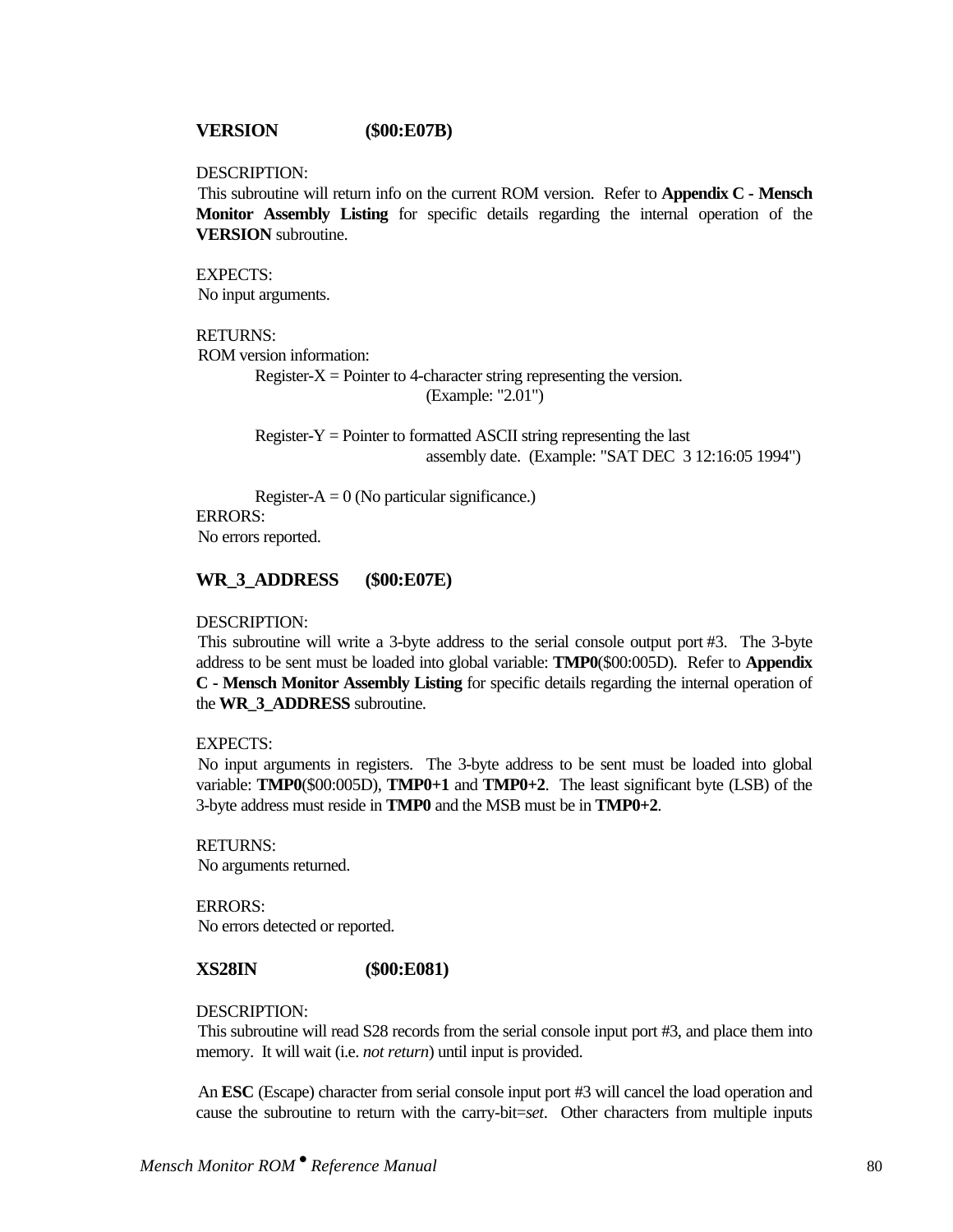may cause load errors. This subroutine will begin computing a checksum when the start of an S28 record is detected.

Each time a record is processed, this subroutine outputs a period ('.') and 4-digit record number to the serial console output port #3. A '?' is returned if the checksum does not agree. This is for user feedback only. After receiving the final record a carry-bit=*clear* will be returned if no errors had been encountered. Likewise, if errors occurred, a carry-bit=*set* will be returned.

This operation cycle will continue until an error occurs or the "S8" end record is received. Refer to **Appendix C - Mensch Monitor Assembly Listing** for specific details regarding the internal operation of the **XS28IN** subroutine.

#### EXPECTS:

No input arguments. The initial load address for each block of data is the first part of each S28 record.

#### RETURNS:

The carry-bit normally will return *clear* if the load operation completes without incident. No register arguments are returned, and no registers have been saved.

### ERRORS:

The carry-bit will be *set* if **ESC** (Escape) was detected or if checksum errors occurred. Each S28 record is loaded into memory as it is processed. A checksum can only reflect the integrity of the data. When a checksum error is detected, it means that the memory has already been loaded with contaminated data. This subroutine is used by the 'S' command. Refer to that description for comments regarding error detection.

#### WARNING:

The address fields of the S28 records are not filtered in any way. ALL POSSIBLE ADDRESSES ARE ACCEPTABLE! The user is responsible for assuring that records do not overwrite critical locations which may disrupt proper operation of the monitor.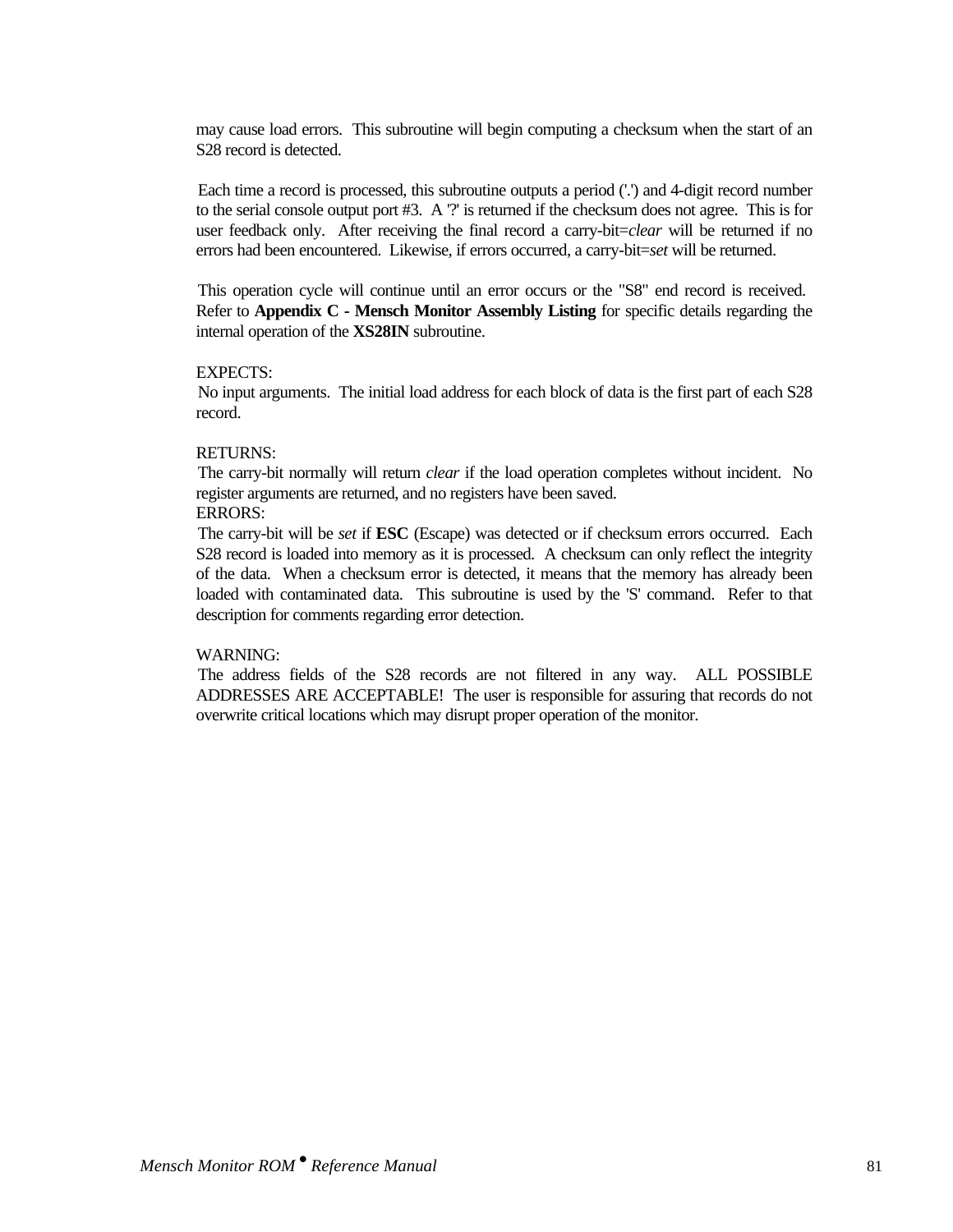# **Appendices Appendix A – Mensch Monitor Commands**

## **Mensch Monitor Commands**

#### Time-of-Day Clock Commands

- T, t Reads current time of day clock, displays the results, and accepts a new time value
- N, n Reads the current date, displays the date, and accepts a new date value.

Memory Commands

- D, d Displays memory from low address to high address as ASCII Hex in labelled columns.
- > Increment the current address and display the contents. (The M and D commands set the current address pointer.)
- < Decrement the current address and display the contents.
- SPACE Uses the current address pointer and displays the contents.
- / Quick access to memory. /<**ENTER**> --- Examine current pointer. /<**SPACE**> --- Examine current location. /<Data><**SPACE**> --- Change current contents. /<Address><**SPACE**> --- Examine memory. /<Address><Data> --- Change address pointer & memory.
- M, m Alter Memory address and locations. The first 6 characters entered after the 'M' set the current address pointer. Each pair of characters entered after the address changes the byte at the current address. A space entered after a byte change increments the current address pointer. A CR will end the command, and can be entered after the initial address or any number of byte changes.

F, f Fill memory from start address to end address with value.

Register Commands

R, r Display processor registers. (PCntr, Acc, Xreg, Yreg, Stack, DirReg, F, DBk)

- A, a Alter registers. (PCntr, Acc, Xreg, Yreg, Stack, DirReg, F, DBk) A space skips to the next register. A carriage-return ends the command.
- ¦ Quick access to registers. ¦ <**ENTER**> --- Examine all. ¦ <Reg><Data> --- Change register.

#### Execution Commands

- G, g Begin execution from specified address.
- J, j Execute a "JSL" instruction to the specified address.

I/O Commands

- S, s Start of a data record in Motorola S28 format. When this command is received, data is not echoed until an "S8" record is received. This command is used to load programs and data to specific locations.
- W, w Output data in Motorola S28 format. This command outputs 16 byte records (the last record may be less) from lowest address to highest address.

Miscellaneous Commands

- JSR to user command processor, via the UCMDPTR vector: \$00:012C. This is a hook to allow additional commands to be added to the monitor by the user.
- ? of H, h HELP Lists available commands.
- X, x Switches the system to low power mode.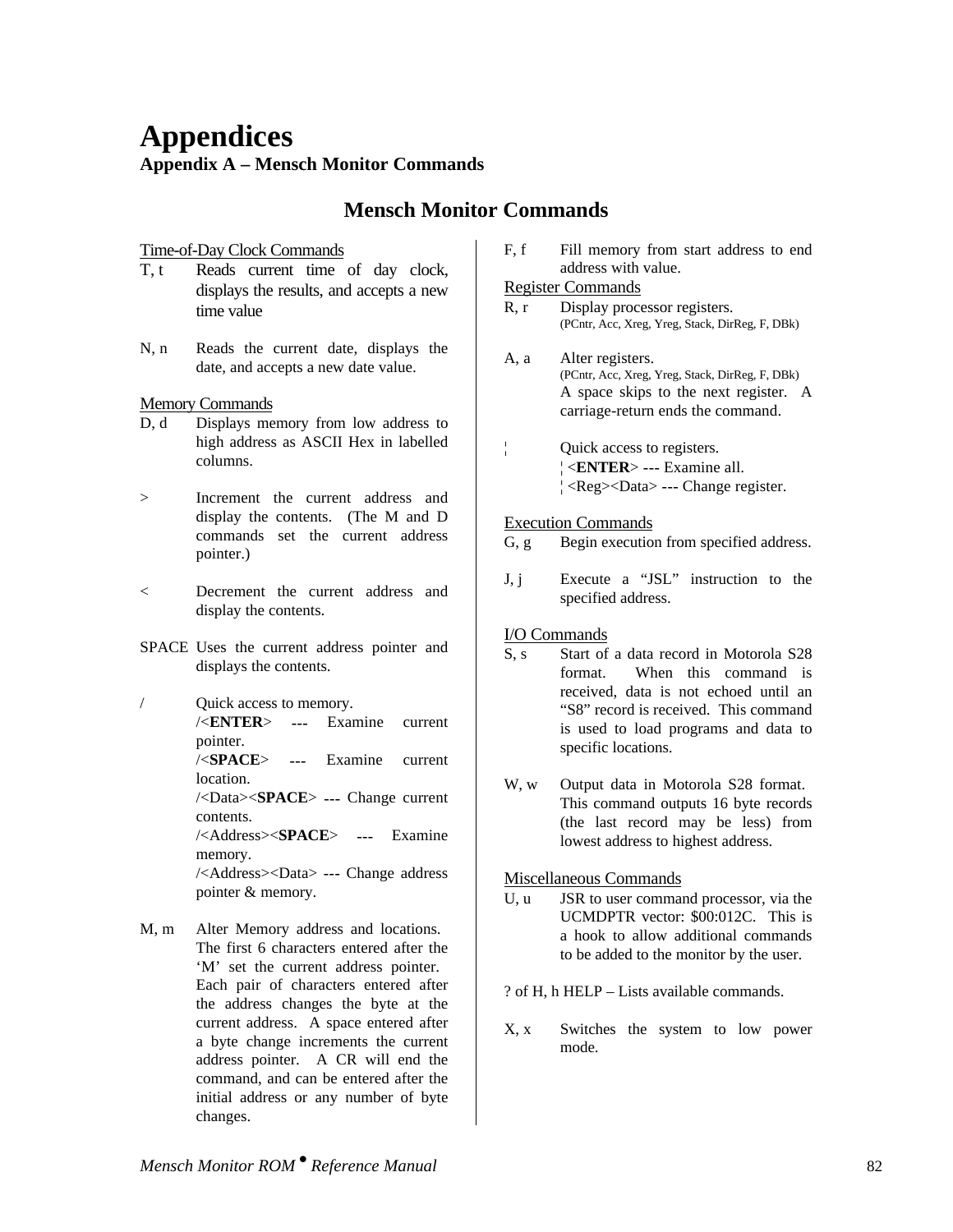### **Appendix B – Mensch Monitor Subroutine**

'E000\_265 .ASM – Entry points to the monitor ROM'

| Alter_Memory            | <b>EQU</b> | \$00:E000 | ; Support Subroutine For 'M' Command.                      |
|-------------------------|------------|-----------|------------------------------------------------------------|
| <b>BACKSPACE</b>        | EQU        | \$00:E003 | ; Outputs a < <b>BACKSPACE</b> > (\$08) Character.         |
| Reserved                | EQU        | \$00:E006 |                                                            |
| CONTROL_TONES           | EQU        | \$00:E009 | ; Configures tone generators: TG0 & TG1.                   |
| DO_LOW_POWER_PGM        | EQU        | \$00:E00C | ; Vector to force LOW POWER MODE on system.                |
| <b>DUMPREGS</b>         | EQU        | \$00:E00F | ; Support Subroutine For 'R' Command.                      |
| Dump528                 | EQU        | \$00:E012 | ; Support Subroutine For 'R' Command                       |
| Dump_1_line_to_Output   | EQU        | \$00:E015 | ; Requests/Accepts Starting Address & dumps 8 bytes.       |
| Dump_1_line_to_Screen   | EQU        | \$00:E018 | ; Requests/Accepts Starting Address & dumps 8 bytes.       |
| Dump_to_Output          | EQU        | \$00:E01B | ; Dumps specified range of memory data to port #3.         |
| Dump_to_Printer         | EQU        | \$00:E01E | ; Dumps specified range of memory data to port #3.         |
| Dump_to_Screen          | EQU        | \$00:E021 | ; Dumps specified range of memory data to port #3.         |
| Dump_to_Screen_ASCII    | EQU        | \$00:E024 | ; Dumps memory block in ASCII format.                      |
| Dump_It                 | EQU        | \$00:E027 | ; Custom dump support.                                     |
| FILL_Memory             | EQU        | \$00:E02A | ; Support Subroutine For 'F' Command.                      |
| GET_3BYTE_ADDR          | EQU        | \$00:E02D | ; Accepts 3-byte address as six ASCII Hex digits.          |
| GET_ALARM_STATUS        | EQU        | \$00:E030 | ; Retrieves & resets current system alarm status.          |
| GET_BYTE_FROM_PC        | EQU        | \$00:E033 | ; Reads next available input from serial port #3.          |
| GET_CHR                 | EQU        | \$00:E036 | ; Accepts on character from serial port #3.                |
| GET_HEX                 | EQU        | \$00:E039 | ; Accepts two ASCII Hex digits via serial port #3.         |
| GET_PUT_CHR             | EQU        | \$00:E03C | ; Accepts & echoes one character via serial port #3.       |
| GET_STR                 | EQU        | \$00:E03F | ; Uses GET_PUT_CHR to build string buffer.                 |
| Get_Address             | EQU        | \$00:E042 | ; Requests/Accepts 3-byte address as ASCII Hex digits.     |
| Get E Address           | EQU        | \$00:E045 | ; Requests/Accepts HIGHEST ADDRESS via serial port #3.     |
| Get_S_Address           | EQU        | \$00:E048 | ; Requests/Accepts LOWEST ADDRESS via serial port #3.      |
| PUT_CHR                 | EQU        | \$00:E04B | ; Output one character to serial console port #3.          |
| PUT_STR                 | EQU        | \$00:E04E | ; Output specified string of characters to serial port #3. |
| READ_ALARM              | EQU        | \$00:E051 | ; Reads current system Alarm setting.                      |
| <b>READ DATE</b>        | EQU        | \$00:E054 | ; Reads current system Date setting.                       |
| READ_TIME               | EQU        | \$00:E057 | ; Reads current system Time setting.                       |
| RESET_ALARM             | EQU        | \$00:E05A | ; Resets the system Alarm function.                        |
| <b>SBREAK</b>           | EQU        | \$00:E05D | ; Invokes the software breakpoint logic.                   |
| SELECT_COMMON_BAUD_RATE | EQU        | \$00:E060 | ; Configures baud rate generator for serial port #3.       |
| SEND_BYTE_TO_PC         | EQU        | \$00:E063 | ; Outputs byte to serial port #3.                          |
| SEND_CR                 | EQU        | \$00:E066 | ; Outputs ASCII ENTER (\$0D) character.                    |
| SEND_SPACE              | EQU        | \$00:E069 | ; Outputs ASCII SPACE (\$20) character.                    |
| SEND_HEX_OUT            | EQU        | \$00:E06C | ; Outputs byte as two ASCII Hex characters.                |
| SET_ALARM               | EQU        | \$00:E06F | ; Set the System Alarm time from specified string.         |
| SET_Breakpoint          | EQU        | \$00:E072 | ; Sets a breakpoint (BRK) instruction at address.          |
| SET_DATE                | EQU        | \$00:E075 | ; Sets the System Time-Of-Day Clock: Date                  |
| SET_TIME                | EQU        | \$00:E078 | ; Sets the System Time-Of-Day Clock: Time                  |
| <b>VERSION</b>          | EQU        | \$00:E07B | ; Gets firmware (W65C265 ROM) version info.                |
| WR_3_ADDRESS            | EQU        | \$00:E07E | ; Outputs a 3-byte address as ASCII Hex characters         |
| XS28IN                  | EQU        | \$00:E081 | ; Accepts & loads Motorola type "S28" records.             |
| RESET                   | EQU        | \$00:E084 | ; Invokes the Master Start-Up vector to Reset system.      |
| <b>ASCBIN</b>           | EQU        | \$00:E087 | ; Converts two ASCII Hex characters to binary byte.        |
| <b>BIN2DEC</b>          | EQU        | \$00:E08B | ; Converts binary byte to packed BCD digits.               |
| <b>BINASC</b>           | EQU        | \$00:E08F | ; Converts binary byte to ASCII Hexadecimal characters.    |
| <b>HEXIN</b>            | EQU        | \$00:E093 | ; Converts ASCII Hexadecimal character to Binary byte.     |
| <b>IFASC</b>            | EQU        | \$00:E097 | ; Checks for displayable ASCII character.                  |
| <b>ISDECIMAL</b>        | EQU        | \$00:E09B | ; Checks character for ASCII Decimal Digit.                |
| <b>ISHEX</b>            | EQU        | \$00:E09F | ; Checks character for ASCII Hexadecimal Digit             |
| <b>UPPER_CASE</b>       | <b>EQU</b> | \$00:E0A3 | ; Converts lower-case ASCII alpha chars to upper-case.     |
| Reserved                | EQU        | \$00:E0A7 |                                                            |
|                         |            |           |                                                            |
|                         | .End       |           |                                                            |